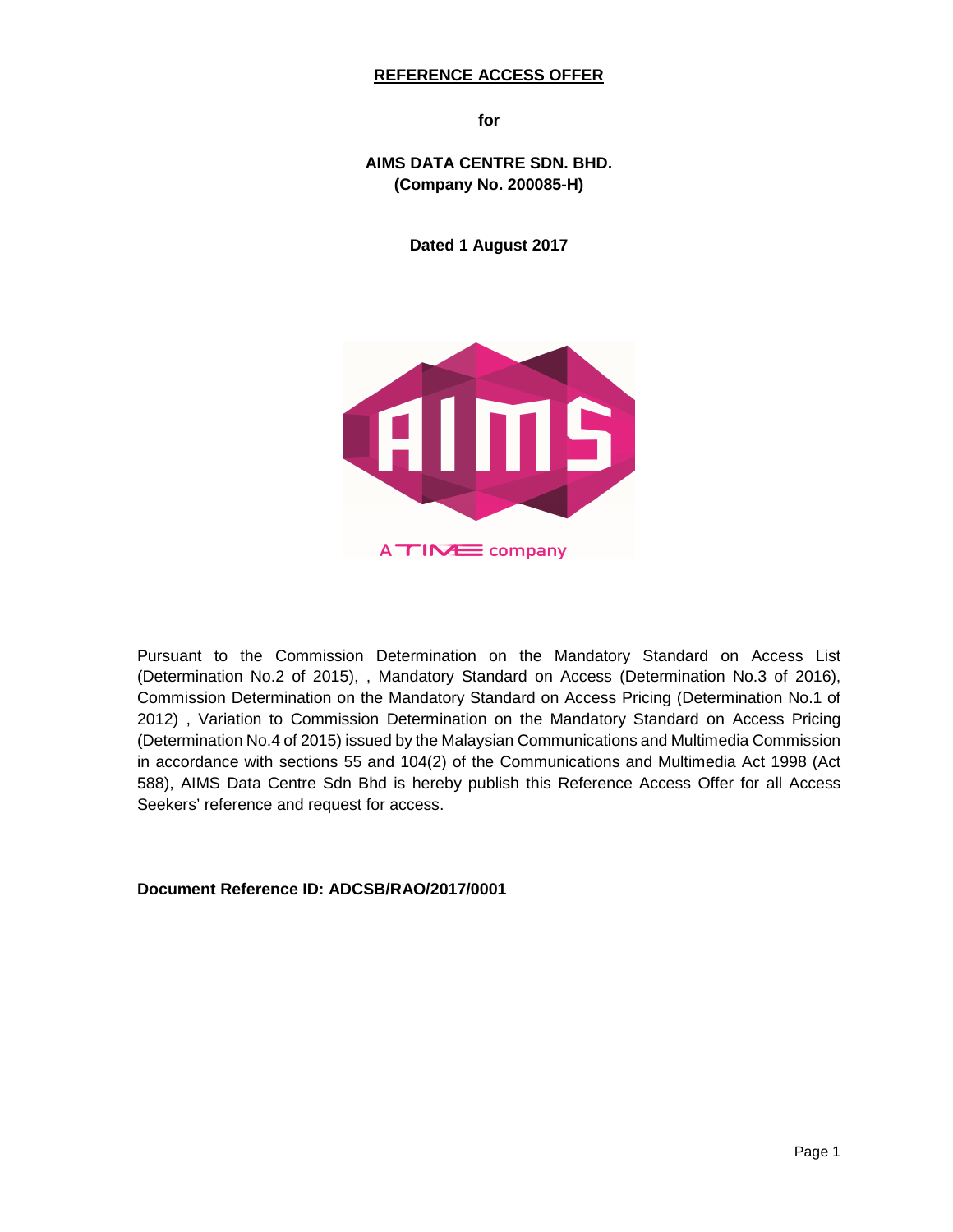# **TABLE OF CONTENTS**

| <b>SECTION 3: PART A - SERVICE DESCRIPTIONS AND SPECIFIC OBLIGATIONS62</b> |  |
|----------------------------------------------------------------------------|--|
|                                                                            |  |
|                                                                            |  |
|                                                                            |  |
|                                                                            |  |
|                                                                            |  |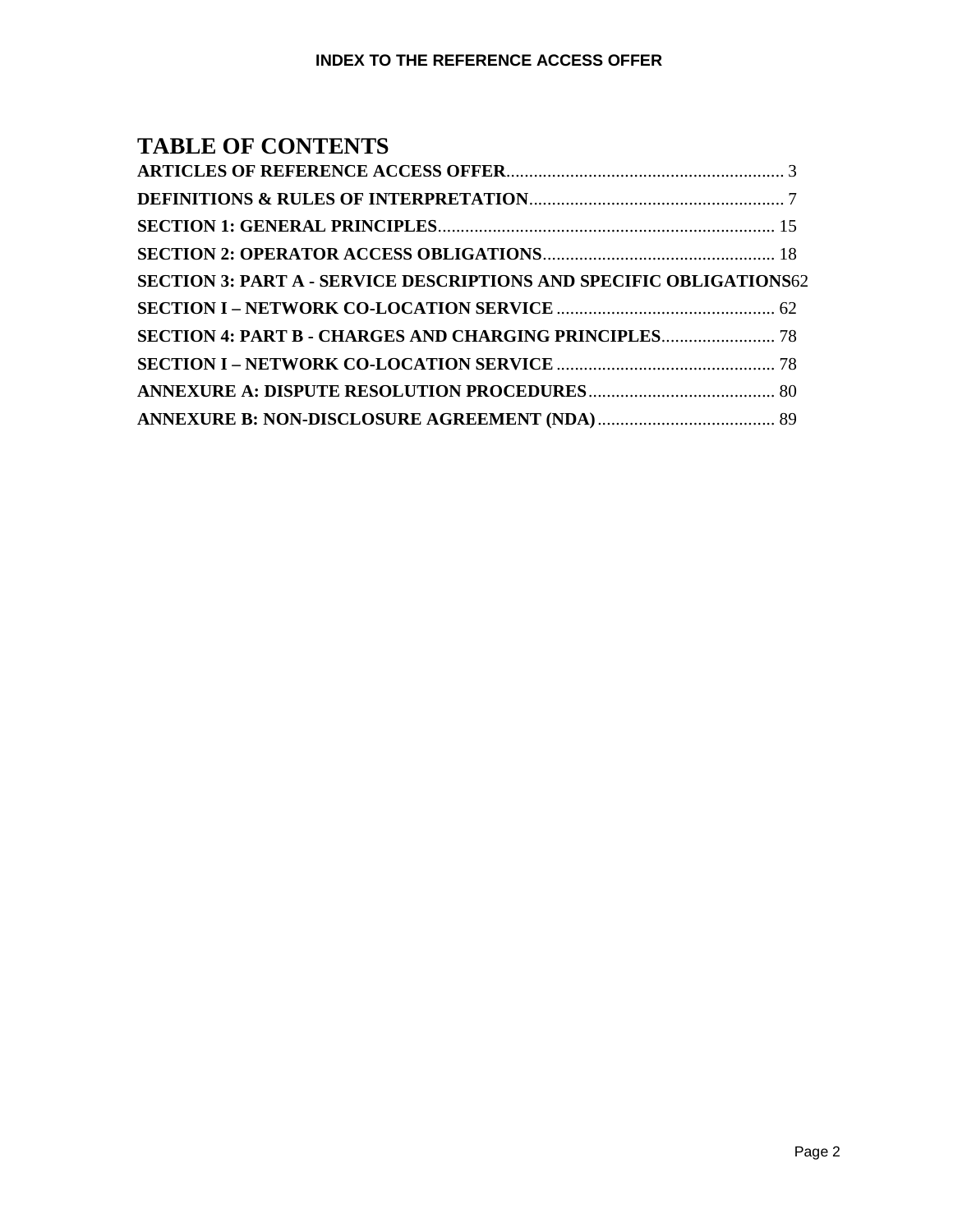### **ARTICLES OF REFERENCE ACCESS OFFER**

This Reference Access Offer is prepared by AIMS Data Centre Sdn. Bhd. as an Access Provider, pursuant to the Commission Determination on the Mandatory Standard on Access List (Determination No.2 of 2015), , Mandatory Standard on Access (Determination No.3 of 2016), Commission Determination on the Mandatory Standard on Access Pricing (Determination No.1 of 2012) , Variation to Commission Determination on the Mandatory Standard on Access Pricing (Determination No.4 of 2015) issued by the Malaysian Communications and Multimedia Commission in accordance with sections 55 and 104(2) of the Communications and Multimedia Act 1998 (Act 588), AIMS Data Centre Sdn Bhd is hereby publish this Reference Access Offer for all Access Seekers' reference and request for access.

The RAO deals with access to Facilities and/or Services offered by the Access Provider. The RAO aims to be sufficiently flexible to deal with the requirements by the Access Seekers, subject to the availability of the Facilities and/or Services offered by the Access Provider.

### Application of this RAO

Any person who is a licensee as defined in the Act and who acts in one or more of the following capacities is entitled to enter into this RAO:

- a) network facilities providers, in their capacity as Access Providers or Access Seekers;
- b) network service providers, in their capacity as Access Providers or Access Seekers;
- c) applications service providers, in their capacity as Access Seekers; and
- d) content applications service providers, in their capacity as Access Seekers.
- 2.1. The scope of this RAO is, unless otherwise specified in this RAO, limited only to the provision of Facilities and/or Services.
- 2.2. The Operators agree that this RAO is not intended to govern the provision of any facilities and/or services not specified in this RAO except to the extent that the supply of the service is incidental to the functionality required for:
	- a) the Interconnection of the Facilities of one Operator with the Network of the other Operator; or
	- b) the carriage of Call Communications across the other Operator's Network.
- 2.3. The obligation of an Operator to agree, in accordance with this RAO, to the extension of this RAO to cover the provision of a communications service to the other Operator is first subject to the Operator being so obliged by virtue of its Licence or by applicable regulations, Determinations and/or Directions, and the other Operator being in full compliance of all the material terms herein.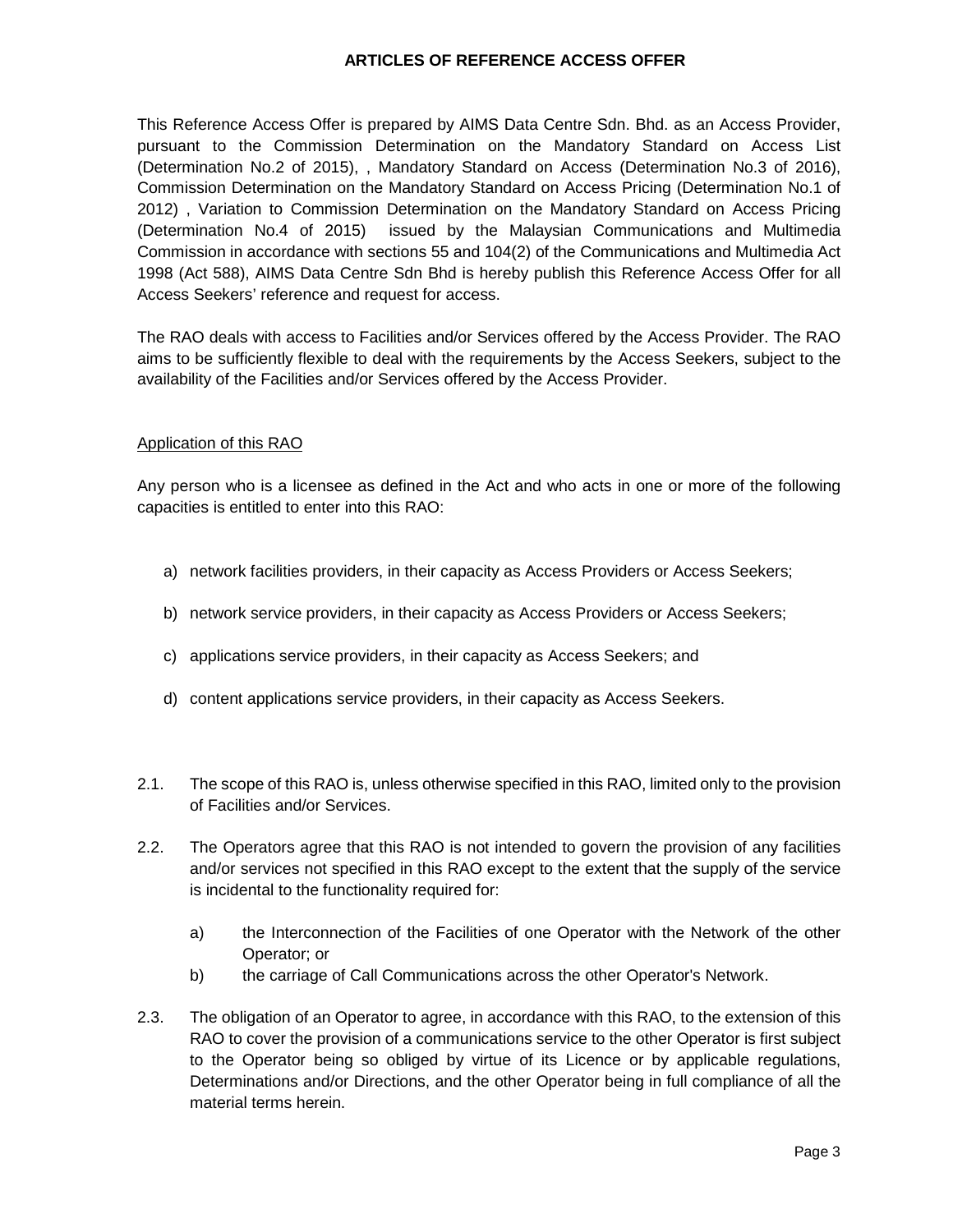- 2.4. For the avoidance of doubt, this RAO is intended to apply only to the provision of Facilities and/or Services by one Operator to the other and to related matters concerning the Operators and may not be construed as conferring benefits on third persons.
- 2.5. Each Operator must, at its own expense, on the request of the other, do everything reasonably necessary to give effect to this Reference Access Offer and the transactions contemplated by it including:
	- a) the execution of Access Agreement;
	- b) the timely performance of all obligations under this RAO; and
	- c) registering of an Access Agreement under the Act.
- 2.6. Both Operators must negotiate in good faith on changes to an Access Agreement that may be necessary to secure registration of the Access Agreement under the Act.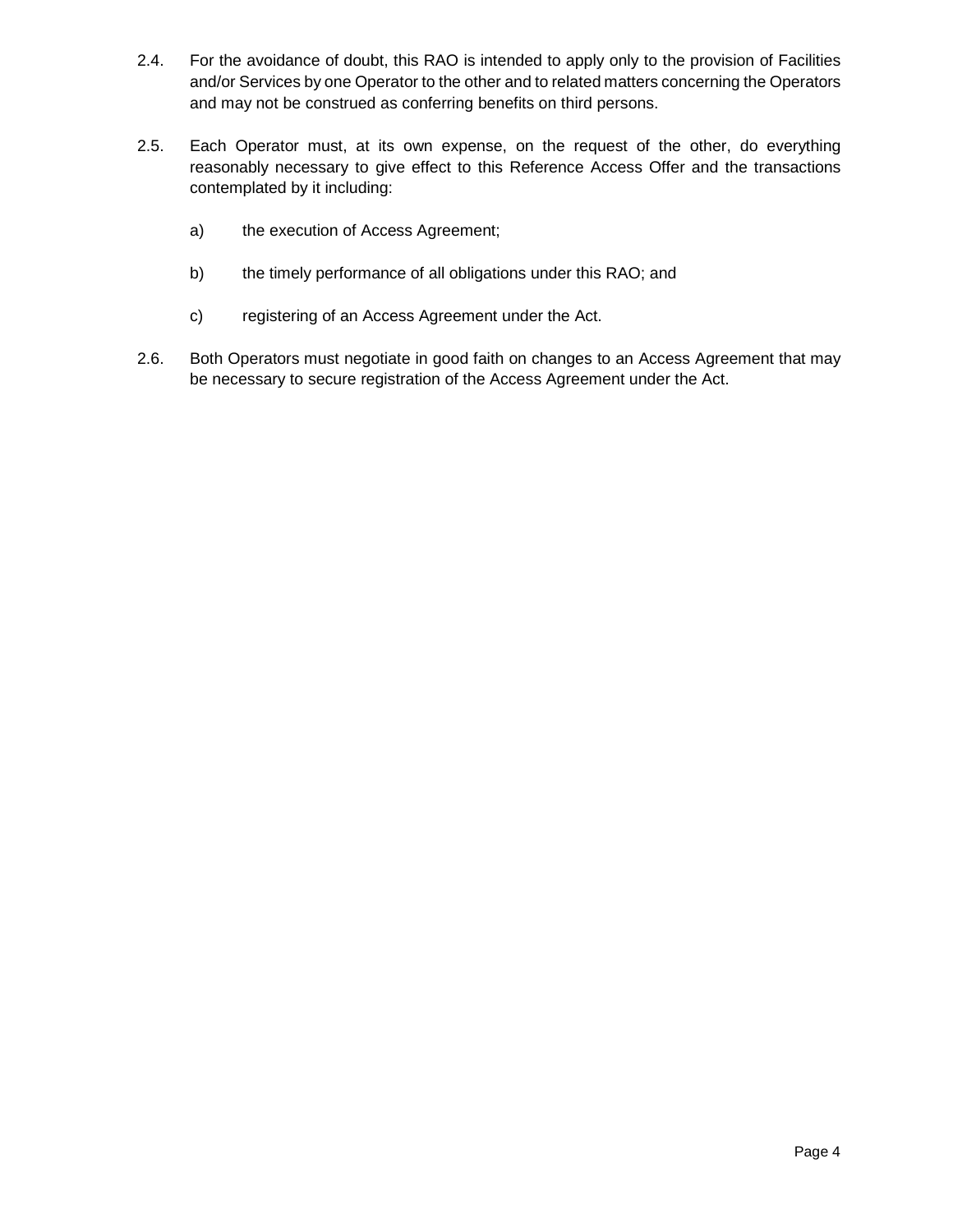### **NOW IT IS HEREBY AGREED AS FOLLOWS:**

## 1. **General Scope and Structure of this RAO**

## **a. This RAO governs the terms and conditions to access the Facilities and/or Services. More specifically:-**

- i. the Definitions and Rule of Interpretation are applicable to all documents consisting part of this RAO unless otherwise stated;
- ii. the General Terms and Conditions govern the supply of the Facilities and/or Services, unless otherwise stated;
- iii. the terms and conditions for Technical Obligations govern the technical matters pertaining to the Facilities and/or Services, unless otherwise stated; and
- iv. the Terms and Conditions for the Facilities and/or Services govern the supply of the Facilities and/or Services, unless otherwise stated.

## 2. **Conversion of regulated Facilities and/or Services to non-regulated Facilities and/or Services and vice versa**

- a) In the event that a regulated Facility and/or Service is removed from the Access List pursuant to a determination by the Commission in accordance with section 146 of the Act, thereby becoming a non-regulated Facility and/or Service, that facility and/or service shall be deemed to be removed from the Terms and Conditions for regulated Facilities and/or Services on the date the regulated Facilities and/or Services is removed from the Access List as specified in the Commission's Determination.
- b) In the event that a non-regulated Facility and/or Service is included into the Access List pursuant to a determination by the Commission in accordance with section 146 of the Act, thereby becoming a regulated Facility and/or Service, that Facility and/or Service shall be deemed to be incorporated into the Terms and Conditions for regulated Facilities and/or Services on the date the non-regulated Facilities and/or Services is added to the Access List as specified in the Commission's Determination.
- 3. The following documents shall be deemed to form and be read and construed as an integral part of this RAO:
	- a) these Articles of RAO;
	- b) Special Terms and Conditions to this RAO including all annexures, appendices and schedules referred to therein, which modifies or adds to the documents referred to in Articles 4(c) to 4(f);
	- c) Terms and Conditions for regulated Facilities and/or Services;
	- d) the General Terms and Conditions and the terms and conditions for Technical Obligations including all annexures, appendices and schedules referred to therein; and
	- e) the Definitions and Rules of Interpretation.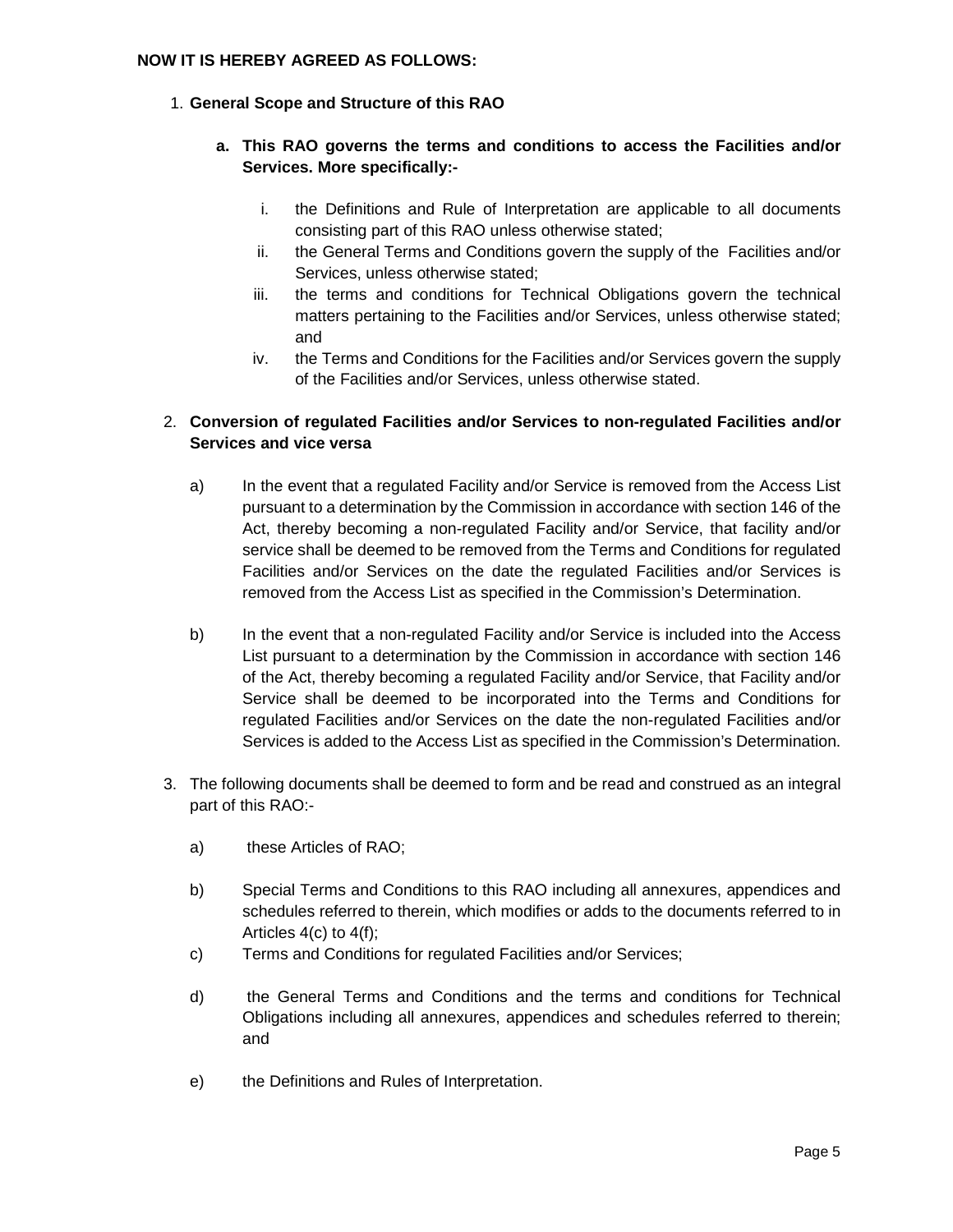- 4. In the event there is a conflict between or amongst the above stated documents, the documents shall take precedence according to the order in which they are listed. If there are any conflicts between a document incorporating any annexures, appendices or schedules ("main document") and its annexures, appendices or schedules, the main document shall take precedence.
- 5. There shall be no order of precedence between the following:
	- a) the General Terms and Conditions and the terms and conditions for Technical Obligations; and
	- b) the annexures, appendices and schedules unless expressly specified.
- 6. The definitions of all words used in this RAO are contained in the Definitions and Rules of Interpretation.

*[The remainder of this page is intentionally left blank]*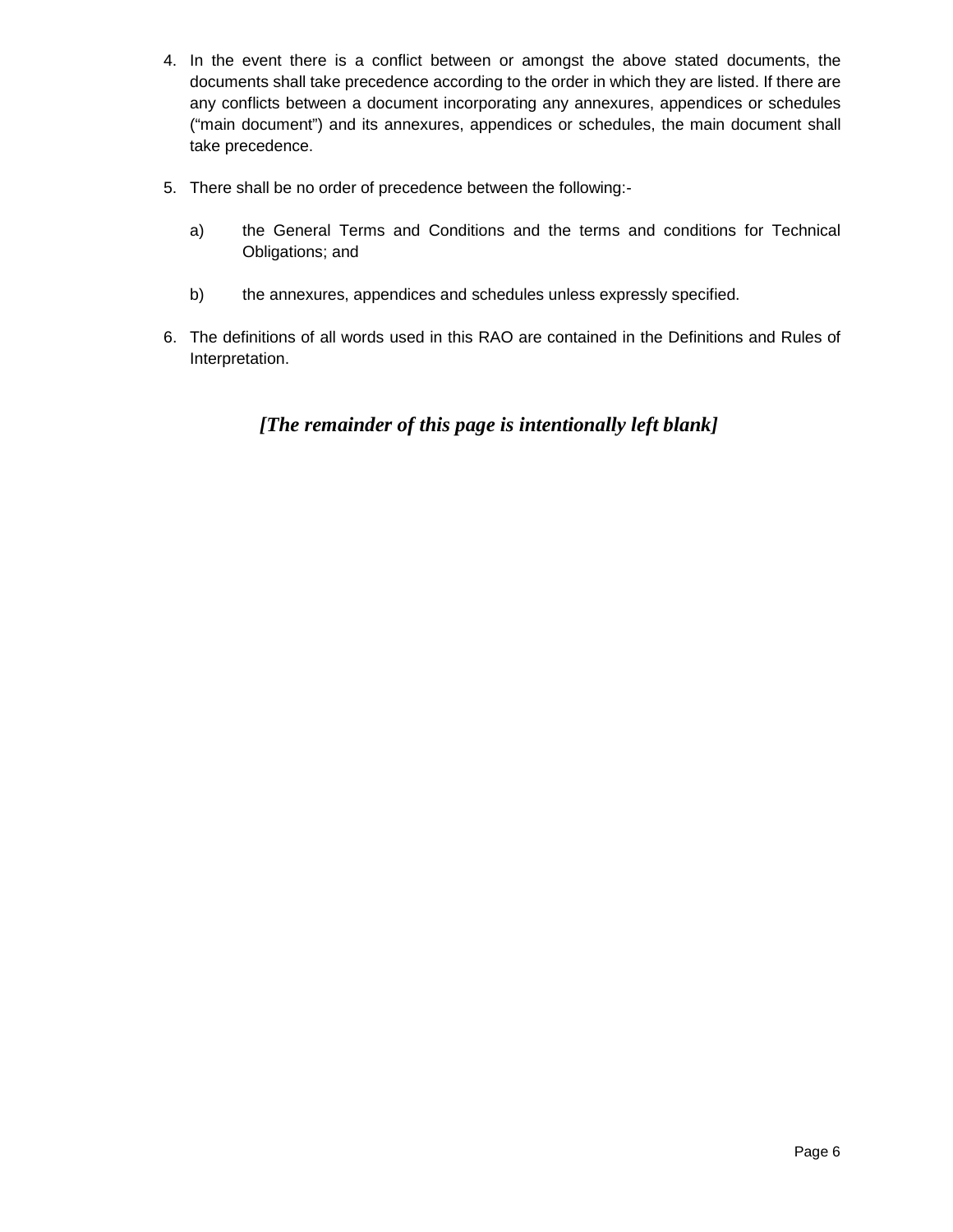### **DEFINITIONS & RULES OF INTERPRETATION**

**1.1.** The following words have these meanings in this Reference Access Offer (RAO) unless the contrary intention appears:-

**"Act"** or **"CMA"** means the Communications and Multimedia Act 1998.

**"Access Agreement"** means an agreement entered into between Operators whereby the Access Provider provides access to an Access Seeker in accordance with the terms contained in such agreement;

**"Access List Determination"** means the Commission Determination on Access List Determination No.2 of 2015 which contains the list of Facilities and Services determined by the Commission under Chapter 3 of Part VI of the Act;

**"Access Provider"** means an Operator who is:-

(a) a network facilities provider who owns or provides Facilities listed in the Access List Determination; or

(b) a network services provider who provides Services listed in the Access List Determination; and

(c) who is a licensee as defined in the Act;

**"Access Request"** means a request for access made by an Access Seeker under subsection 2.4.5 of this RAO and containing the information contained in subsection 2.4.6 of this RAO;

"**Access Seeker**" means is a network facilities provider, a network services provider, an application service provider or a content application service provider who is a licensee as defined in the Act and who makes a written request for access to Facilities and/or Services;

**"Access Service Provider"** means the Operator to whose Network, a line is directly connected and over which Services are supplied, and may also be a Gaining Service Provider or a Releasing Service Provider;

"**Billing Cycle**" means the regular periodic basis on which the Access Provider shall issue Invoices for the supply of access to Facilities and/or Services during each Billing Period, as specified in subsection 2.11.3 of this RAO;

"**Billing Dispute**" means the meaning given to it in subsection 1.1 of the Dispute Resolution Procedure in Annexure A of this RAO;

**"Billing Period**" means the period over which the supply of access to Facilities and/or Services is measured for the purposes of billing as contemplated in subsection 2.11.1 of this RAO, which shall be no more than one (1) month and in accordance with the relevant calendar month, unless otherwise agreed between the Operators;

**"Business Day"** means a day other than the following days: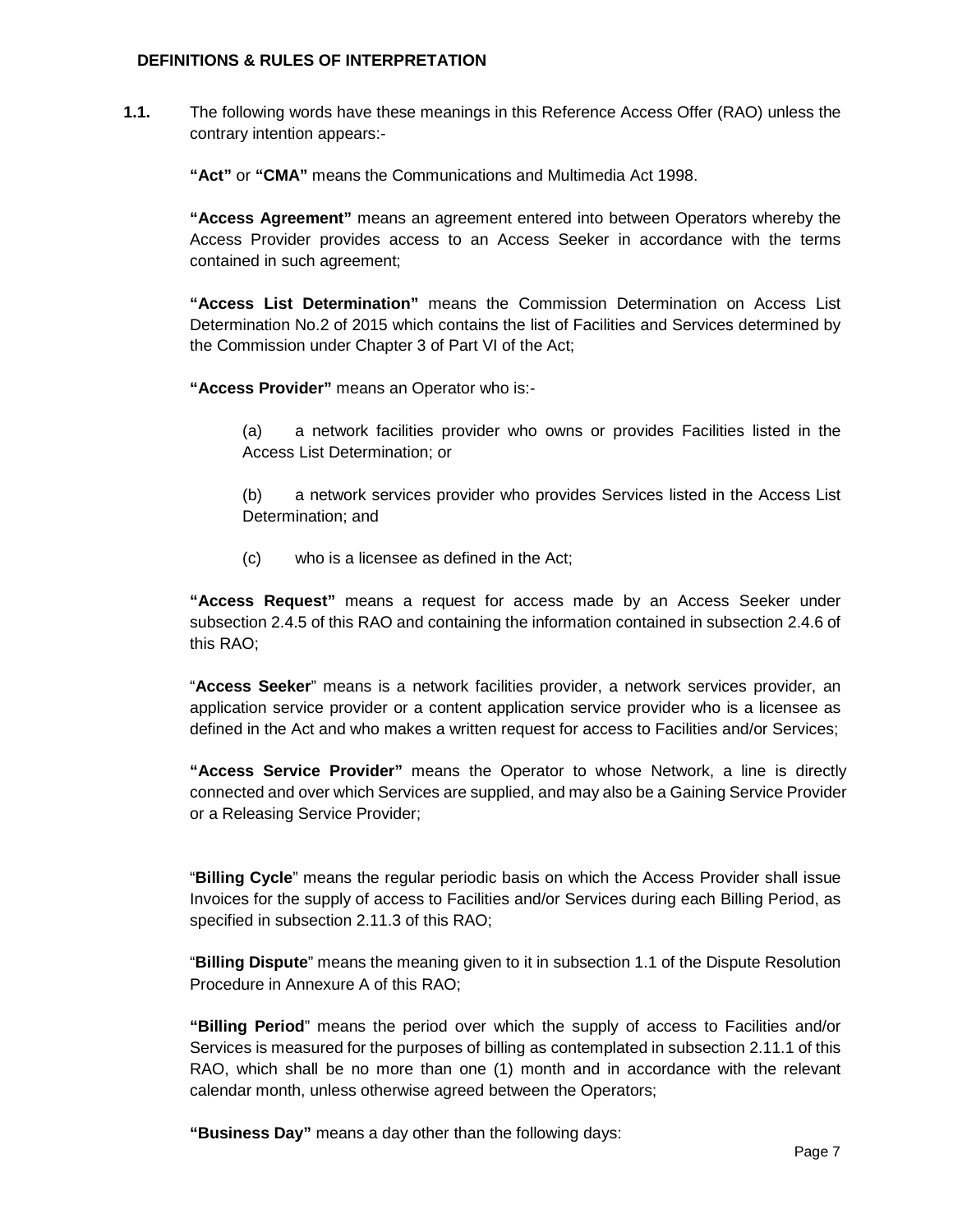- (a) a Saturday and Sunday;
- (b) in states where Friday is observed as the weekly holiday, a Thursday and Friday; or
- (c) a day which is lawfully observed as a national public holiday throughout Malaysia;

"**B2B**" means Business to Business;

"**Call Communication**" has the meaning given to it in paragraph 3 of the Access List Determination;

"**Calling Line Identification**" or "**CLI**" means the information generated from the Network which identifies and forwards through the Network calling number;

"**Capacity Allocation Policy**" has the meaning given to it in subsection 2.7.32 of this RAO;

**"Change Notice"** has the meaning given to it in subsection 2.10.3 of this RAO;

"**Churn**" means the processes which are required to be carried out by Operators in relation to the provision of Services and transfers of Customers, whenever a Customer requests for a transfer from the Operator who has been providing the said Customer with one or more Services (Releasing Service Provider) to another Operator (Gaining Service Provider);

"**Churn Service**" means the Service which the Customer requests a Gaining Service Provider to provide;

**"Closed Number Area"** means a set of digit(s) beginning with the trunk prefix '0' which forms the first part of a national number, and which indicates the defined geographical area within Malaysia where the Customer's Fixed Number is located provided always that '09' in the states of Pahang, Terengganu and Kelantan will be treated as one Closed Number Area, '082' to '086' in the state of Sarawak will be treated as one Closed Number Area and '087' to '089' in the state of Sabah will be treated as one Closed Number Area;

**"Commission"** means the Malaysian Communications and Multimedia Commission established under the Malaysian Communications and Multimedia Commission Act 1998;

"**Confidential Information**" means all information, know how, ideas, concepts, technology, manufacturing processes, industrial, marketing and commercial knowledge of a confidential nature (whether in tangible or intangible form) relating to or developed in connection with or in support of the business of the Disclosing Party but does not include:

- (a) information which is or becomes part of the public domain (other than through any breach of an Access Agreement);
- (b) information rightfully received by the Receiving Party from a third person without a duty of confidentiality being owed to the third person, except where the Receiving Party has knowledge that the third person has obtained that information either directly or indirectly as a result of a breach of any duty of confidence owed to the Disclosing Party;
- (c) information which has been independently developed by the Receiving Party; or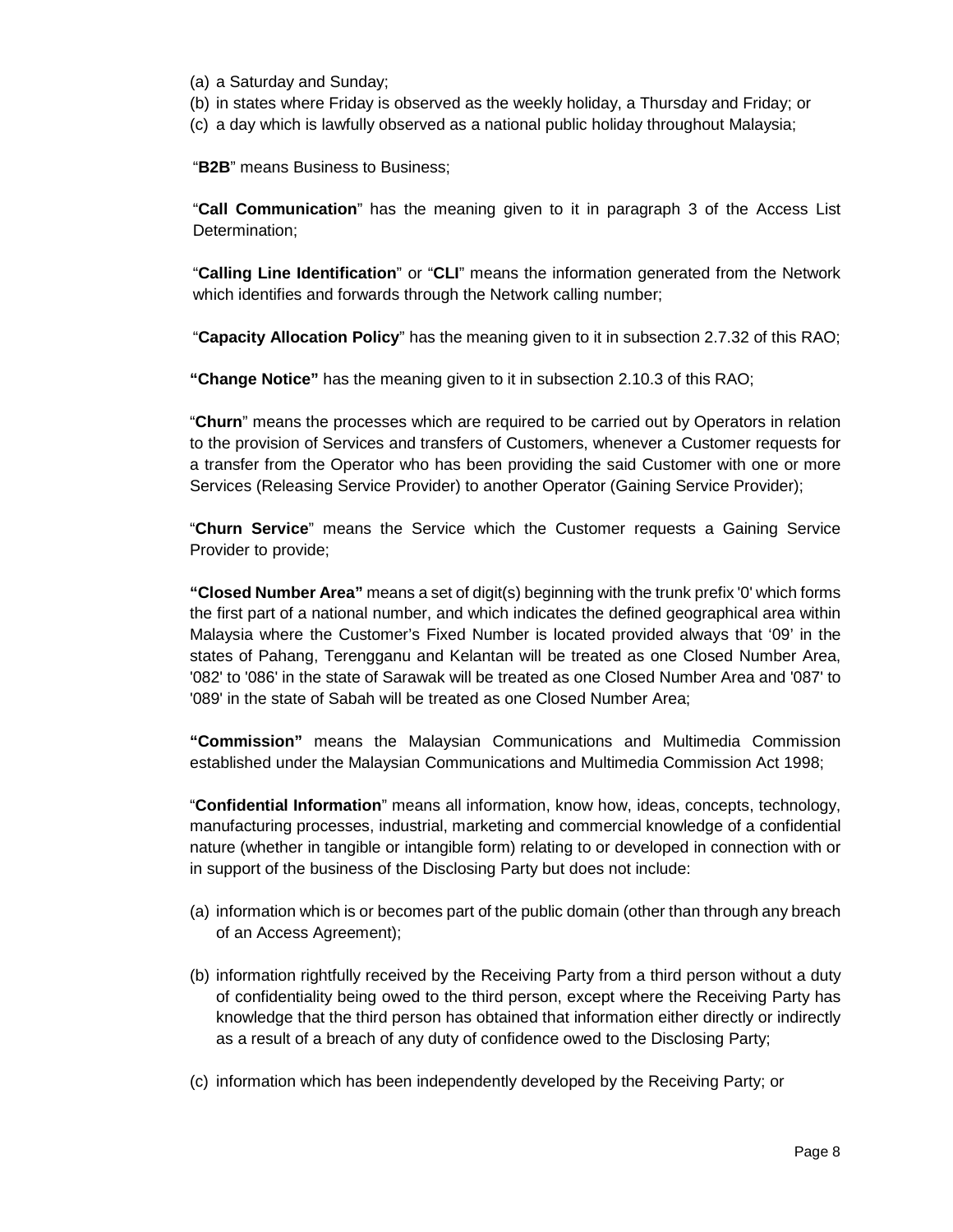- (d) information required by law or the business rules of any stock exchange to be disclosed, provided that:
	- i. the Receiving Party, gives twenty-four (24) hours' notice to the Disclosing Party of the particulars of the required disclosure; and
	- ii. the Receiving Party provides the Disclosing Party with all assistance reasonably required by the Disclosing Operator (at the Disclosing Party's cost) to enable the Disclosing Party to take any steps available to it to prevent that disclosure or to ensure that it occurs subject to a reasonable obligation of confidence;

"**Content Obligations**" means those obligations set out in subsection 2.5] to 2.16 (inclusive) of this RAO;

**"Customer"** means in relation to an Operator, a person having a contractual relationship with the Operator for the provision of communications by means of that Operator's Facilities and/or Services;

"**Disclosure Obligations**" means those obligations set out in subsection 2.3 of this RAO;

"**Disclosing Party**" means the party disclosing the Confidential Information;

"**Dispute Resolution Procedures**" means the procedures outlined in Annexure A of this RAO;

**"Effective Date"** means the date on which the relevant portions of the Access Agreement requiring registration are duly registered in its entirety with the Commission under section 150 of the Act;

**"Equipment"** means any equipment (whether hardware or software), or device which is part of or within the Network;

"**Equivalent of Inputs**" means is a concept that describes an Access Provider providing to itself and to all Access Seekers the same Facilities and Services on the same terms and conditions including at the same prices and service levels, using the same systems and processes and to the same timescales. For clarification, references in this RAO to 'itself' includes its own divisions, subsidiaries, partners or other entities in which it has a direct or indirect equity, contractual or other interest;

**"Facilities"** means network facilities and or other facilities which facilitate the provision of network services or applications services, including content applications services, as listed in the Access List Determination;

"**Facility and/or Service Change**" has the meaning given to it in paragraph 2.10.2(b) of this RAO;

**"Force Majeure"** means an event or circumstance beyond the reasonable control of an Operator which affects the Operator's ability to perform its obligations under this RAO or under an Access Agreement;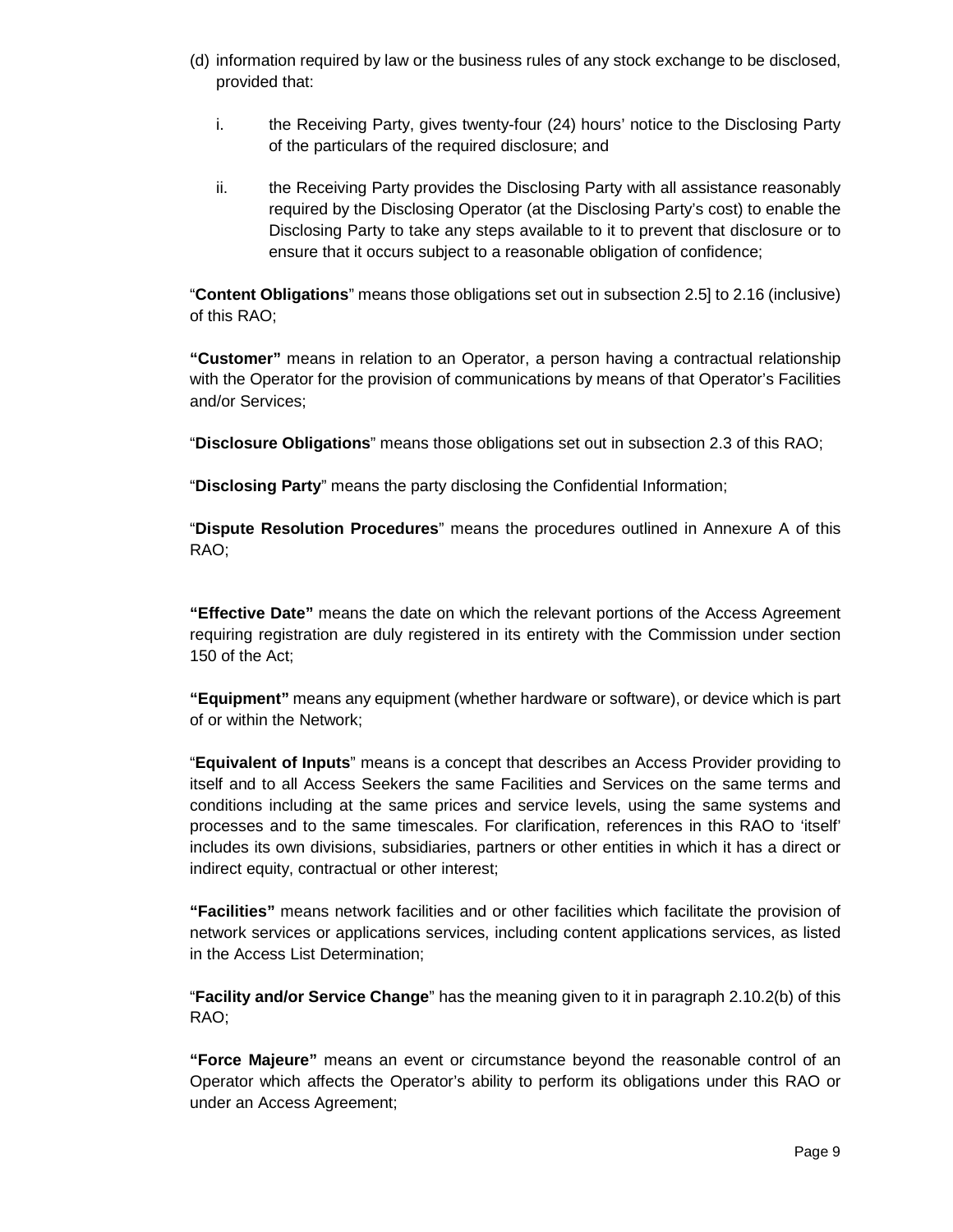"**Forecast**" means a forecast made by the Access Seeker referred to in subsection 2.6 of this RAO;

"**Forecast Information**" has the meaning given to it in subsection 2.6.6 of this RAO;

"**Forecast Request**" means a request by the Access Provider for Forecast Information from the Access Seeker, as described in subsection 2.6.6 of this RAO;

"**Functionality Change**" has the meaning given to it paragraph 2.10.2(e) of this RAO;

**"Intellectual Property"** means all rights conferred under statue, common law and equity and in relation to trade marks, trade names, logos and get up, inventions, patents, designs, copyright, circuit layouts, Confidential Information, know-how and trade secrets and all rights and interest in them or licenses to use any of them;

"**Interface Change**" has the meaning given to it in paragraph 2.10.2(a) of this RAO;

"**Internet Protocol**" has the meaning given to it in paragraph 3 of the Access List Determination;

**"Invoice"** means the invoice for amounts due in respect of the supply of Facilities and/or Services during a Billing Period as contemplated in subsection 2.11.1 and 2.11.3 of this RAO;

"**MCMCA**" means the Malaysian Communications and Multimedia Commission Act 1998, [Act 589];

"**Negotiation Obligations**" means those obligations set out in subsection 2.4 of this RAO;

**"Network"** means network facilities and/or network services comprising a system, or a series of systems within Malaysia, that carries or is capable of carrying communications by means of guided or unguided electromagnetic energy or both, and in relation to an Operator, means so much of the network as is owned or operated by the Operator;

"**Network Co-Location Service**" has the meaning as described in paragraph 4(9) of the Access List Determination;

**"Network Conditioning"** means the conditioning, equipping and installation of Equipment in the Access Provider's Network to enable the provision of O&T Services;

"**Notice of Acceptance**" means the Access Provider's notice of acceptance of an Order provided to the Access Seeker pursuant to subsection 2.7.12 and 2.7.13 of this RAO;

"**Notice of Receipt**" means the acknowledgement of receipt of the Order from an Access Seeker, as described in subsection 2.7.5 and 2.7.6 of this RAO;

"**Operational Support System**" or "**OSS**" means the interactive operational support system provided, or to be provided, by the Access Provider to the Access Seeker to perform the functions required in respect of access to Facilities and/or Services including but not limited to the service fulfilment and service assurances operational support system;

**"Operator"** has the meaning given to it in paragraph 3 of the Access List Determination;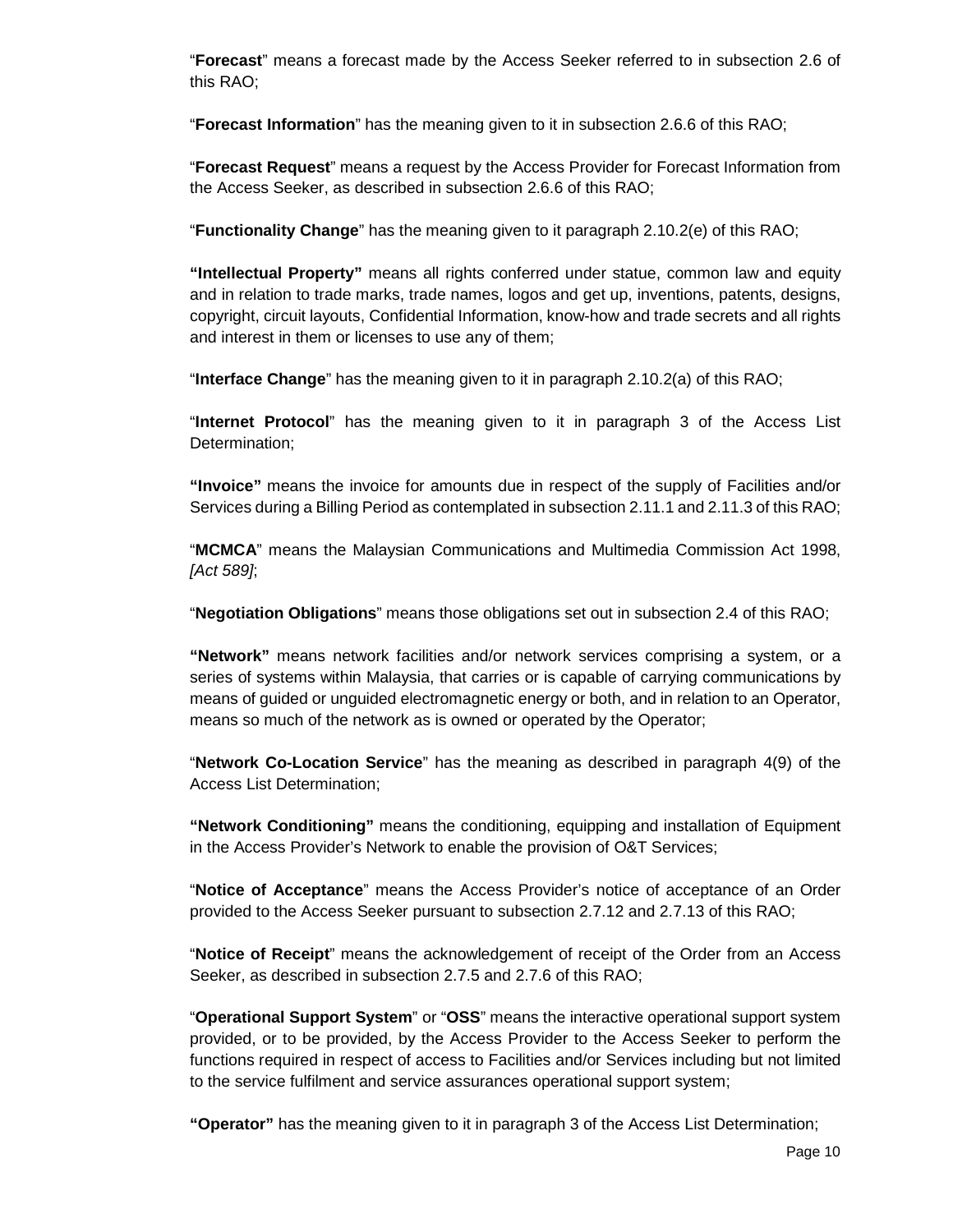**"Order"** means the Order which an Access Seeker must give to an Access Provider to obtain access to Facilities and/or Services, as described in subsection 2.7.2 of this RAO;

"**OSS Change**" has the meaning given to it in paragraph 2.10.2(d) of this RAO;

"**Other Network Change**" has the meaning given to it in paragraph 2.10.2(c) of this RAO;

**"Point of Interconnection" or "POI"** has the meaning given to it in paragraph 3 of the Access List Determination;

**"Point of Interface"** means a point at or between network facilities which demarcates the Network of an Access Provider and the Network of an Access Seeker and is the point at which a communication is transferred between those network facilities and includes POI and POP;

**"Point of Presence" or "POP"** has the meaning given to it in paragraph 3 of the Access List Determination;

**"Provisional Invoice"** means an Invoice issued under subsection 2.11.17 of this RAO;

**"QOS"** means quality of service;

**"Receiving Party"** means the party receiving the Confidential Information;

"**Reference Access Offer**" or "**RAO**" has the meaning given to that term in subsection 2.3.3 of this RAO;

"**Rejection Notice**" means the notice of rejection made by an Access Provider in response to an Access Seeker's Forecast as described in subsection 2.6.13 of this RAO;

"**Relevant Change**" has the meaning given to it in subsection 2.10.2 of this RAO, and includes any Interface Change, Service Change, Network Change, OSS Change and Functionality Change;

**"Service Qualifications"** means:

- (a) in relation to Network Co-Location Service, a desk and/or field study that may be conducted under subsection 2.4 and 2.7 of this RAO, and may include (where relevant) the testing of a line to ascertain whether it could be used in response to an Access Request and/or an Order or proposed Order; and
- (b) in relation to all other Facilities and Services, includes the interrogation of an Access Provider's OSS to confirm availability of network facilities to fulfill an Order or proposed Order;

"**Services**" means network services and/or other services which facilitate the provision of network services or application services, including content applications services, as listed in the Access List Determination;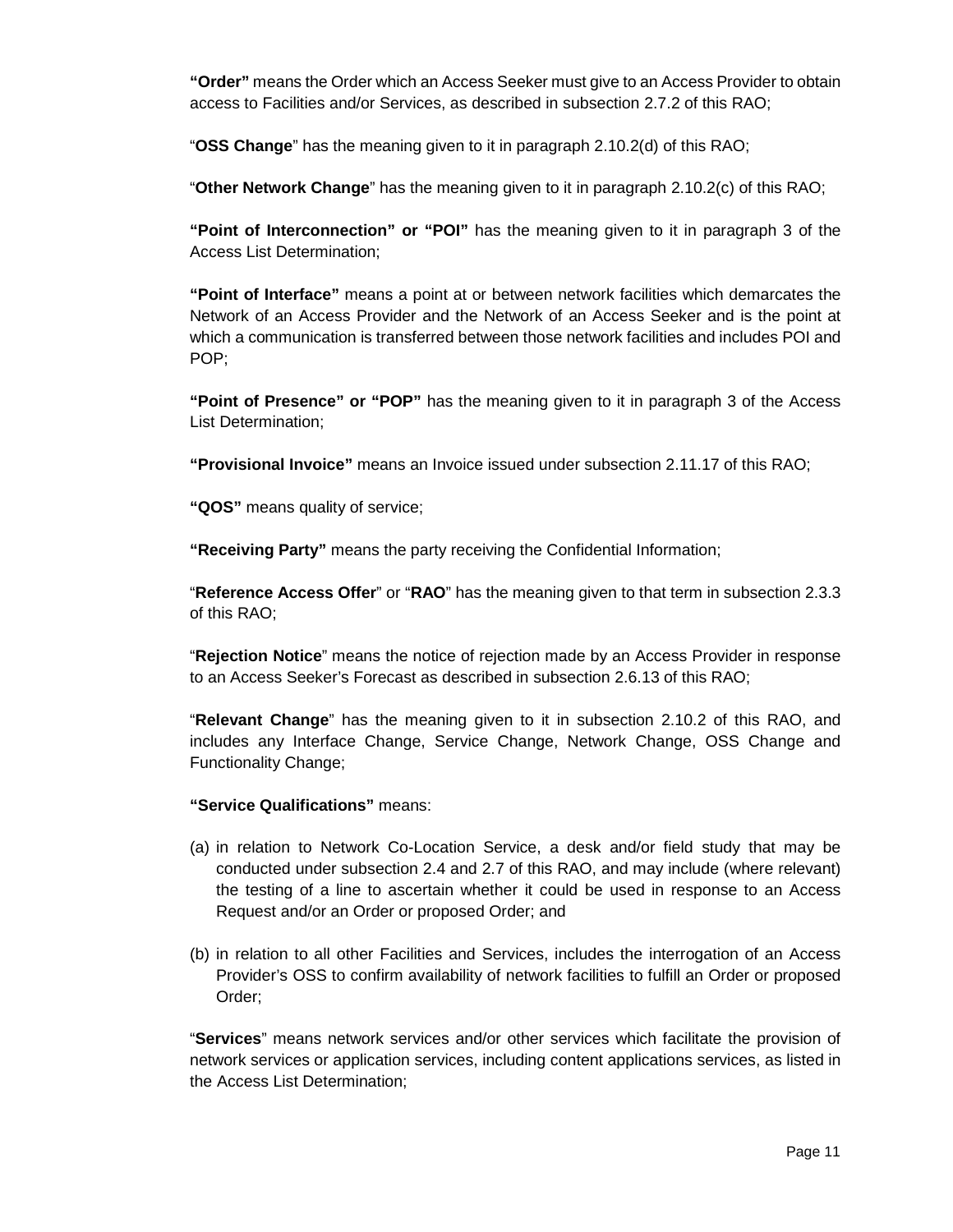"**Service Specific Obligations**" means the obligations which relate to specific types of Facilities and/or Services set out in section 3 of this RAO and which add to or vary the Content Obligations in respect of those Facilities and/or Services;

"**Standard**" means the Mandatory Standard on Access as determined by the Commission in this Determination;

"**Standard Access Obligations**" or "**SAO**" means the obligations which relate to access as referred to in section 149 of the Act;

"**Validity Period**" has the meaning given to the term in paragraph 2.7.13(e) of this RAO;

"**VLAN**" means Virtual Local Area Network.

- **1.2.** In this RAO, unless the context otherwise requires:
	- a. the singular includes the plural and vice versa;
	- b. a reference to, this RAO or other forms of legal instruments issued under the Act or the Access Agreement, includes any variation or replacement of any of them;
	- c. a reference to an annexure or schedule is a reference to an annexure or schedule to this RAO and a reference to this RAO includes an annexure or schedule;
	- d. a reference to a section is a reference to a section of this RAO and a reference to a paragraph is a reference to a paragraph of this RAO;
	- e. a reference to a statute, ordinance, code or other law includes regulations and other instruments issued under them and consolidations, amendments, re-enactments or replacements of any of them;
	- f. the word "person" includes a firm, body corporate, unincorporated association or an authority;
	- g. a reference to a person includes the person's executors, administrators, successors, substitutes (including, without limitation, persons taking by novation), and assigns;
	- h. all monetary amounts are expressed in Ringgit Malaysia;
	- i. if the day on which the payment of money or the performance of an obligation falls due is not a Business Day, the due date or performance date shall be deemed to be the next Business Day;
	- j. a reference to a third person or a third party is a reference to a person who is not the Access Provider or the Access Seeker; and
	- k. a term or expression starting with a capital letter: i. which is defined in in paragraph 1.1 of this RAO, has the meaning given to it in section paragraph 1.1;

ii. Which is defined in the body of this RAO, has the meaning given to it in the body of this RAO unless the context indicates otherwise; and

iii. Which is defined in the Act, the relevant subsidiary legislations made under it or the Access List Determination, but is not expressly defined in paragraph 1.1 of this RAO, has the same meaning as in the Act, the relevant subsidiary legislations made under it or the Access List Determination, as the case may be.

- **1.3.** A definition provided in the Act shall prevail over a definition provided in this RAO to the extent of any inconsistency.
- **1.4.** Where an Operator (as defined) to this RAO consist of more than one (1) company, all warranties, representations, indemnities, covenants, agreements and obligations given,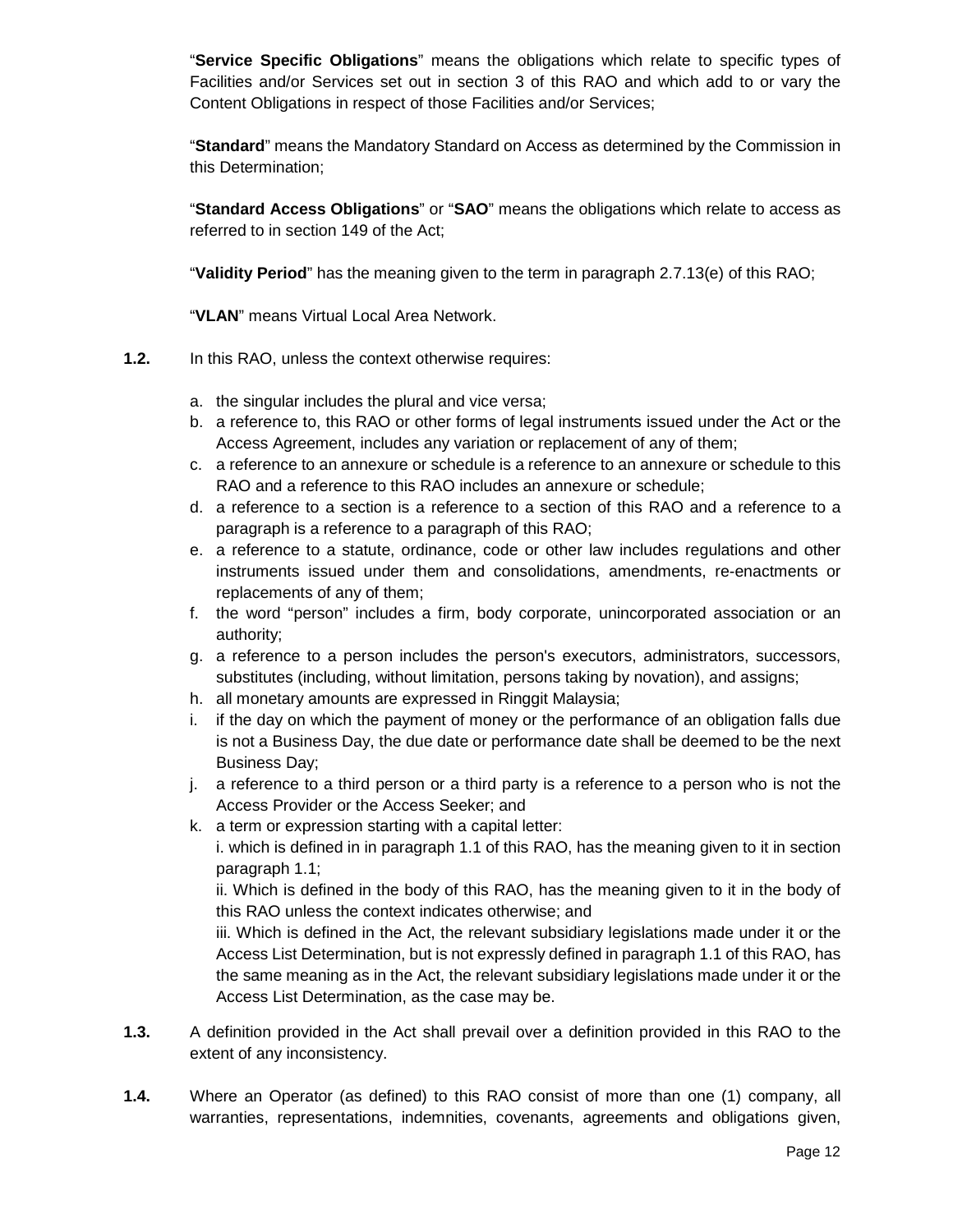undertaken or entered into by the Operator are given, undertaken and entered into by all the companies comprising that Operator, jointly and severally. Notwithstanding the foregoing, where the liability of such an Operator is limited by any provision in respect of limitation of liability, the liability of that Operator shall not exceed the stipulated limit whether jointly or severally. For the avoidance of doubt, where any one or more of the said companies have breached the terms of this RAO, such aggrieved Operator shall be entitled to take action against the relevant company(ies) in breach, including terminating this RAO with respect to only the relevant company(ies).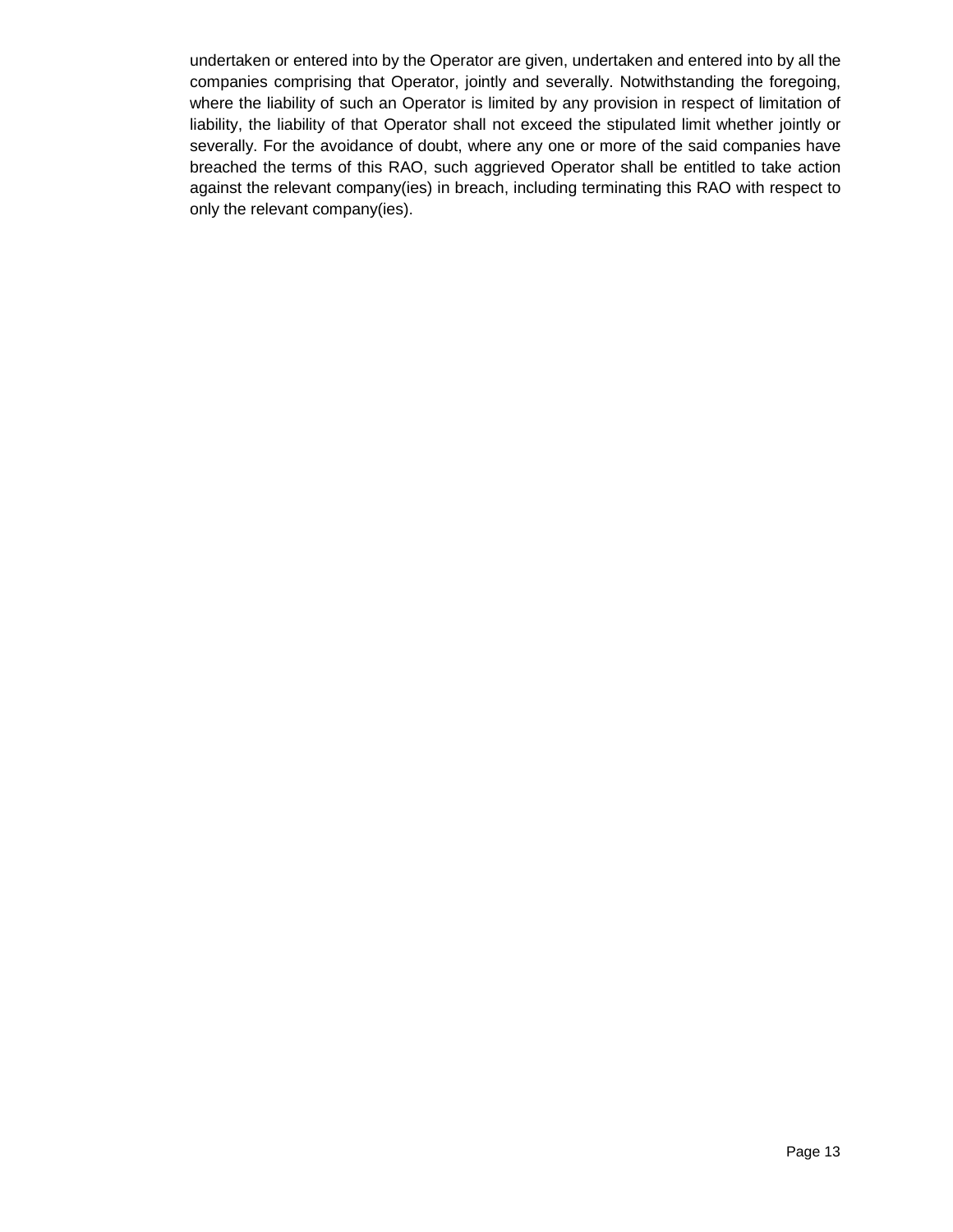## **Structure of this RAO**

**This diagram is only a broad summary and illustration of the scope and structure of this RAO. This diagram shall not limit or prejudice the interpretation or scope of the respective documents forming this RAO.** 

| <b>Articles of</b><br>Agreement                                                                                                         | <b>Definitions</b>                                                                          | General<br><b>Principles</b>                                                                                                                                                                                                                                                                                                                                                                                                                          | Operator<br><b>Access</b><br><b>Obligations</b>                                                                                                                                                                                                                                    | Part A:<br><b>Service</b><br><b>Descriptions</b><br>and Specific<br><b>Obligations</b> | Part B:<br><b>Charges and</b><br><b>Charging</b><br><b>Principles</b>                                | <b>Dispute</b><br><b>Resolution</b><br><b>Procedures</b> |
|-----------------------------------------------------------------------------------------------------------------------------------------|---------------------------------------------------------------------------------------------|-------------------------------------------------------------------------------------------------------------------------------------------------------------------------------------------------------------------------------------------------------------------------------------------------------------------------------------------------------------------------------------------------------------------------------------------------------|------------------------------------------------------------------------------------------------------------------------------------------------------------------------------------------------------------------------------------------------------------------------------------|----------------------------------------------------------------------------------------|------------------------------------------------------------------------------------------------------|----------------------------------------------------------|
| This<br>document<br>sets out the:<br>1) generic<br>scope of this<br>RAO; and<br>2) list of<br>documents<br>forming part<br>of this RAO. | Sets out the<br>definitions<br>and rules of<br>interpretation<br>applicable to<br>this RAO. | Sets out the<br>general<br>principles<br>applicable to<br>this RAO:<br>1) Principles of<br>Access<br>to<br>Facilities and<br>Services;<br>Application<br>2)<br>of<br>Non-<br>Discriminatio<br>n Principle<br>3)<br>Customer<br>Principles<br><b>No</b><br>4)<br>exclusivity<br>and<br>no<br>restriction on<br>resale<br>5)<br>Necessary<br>third<br>party<br>involvement<br>causing<br>or<br>contributing<br>to<br>non-<br>compliance<br>in timeframe | Sets out the<br>obligations<br>imposes on all<br>network<br>facilities and/or<br>network<br>service<br>providers who<br>are required to<br>provide<br><b>Facilities</b><br>and/or<br>Services listed<br>in the Access<br>List<br>Determination<br>under section<br>149 of the Act. | Sets out the<br>specific<br>obligations for<br>the Facilities<br>and/or<br>Services    | Sets out the<br>fees and<br>charges<br>applicable for<br>the Facilities<br>and/or<br><b>Services</b> | Sets out the<br>procedures for<br>dispute<br>resolutions |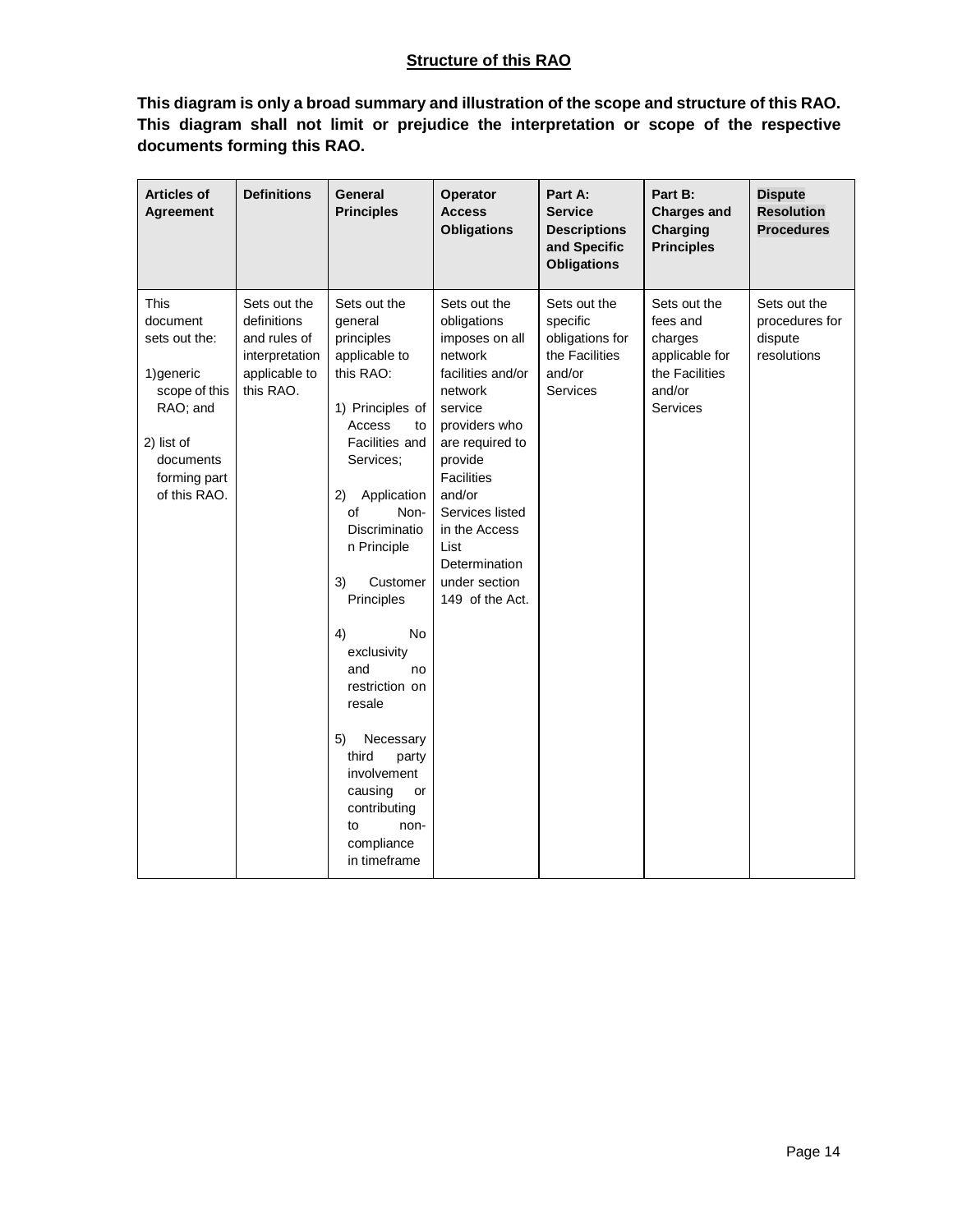### **SECTION 1: GENERAL PRINCIPLES**

### **1.1. PRINCIPLES OF ACCESS TO FACILITIES AND SERVICES**

1.1.1. **Reasonableness**: An Access Provider may refuse a request if:

(a) supply of the relevant listed Facilities or Services would not be reasonable (see subsection 1.1.2 of this RAO); or

(b) supply of the relevant listed Facilities and/or Services would be reasonable, but the terms and conditions requested by the Access Seeker are not reasonable (see subsection 1.1.3 of this RAO).

- 1.1.2. **Unreasonable request**: Although not prescribed by the Act, a request for access to a listed Facilities or Services may not be reasonable if one or more of the criteria in subsection 2.4.11 of this RAO are satisfied. For clarification, this RAO does not intend or attempt to narrow the grounds of refusal upon which a Party may rely under the Act.
- 1.1.3. **Unreasonable terms**: The Act provides for several mechanisms to determine terms and conditions if the parties are unable to reach agreement on the terms and conditions of supply, including dispute resolution by the Commission.
- 1.1.4. **Non-discrimination**: As required by subsection 149(2) of the Act, an Access Provider must provide access to those Facilities and/or Services specified in the Access List Determination, and such access must be:

(a) of at least the same or more favourable technical standard and quality as the technical standard and quality provided for itself on the Access Provider's Facilities and/or Services; and

(b) provided on an equitable and a non-discriminatory basis.

1.1.5. **Meaning of non-discriminatory**: For the purposes of this RAO, the term "nondiscriminatory" requires comparison of:

(a) the basis on which a thing is provided by the Access Provider to an Access Seeker; with

(b) the basis on which that thing is provided by the Access Provider to itself and to other Access Seekers.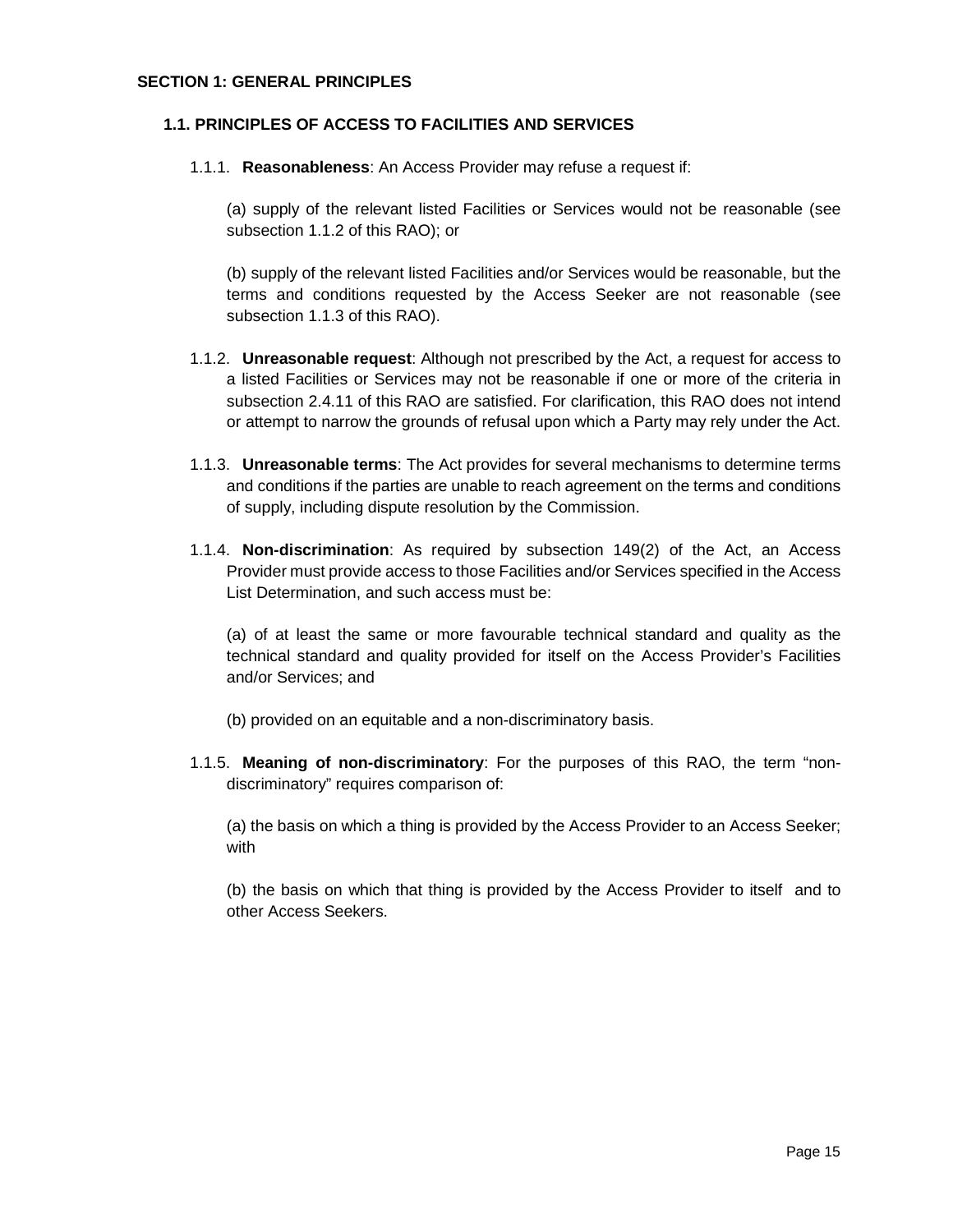## **1.2. APPLICATION OF NON-DISCRIMINATION PRINCIPLE**

- 1.2.1. **Examples:** The non-discrimination principle contained in subsection 149(2) of the Act applies to, amongst other the following:
	- (a) processing of applications for access;
	- (b) acceptance or refusal of Access Requests;
	- (c) provision of information required to provide Forecasts or place Orders;
	- (d) provisioning of Facilities and/or Services;
	- (e) allocation of constrained capacity;
	- (f) fault reporting and fault rectification;
	- (g) Network Conditioning;
	- (h) allocation of space at exchanges;

(i) the purpose or use for which access is provided; and

(j) access to Operational Support Systems in respect of service fulfilment and service assurance.

1.2.2. **Non-Standard performance:** Nothing in this RAO limits an Access Seeker's ability to request access to Facilities and/or Services that is either superior or inferior (e.g. as to technical standard and quality) to that which an Access Provider provides to itself.

## **1.3. CUSTOMER PRINCIPLES**

1.3.1 **Recognition of principle**: All Operators must recognise and act consistently with the Customer relationship principles referred to in subsection 1.3.2 of this RAO.

## 1.3.2 **Customer Relationship principles**:

- (a) A Customer will be regarded as a Customer of an Operator when the Customer utilises Facilities and/or Services provided to that Customer by the Operator.
- (b) The same person may be a Customer of more than one Operator:

i. in respect of the same or different Facilities provided by different Operators;

ii. in respect of the same or different Services provided by different Operators; or

iii. in respect of Facilities provided by one Operator and Services provided by another Operator.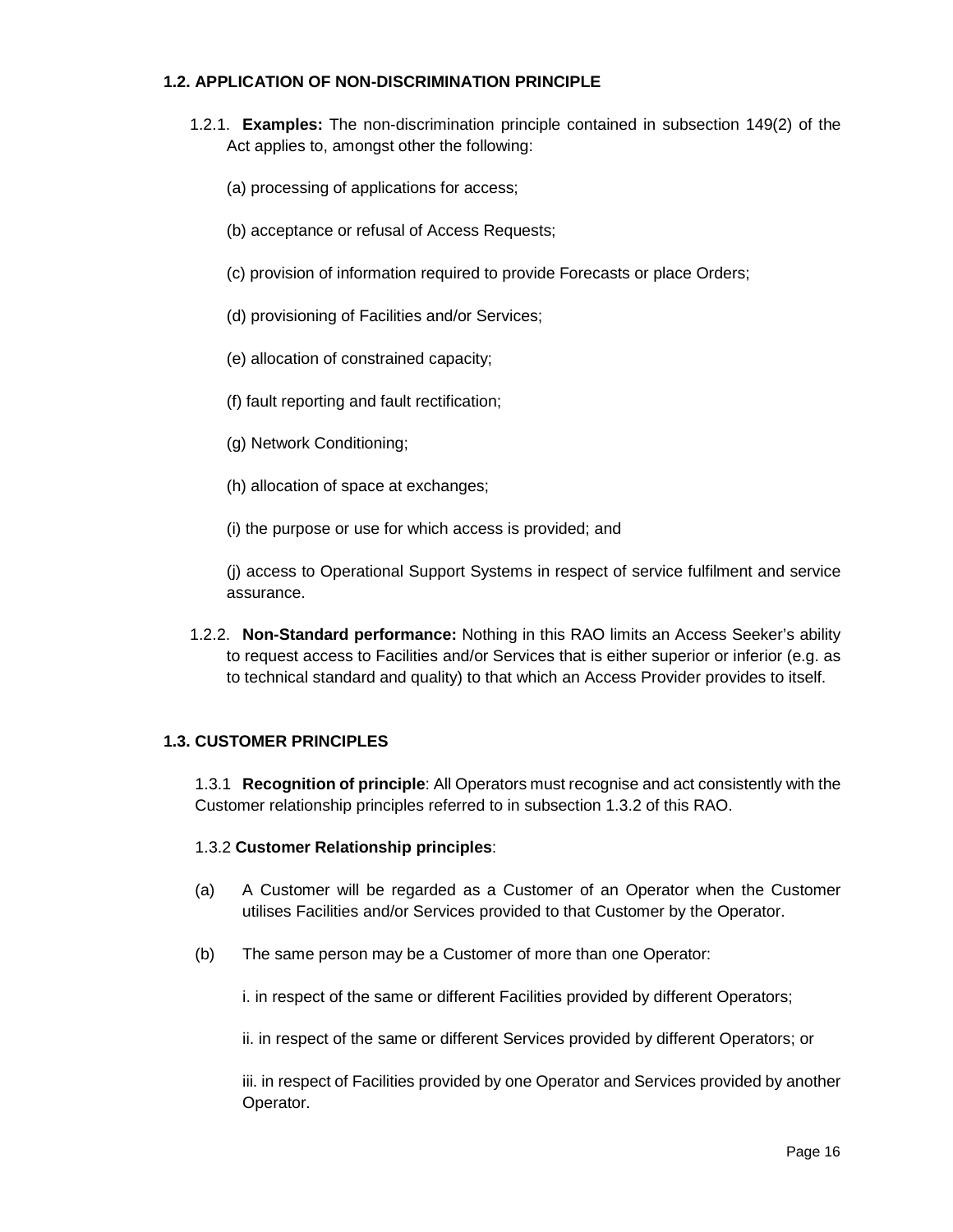- (c) The supply by an Operator to another Operator, which the latter Operator then utilises in providing Facilities and/or Services to its Customers, does not mean that those Customers are also Customers of the first-mentioned Operator.
- (d) Each Operator will be responsible for billing its own Customers, unless express agreement to the contrary is made by the Access Provider and the Access Seeker. An agreement to the contrary may include, without limitation:

i. the Access Provider billing on behalf of the Access Seeker; or

ii. the Access Provider in its own right billing the Customer of the Access Seeker and making a separate payment to the Access Seeker.

## **1.4. NO EXCLUSIVITY AND NO RESTRICTION ON RESALE**

- 1.4.1. An Access Provider must not, in relation to the supply of a Facility and/or Service, include a term or condition in an Access Agreement preventing an Access Seeker from acquiring the same or any other Facility and/or Service from another Operator.
- 1.4.2. An Access Provider must not, in relation to the supply of a Facility and/or Service, include a term or condition in an Access Agreement preventing an Access Seeker from re-supplying that Facility and/or Service to any person.

## **1.5 NECESSARY THIRD PARTY INVOLVEMENT CAUSING OR CONTRIBUTING TO NON-COMPLIANCE IN TIMEFRAME**

1.5.1 If:

- (a) an Access Provider fails to comply with a timeframe under this RAO; and
- (b) the Access Provider considers that such failure was caused or contributed to by the necessary third party involvement or other matters reasonably outside the Access Provider's control (for example, where approval from local or other authority is required),

The Access Provider must notify the Commission of such non-compliance and such third party involvement, and provide the contact details of such third party, to permit the Commission to investigate the non-compliance.

## **[The remainder of this page is intentionally left blank]**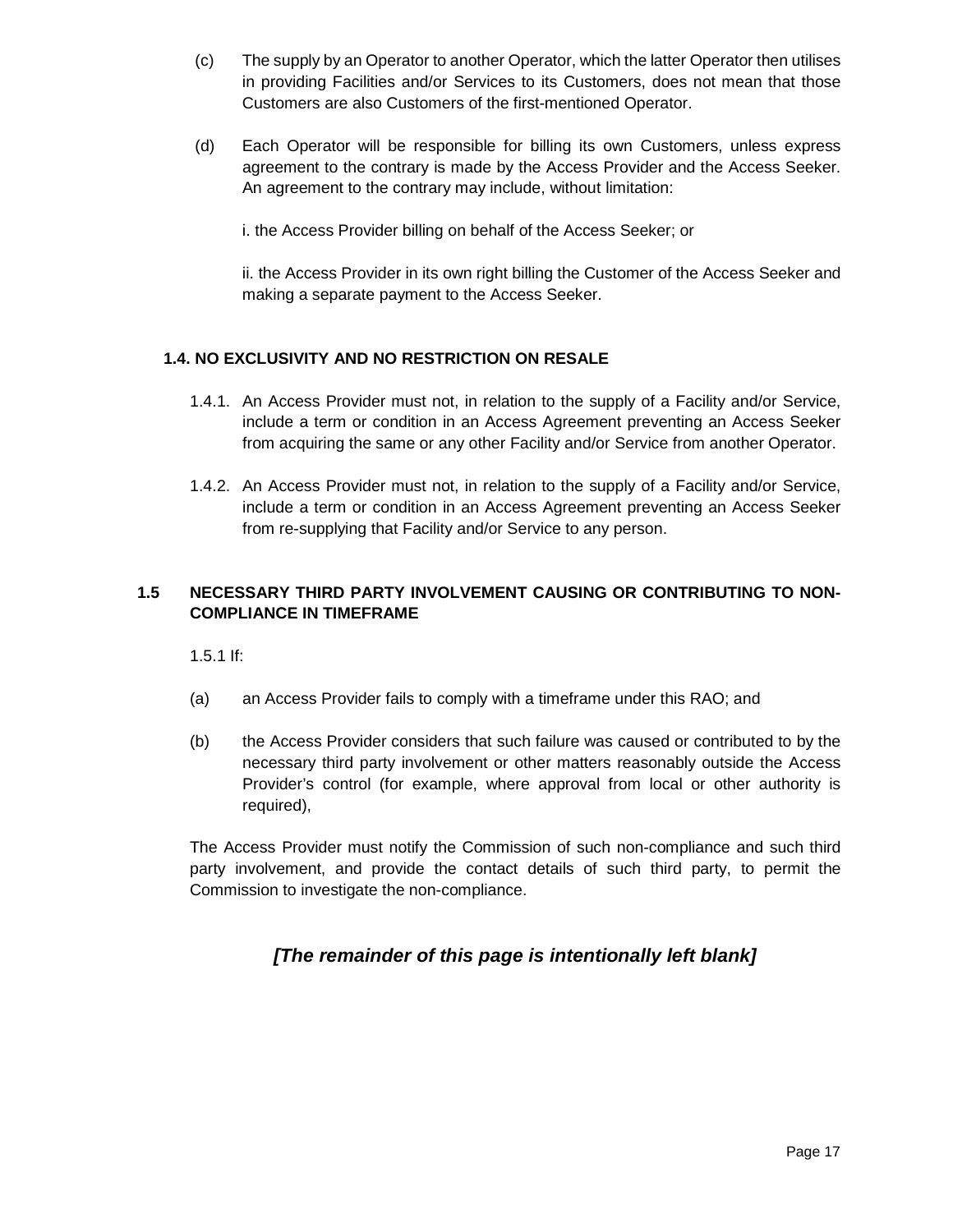### **SECTION 2: OPERATOR ACCESS OBLIGATIONS**

### 2.1 **SCOPE**

2.1.1 This section 2 imposes obligations on all network facilities providers and/or network service providers who are required to provide Facilities and/or Service listed in the Access List Determination under section 149 of the Act.

### 2.2 **APPLICABLE OBLIGATIONS**

2.2.1 All persons described in subsection 2.1.1 of this RAO must comply with each relevant subsection of this RAO, which address the following:

- (a) Disclosure Obligations;
- (b) Negotiation Obligations;
- (c) Content Obligations; and
- (d) Service Specific Obligations.

### 2.3 **DISCLOSURE OBLIGATIONS**

2.3.1 **General duty**: All Operators shall, subject to the provisions of this RAO and the terms and conditions of any confidentiality agreement entered into pursuant to subsection 2.3.8 of this RAO, provide, in response to a request in good faith from any other Operator, any information which is reasonably necessary for the negotiation, conclusion and implementation of the provision of access as contemplated in this RAO and in the Act. No Operator may enter into any contract which would prevent it from making information available to other Operators unless:

- (a) the Operator notifies the Commission of its entry into the agreement; and
- (b) the said agreement permits the Operator to only make the information available if directed by the Commission.

2.3.2 **Freedom to negotiate**: Without limiting its obligations under the Act, an Access Provider shall not:

- (a) refuse to negotiate an agreement with an Access Seeker, whether the access sought is based on a RAO or otherwise; or
- (b) refuse to provide information required under this subsection 2.3 of this RAO on the basis that the Access Seeker wishes to negotiate an Access Agreement, whether the access sought is based on a RAO or otherwise.

2.3.3 **Information disclosure**: An Access Provider must provide the following information to an Access Seeker within ten (10) Business Days of receipt of a written request from that Access Seeker for the provision of access (whether or not on the basis of a RAO):

(a) any supplementary details, of a Facility and/or Service offered by the Access Provider not included in the RAO, including details concerning all POIs and other locations (including sites deemed to be critical national information infrastructure and other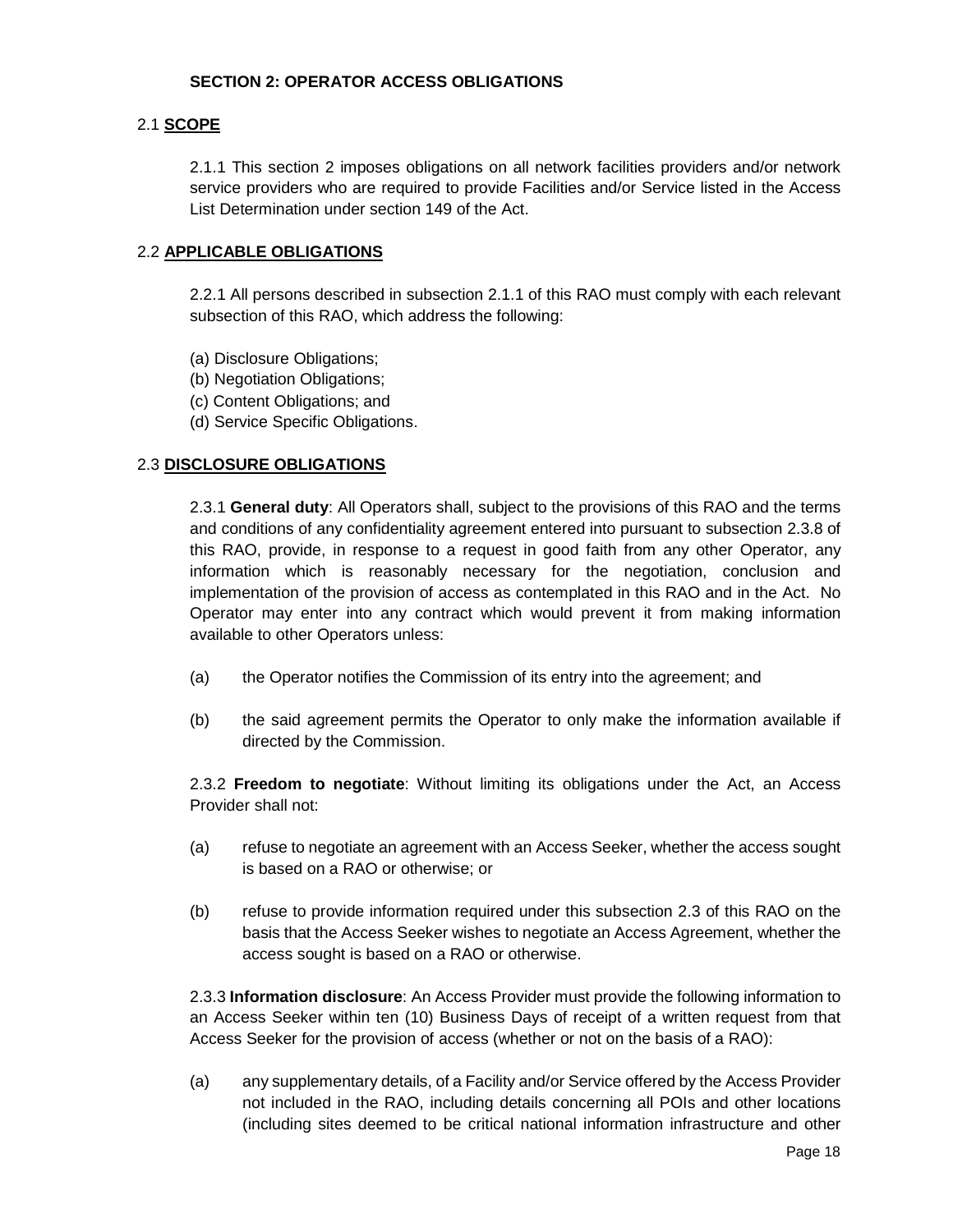secure sites) at which physical co-location, virtual co-location or in-span interconnection is available to Access Seekers;

- (b) any supplementary access charges for access to Facilities and Services not included in the RAO (for example, discounts for inferior service levels or surcharges for enhanced service levels);
- (c) all supplementary technical information relating to the Facilities and/or Services which may be the subject of the Access Request, which are not included in the RAO, including but not limited to any physical and logical interfaces of its Network necessary to allow the development and deployment of communications services, value-added services and communications equipment that can interconnect to, and interoperate with, the Access Provider's Network;
- (d) supplementary details of the Access Provider's operational processes and procedures not included in the RAO (e.g. regarding escorted access at sites deemed to be critical national information infrastructure or other secure sites);
- (e) supplementary details of the Access Provider's provisioning cycles not included in the RAO and any impact such cycles may have upon an Access Request by the Access Seeker (e.g. capacity constraints);
- (f) details of the Access Provider's alternative quality of service targets not included in the RAO and actual achievements in respect of the Facilities and/or Services which may be the subject of the Access Request;
- (g) any security requirements, insurance requirements and creditworthiness information (including a credit assessment form, if available) required by the Access Provider under subsections 2.3.9, 2.3.10 and 2.3.11 of this RAO; and
- (h) the Access Provider's reasons for failing to supply any of the information referred to in paragraphs 2.3.7(a) to 2.3.7(g) of subsection 2.3.7 of this RAO.

Prior to the provision of information under subsection 2.3.7 of this RAO, the Access Provider may request the Access Seeker to enter into a confidentiality agreement in accordance with subsection 2.3.8 of this RAO.

## 2.3.4 **Confidentiality Agreement**: An Access Provider's confidentiality agreement:

- (a) shall be reciprocal;
- (b) shall be no broader than the confidentiality provisions un the Access Provider's RAO;

(c) shall be no broader than necessary to protect the legitimate commercial interests of the Disclosing Party;

(d) shall include provisions prohibiting the Receiving Party from disclosing information to third parties or using information other than as necessary for the purposes of assessing a request for access; and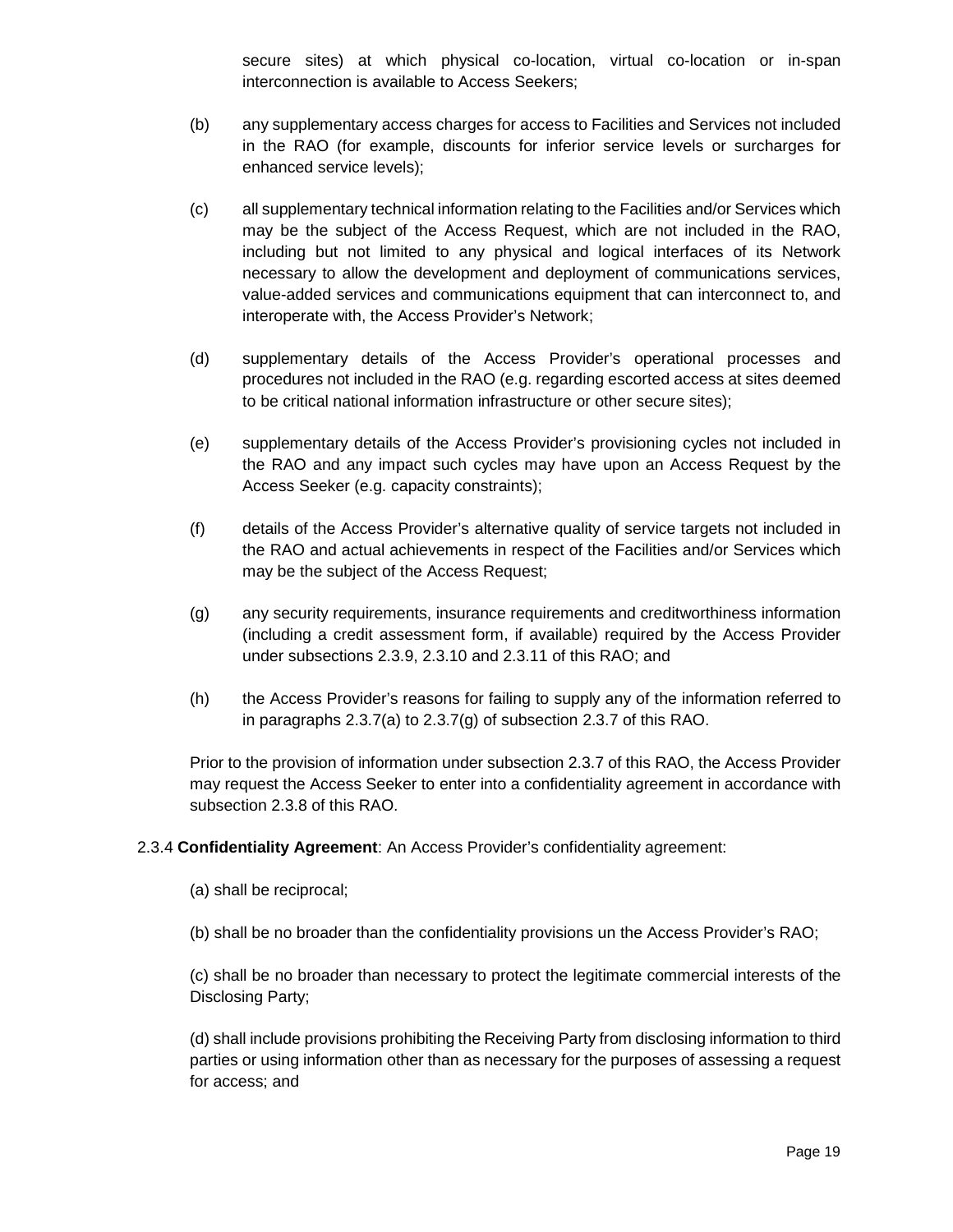(e) shall not prevent the disclosure of Confidential Information or other information to the Commission by the Receiving Party.

### 2.3.5 **Security requirements**:

(a) An Access Provider shall not impose any security requirements on an Access Seeker unless the Access Provider determines, acting reasonably, that the Access Seeker presents a credit risk and that imposing the security requirement will materially reduce or remove that risk.

(b) An Access Provider shall ensure that the amount and type of any security requirements to be imposed on an Access Seeker is only imposed in the Access Provider's security policy and is commensurate with:

i. a commercially reasonable estimate of the charges that will be incurred by the Access Seeker over:

• for Facilities and/or Services with a minimum period of access, the minimum period of access to those Facilities and/or Services; and

• for Facilities and/or Services without a minimum period of access, a single Billing Period for those Facilities and/or Services,

in an Access Agreement;

ii. the creditworthiness of the Access Seeker (including prior record of payment by the Access Seeker); and

iii. security previously reasonably required by the Access Provider.

(c) The Access Provider must not impose a security requirement on an Access Seeker which:

i. exceeds a commercially reasonable estimate of the charges that will be incurred by the Access Seeker for access to Facilities and/or Services to be provided by the Access Provider to the Access Seeker; or

ii. is designed to, or has the effect of, denying or delaying the Access Seeker's access to Facilities and/or Services.

2.3.6 **Insurance requirements**: An Access Provider shall ensure that any insurance that it requires an Access Seeker to have in place extends no further than the reasonable insurable interest that the circumstances require and shall not be permitted to require:

(a) insurance beyond that necessary for worker's compensation, social security, employer's liability insurance and insurance within statutory limits as required by the laws of Malaysia in respect of its employees employed in connection with the work covered by the Access Agreement that may be entered into; and

(b) comprehensive general liability insurance in excess of Ringgit Malaysia Twenty Million (RM 20,000,000.00) for any one claim or series of claims arising out of an accident or occurrence in connection with the Access Agreement that may be entered into.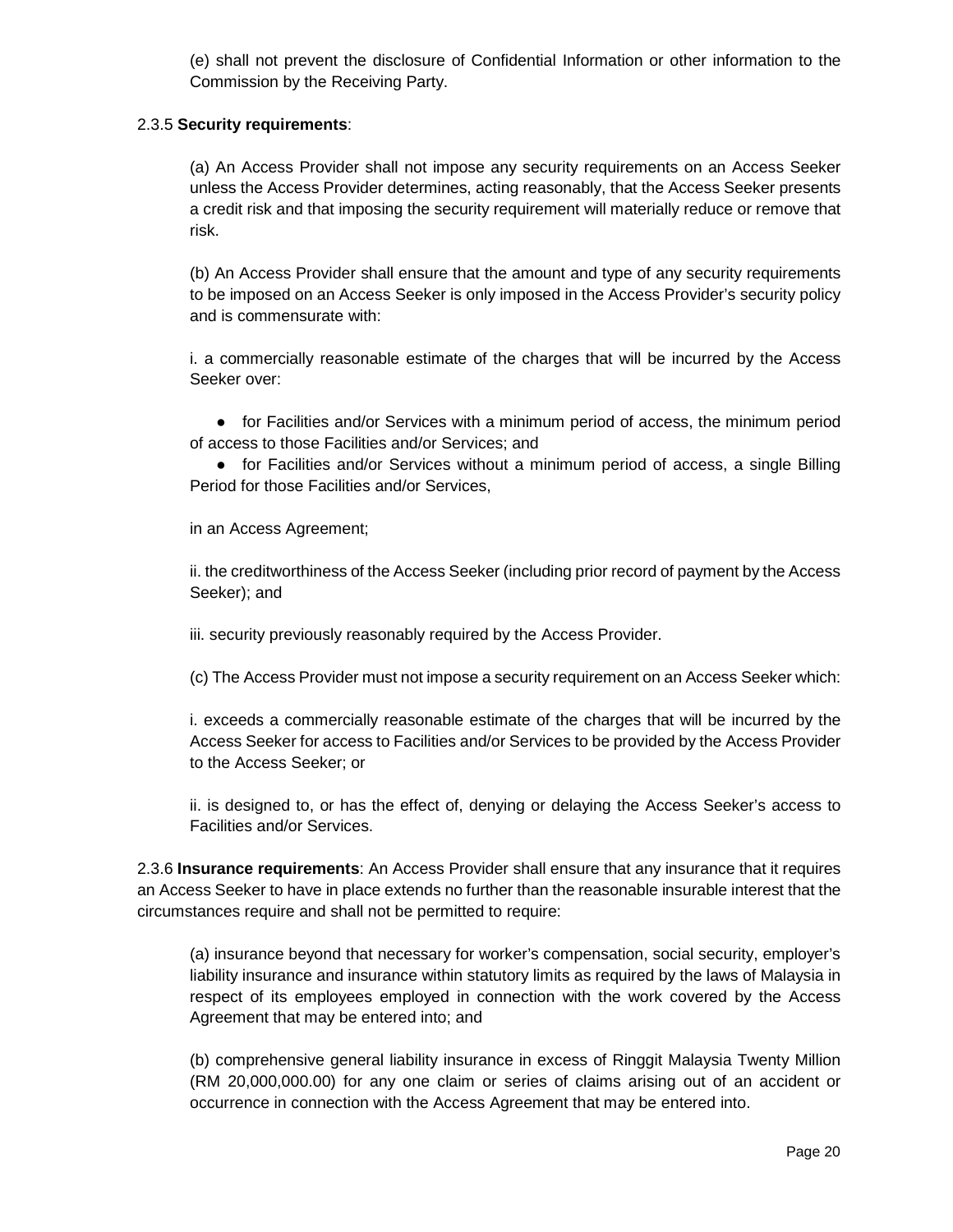2.3.7 **Creditworthiness information**: An Access Provider may only request creditworthiness information from an Access Seeker:

(a) if the Access Provider reasonably believes that the Access Seeker may not be able to meet any liabilities that may arise under an Access Agreement with the Access Seeker;

(b) if the creditworthiness information sought is limited to information which is publicly available (on the this basis, the Access Provider may request the Access Seeker to warrant that such information is accurate); and

(c) to the extent commensurate with an commercially reasonable estimate of the charges that will be incurred by the Access Seeker over the minimum period of access to Facilities and/or Services in an Access Agreement.

2.3.8 **Reporting Obligations**: On 1 April and 1 October of each year, in respect of the Facilities and/or Services set out in subsection 2.3.13 of this RAO, each Access Provider shall notify the Commission in writing of:

(a) each Facility and/or Service which is included in the Access Provider's RAO as published on its publicly accessible website;

(b) each Facility and/or Service which is not included in the Access Provider's RAO as published on its publicly accessible website;

(c) each Access Agreement which the Access Provider has entered into, including:

i. the name and contact details of the relevant Access Seeker;

ii. the Facilities and/or Services made available under the Access Agreement;

iii. any other products or services made available under the Access Agreement;

iv. the terms of the Access Agreement;

v. whether the Access Agreement is based on the terms of the Access Provider's RAO, is negotiated on amended terms of the RAO, or is negotiated on alternative terms; and

vi. any further details of the Access Agreement that may be requested by the Commission from time to time;

(d) each Facility and/or Service which has been supplied under an Access Agreement during the period since the previous reporting period under subsection 2.3.12 of this RAO and the name and details of the party to which they were supplied;

(e) each Access Agreement which has expired or has been terminated since the previous reporting period under subsection 2.3.12 of this RAO;

(f) details of any security required by the Access Provider from Access Seekers under subsection 2.3.9 or subsection 2.19.8 of this RAO, as revised or varied under subsection 2.19.7 of this RAO;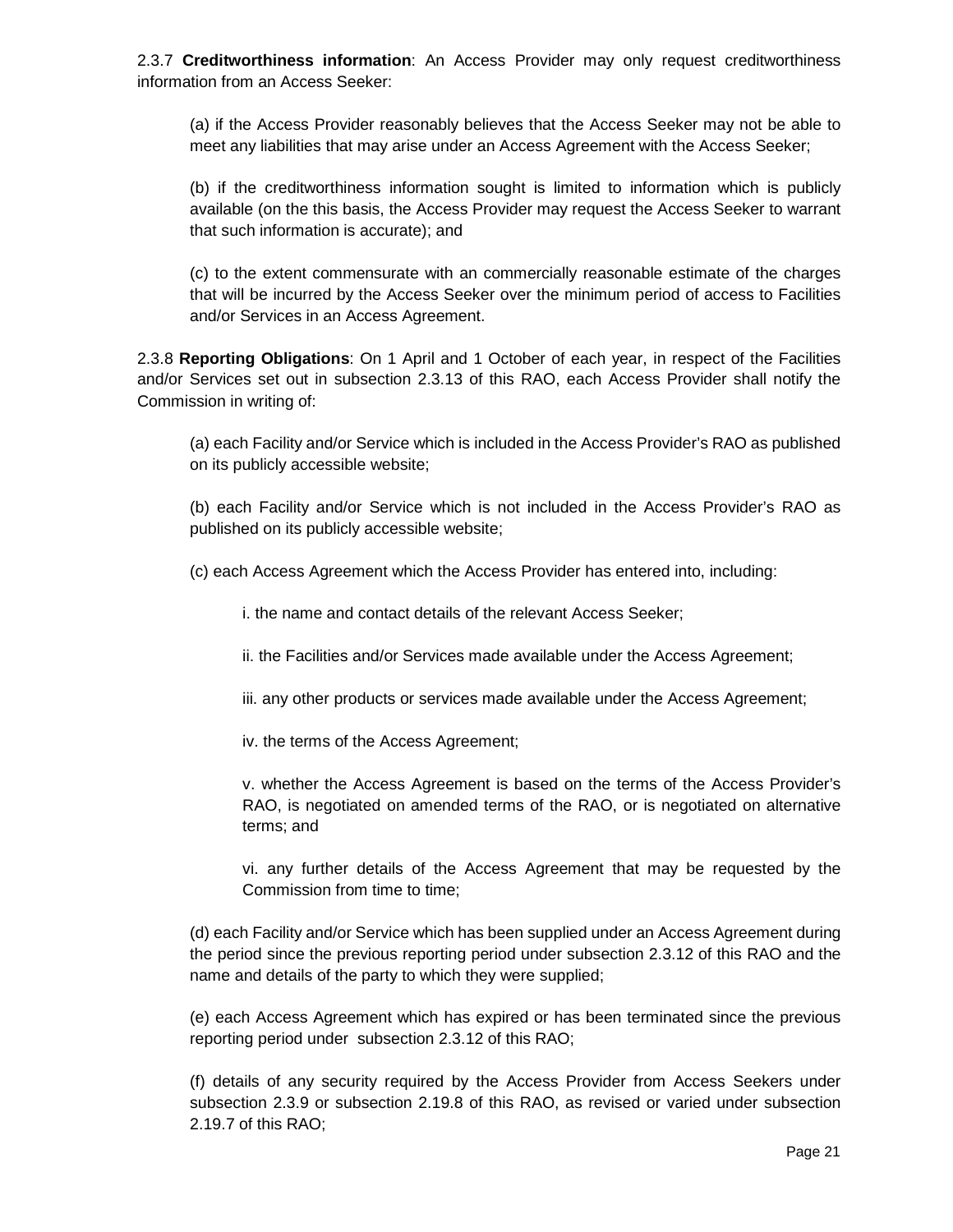(g) details of all ongoing negotiations with Access Seekers, including the date on which the negotiation commenced and updates where an extension of time for negotiation has been granted;

(h) details of all ongoing disputes with Access Seekers to which the Dispute Resolution Procedures apply;

(i) details of any ongoing space constraints at any POI locations including due to technical reasons;

(j) details of any constrained capacity and how it has been allocated in accordance with the Access Provider's Capacity Allocation Policy;

(k) summary details of all refused requests for interconnection or access by Access Seekers since the previous reporting period under subsection 2.3.12 of this RAO;

(l) the information required to be provided under subsections 3.6.16, 3.7.7, 3.9.20, 3.11.7, 3.12.12 and 3.13.8 of this RAO; and

(m) any other information requested by the Commission.

2.3.9 **Facilities and/or Services subject to reporting**: The reporting obligations set out in subsection 2.3.12 of this RAO apply to the following Facilities and/or Services:

(a) Network Co-Location Services; and

(b) such other Facilities and/or Services that the Commission may nominate from time to time.

## 2.4 NEGOTIATION OBLIGATIONS

2.4.1 **Timing**: If an Operator wishes to negotiate an Access Agreement with another Operator:

(a) both parties shall notify the Commission when the negotiations for the Access Agreement begin under this subsection;

(b) both parties shall use their best endeavours to conclude the Access Agreement within:

i. where there is no Access Agreement in place between the Operators, four (4) months; or

ii. where there is already a commercial agreement or an Access Agreement in place between the Operators, three (3) months, after a written request by the Access Seeker to commence negotiations under paragraph 2.4.6(c) of this RAO and the Access Provider's response confirming it is willing to proceed to negotiate under paragraph 2.4.7(b) of this RAO;

(c) if the negotiations are not completed within the applicable timeframe under paragraph 2.4.1(b) of this RAO: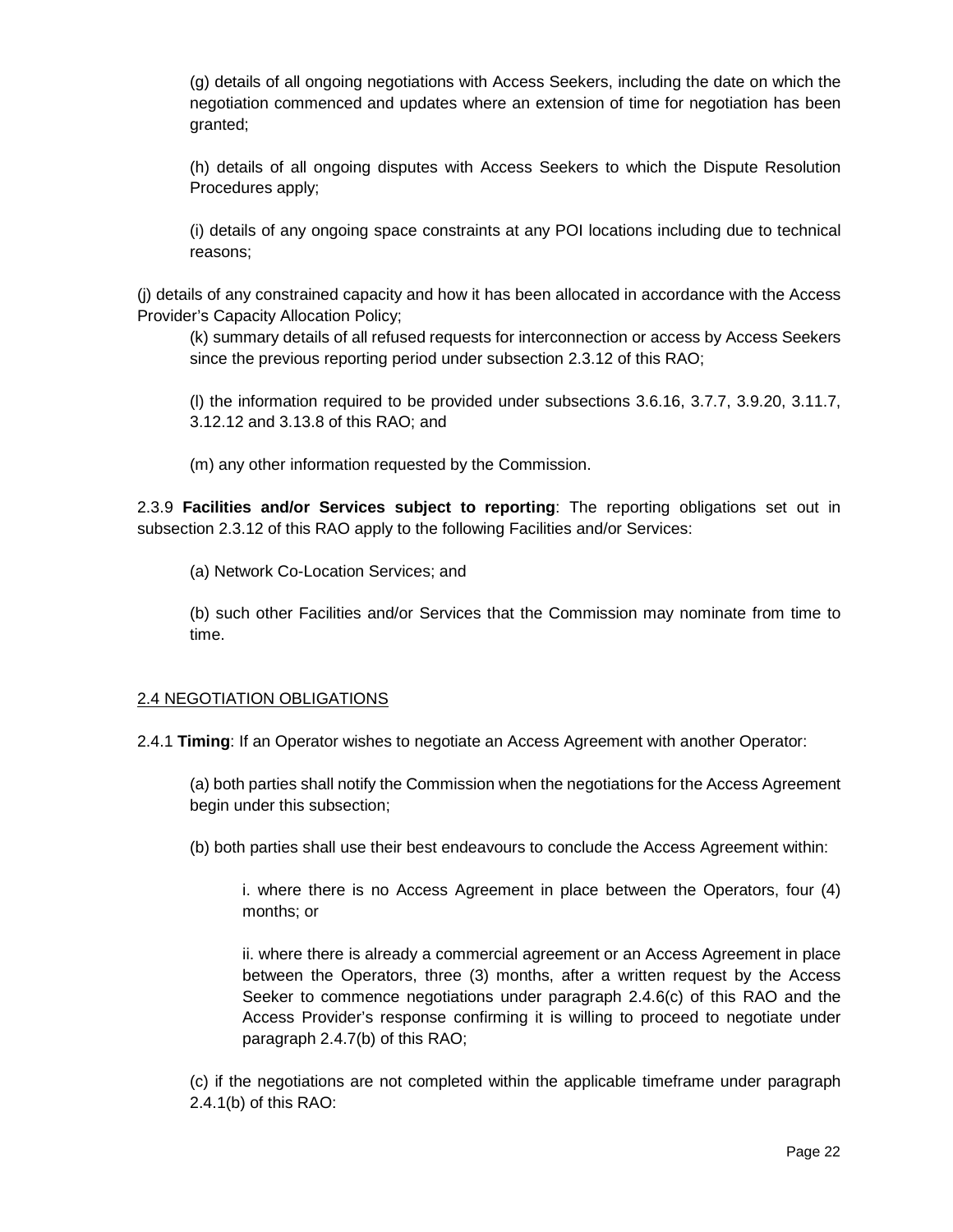i. the parties may jointly apply to the Commission for an extension of time to negotiate and if the extension of time is not granted by the Commission, there shall be deemed to be a dispute between the parties and the Dispute Resolution Procedures shall take effect; or

ii. either Party may initiate the Dispute Resolution Procedures; and

(d) if the Commission grants an extension of time under paragraph 2.4.1(c)I of this RAO, it may do so subject to such conditions as it specifies (such as an ongoing requirement to provide updates on negotiations at specified intervals and the right to reduce or extend any extension).

2.4.2 **Good faith**: An Operator shall co-operate, in good faith and in a commercially reasonable manner, in negotiating and implementing the terms of its Access Agreements. This includes:

(a) acting promptly, honestly, and not perversely, capriciously or irrationally;

(b) avoiding the imposition of unreasonable restrictions or limitations on the provision of access to Facilities and/or Services (such as refusing to provide particular forms of access that the Access Provider provides to itself); and

(c) avoiding unnecessary disputes and resolving disputes promptly and fairly.

2.4.3 **Confidentiality**: An Operator must protect from disclosure any Confidential Information provided by another Operator in the course of negotiating an Access Agreement and during the term of an Access Agreement in accordance with a confidentiality agreement prepared under subsection 2.3.8 of this RAO.

2.4.4 **Intellectual Property**: An Operator shall only use such Intellectual Property and information provided by another Operator for the purposes of providing or acquiring access to the requested Facilities and/or Services. An Operator must not use such Intellectual Property or information for the development or marketing of other communication services or Equipment by that Operator, its own divisions, subsidiaries, partners or other entities in which has a direct or indirect equity, contractual or other interest, or third parties.

2.4.5 **Access Request**: An Access Provider may require an Access Seeker to provide an Access Request to the Access Provider if:

(a) there is no Access Agreement in force between the Access Provider and the Access Seeker governing access to the Facilities and/or Services to which the Access Seeker seeks access; or

(b) there is such agreement, but:

i. the current terms of that Access Agreement will expire or terminate within the next four (4) months; or

ii. the required Facilities and/or Services are outside the scope of that agreement.

The Access Provider shall develop a process for desk/field studies and Service Qualifications that an Access Seeker may take up prior to entering into an Access Agreement.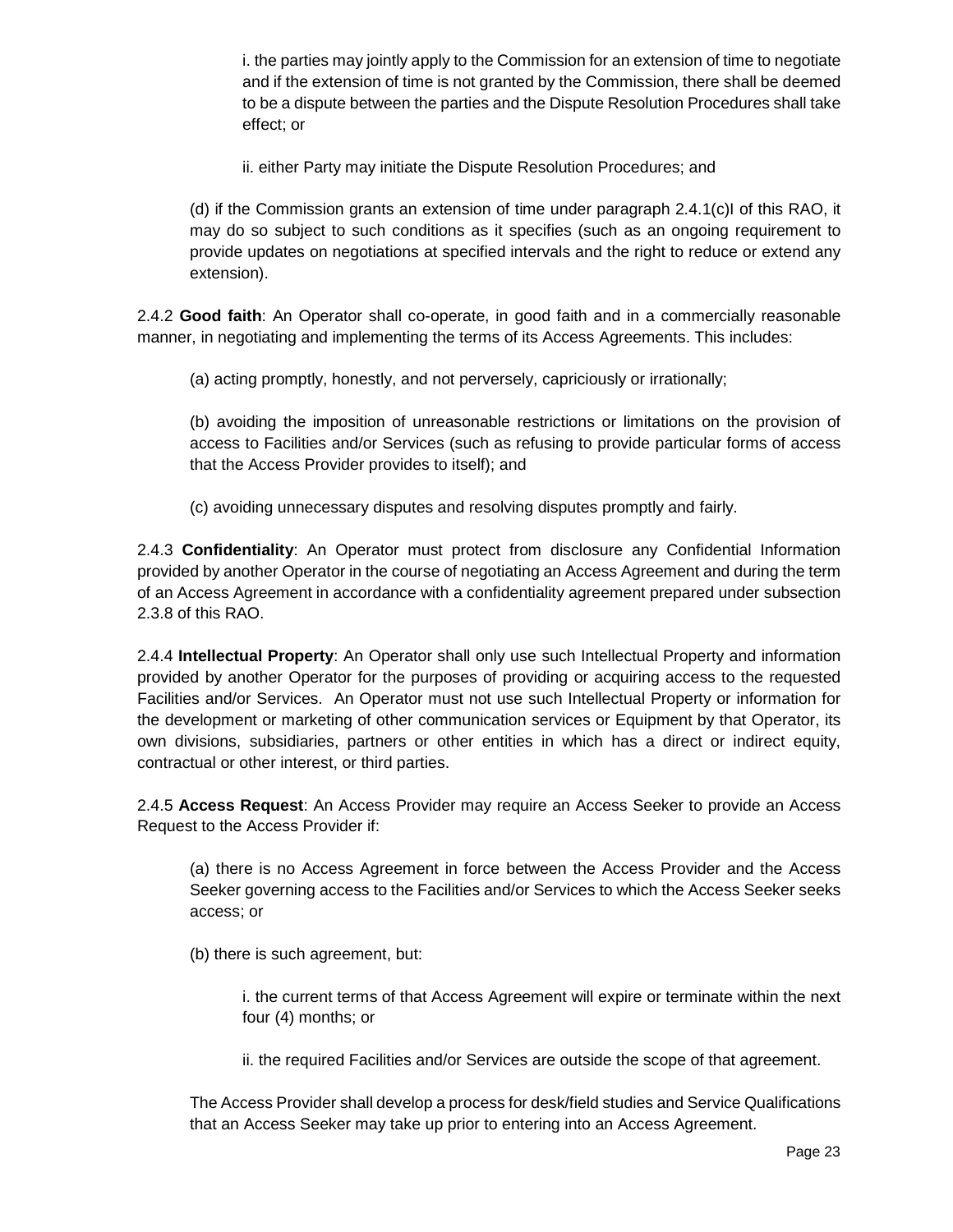## 2.4.6 **Required information**: An Access Request must contain the following information:

(a) the name and contact details of the Access Seeker;

(b) the Facilities and/or Services in respect of which access is sought;

(c) whether the Access Seeker wishes to accept the Access Provider's RAO, to negotiate amendments to the RAO, or to negotiate an Access Agreement on alternative terms;

(d) the information (if any) the Access Seeker reasonably requires the Access Provider to provide for the purposes of the negotiations. The type of information which may be requested by the Access Seeker is described in, but not limited to, subsection 2.3.7 of this RAO;

(e) two (2) copies of a confidentiality agreement properly executed by the Access Seeker in the form prescribed by the Access Provider in accordance with subsection 2.3.8 of this RAO;

(f) preliminary information regarding the scale and scope of Facilities and/or Services that the Access Seeker expects to acquire from the Access Provider pursuant to the Access Request;

(g) relevant technical information relating to the interface standards of the Equipment of the Access Seeker;

(h) relevant information relating to the Access Seeker's Network and the functionality of its Services, to the extent that the Access Seeker is aware that such information may affect the Access Provider's Network;

(i) creditworthiness information in accordance with the Access Provider's requirements, as set out in subsection 2.3.11 of this RAO;

(j) assessed security (or, if applicable, confirmation of security provided) in accordance with the Access Provider's security requirements, as set out in subsection 2.3.9 of this RAO;

(k) insurance information in accordance with the Access Provider's insurance requirements, as set out in subsection 2.3.10 of this RAO; and

(l) such other information as the Access Provider may reasonably request for the sole purpose of providing access to requested Facilities and Services.

2.4.7 **Obligations upon receipt**: The Access Provider shall, within ten (10) Business Days of receipt of an Access Request, respond to the Access Seeker in writing acknowledging receipt of the Access Request and stating that:

(a) if the Access Seeker is willing to accept a RAO from the Access Provider, the Access Provider will is willing to provide access in accordance with the RAO;

(b) if paragraph 2.4.7(a) of this RAO does not apply, the Access Provider is willing to proceed to negotiate amendments to the RAO or an Access Agreement on alternative terms;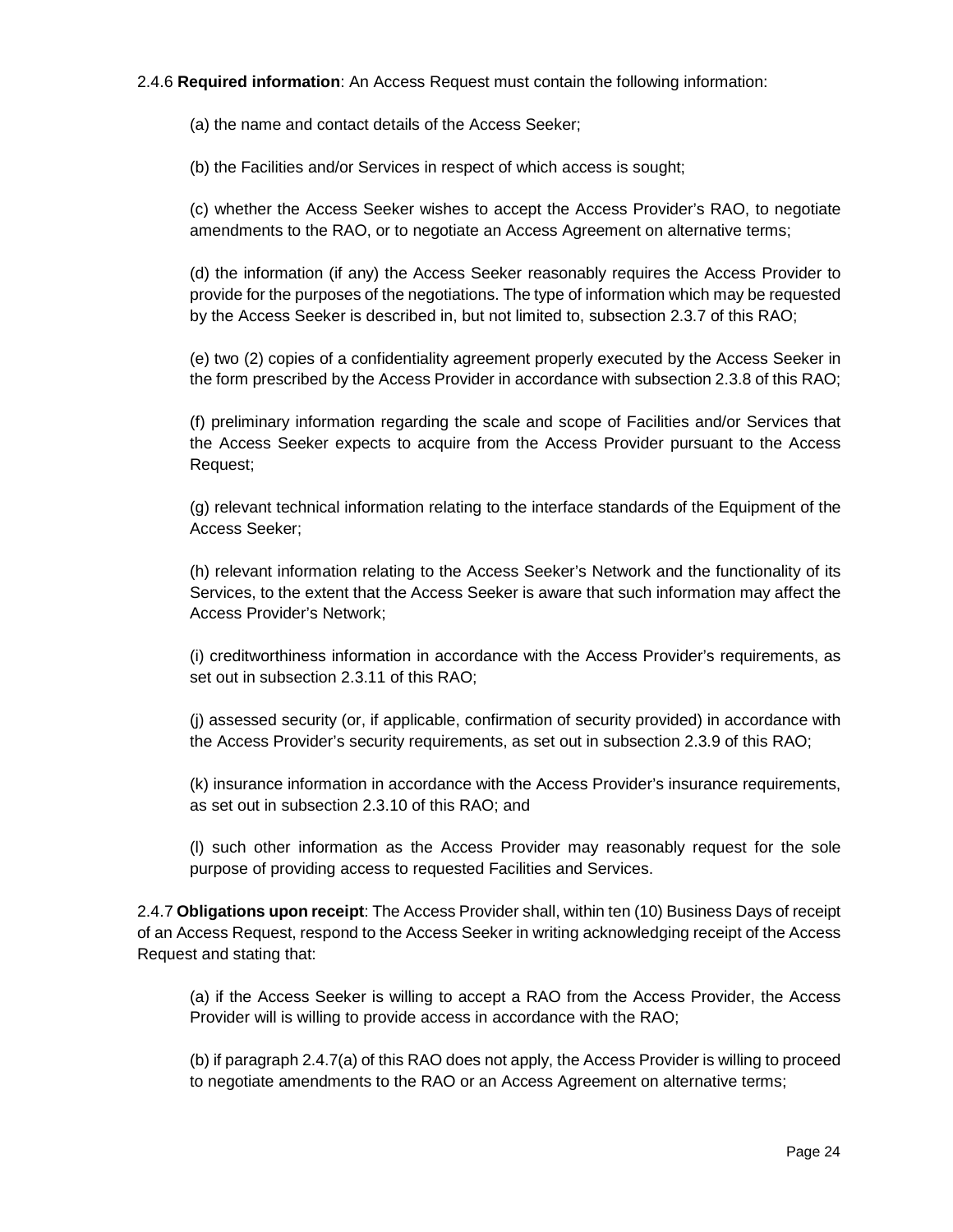(c) the Access Provider refuses the Access Request in accordance with subsection 2.4.10 of this RAO; or

(d) the Access Provider requires specified additional information to make a decision on the Access Request in accordance with paragraphs  $2.4.7(a)$  to  $2.4.7(c)$  of this RAO, and once such information is received from the Access Seeker, the Access Provider shall reconsider the Access Request in accordance with this subsection and the ten (10) Business Days for the Access Provider to consider the Access Request will recommence from the receipt of the information from the Access Seeker.

The Access Provider must provide a copy of its response to the Commission at the same time that the Access Provider provides the response to the Access Seeker.

2.4.8 **Acceptance response**: If the Access Provider responds that access will be provided in accordance with a RAO [as described in paragraph 2.4.7(a) of this RAO], the Access Provider must, within ten (10) Business Days of such response, provide two copies of the RAO an ARD executed by the Access Provider to the Access Seeker and one (1) copy of confidentiality agreement returned by the Access Seeker [in accordance with paragraph 2.4.6(e) of this RAO] that has also been properly executed by the Access Provider.

2.4.9 **Negotiation response**: If the Access Provider is willing to proceed with negotiation of the Access Request [as described in paragraph 2.4.7(b) of this RAO], the Access Provider must set out in its response to the Access Seeker:

(a) a place, date and time, not later than fifteen (15) Business Days from the date of the Access Seeker's Provider's response, when the Access Provider's representative that is authorised to negotiate on an Access Agreement, will be available for the initial meeting with the Access Seeker's representative that is authorised to negotiate on an Access Agreement; and

(b) one (1) copy of the executed confidentiality agreement returned by the Access Seeker [in accordance with paragraph 2.4.6(e) of this RAO] that has also been properly executed by the Access Provider.

2.4.10 **Refusal response**: If the Access Provider decides to refuse the Access Request [as described in paragraph 2.4.7(c) of this RAO], the Access Provider must set out in its response to the Access Seeker:

(a) the grounds in subsection 2.4.11 of this RAO on which the Access Provider is relying;

(b) the basis of the Access Provider's decision with sufficient particulars to enable the Access Seeker to make its own assessment about the applicability of the specified grounds of refusal; and

(c) a place, date and time, not later than seven (7) Business Days from the date of the Access Provider's response, at which representatives of the Access Provider authorised to review the Access Provider's assessment of the Access Request will be available to meet with representatives of the Access Seeker for the purpose of discussing the refusal of the Access Request. At this meeting, the Access Seeker may request the Access Provider to substantiate its reasons for refusal (and the Access Provider shall do so), and if access has been refused on the basis of the grounds in: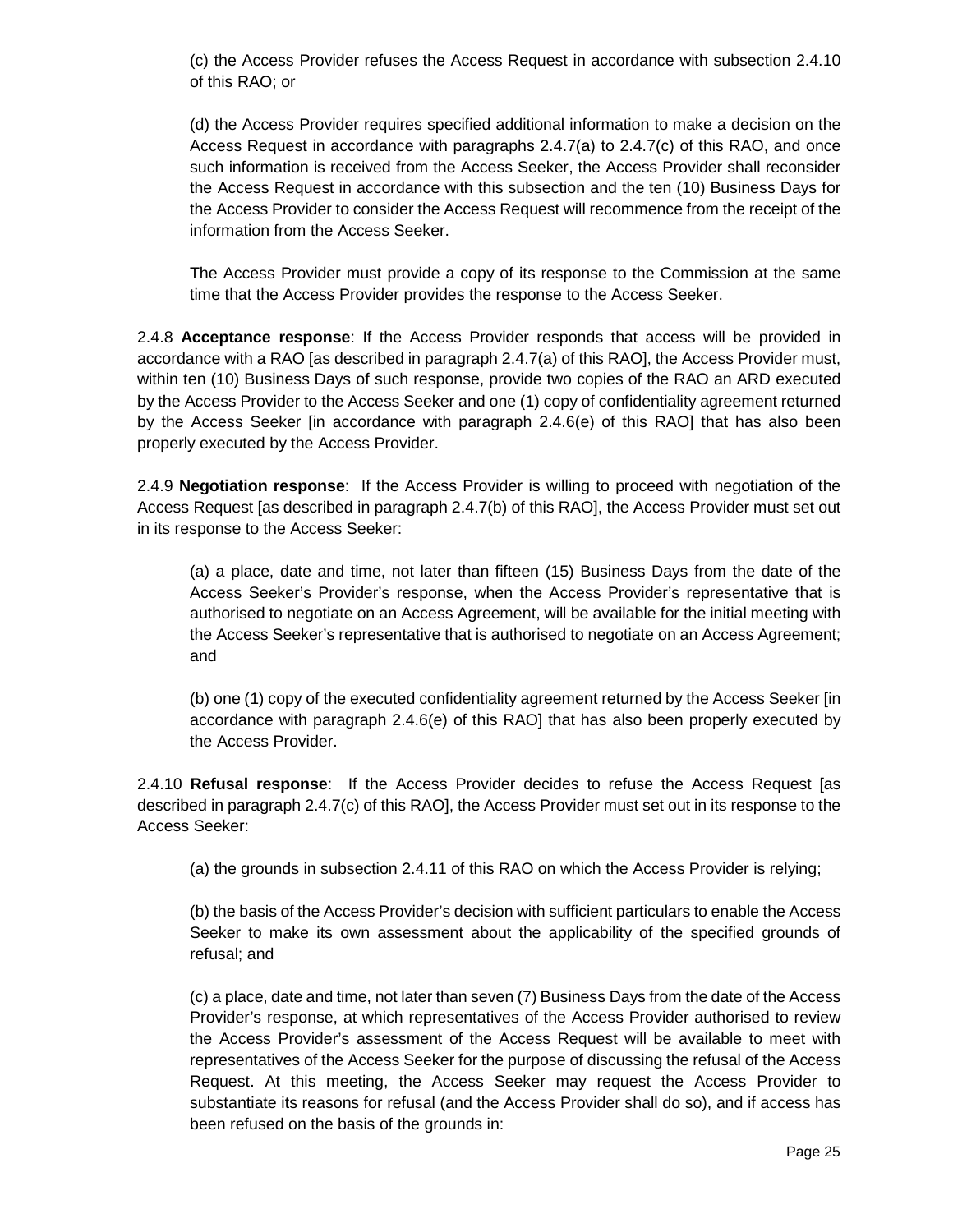i. paragraph 2.4.11(b) of this RAO, the Access Provider must reassess the Access Seeker's original Access Request considering any supplementary information provided by the Access Seeker;

ii. paragraph 2.4.11(d) of this RAO, the Access Provider must identify when additional capacity or space is likely to be available; and

iii. paragraph 2.4.11(e) of this RAO, the Access Provider must identify the form of security requirement which would satisfy its concern that the Access Seeker may fail to make timely payment for the requested Facilities and/or Services, its reasons for the security requirement and why it considers such concern cannot be addressed through a security requirement under subsection 2.3.9 of this RAO.

2.4.11 **Grounds for refusal**: Except where expressly permitted otherwise under the Act or section 3 of this RAO, an Access Provider shall not refuse an Access Request, except on the grounds that:

(a) the Access Provider does not currently supply, or provide access to, the relevant Facilities and/or Services to itself or to any third parties (in which case it shall identify any alternative facilities and/or services which it does provide to itself or to any third parties, which may be acceptable substitutes), except where the Access Seeker compensates the Access Provider for the original supply of access to Facilities and/or Services to the Access Seeker;

(b) the Access Seeker has not provided all of the information required to be provided in accordance with subsection 2.4.6 of this RAO;

(c) it is not technically feasible to provide access to the Facilities and/or Services requested by the Access Seeker;

(d) subject to this RAO, the Access Provider has insufficient capacity or space to provide the requested Facilities and/or Services;

(e) the Access Provider has reasonable grounds to believe that the Access Seeker may fail to make timely payment for the requested Facilities and/or Services and such concern cannot be addressed through a security requirement in accordance with this RAO;

(f) there are reasonable grounds to believe that the Access Seeker would fail, to a material extent, to comply with the terms and conditions applicable to the supply of the Facilities and/or Services; or

(g) there are reasonable grounds for the Access Provider to refuse access in the national interest.

2.4.12 **Dispute resolution**: If, following the meeting between the parties required to be held pursuant to paragraph 2.4.10(c) of this RAO, for the purposes of discussing an Access Provider's refusal of an Access Request, the parties have been unable to resolve any their differences about the validity of the Access Request and the Access Seeker continues to disagrees with the Access Provider's refusal of the Access Request, either Party may request resolution of the dispute in accordance with the Dispute Resolution Procedures.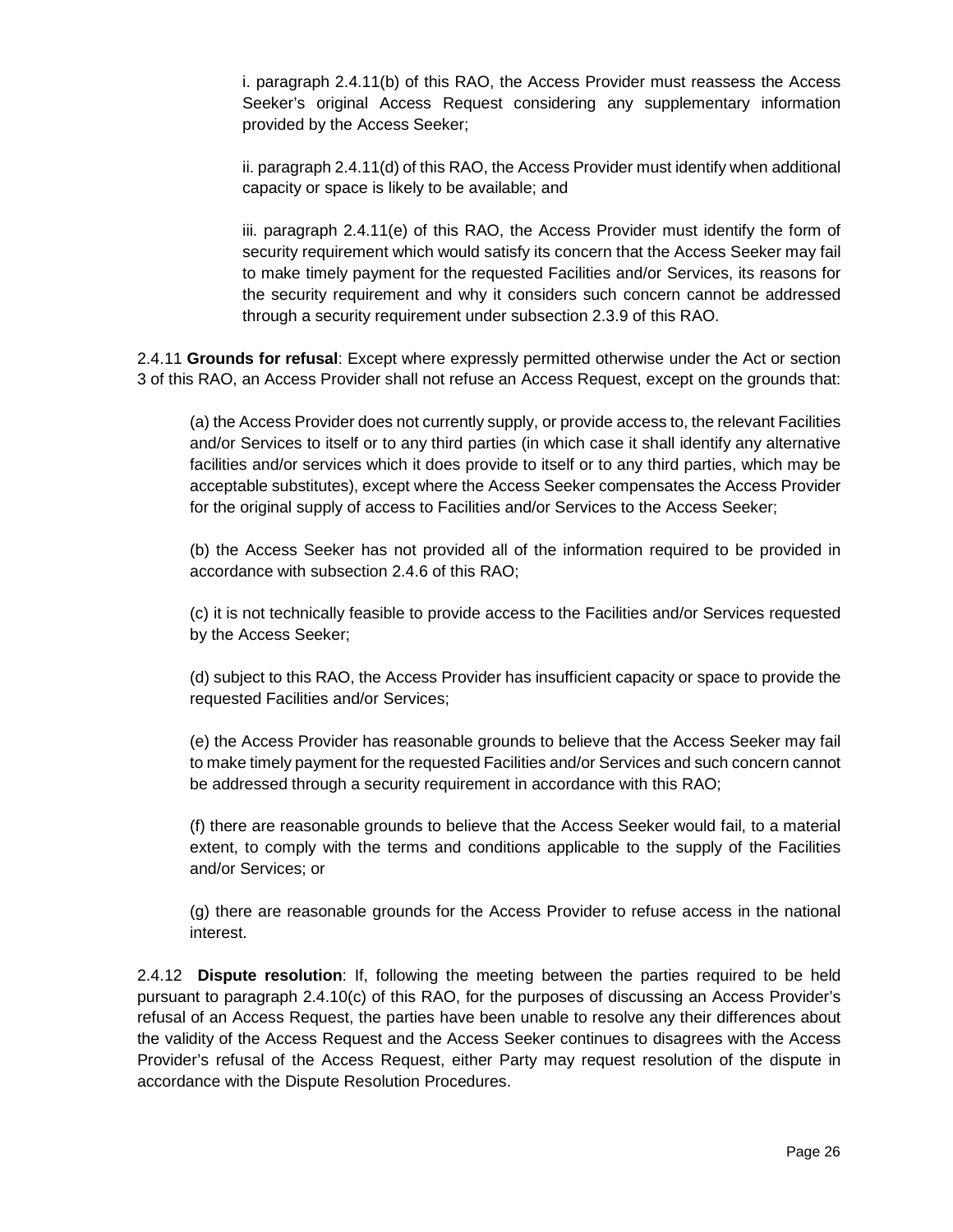2.4.13 **Initial Meeting**: Unless otherwise agreed between the Operators, each Operator shall ensure that its representatives meet on the date notified pursuant to paragraph 2.4.9(a) of this RAO and that such representatives:

(a) agree a timetable for the negotiations, including milestones and dates for subsequent meetings within the applicable timeframe for negotiations under paragraph 2.4.1(b) of this RAO;

(b) agree on negotiating procedures, including:

i. calling and chairing meetings;

ii. responsibility for keeping minutes of meetings;

iii. clearly defined pathways and timetables for escalation and resolution by each Operator of matters not agreed in meetings;

iv. procedures for consulting and including in the negotiating process relevant experts from the staff of each of the Operators; and

v. procedures for preparing and exchanging position papers;

(c) review the information requested and provided to date and identify information yet to be provided by each Operator; and

(d) identify what technical investigations, if any, need to be made and by whom such investigations should be made.

2.4.14 **Facilities and/or Services not specified in the Access List Determination**: If an Access Seeker wishes to obtain for access to additional facilities and/or services that are not specified in the Access List Determination, then the requirements under subsection 2.4 of this RAO may apply to any request for access to such additional facilities and/or services to the extent agreed by the parties.

2.4.15 **Additional matters**: An Access Provider shall not do, or threaten to do, anything that has the effect or likely effect of, any of the following:

(a) refuse to negotiate terms of access not related to price, for the reason that the rate, charge, charging principles or methodologies of access has not been agreed;

(b) refuse to negotiate access to the Facilities and/or Services because the Access Seeker has not agreed to acquire access to other Facilities and/or Services or because the Access Seeker has not agreed to acquire a particular configuration, option or feature of a requested Facility and/or Service;

(c) require an Access Seeker to enter into a confidentiality agreement the terms of which would preclude the disclosure of information requested by the Commission or required to be disclosed for the purposes of dispute resolution;

(d) require an Access Seeker to warrant that an Access Agreement complies with all applicable laws;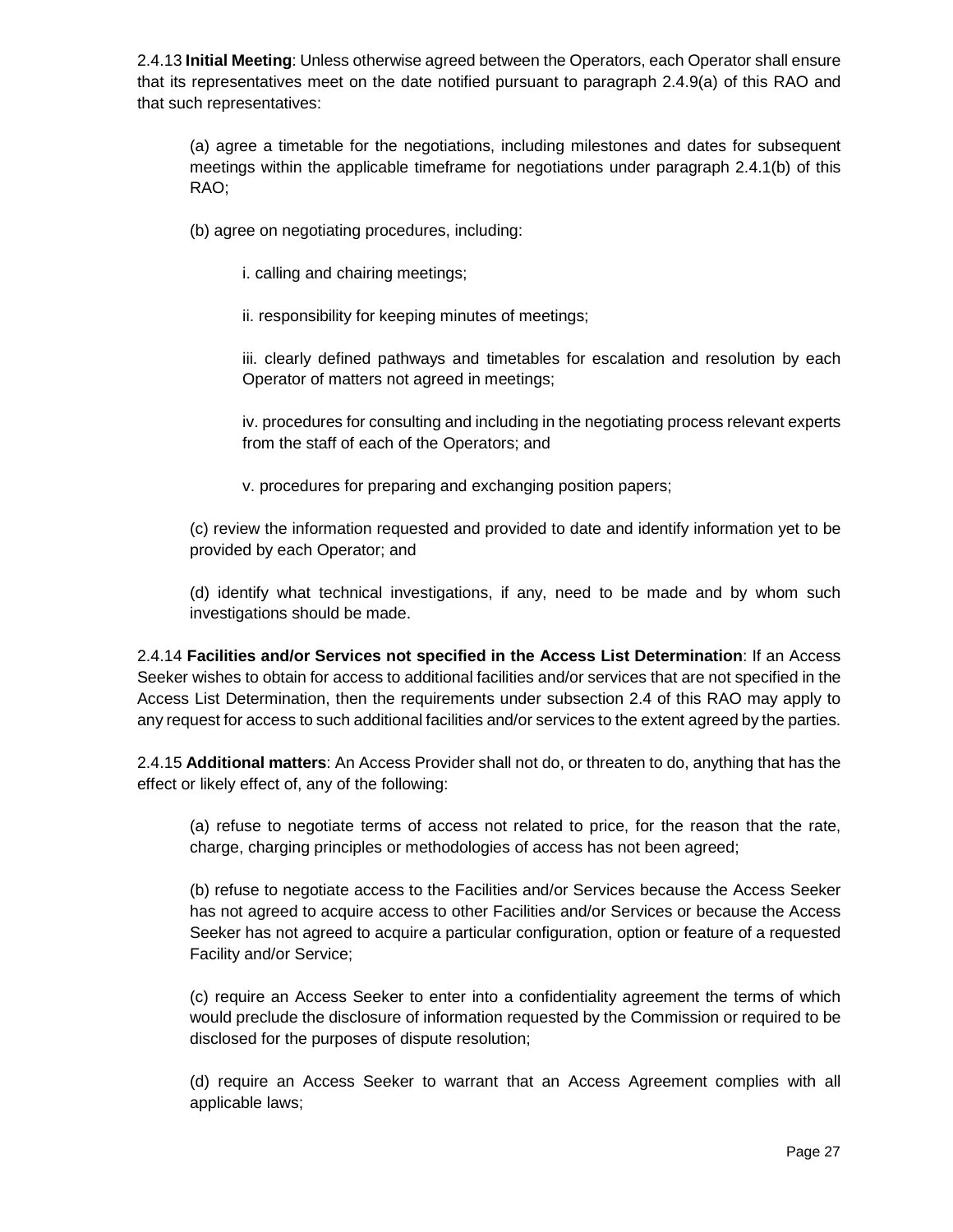(e) refuse to include in any Access Agreement a provision permitting variation of the Access Agreement in the event of any change in rules, applicable laws or applicable regulations (including Commission decisions and determinations);

(f) make any negotiation conditional on the Access Seeker first obtaining any regulatory approval or consent;

(g) intentionally mislead or coerce an Access Seeker into reaching an agreement, which would not otherwise have been reached if not for the misleading act or coercion;

(h) intentionally obstruct or delay negotiations or any dispute resolution process;

(i) fail to nominate representatives who have sufficient authority and with sufficient availability to progress negotiations in a timely and efficient manner;

(j) fail to provide information that is necessary to conclude an Access Agreement including, without limitation:

i. information about the Access Provider's Network that the Access Seeker reasonably requires to identify the Network elements to which it requires access; and

ii. information about the basis of the determination of rates, charges or fees.

2.4.16 **Non-permitted Information**: Notwithstanding anything else in this RAO, an Access Provider shall not impose an obligation on an Access Seeker to provide any of the following information to the Access Provider (whether as a condition of the provision of further information or as a condition of assessing the Access Seeker's application, or at any other time):

(a) the Access Seeker's proposed service launch date (though the Access Provider may request the Access Seeker to specify any ready-for-service dates which the Access Seeker requires from the Access Provider in respect of the requested Facilities and/or Services);

(b) details of the functionality of the Access Seeker's proposed service, except to the extent that such functionality may affect the Access Provider's Network;

(c) details of the Access Seeker's Network rollout plans, except to the extent that such rollout plans relate to ready-for-service dates requested by the Access Seeker;

(d) details of the Access Seeker's current or proposed retail charges;

(e) details of the Access Seeker's marketing strategy or proposed client base;

(f) financial information relating to the Access Seeker's business, except to the extent that such information may be required pursuant to the creditworthiness requirements in subsection 2.3.11 of this RAO;

(g) details of any other supply arrangements or Access Agreements to which the Access Seeker is or may be a party, except to the extent that such details are directly relevant to technical characteristics of the requested Facility and/or Service; or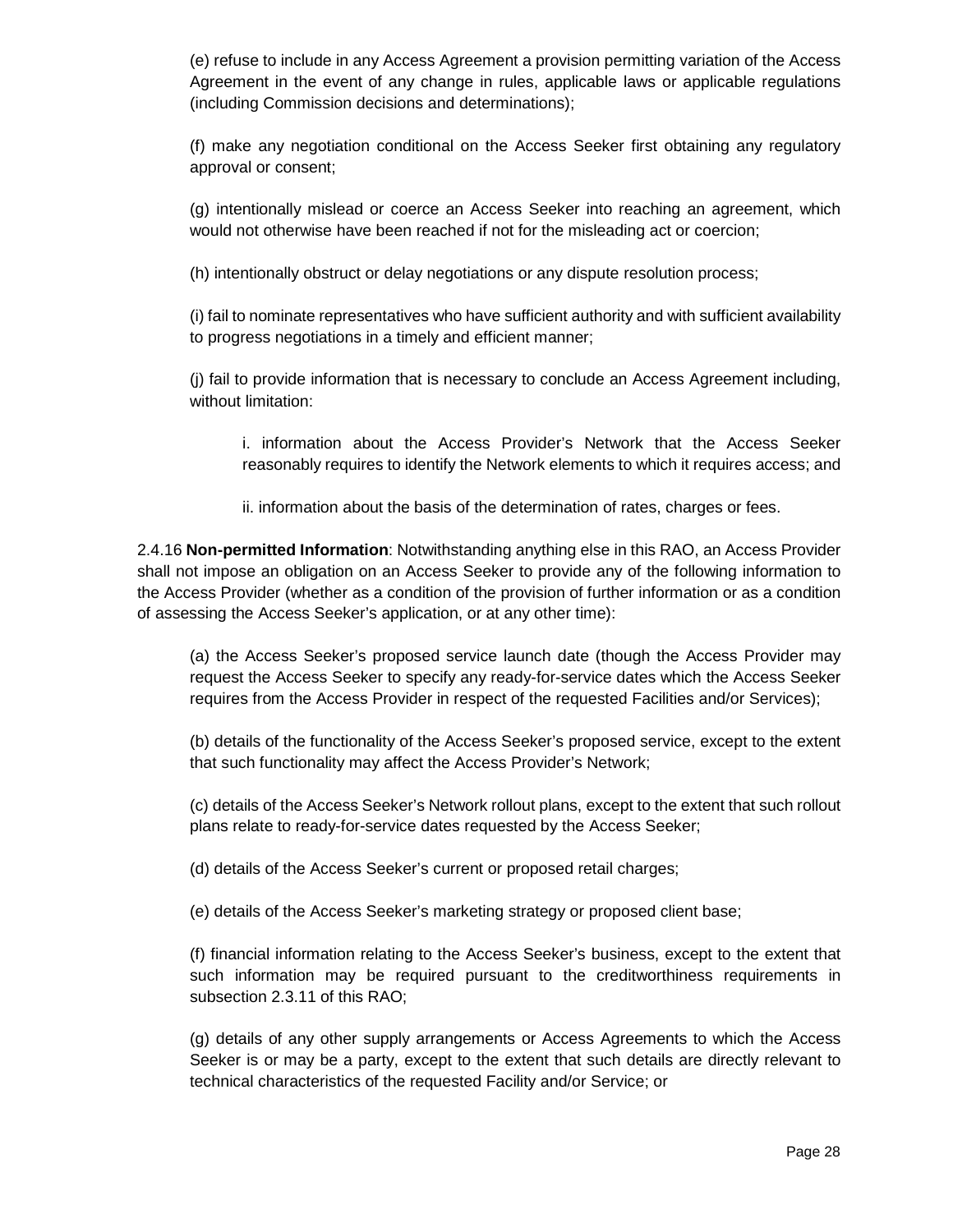(h) any other commercially sensitive information of the Access Seeker which is not strictly required by the Access Provider to supply a requested Facility and/or Service.

2.4.17 **Technical infeasibility**: For the purposes of paragraph 2.4.11(c) of this RAO, an Access Provider shall not refuse an Access Request on the grounds of technical infeasibility unless the Access Provider establishes that there are substantial technical or operational concerns preventing the fulfilment of the Access Request. Each of the following matters shall be taken into account in determining whether access is technically feasible:

(a) economic, accounting, billing, space or site concerns shall be disregarded by the Access Provider except that space or site concerns may be taken into account in circumstances where there is no possibility of expanding the space available on the relevant site;

(b) any requirement for the Access Provider to modify its facilities or Equipment in order to meet the Access Request will not, on its own, mean that the access is not technically feasible;

(c) if the Access Provider asserts that meeting the Access Request would have an adverse impact on network reliability, the Access Provider must provide evidence that provision of the requested Facilities and/or Services would result in a specific and significant adverse impact on network reliability; and

(d) the Access Provider must be able to demonstrate that it has considered and found not to be technically feasible (in accordance with this subsection) improvements that would allow the Access Provider to meet the Access Request (in whole, or in part, and including for an interim period until any primary difficulties can be resolved).

2.4.18 **Capacity constraints**: An Access Provider may only refuse an Access Request on the ground that an Access Provider has insufficient capacity or space underset out in paragraph 2.4.11(d) of this RAO where the Access Provider notifies the Commission in writing that it does not have sufficient capacity to meet the Access Request because the requisite capacity is:

(a) already carrying traffic to capacity or near full capacity; or

(b) already reserved for future use by the Access Provider or another Access Seeker, where such future use shall commence not later than six (6) months from the date of the Access Request. If the reserved capacity is not subsequently used by the reserving Party within seven (7) months from the date of the Access Request, the Access Provider must promptly inform the Access Seeker and, if required by the Access Seeker, re-consider the Access Request in accordance with the process set out in this subsection 2.4 of this RAO; and

(c) in the case of both paragraphs 2.4.18(a) and 2.4.18(b) of this RAO, the Access Provider is unable to expand capacity to meet the requirements in the Access Seeker's Access Request.

2.4.19 **Reporting on refusals**: If an Access Provider refuses an Access Request, it must notify the Commission within five (5) Business Days of that refusal together with an explanation of its reason for refusal under subsection 2.4.11 of this RAO.

2.4.20 **Fast-track application and agreement**: Notwithstanding and as an alternative process to that set out in subsections 2.4.1 to 2.4.18 of this RAO, an Access Provider shall make available a fast-track application and agreement process for Access Seekers based on the following principles: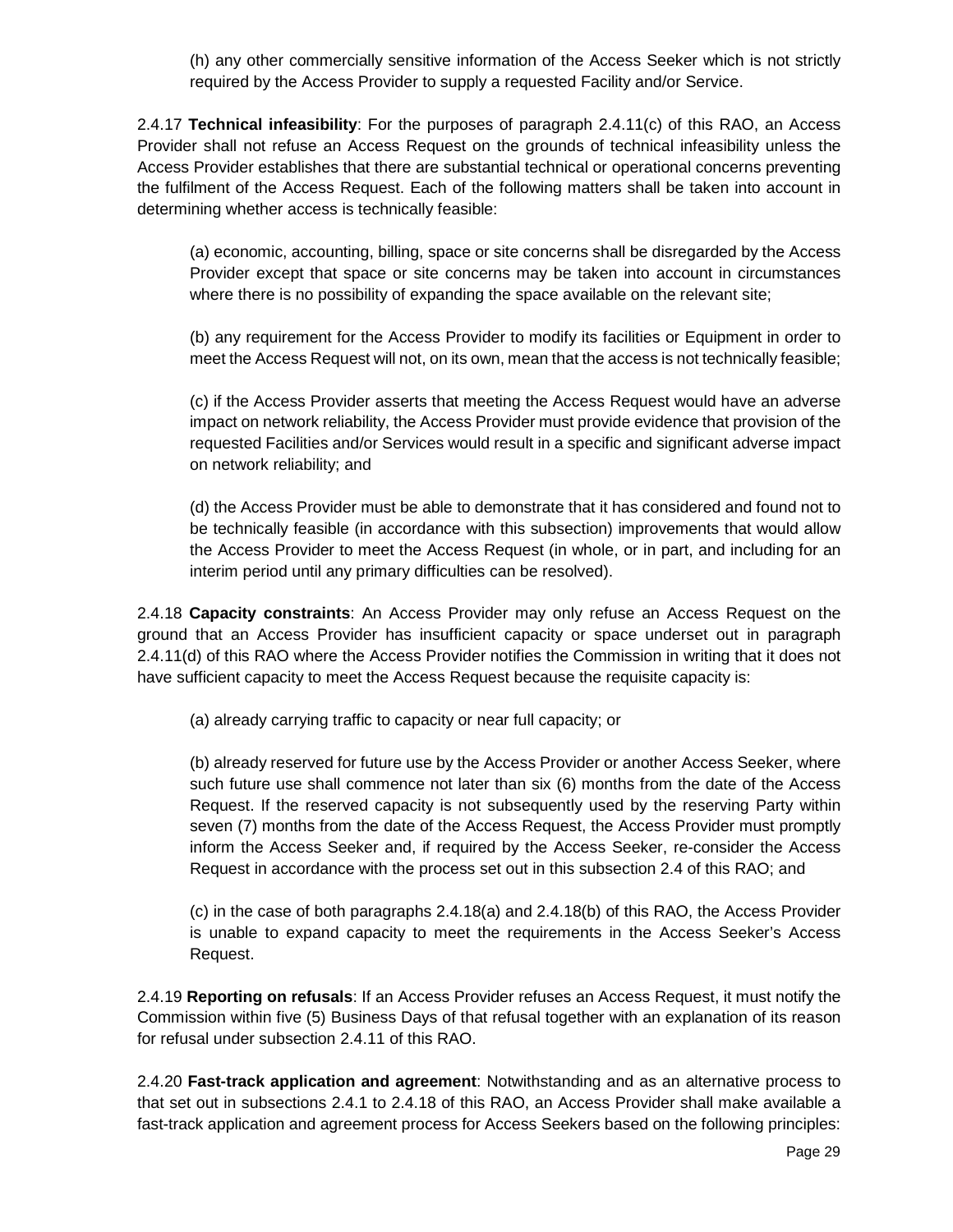(a) the fast-track process shall be limited to the criteria set out by the Access Provider in accordance with subsection 2.4.21 of this RAO;

(b) the fast-track application form:

i. shall be limited to gathering information from the Access Seeker as set out in paragraphs 2.4.6(a) and 2.4.6(b) of this RAO; and

ii. in respect of any requirement to provide security, shall set out a process for determining the required security sums under subsection 2.3.9 of this RAO within five (5) Business Days of the Access Provider's receipt of a fast-track application;

(c) the Access Provider may only refuse the Access Seeker's fast-track application for the reasons set out in paragraphs 2.4.11(a), 2.4.11(e) or 2.4.11(f) of this RAO;

(d) the fast-track agreement between the Access Provider and the Access Seeker must be on the terms of the Access Provider's RAO; and

(e) within ten (10) Business Days of the Access Provider's receipt of a fast-track application, the Access Provider must:

i. provide the Access Seeker with two (2) copies of the RAO executed by the Access Provider, or a notice of refusal that sets out the grounds for refusal under paragraph 2.4.20(c) of this RAO (including the basis on which those grounds apply); and

ii. provide the Commission with a copy of the response at the same time that it provides the response to the Access Seeker under paragraph 2.4.20(e)I of this RAO.

2.4.21 **Principles for setting up fast-track process**: The Access Provider shall set up, and publish on its publicly accessible website, the criteria on which Access Seekers will be eligible for the fasttrack application and agreement process according to the following principles:

(a) the criteria must be determined and applied by the Access Provider on a nondiscriminatory basis;

(b) the fast-track process may be limited to the supply of Facilities and/or Services to the extent that such supplies do not have a material impact on the Access Provider's current level of network resources; and

(c) the Facilities and/or Services which may be the subject of a fast track application may be limited to Fixed Network Termination Service and Interconnect Link Service.

## 2.5 CONTENT OBLIGATIONS: GENERAL

2.5.1 **Content Obligations**: The Content Obligations referred to in this RAO are as follows:

(a) General Obligations as described in subsection 2.5 of this RAO;

(b) Forecasting Obligations as described in subsection 2.6 of this RAO;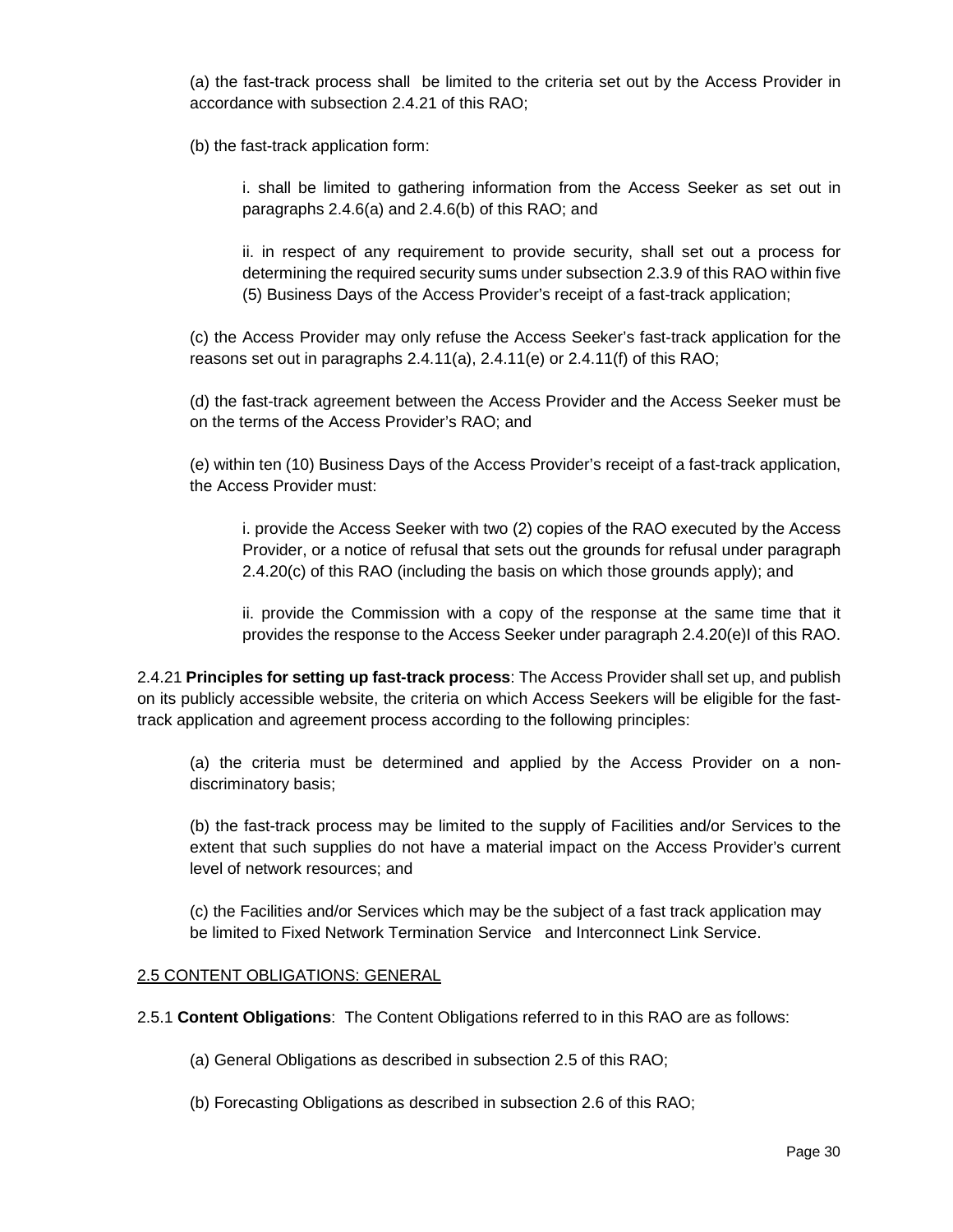(c) Ordering and Provisioning Obligations as described in subsection 2.7 of this RAO;

(d) Point of Interface Procedures as described in subsection 2.8 of this RAO;

(e) Decommissioning Obligations as described in subsection 2.9 of this RAO;

(f) Network Changes Obligations as described in subsection 2.10 of this RAO;

(g) Billing and Settlement Obligations as described in subsection 2.11 of this RAO;

(h) Operations and Maintenance Obligations as described in subsection 2.12 of this RAO;

(i) Technical Obligations as described in subsection 2.13 of this RAO;

(j) Term, Suspension and Termination Obligations as described in subsection 2.14 of this RAO;

(k) Churn Obligations as described in subsection 2.15 of this RAO; and

(l) Legal Boilerplate Obligations as described in subsection 2.16 of this RAO.

2.5.2 **Application**: Unless otherwise specifically provided in this RAO, the Content Obligations shall apply to all Facilities and/or Services subject to the Service Specific Obligations which are set out in section 3 of this RAO.

2.5.3 **General**: All Access Providers must:

(a) include in each RAO, obligations which are consistent with these Content Obligations; and

(b) not include in any RAO, obligations which are inconsistent with these Content Obligations.

### 2.5.4 **Compliance with Content Obligations**: Each Operator shall comply with:

- (a) subsection 2.5 of this RAO; and
- (b) the following subsections 2.6 to 2.16 of this RAO (inclusive); and
- (c) the Service Specific Obligations in section 3 of this RAO, as may be applicable.

## 2.6 FORECASTING OBLIGATIONS

2.6.1 **General**: Subject to subsections 2.6.3 and 2.6.4 of this RAO, an Access Provider may require, as a condition of accepting Orders for access to Facilities and/or Services from an Access Seeker (but not as a prerequisite for entering into an Access Agreement), that the Access Seeker provide Forecasts in good faith over with regard to a certain period of supply of access to Facilities or Services (as the case may be) in accordance with subsection 2.6 of this RAO.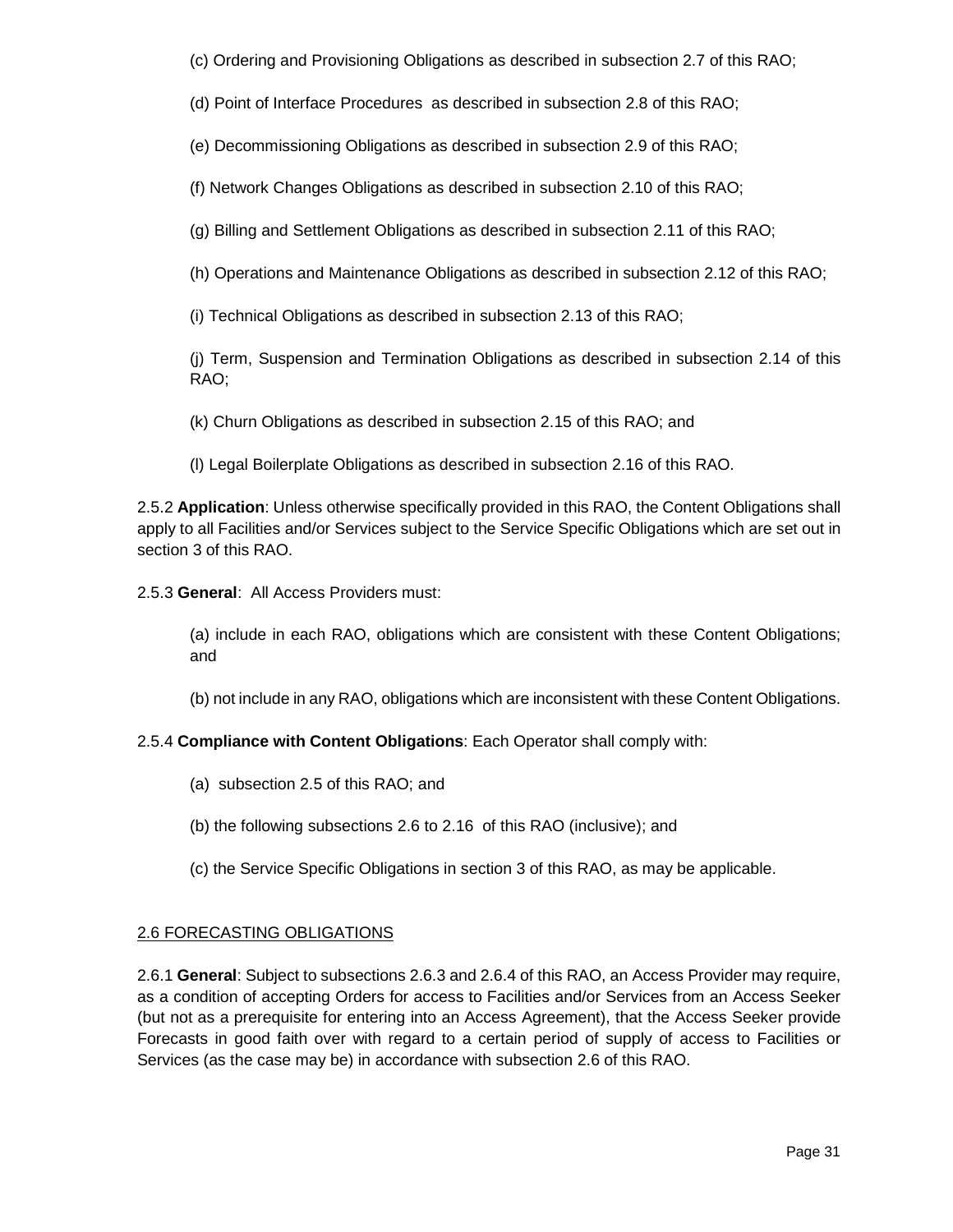2.6.2 **Prerequisite information**: The Access Seeker may request preliminary information from the Access Provider about the availability and capacity of its Facilities and/or Services to the extent the Access Seeker requires such information to provide Forecasts.

2.6.3 **Confirmation of Forecast**: If an Access Provider, acting reasonably will incur significant costs to ensure that access can be provided in accordance with a Forecast (for example, because it will need to proactively augment its Network to provide access within the requested timeframes), the Access Provider may request the Access Seeker to confirm the relevant Forecast. Once confirmed, the Forecast is deemed to be an Order for the purposes of this RAO, and subsection 2.7 of this RAO will apply.

2.6.4 **Alternative procedure**: An Access Provider and an Access Seeker may agree to an alternative forecasting and ordering procedure other than that set out in subsection 5.6 of this RAO as part of an Access Agreement. If agreement is reached about such matters, the Access Provider and Access Seeker will be bound by the terms of that alternative procedure and not subsection 2.6 of this RAO.

2.6.5 **Non-binding**: Subject to subsection 2.6.3 of this RAO, an Access Provider shall not require an Access Seeker to provide Forecasts that are legally binding on the Access Seeker, subject to except to the extent that the Access Provider is permitted to recover costs and expenses as set out in subsection 2.6.16 of this RAO.

2.6.6 **Forecast request**: An Access Provider may request an Access Seeker to provide, with a sufficient level of detail to enable the Access Provider to carry out network planning and provisioning, the following information ("**Forecast Information**"):

- (a) the Facilities and/or Services in respect of which Forecasts are required;
- (b) the total period of time covered by each Forecast, which period:

i. shall be determined having regard to the Access Provider's own planning and provisioning cycles and the forecasting requirements which apply to the Access Seeker's own business units in using the relevant Facilities and/or Services; and

ii. shall be the shorter of the period set out in the relevant Service Specific Obligations and the period of forecasting which the Access Provider provides to itself for network planning and provisioning purposes;

(c) the intervals or units of time to be used in making the Forecast, which shall be the shorter of the period set out in the relevant Service Specific Obligations and the intervals of time in which the Access Provider provides forecasting to itself;

(d) the network area or operational area to which Forecasts shall relate, which area shall correspond to that which the Access Provider uses for its own Network planning and provisioning;

(e) the frequency with which a Forecast must be updated or further Forecast made in accordance with this RAO, which shall be the shorter of the period set out in the relevant Service Specific Obligations and the length of time after which the Access Provider provides itself updated or further Forecasts; and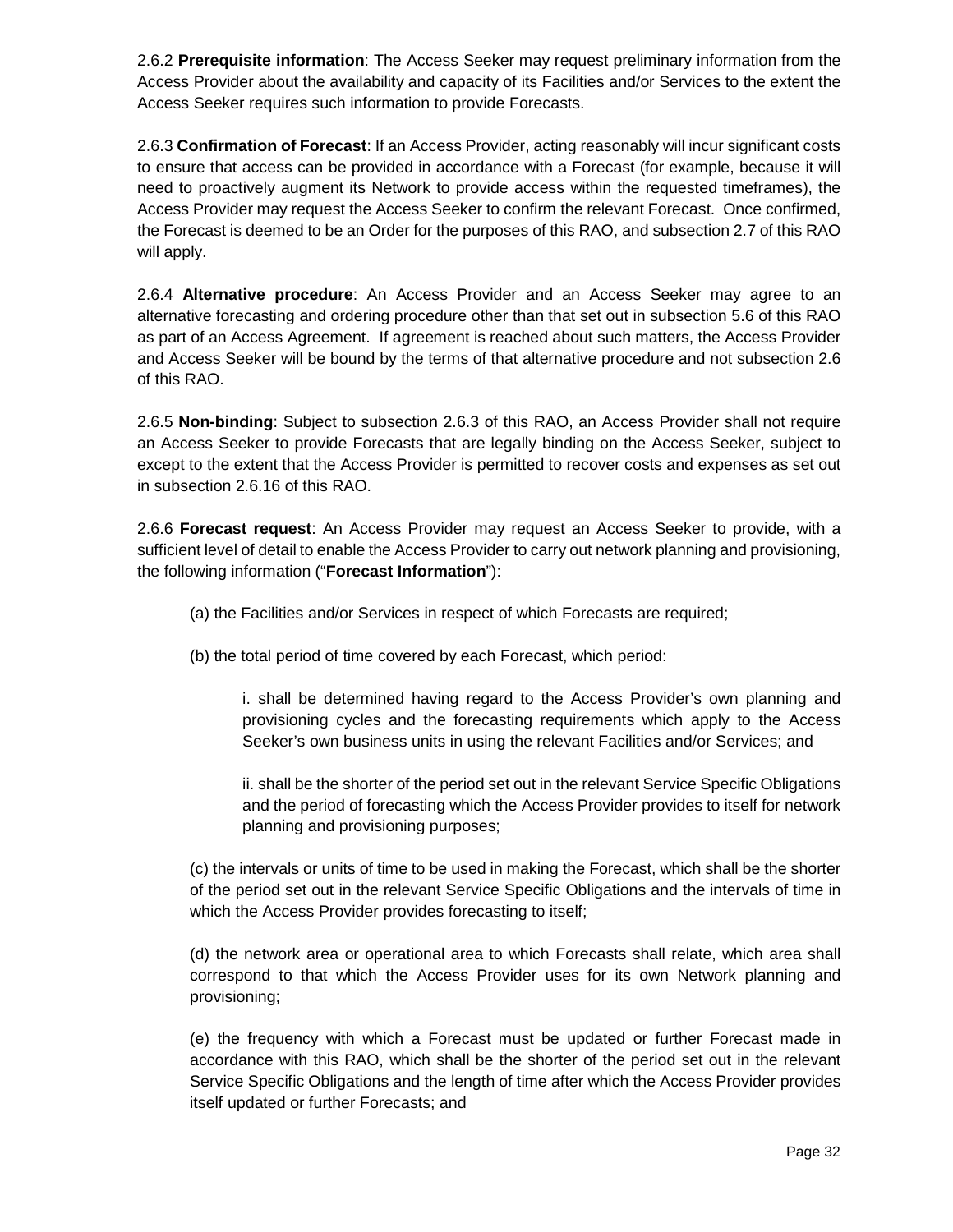(f) such other information that the Access Provider reasonably requires in order to provide access to Facilities and/or Services requested by the Access Seeker (which shall not include any information that the Access Provider does not provide to itself in connection with forecasting for its own facilities and/or services).

2.6.7 **Non-permitted information**: The Access Provider must not request an Access Seeker to provide a Forecast that contains:

(a) any information that is or would allow the Access Provider to infer any non-permitted information listed under subsection 2.4.16 of this RAO; or

(b) any information that identifies or would enable the identification of Customers or particulars services of the Access Seeker.

2.6.8 **Forecast provision**: An Access Provider may only require an Access Seeker to provide Forecasts in accordance with a Forecast Request no sooner than four (4) weeks after receipt of a Forecast Request.

2.6.9 **Use of Forecast Information**: Forecast Information provided by the Access Seeker shall be treated by an Access Provider as the Confidential Information of the Access Seeker and shall only be used by those personnel of the Access Provider whose role is within either:

(a) the Access Provider's wholesale or interconnection group; or

(b) that part of the network engineering group of the Access Provider responsible for interconnection or access,

for the purpose of responding to and planning for the Forecast and related Orders. The Access Provider must maintain records that indicate which persons are provided with access to Forecast Information and, on request from the Commission, provide a copy of such records certified by the Access Provider's Chief Executive Officer or Chief Operating Officer.

2.6.10 **Distribution of Forecast Information**: An Access Provider may only distribute Forecast Information of an Access Seeker outside the groups of people referred to in subsection 2.6.9 of this RAO if:

(a) the Forecast Information of the Access Seeker is aggregated with Forecasts provided by other Operators and the Access Provider's own requirements (so as to protect the confidentiality of the Forecast Information); and

(b) the Forecast Information or its use does not otherwise identify the Access Seeker, its services or its Customers in any manner.

2.6.11 **Time for acceptance**: The Access Provider must notify the Access Seeker within five (5) Business Days of receiving a Forecast whether or not the Access Provider considers the Forecast to be in compliance with the Forecast Request and:

(a) if, the Access Provider considers that the Forecast does comply with the Forecast Request, to specify in that notice the additional information which the Access Seeker is to provide to comply with the Forecast Request and the Access Provider will not require such information to be provided sooner than four (4) weeks after such a notice; or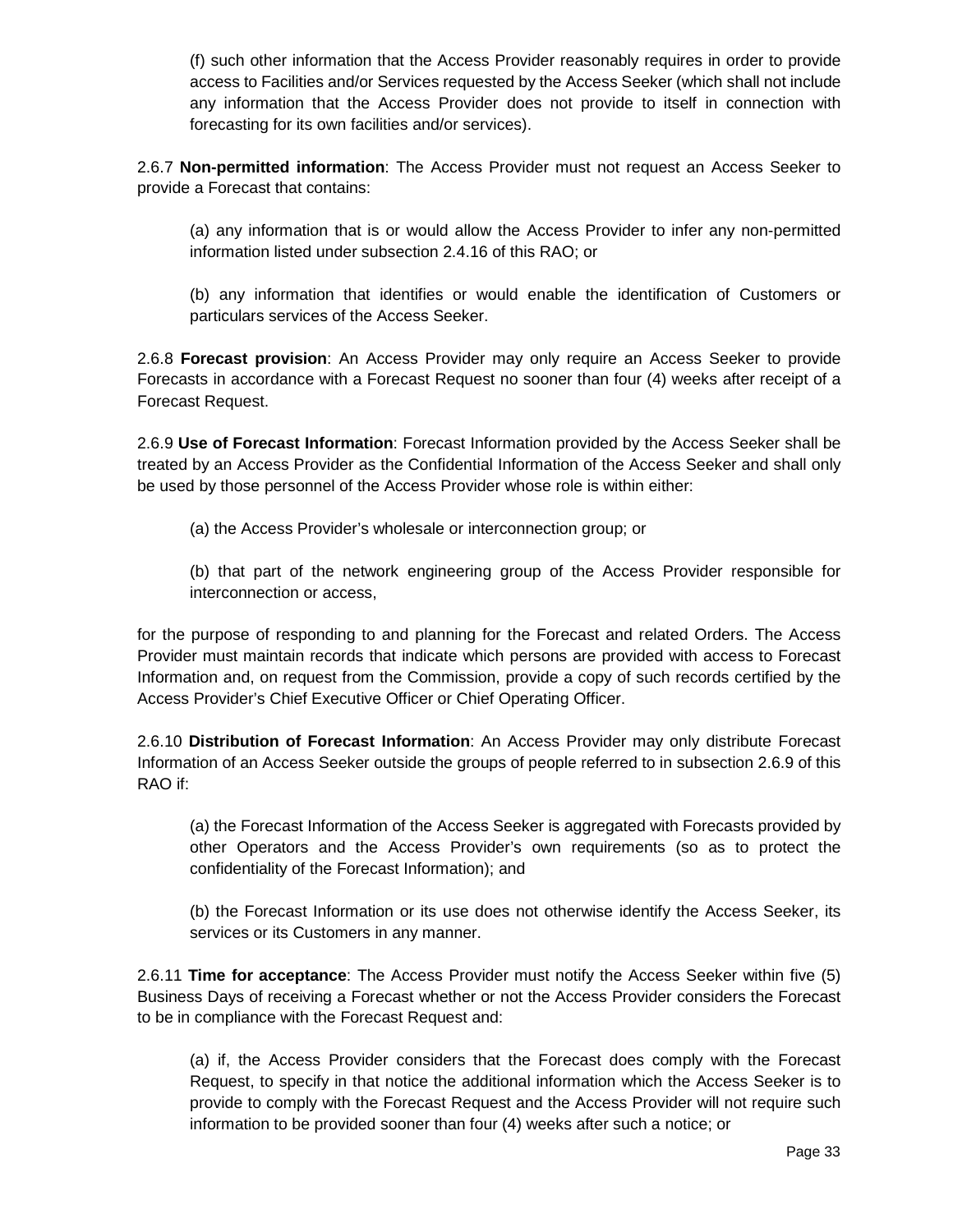(b) if, the Access Provider considers that the Forecast does not comply with the Forecast Request, to specify in that notice that the Forecast is provisionally accepted subject to verification of the details of the Forecast and the matters set out in paragraphs 2.6.12(a) to 2.6.12(d) of this RAO.

2.6.12 **Reasons for rejection**: An Access Provider may only reject a Forecast following provisional acceptance where the Access Provider reasonably believes that the Forecast is inaccurate or, there is insufficient capacity having regard to:

(a) total current usage of the Facilities and/or Services by the Access Provider and all Access Seekers;

(b) the current rate of growth of the Access Seeker's usage of the Facilities and/or Services;

(c) the current rate of growth of total usage of the Facilities and/or Services by the Access Provider and All Access Seekers; and

(d) subject to subsections 2.7.31 and 2.7.32 of this RAO, the amount of capacity in the Facilities and/or Services that the Access Provider currently has available and can reasonably provision for the Access Seeker over the Forecast period, which must be at least equivalent to that which the Access Provider can reasonably provision for itself.

2.6.13 **Time for acceptance or rejection**: The Access Provider must give notice of any acceptance or rejection ("**Rejection Notice**") of a Forecast to the Access Seeker:

- (a) within fifteen (15) Business Days of receipt of the relevant Forecast; and
- (b) such Rejection Notice (if any) must specify:

i. the grounds on which the Access Provider rejects the Forecast in accordance with subsection 2.6.12 of this RAO, at a sufficient level of detail to enable the Access Seeker to understand the basis of the rejection and to undertake its own reassessment of the Forecast; and

ii. an offer to meet within five (5) Business Days of the Rejection Notice of the Forecast to discuss the reasons for rejection and alternative methods of compliance. The meeting shall take place between the Access Provider and Access Seeker if the offer is accepted by the Access Seeker.

2.6.14 **Reconsideration by Access Seeker**: The Access Provider must allow an Access Seeker to reconsider its Forecast following a Rejection Notice and allow the Access Seeker, within twenty-one (21) Business Days of receipt of a Rejection Notice, either:

(a) to confirm its rejected Forecast, and explain why the Access Seeker considers that the Access Provider is obliged to accept the Forecast under this RAO; or

(b) to submit a new Forecast which the Access Seeker regards as meeting the Access Provider's concerns.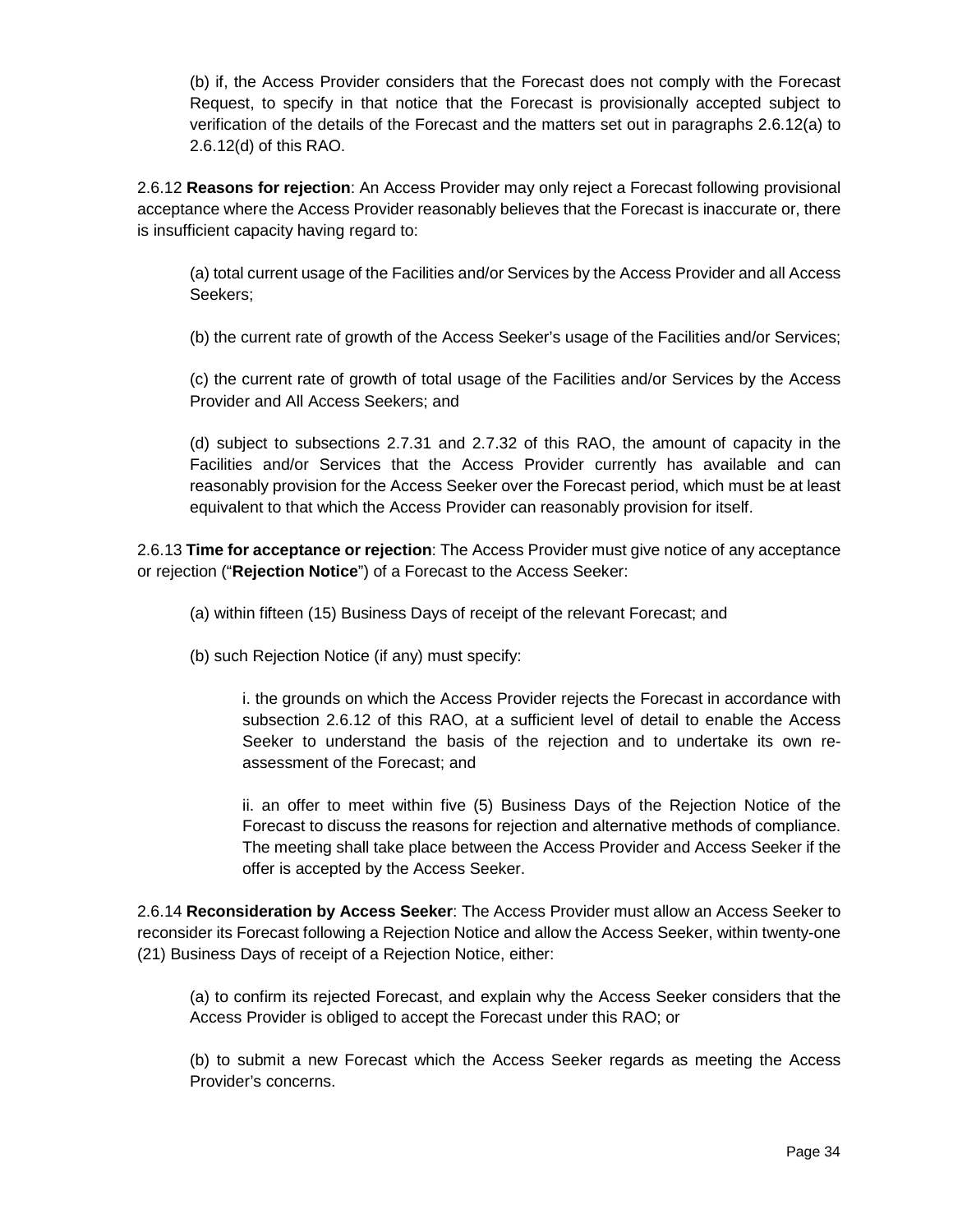2.6.15 **Reconsideration by Access Provider**: The Access Provider shall reconsider any resubmitted or amended Forecast provided pursuant to subsection 2.6.14 of this RAO and subsections 2.6.11 to 2.6.13 of this RAO shall re-apply.

2.6.16 **Recovery for over-forecasting**: An Access Provider shall not seek to recover any costs or expenses incurred due to its acceptance of a Forecast from an Access Seeker if the Forecast is not met by the Access Seeker unless:

(a) such costs and expenses were reasonably and necessarily incurred by the Access Provider;

(b) the Access Provider reasonably seeks to mitigate its loss (including through its own usage) provided the Access Provider shall not be required to do so for any greater period than the relevant Forecast period; and

(c) the Access Provider only recovers from the Access Seeker, seventy-five percent (75%) of such costs and expenses which could not be mitigated under paragraph 2.6.16(b) above.

2.6.17 **Meeting Forecasts**: Subject to subsections 2.6.11 to 2.6.13 of this RAO, an Access Provider must carry out network planning in order to enable the Forecasts Requested to be met. If an Access Seeker has confirmed a Forecast under subsection 2.6.3 of this RAO, it will be binding on the Access Seeker.

## 2.7 ORDERING AND PROVISIONING OBLIGATIONS

2.7.1 Contact point or mechanism: The Access Provider shall designate and notify an Access Seeker of one or more of the following:

(a) a person to whom Orders for access to Facilities and/or Services are to be delivered;

(b) a contact point to which Orders for access to Facilities and/or Services are to be delivered (such as an e-mail address); and

(c) a mechanism where Orders for access to Facilities and/or Services can be made (such as a web portal or B2B gateway), provided that if such a mechanism is the only method which the Access Provider provides for the receipt of Orders for that Facility and/or Service, the Access Provider cannot require the Access Seeker to unreasonably invest in specialised technology or systems (such as an automated interface between the Operational Support Systems of the Operators).

2.7.2 **Order content**: Prior to access being provided, an Access Provider may require an Access Seeker to provide it with an Order which outlines the Access Seeker's access requirements. An Access Provider may request an Access Seeker to provide, at a level of detail (sufficient for planning and provisioning), the following information in an Order for access to Facilities and Services:

- (a) the Facilities and/or Services to which access is requested;
- (b) a requested date and time for delivery;
- (c) the location of the points of delivery;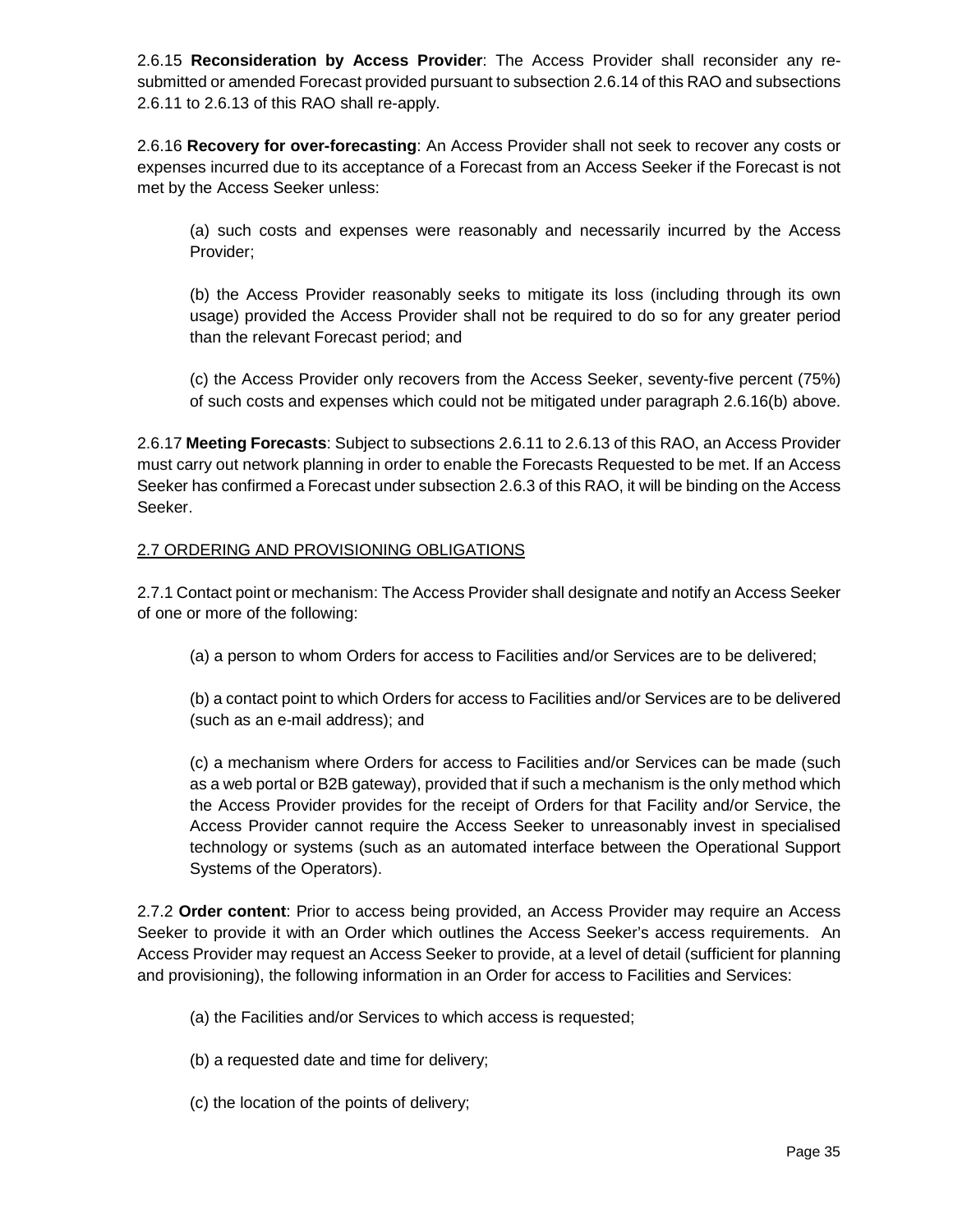(d) Equipment of the Access Seeker to be used in connection with the Order, to the extent it may adversely affect the Access Provider's Network; and

(e) such other information that the Access Provider reasonably requires in order for it to provision access to the Facilities and/or Services as requested by the Access Seeker, provided that such information shall not include any information which:

i. the Access Provider does not require from itself for similar provisioning;

ii. identifies, or which enables the identification of, a Customer or services of the Access Seeker; or

iii. is non-permitted information under subsection 2.4.16 of this RAO.

2.7.3 **Use of ordering information**: Ordering information provided by the Access Seeker shall be treated by an Access Provider as Confidential Information of the Access Seeker and shall only be used by those persons within the Access Provider whose role is within:

(a) the Access Provider's wholesale or interconnection group; and

(b) that part of the network engineering group of the Access Provider responsible for interconnection or access,

for the purpose of responding to and provisioning for the Order.

## 2.7.4 **Treatment of Orders and Service Qualifications**: An Access Provider shall:

(a) establish a single queue for all Orders and Service Qualifications for a given type of Facility and/or Service, whether those Orders and Service Qualifications are required for itself or any Access Seekers;

(b) give the equivalent priority to the handling of all Orders and Service Qualifications in each queue; and

(c) otherwise treat all Orders and Service Qualifications in each queue in compliance with its queuing policy established under subsection 2.7.29 of this RAO.

2.7.5 **Acknowledgment of receipt**: An Access Provider shall acknowledge receipt of an Order for Facilities and/or Services, in writing (or any other material or electronic form as agreed by the parties), within the period specified in the Service Specific Obligations for the purposes of this subsection 2.7.5 of this RAO.

2.7.6 **Notice of Receipt**: The Access Provider must include in its Notice of Receipt the following information:

(a) the time and date of receipt of the Order;

(b) a list of any additional information reasonably required by the Access Provider from the Access Seeker to clarify provision the Order; and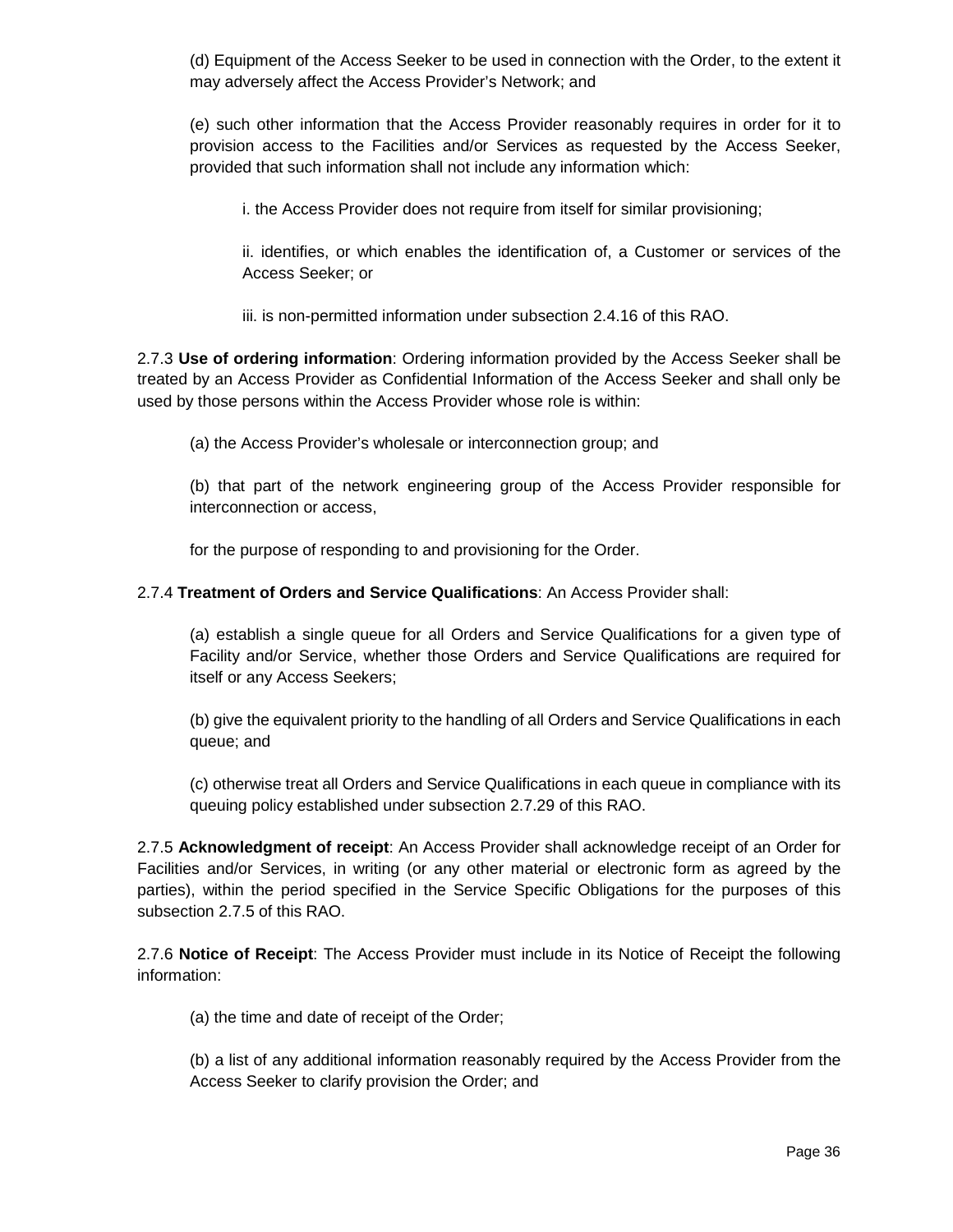(c) if the relevant Facilities and/or Services available to the Access Provider are below the capacity required to provide the relevant Facilities and/or Services to the Access Seeker, the Access Provider shall inform the Access Seeker of the available capacity and timeframe for the fulfilment of the Order at the available capacity and (if relevant) with such augmentation as may be required to fulfil the Order as submitted;

(d) whether the Access Provider needs to perform post-Order Service Qualification because information is not readily available to the Access Provider, for example in its Operational Support Systems, together with the reasons for needing to undertake the Service Qualification; and

(e) the position of the Order in the Access Provider's queue.

2.7.7 **Further information**: The Access Provider shall allow the Access Seeker a period of up to ten (10) Business Days after a request for additional information under paragraph 2.7.6(b) of this RAO to provide the Access Provider with such information.

2.7.8 **Service Qualifications**: The Access Provider shall make Service Qualifications available to Access Seekers prior to placing Orders if such pre-Order Service Qualifications are undertaken for a given Facility and/or Service by the Access Provider for itself. The Access Provider shall only require post-Order Service Qualifications to be requested if:

(a) no pre-Order Services Qualifications has been completed in accordance with the process to be developed under subsection 2.4.5 of this RAO;

(b) the Access Provider reasonably requires information from post-Order Service Qualifications which are not readily available, for example in its Operational Support Systems; and

(c) the Access Provider notifies the Access Seeker that the post-Order Service Qualifications are necessary (together with the reasons for needing to take such Service Qualifications) at the time of providing (and as specified in) the Access Provider's Notice of Receipt under subsection 2.7.6, of this RAO, or, if further information has been requested under subsection 2.7.7 of this RAO, within two (2) Business Days upon the expiry of the period specified in subsection 2.7.7 of this RAO.

For clarification, an Access Seeker may also seek the consent of the Access Provider to perform a Service Qualification on its own, and such consent must not be unreasonably withheld.

2.7.9 **Commencement or completion of Service Qualifications**: The Access Provider shall commence a Service Qualification on the date of issuing a Notice of Receipt and complete and notify the Access Seeker of the result of any Service Qualification within the shorter of:

(a) fifteen (15) Business Days after the date of the Notice of Receipt; and

(b) the time within which the Access Provider performs and notifies the result of an equivalent Service Qualification undertaken for itself.

2.7.10 **Withdrawal of Order following Service Qualifications**: An Access Provider shall permit an Access Seeker to withdraw its Order without penalty (irrespective of whether the Access Provider has accepted the Order or not) before the earlier of: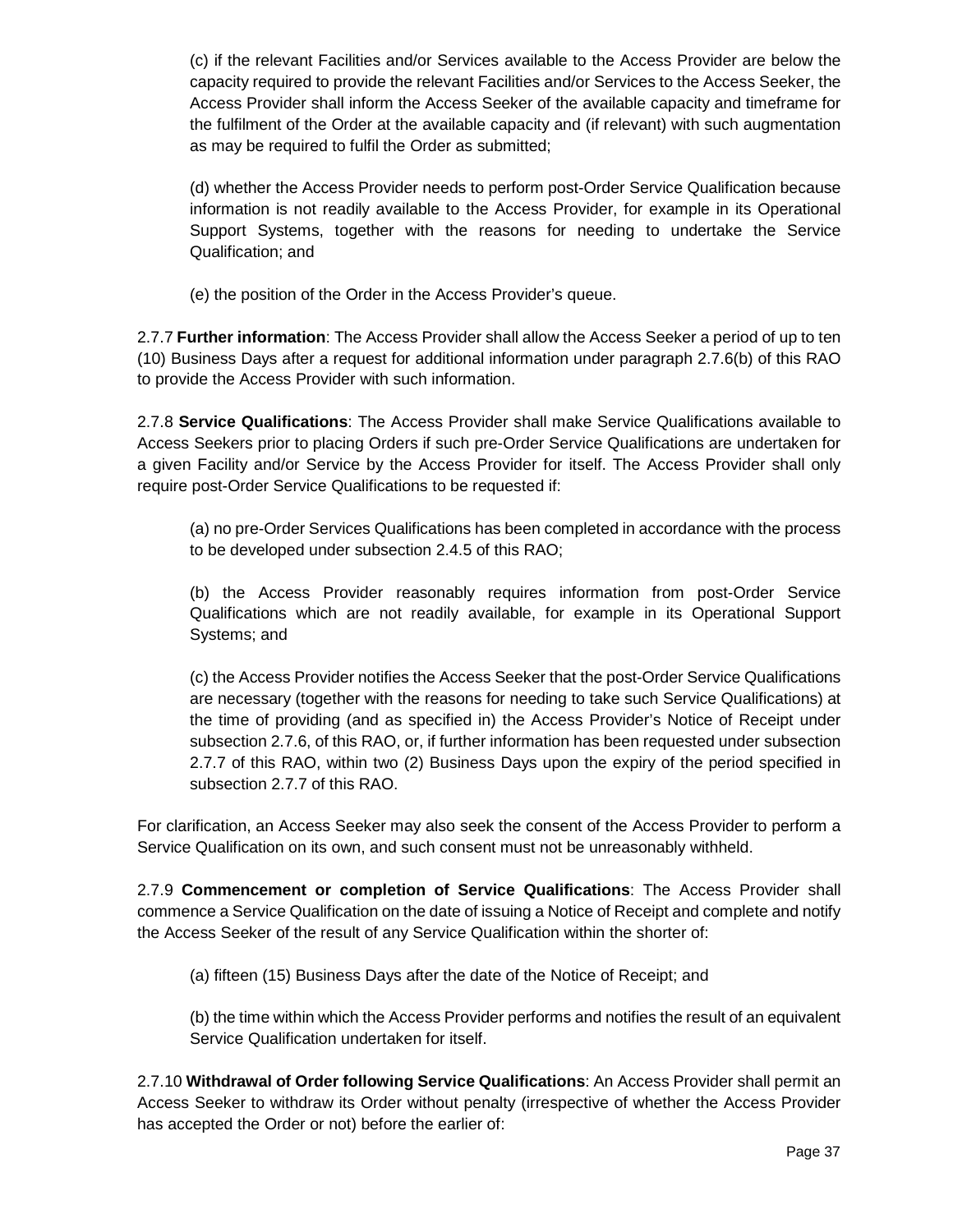(a) ten (10) Business Days after the Access Seeker receives the result of a Service Qualification under subsection 2.7.9 of this RAO; and

(b) one (1) Business Day before the Access Provider commences civil works to provision the Order (where the civil works are required to provision the Facility and/or Service within the delivery timeframe specified in the Notice of Acceptance), and any civil works to be conducted must be subject to the issuance of a notice in writing by the Access Provider, which may be in the form of a Notice of Acceptance if civil works is to occur after the Access Provider has accepted the Order.

2.7.11 **Acceptance obligation**: An Access Provider must use its reasonable efforts to accept and fulfil Orders from the Access Seeker for Facilities and/or Services which comply with a Forecast accepted by the Access Provider pursuant to subsection 2.6 of this RAO.

2.7.12 **Time for acceptance or rejection**: The Access Provider must notify the Access Seeker that an Order is accepted or rejected within:

(a) the specified timeframe in the Service Specific Obligations for the purposes of this subsection 2.7.12; and

(b) the timeframe within which it accepts or rejects equivalent Orders for itself,

whichever is shorter.

If the Access Provider notifies the Access Seeker that an Order is rejected, the Access Provider must advise the Access Seeker whether the Access Provider would be able to accept the Order in a modified form.

2.7.13 **Notice of Acceptance**: An Access Provider's Notice of Acceptance to the Access Seeker must contain the following information:

(a) the delivery date or activation date (as applicable), which must be the date that is requested by the Access Seeker, or, if that date cannot be met by the Access Provider, then no later than:

i. the indicative delivery timeframe or activation timeframe specified in the Service Specific Obligations for the purpose of this subsection 2.7.13; or

ii. the period of time taken by the Access Provider to deliver, or activate, such Facilities and/or Services for itself,

whichever is shorter;

(b) the date when civil works (if any) are intended to commence;

(c) the charges applicable to fulfil the Order;

(d) such information as is reasonably necessary for the Access Seeker to benefit from access to the Facilities and/or Services; and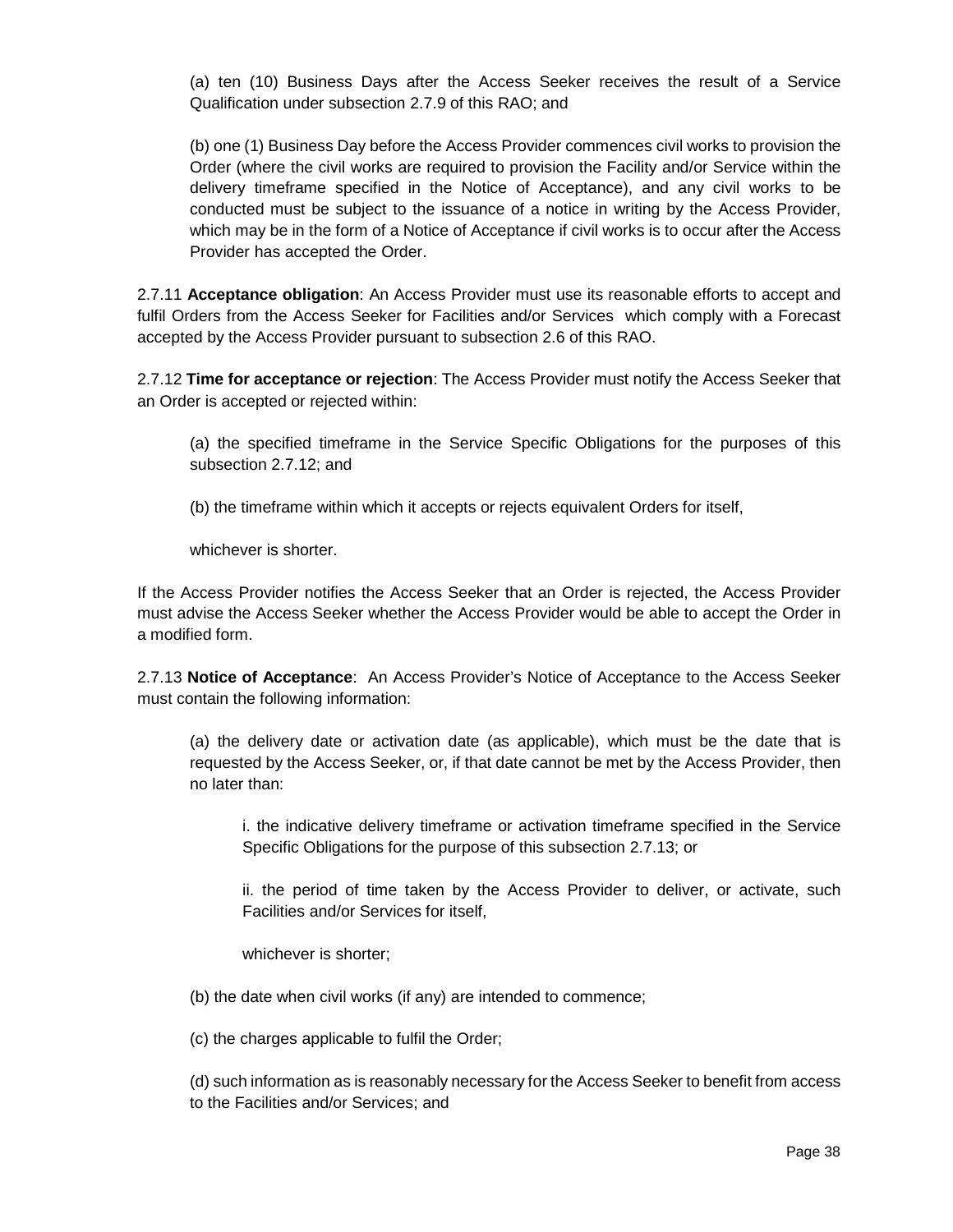(e) the validity period, which shall be a period that is not shorter than three (3) months commencing from the date of the Notice of Acceptance ("**Validity Period**").

2.7.14 **Commencement of delivery timeframes**: The applicable delivery timeframe for an Order, as determined under paragraph 2.7.13(a) of this RAO, shall commence from:

(a) where the Access Seeker's confirmation of an Order is required under subsection 2.7.15 of this RAO, the date the Access Seeker confirms the Order in accordance with that subsection; and

(b) in any other case, from the start of the Validity Period.

#### 2.7.15 **Access Seeker's confirmation**:

(a) The Access Seeker's confirmation of an Order is not required if not required if the Access Provider accepts the Order without change. A change may include circumstances where delivery dates are delayed, estimated charges are exceeded, a post-Order Service Qualification is required or any other matter that requires further confirmation from the Access Seeker before the Access Provider can proceed with the Order.

(b) Where the Access Seeker's confirmation is required for the Access Provider to proceed with fulfilling an Order as provided under paragraph 2.7.15(a) above, the Access Provider shall permit the Access Seeker to provide its confirmation within the Validity Period and shall not provision the Order until the confirmation is received. Upon receipt of such confirmation, the Access Provider shall fulfil the Order in accordance with the Notice of Acceptance.

2.7.16 **Estimated charges**: If the Notice of Acceptance provided by the Access Provider contains estimates of charges (e.g based on time and materials):

(a) the Access Provider shall not exceed the estimate without providing the Access Seeker with a written notice prior to exceeding the estimate that:

i. the estimate will likely be exceeded;

ii. an explanation of the reasons for exceeding the estimate; and

iii. a further estimate of the charges for the work necessary to fulfil the Order;

(b) the Access Provider shall permit the Access Seeker to withdraw the Order without penalty within ten (10) Business Days of the notice given by the Access Provider under paragraph 2.7.16(a) above if the revised estimate in that notice exceeds the original estimate by more than ten percent (10%);

(c) where the actual cost incurred by the Access Provider exceeds an estimate or revised estimate for a specific scope of work provided by the Access Provider due to:

i. information or facts provided by the Access Seeker which are inaccurate or erroneous or not disclosed by the Access Seeker; or

ii. a change in the scope of work by the Access Seeker,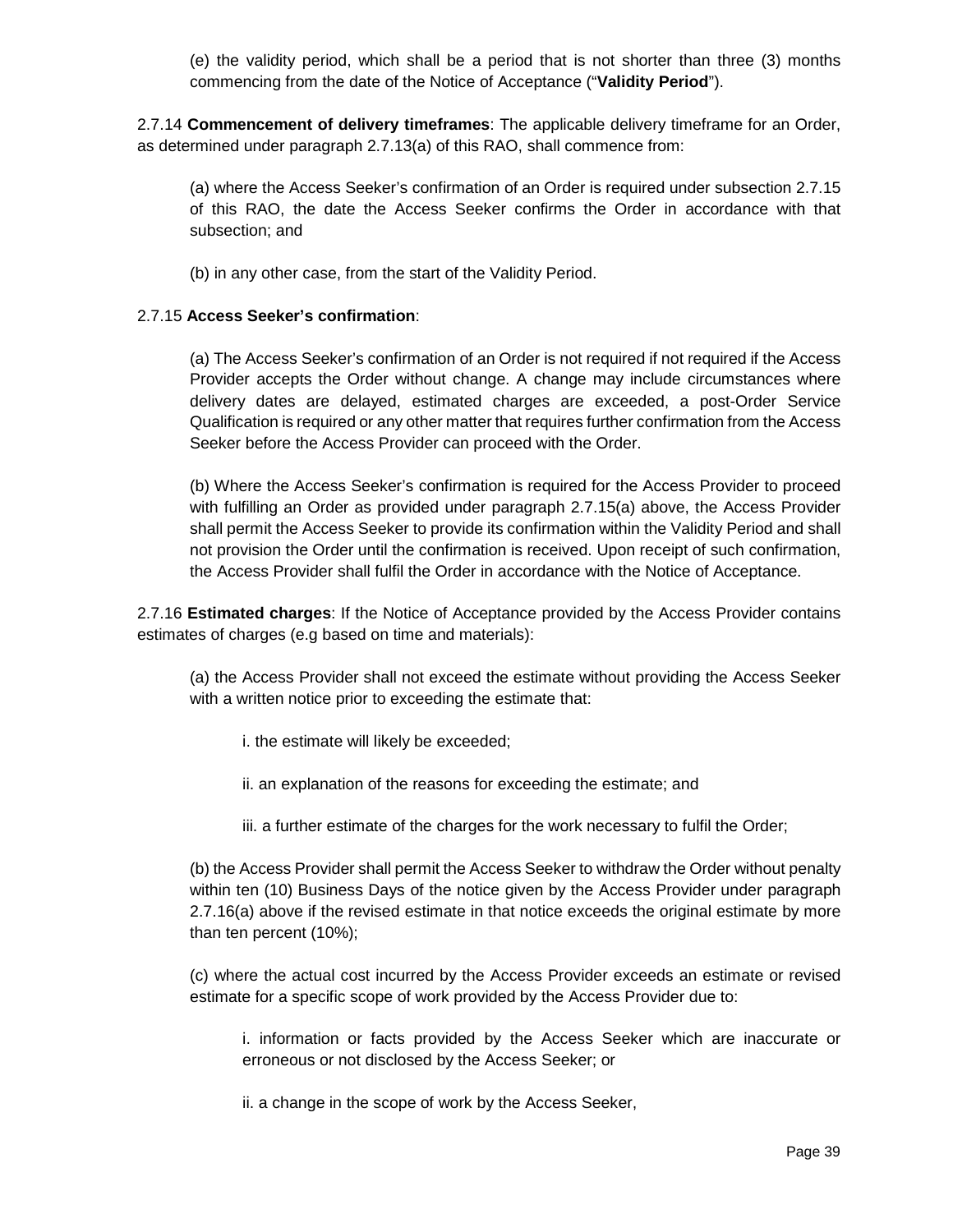the Access Seeker shall be obliged to pay the Access Provider for the actual cost incurred (but in no other circumstances); and.

(d) the Access Provider shall commence work after the Access Seeker confirms that it is agreeable to the estimate or revised estimate, whereby such confirmation to be provided by the Access Seeker within the timeframe set out in paragraphs 2.7.13(e) or 2.7.16(b) of this RAO, as applicable.

2.7.17 **Reasons for rejection**: An Access Provider may only reject an Order from an Access Seeker where:

(a) subject to subsection 2.4.17 of this RAO (as if references to 'Access Request' in that subsection were references to 'Order'), it is not technically feasible to provide access to the Facilities and/or Services requested by the Access Seeker;

(b) subject to compliance with subsections 2.7.31 and 2.7.32 of this RAO, the Access Provider has insufficient capacity to provide the requested Facilities and/or Services;

(c) subject to subsection 2.7.19 of this RAO, the Order is in excess of agreed Forecast levels;

(d) the Order or variation request duplicates an Order awaiting fulfilment;

(e) the Access Seeker has not obtained the necessary related agreements from the Access Provider (e.g. regarding access to a new Point of Interface);

(f) there are reasonable grounds to believe that the Access Seeker would fail to a material extent, to comply with the terms and conditions of the Access Agreement and such concern cannot be addressed to the Access Provider's satisfaction, acting reasonably (e.g. through a security requirement in accordance with this RAO); or

(g) there are reasonable grounds to believe that the Access Seeker would fail, in connection with the supply of the Facilities and/or Services to protect the integrity of a Network; or the safety of individuals working on, or using services supplied by means of, a Network or Equipment and such concern cannot be addressed to the Access Provider's satisfaction, acting reasonably (e.g. through the application of reasonable security or escorted access requirements).

2.7.18 **Notice of rejection**: An Access Provider's notice of rejection of an Order to the Access Seeker must:

(a) set out the grounds on which the Access Provider rejects the Order, at a sufficient level of detail to enable the Access Seeker to understand the basis of the rejection and to undertake its own re-assessment of the Order; and

(b) offer to meet, and meet if the offer is accepted by the Access Seeker, within five (5) Business Days of the notice of rejection of the Order to discuss the reasons for rejection and alternative methods of compliance.

2.7.19 **Order in excess of Forecast**: Notwithstanding paragraph 2.7.17(b) of this RAO, an Access Provider must use its reasonable efforts to provide sufficient capacity to enable the Access Provider to accept and fulfil Orders from an Access Seeker for Facilities and/or Services or both which are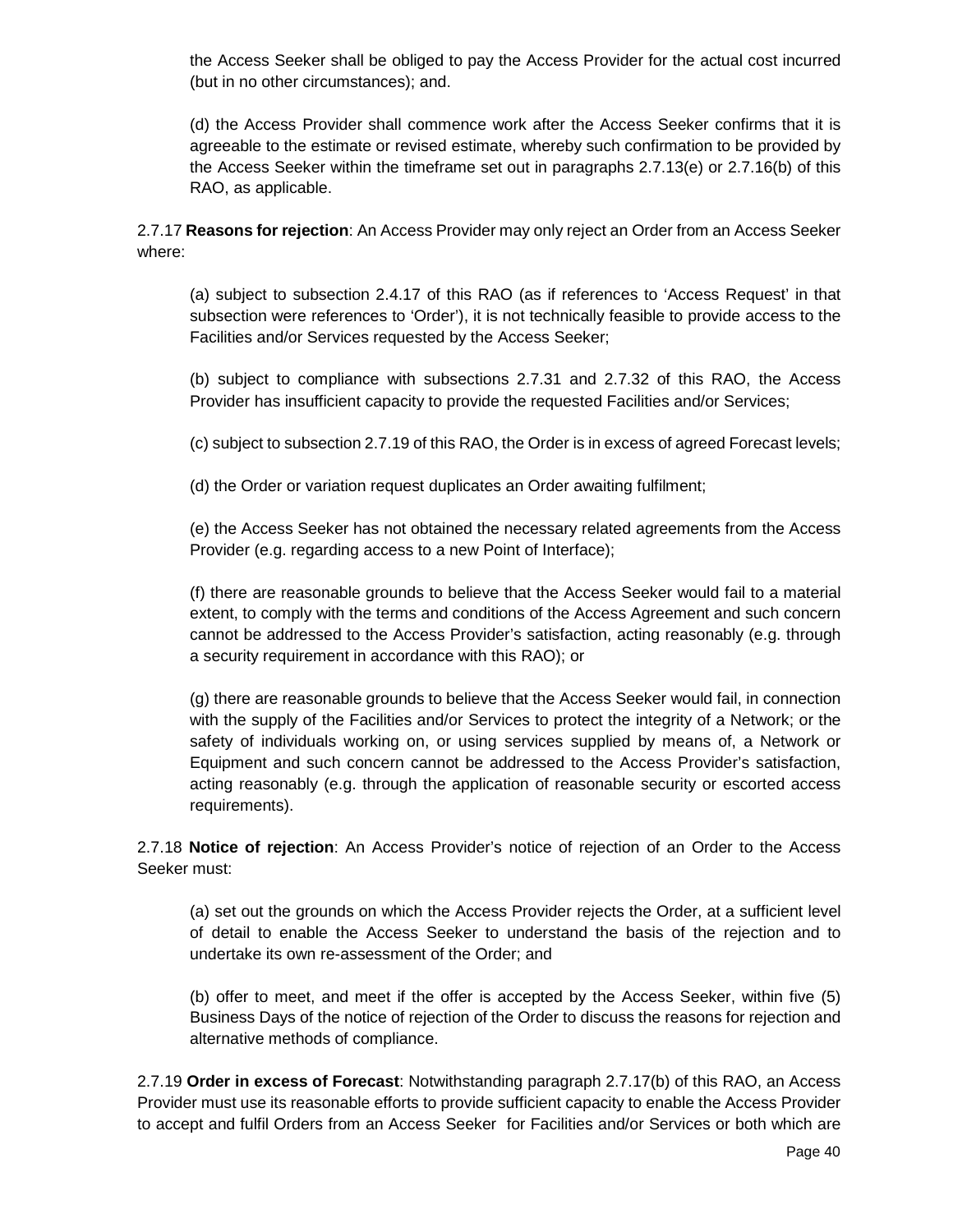in excess of the relevant Forecast. The Access Provider is only required to do so if, after meeting the Forecast requirements of other Access Seekers and itself, there is available capacity or the Access Provider could readily upgrade existing capacity. The Access Provider shall allocate the available capacity on a non-discriminatory basis to meet the over Forecast requirements of all Access Seekers and itself. An Access Provider is not required to supply Facilities and/or Services in excess of the Forecast if, despite adopting any reasonable improvements (including upgrading capacity), this would cause a material degradation in the quality of Facilities and/or Services provided to all Access Seekers and/or itself.

2.7.20 **Required extra capacity**: An Access Provider may require an Access Seeker to procure such additional capacity on the Access Seeker's side of the Network to the extent that the Access Provider, in good faith and reasonably, estimates that the Operators may require additional capacity to meet demand and a failure by the Access Seeker to procure that additional capacity may cause an adverse impact on the operation of the Access Provider's Network. Where the Access Seeker fails to so procure additional capacity and the demand exceeds the capacity on the Access Seeker's Network, the Access Provider must notify the Access Seeker in writing, and the Access Seeker and the Access Provider must meet [no later than five (5) Business Days after receipt of the notice from the Access Provider] to attempt to identify alternative sources of capacity. If the matter cannot be resolved within ten (10) Business Days of the date of that meeting, the Access Provider may bar or block calls or traffic to the Access Seeker's Network to the extent necessary to minimise congestion within the Access Provider's Network.

2.7.21 **Other uses**: An Access Provider shall permit capacity installed in connection with the provision of a network service to be used, to the extent technically feasible, in connection with another network service, at the Access Seeker's option.

2.7.22 **Delivery dates**: The Access Provider shall deliver the Order for the Facilities and/or Services by the delivery date or activation date (as applicable) as specified in the Notice of Acceptance or the extended delivery date (if any) as determined in accordance with subsection 2.7.24 of this RAO.

2.7.23 **Early delivery dates**: If the Access Provider, in the normal course of business, is able to offer a delivery date earlier than the delivery date that would otherwise apply, it must advise the Access Seeker and, if requested by the Access Seeker, deliver access to the relevant Facilities and/or Services or both at the earlier delivery date.

2.7.24 **Delayed delivery dates**: Where there is a delay in the delivery of an Order:

(a) the delay is caused by the Access Provider:

i. the Access Provider shall notify the Access Seeker of the delay to the delivery date, together with the reasons for the delay, as soon as practicable after the Access Provider becomes aware of the possible delay;

ii. the Access Provider shall permit the Access Seeker to cancel the Order without penalty if the delay is longer than the equivalent time period for the delivery of the Facility and/or Service; and

iii. the delivery date shall be extended for a further period as reasonably necessary, and the Access Provider shall promptly notify the Access Seeker of the revised delivery date; or

(b) where the delay is caused by the Access Seeker: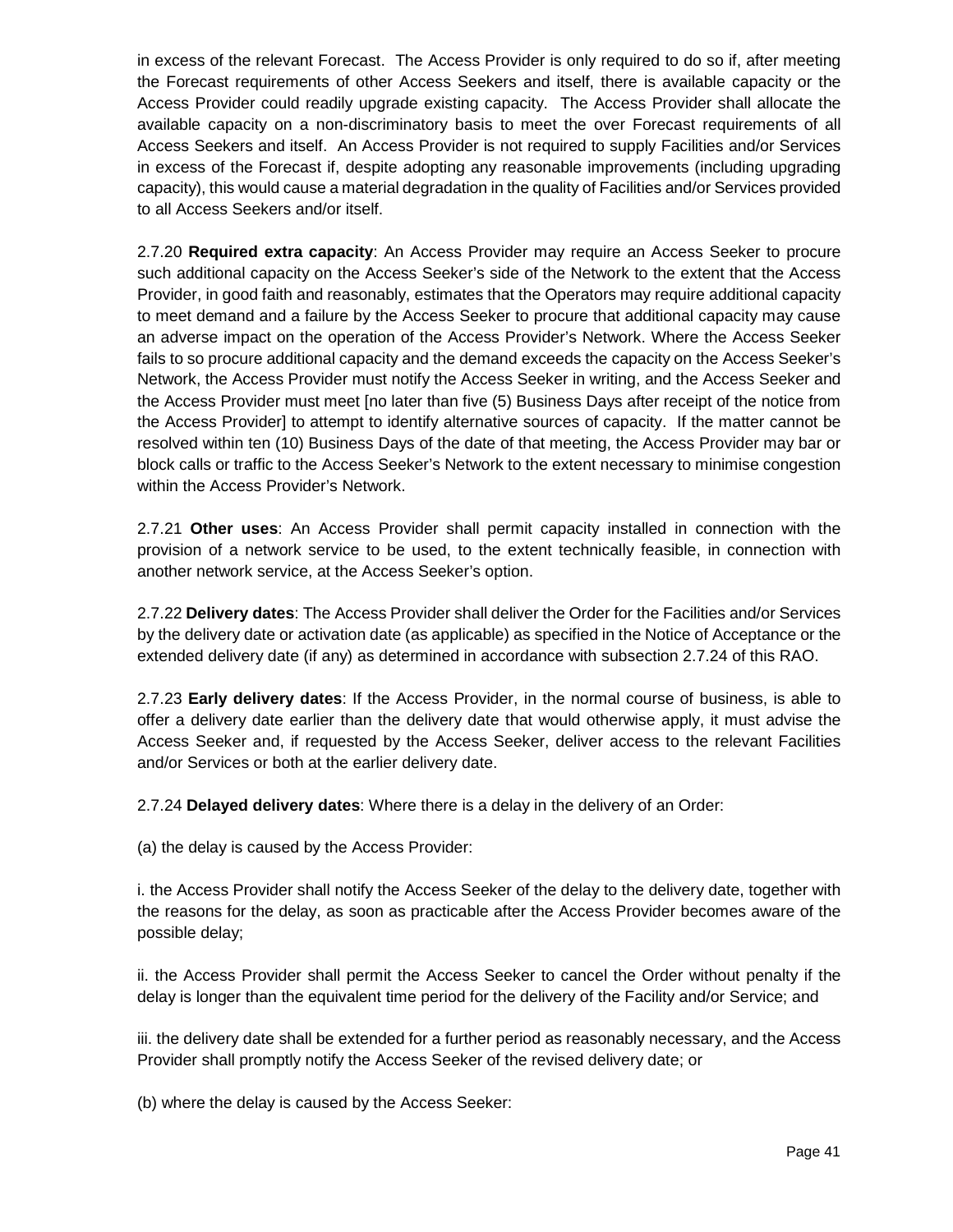i. the Access Provider shall notify the Access Seeker of the delay to the delivery date as soon as practicable after the Access Provider becomes aware of it;

ii. the Access Provider and Access Seeker must work together to minimise the delay; and

iii. the delivery date shall be extended for a further period as reasonably necessary, and the Access Provider shall promptly notify the Access Seeker of the revised delivery date.

2.7.25 **Cancellation and variation of Orders**: An Access Provider shall allow an Access Seeker to cancel or vary an Order at any time subject to subsection 2.7.26 of this RAO.

2.7.26 **Cancellation or variation penalty**: Except where this RAO provides that cancellation of an Order is to be at no penalty:

(a) the Access Provider may impose a charge for the cancellation or variation of the Order; and

(b) the charge which the Access Seeker is required to pay shall not exceed the lesser of the following amounts:

i. the sum of costs necessarily incurred by the Access Provider which is directly attributable to the cancellation or variation; or

ii. an amount equal to the sum of charges that would have been payable by the Access Seeker in the six (6) months immediately following the cancellation or variation had the Order not been cancelled or varied,

and reduced to the extent that those costs have been mitigated, or would have been, mitigated had the Access Provider used its best endeavours to do so.

2.7.27 **Testing and provisioning**: An Access Provider shall:

(a) co-operate with the Access Seeker in relation to the testing and provisioning of ordered Facilities and/or Services; and

(b) treat an Access Seeker's testing and provisioning on an equivalent basis to that which the Access Provider treats testing and provisioning for itself.

2.7.28 **Resource charge**: An Access Provider:

(a) may charge the Access Seeker a one-off fee, to be determined by reference to the costs incurred by the Access Provider, for allocation of manpower and other resources to enable the Access Provider to test and provide a new Facilities and/or Services, provided that such one-off fee is justified by the Access Provider to the Access Seeker as necessary for the Access Provider to provide the requested Facilities and/or Services; and

(b) must specify the methodology and unit costs for calculating any fees under paragraph 2.7.28(a) above, and in its RAO.

2.7.29 **Queuing policy**: An Access Provider shall establish and demonstrate and maintain a queuing policy system for each Facility and/or Service, which: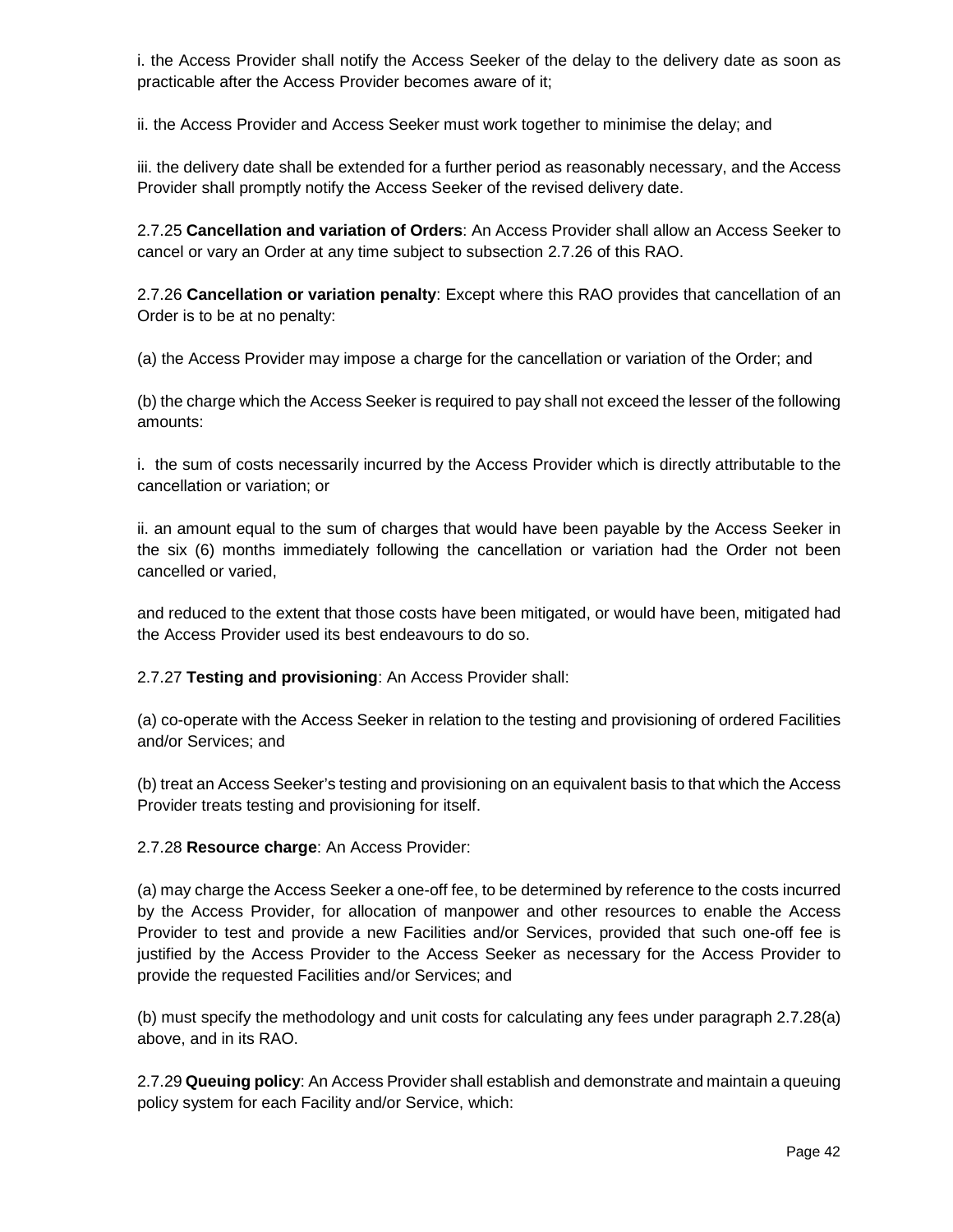(a) shall be non-discriminatory;

(b) shall be applied to Orders and Service Qualifications of all Access Seekers and Service Qualifications for itself for the same or similar Facilities and/or Services, and shall treat the Orders and Service Qualifications of Access Seeker on an equivalent basis to that which the Access Provider treats its own Orders and Service Qualifications for the same or similar Facilities and/or Services; and

(c) shall seek to maximise the efficiency of its ordering and provisioning process.

2.7.30 **Acceptance on queue**: An Access Provider shall promptly notify an Access Seeker at the time of providing an acknowledgment of receipt of the Order under subsection 2.7.5 of this RAO (and as specified in the Notice of Receipt under subsection 2.7.6 of this RAO), of their acceptance of, and position in, the Access Provider's queue.

2.7.31 **Constrained capacity**: If an Access Provider reasonably believes that the capacity in any Facilities and/or Services required by:

(a) the Access Seeker pursuant to the relevant Forecasts and/or Orders;

(b) other Access Seekers, pursuant to their relevant Forecasts and/or Orders; and

(c) the Access Provider, for the purposes of its own divisions, subsidiaries, partners or other entities in which it has a direct or indirect equity, contractual or other interest,

would, in aggregate, exceed the capacity which the Access Provider will be in a position to be able to provide, the Access Provider must:

(d) notify all Access Seekers to whom relevant capacity is supplied; and

(e) allocate the available capacity between itself, the Access Seeker and other Access Seekers in accordance with the Access Provider's Capacity Allocation Policy.

2.7.32 **Capacity Allocation Policy**: If the Access Provider claims or is likely to claim that it has insufficient capacity to meet an Access Seeker's Forecasts or Orders, the Access Provider shall maintain a Capacity Allocation Policy, which:

(a) shall be disclosed, free of charge, to each Access Seeker upon entry into an Access Agreement, the Commission upon the Effective Date, to both Access Seekers with whom the Access Provider has an Access Agreement and the Commission each time it is amended, and any other Operator on request;

(b) shall set out the principles in accordance with which the Access Provider shall determine how to allocate capacity between itself (including its related bodies corporate) and any other Operator or Operators, in circumstances where the amount of capacity available is less than the aggregate of capacity required by the Access Provider, its related bodies corporate and the other Operator or Operators; and

(c) shall:

i. be fair and reasonable;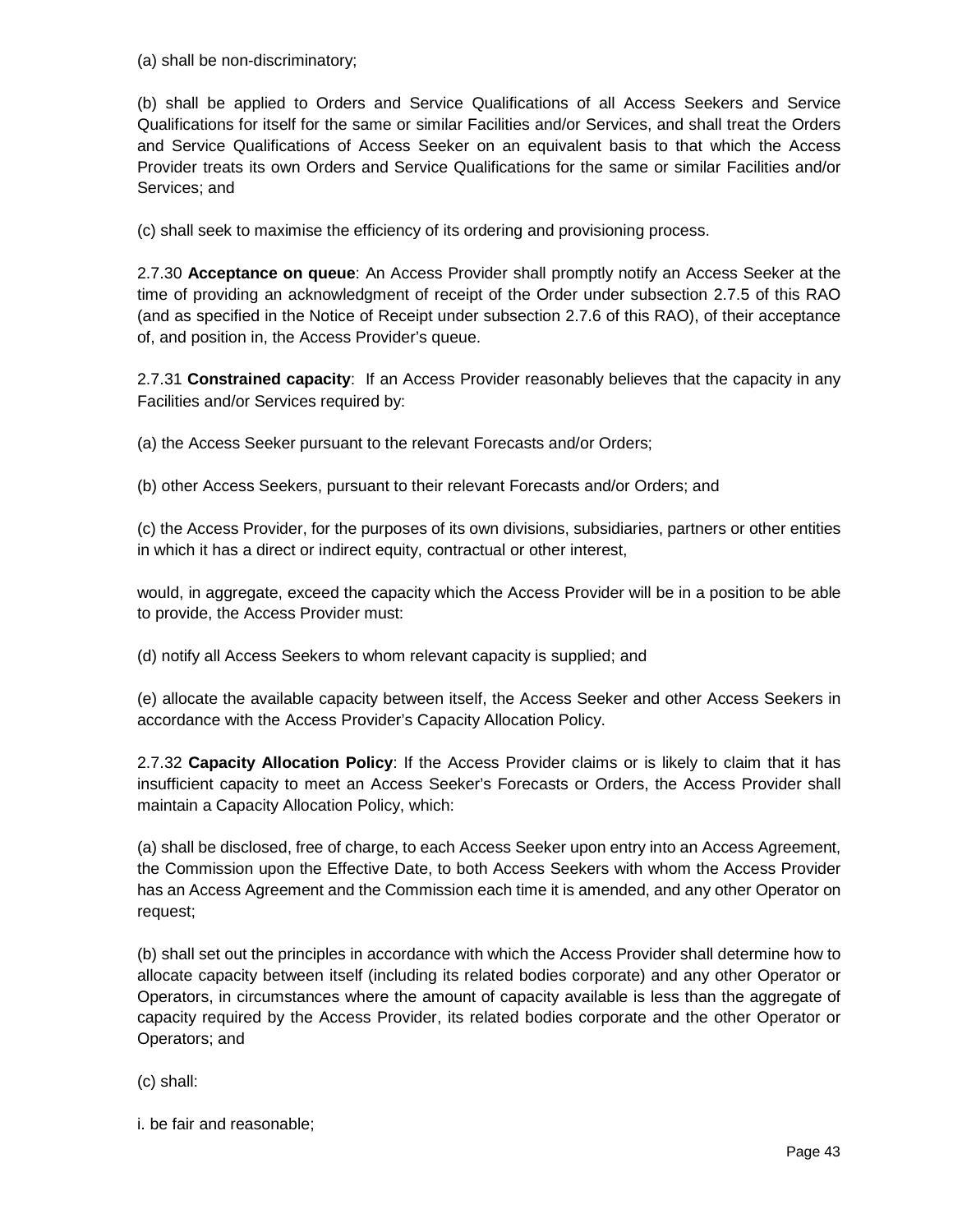ii. be consistent, so far as practicable, with the Access Provider's general duty of non-discrimination in accordance with subsection 149(2) of the Act;

iii. treat the requirements of the Access Seeker and third parties on an equivalent basis to the Access Provider's own divisions, subsidiaries, partners or other entities in which it has a direct or indirect equity, contractual or other interest; and

iv. allocate the available capacity in the relevant Facilities and/or Services in proportion to each Operator's Forecast and/or Order requirements.

(d) shall set out the Access Provider's plans to expand their capacity over time (if any), where such information must be provided to Access Seekers on a non-discriminatory basis in terms of its content and frequency of updates.

2.7.33 **Late delivery**: If an Access Provider fails to meet the delivery date or any extended delivery date notified to the Access Seeker in accordance with paragraph 2.7.24(a)iii, except where such failure has been caused solely by the Access Seeker's delay or lack of authorisation by a third party, the Access Provider shall, without limitation to any other rights the Access Seeker may have under subsection 2.7 of this RAO or law, provide a rebate to the affected Access Seeker. The rebate shall be for an amount equivalent to the recurring charges payable for access to the Facilities and/or Services for the period of the Access Provider's delay, and the methodology and unit rates for calculating such rebates shall be set out in the Access Provider's RAO. If the Access Providers alleges that a failure has been caused solely by the Access Seeker's delay or lack of authorisation by a third party, the Access Provider shall have the burden of demonstrating:

(a) that allegations; and

(b) that the Access Provider has done all things reasonably practicable to minimize or avoid such failure.

#### 2.8 POINT OF INTERFACE PROCEDURES

2.8.1 **Interconnection**: Each Operator shall interconnect and keep its Network interconnected with the Network of another Operator in accordance with the terms of an Access Agreement with that Operator.

#### 2.8.2 **Point of Interface locations**:

(a) Subject to subsection 2.9.31 of this RAO, each Access Provider shall publish on its publicly accessible website and keep updated a list of the general locations and technically feasible points:

- i. at which physical co-location is available;
- ii. in respect of which virtual co-location is available; and
- iii. in respect of which in-span interconnection is available,

on and from the date of publication for the following twelve (12) months.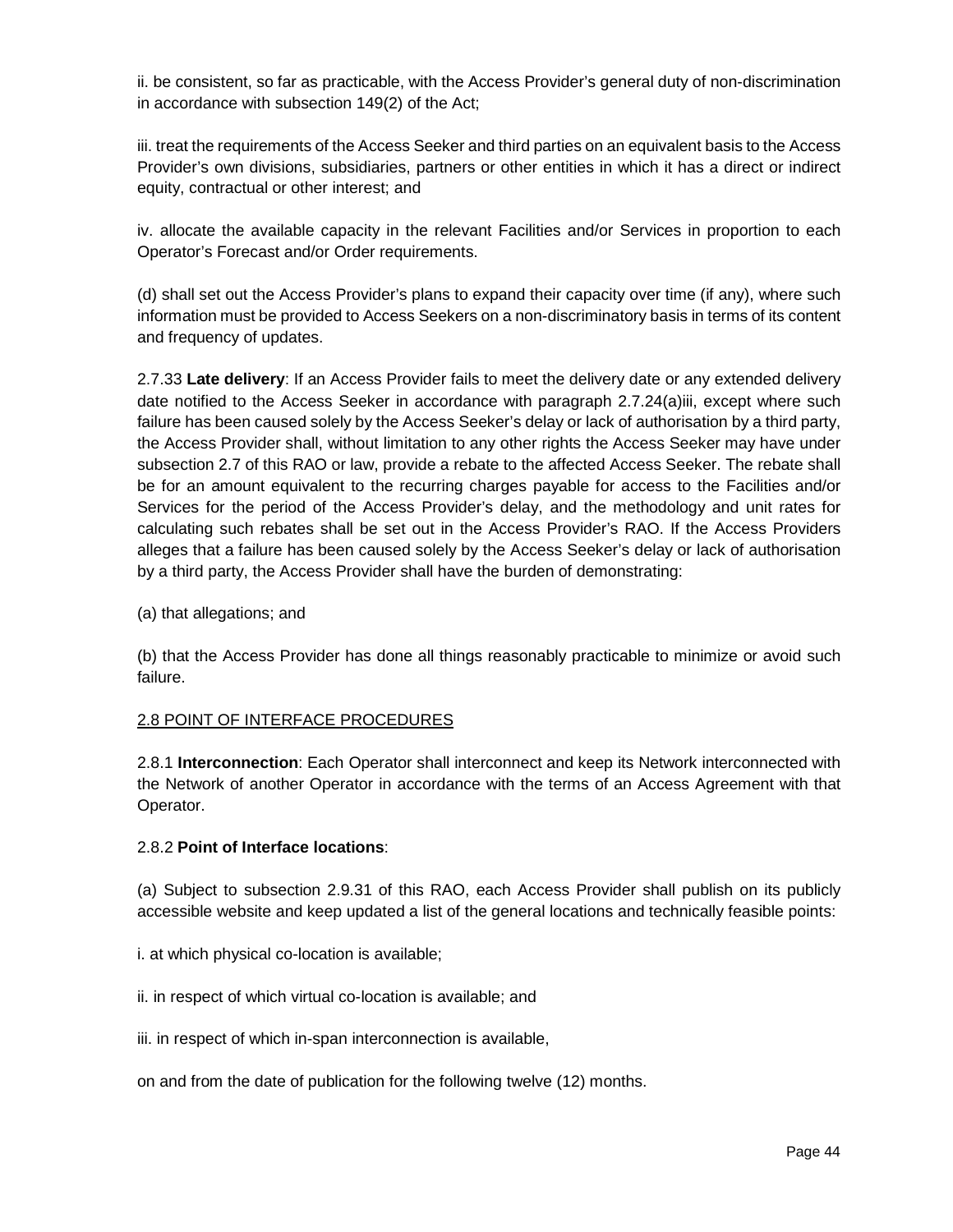(b) The Access Providers shall ensure that network co-location at each POI is offered to the Access Seeker in accordance with subsection 3.9 of this RAO.

2.8.3 **Access Seeker requested Point of Interface**: An Access Provider shall reasonably consider a request by an Access Seeker to interconnect at a point other than that specified under subsection 2.8.2 of this RAO. The Access Provider shall promptly notify the Access Seeker whether it accepts or refuses a request by an Access Seeker under this subsection, and provide the Access Seeker with reasons if it refuses the Access Seeker's request.

2.8.4 **Network responsibility**: Each Operator is responsible for the provisioning and maintenance of Facilities (including those Facilities which form part of the interconnection links and the transmission equipment) on its side of the Point of Interface.

2.8.5 **Third party Point of Interface**: An Access Provider shall permit an Access Seeker to nominate a Point of Interface of a third party for the purposes of interconnection and access between the Access Provider and the Access Seeker, provided that the Access Seeker remains responsible for the costs of such interconnection and access, and for the third party's act and omissions at the Point of Interface.

2.8.6 **Point of Interface factors**: When determining which locations are to be listed under paragraph 2.8.2(a) of this RAO, or when determining a request under subsection 2.8.3 of this RAO, each Access Provider must have regard to each of the following:

(a) the Access Provider shall offer (but shall not require) POI and colocation for every Closed Number Area throughout Malaysia in which the Access Provider has network facilities;

(b) in addition to offering POI and co-location in accordance with paragraph 2.8.6(a) above, the Access Provider shall offer interconnection and co-location at each other technically feasible point;

(c) the Access Provider shall offer physical co-location in at least one location for every Closed Number Area throughout Malaysia in which the Access Provider has network facilities, but may additionally offer other more than one forms of interconnection co-location in relation to a particular location (e.g. virtual co-location);

(d) the Access Provider shall not reserve space other than current needs for itself, future needs [calculated by use of a reasonably projected rate of growth over two (2) years] and the needs of other Access Seekers who are currently occupying or have ordered additional space from that Access Provider; and

(e) any possible re-arrangement of the configuration of its Equipment to eliminate space inefficiencies.

#### 2.9 DECOMMISSIONING OBLIGATIONS

2.9.1 **Decommissioning notice**: Except where an Access Provider is required to vacate a site where a Point of Interface is located, or any other Facility and/or Service which relies on the Access Provider's use of that site, as a result of a third party landlord's notice (under an arm's length tenancy agreement) or a local authority's notice, an Access Provider must provide no less than:

(a) one (1) year's notice in writing to all relevant Access Seekers prior to any the decommissioning of a Point of Interface; or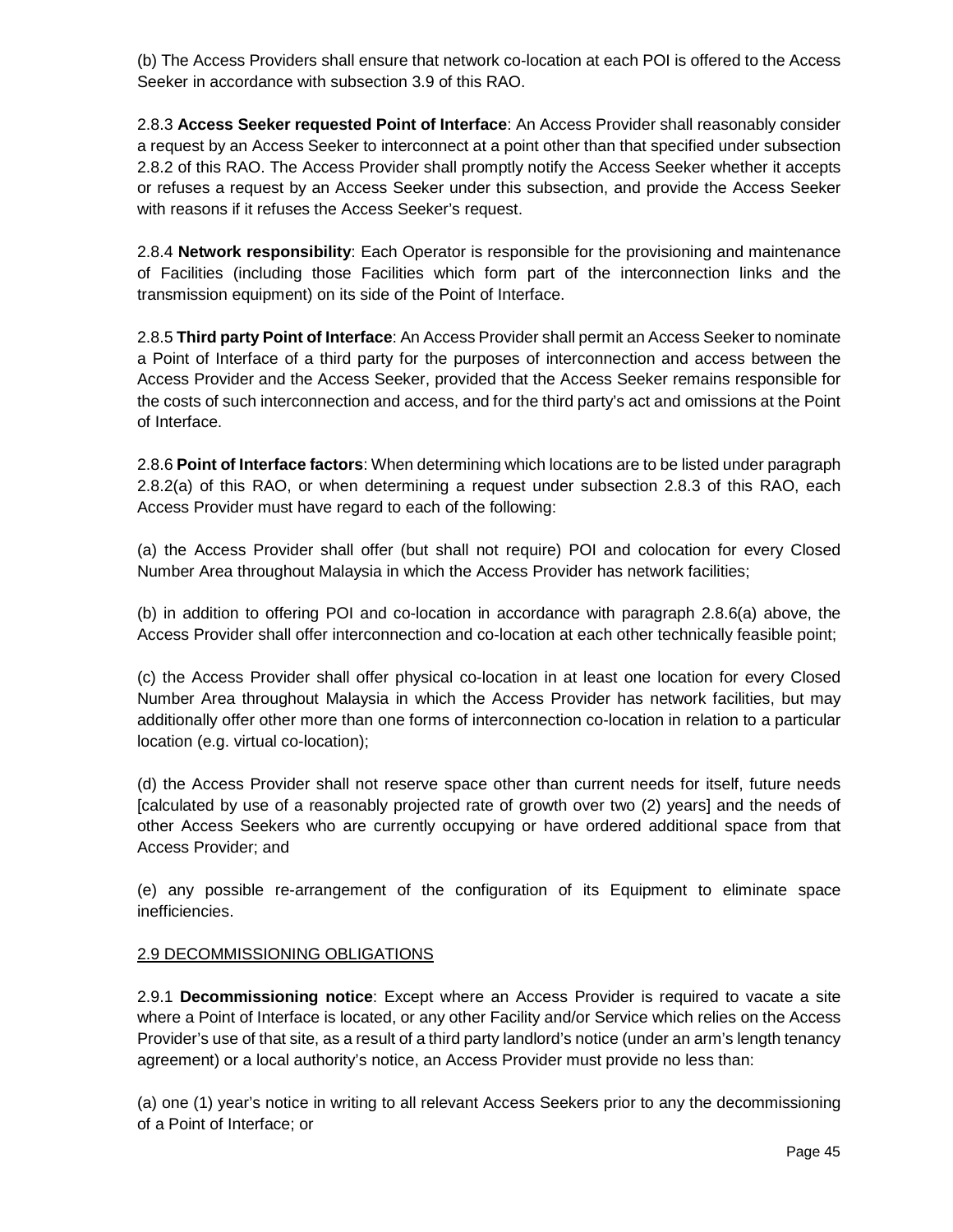(b) six (6) month's' notice in writing to all relevant Access Seekers prior to the decommissioning of any Facilities and/or Services which rely on the Access Provider's use of that site.

Where an Access Provider is required to vacate the site as a result of a third party landlord's notice (under an arm's length tenancy agreement) or a local authority's notice, the Access Provider must provide all relevant Access Seekers with as much notice as possible in relation to the matters in paragraphs 2.9.1(a) and 2.9.1(b) above.

2.9.2 **Co-operation**: An Access Provider must co-operate and negotiate with all relevant Access Seekers in relation to the timetable for decommissioning of the relevant Point of Interface, Facilities and/or Services.

2.9.3 **Alternative arrangements**: An Access Provider which notifies an Access Seeker of its intention:

(a) to decommission a Point of Interface, shall provide to the Access Seeker functionally equivalent interconnection at another Point of Interface on terms and conditions and at a recurring charge which are not disadvantageous to the Access Seeker, relative to the terms and conditions and recurring charge applying applicable in respect of the Point of Interface that is proposed to be decommissioned, for a period that is not less than three (3) years from the date of decommissioning; or

(b) to decommission any other Facilities and/or Services, shall provide to the Access Seeker access to alternative Facilities and/or Services on terms and conditions and at a recurring charge which are not disadvantageous to the Access Seeker, relative to the terms and conditions and recurring charge applicable in respect of the Facilities and/or Services that are proposed to be decommissioned, for a period that is not less than three (3) years from the date of decommissioning.

2.9.4 **Decommissioned Point of Interface compensation**: An Access Provider shall pay the Access Seeker reasonable costs, necessarily incurred in:

(a) decommissioning any links to the Point of Interface that is proposed to be decommissioned that are, or will be, rendered redundant by the proposed decommissioning;

(b) installing or otherwise procuring links between the Point of Interface that is proposed to be decommissioned and the substitute Point of Interface to be provided pursuant to paragraph 2.9.3(a) of this RAO; and

(c) the carriage of traffic between the Point of Interface that is proposed to be decommissioned and the substitute Point of Interface to be provided pursuant to paragraph 2.9.3(a) of this RAO for a period that is not less than three (3) years from the date of decommissioning.

2.9.5 **Decommissioned Facilities/ or Service compensation**: Except where decommissioning is caused by Force Majeure, an Access Provider shall pay the Access Seeker's reasonable costs, necessarily incurred in:

(a) moving the Access Seeker's Equipment from the decommissioned Facilities to alternative Facilities offered in accordance with subsection paragraph 2.9.3(b) of this RAO; or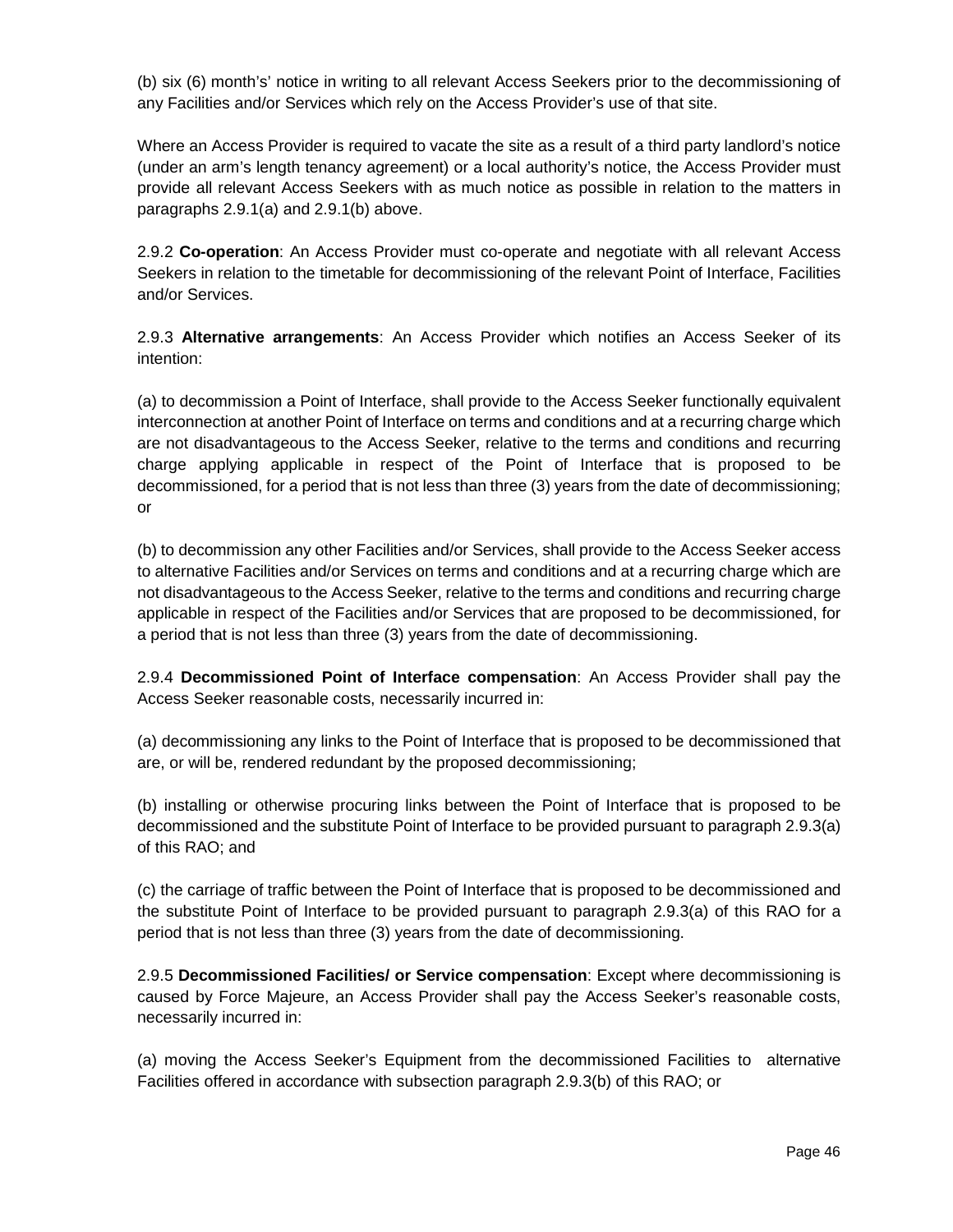(b) re-arranging Equipment to connect to alternative Services offered in accordance with subsection paragraph 2.9.3(b) of this RAO.

## 2.10 NETWORK CHANGE OBLIGATIONS

2.10.1 **Scope**: This subsection 2.10 applies where an Operator proposes to implement a Network Change of a type referred to in subsection 2.10.2 of this RAO which necessitates a change in the hardware or software (including interface software) of the other Operator's Network in order to ensure the continued proper operation and compatibility of the Operators' respective Networks, services and procedures.

2.10.2 **Types of changes**: The following kinds of proposed Network Changes may be within the scope of subsection 2.10.1:

(a) any change by the Operator proposing to make the change ("**Notifying Operator**") to any technical specification of the interconnection interface between their respective Networks ("**Interface Change**");

(b) any change by the Notifying Operator to any technical specification or characteristic of the Facilities and/or Services to which the other Operator ("**Recipient Operator**") has access to, which will or might affect:

i. the Recipient Operator's Network; or

ii. the Recipient Operator's use of the Facilities and/or Services provided by the Notifying Operator,

# ("**Facility and/or Service Change**");

(c) any change by the Notifying Party to any technical specification or characteristic of that Notifying Operator's Network which will or might affect the Recipient Operator's Network ("**Other Network Change**");

(d) any change by the Notifying Operator to any of the Operational Support Systems used in intercarrier processes, including without limitation:

i. the billing system;

ii. the ordering and provisioning systems; or

iii. the Customer Churn process,

#### ("**OSS Change**"); and

(e) any enhancement by the Notifying Operator of the features, functions or capabilities of the Facilities and/or Services to which the Recipient Operator has access, which enhancement the Notifying Operator proposes to make available either:

i. to itself; or

ii. to any other Operator,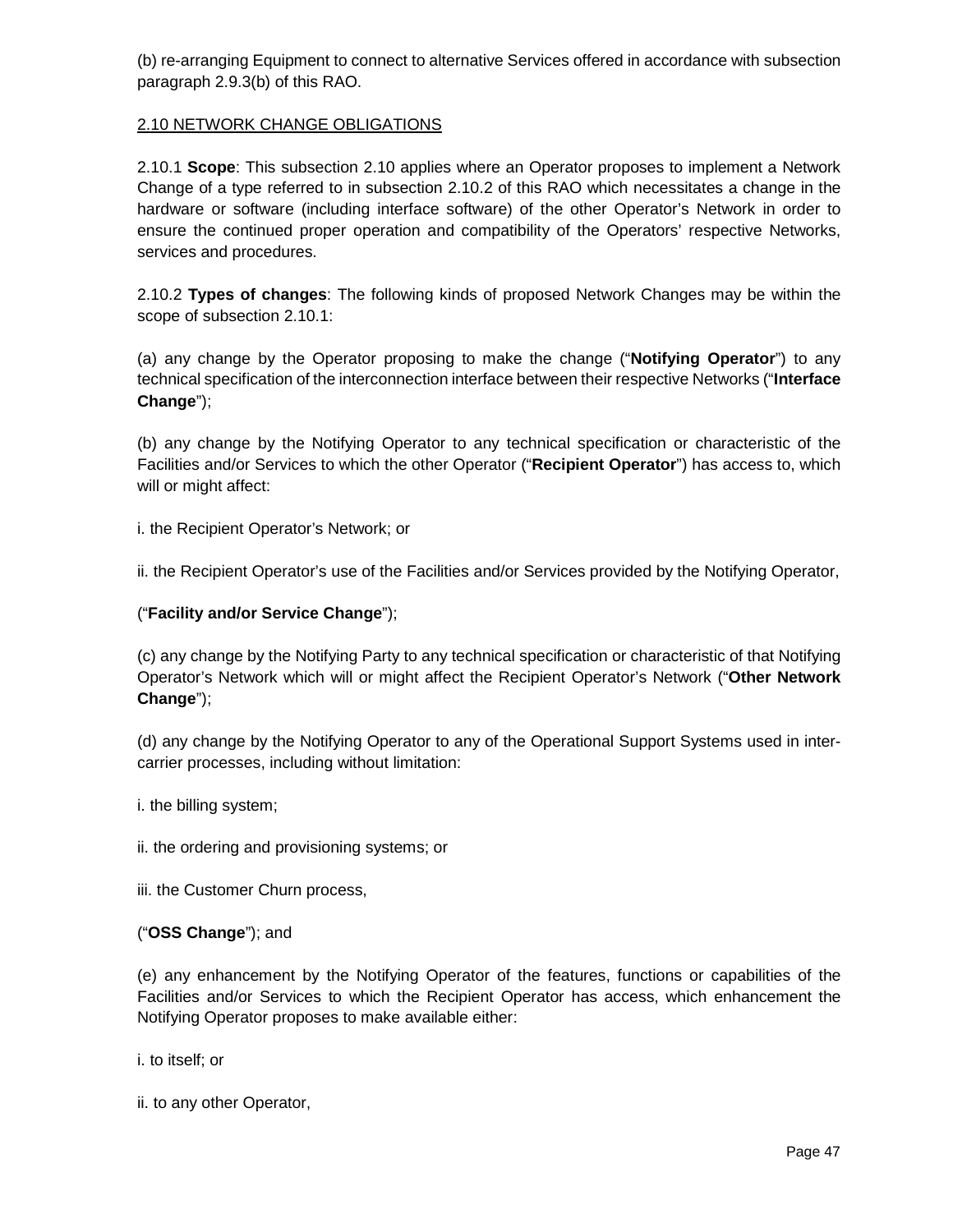# ("**Functionality Change**")

(collectively, "**Relevant Changes**").

2.10.3 **Notification of change**: If a Notifying Operator proposes to make a Relevant Change to its Network, services or procedures, the Notifying Operator shall provide the Recipient Operator with notice in writing ("**Change Notice**") of:

(a) the nature, effect, technical details and potential impact on the Recipient Operator's Network and the expected completion date of the proposed Relevant Change, described at a sufficient level of detail to enable the Recipient Operator to identify and begin planning such changes as may be necessary or desirable for the Recipient Party to make to its Network, services or procedures in consequence of the Relevant Change; and

(b) a date, which shall be no later than ten (10) Business Days from the date of the Change Notice, on which representatives of the Notifying Party will be available to discuss with representatives of the Recipient Operator, the proposed Relevant Change and the changes that may be necessary or desirable for the Recipient Operator to make to its Network, services or procedures in consequence of the Relevant Change,

as soon as reasonably practicable and, in any event, with not less than the relevant notice period set out in the table below:

| <b>Relevant Change</b>         | <b>Notice Period</b> |
|--------------------------------|----------------------|
| Interface Change               | Three (3) months     |
| <b>Other Network Change</b>    | Three (3) months     |
| Facility and/or Service Change | Three (3) months     |
| OSS Change                     | Three (3) months     |
| <b>Functionality Change</b>    | Three (3) months     |

#### 2.10.4 **Post-notification procedures**: The Notifying Operator shall:

(a) meet with representatives of the Recipient Operator on the date set out in the Change Notice or as soon as practicable thereafter (but no later than the notice period set out in the table in subsection 2.10.3 of this RAO), for the purpose of discussing the Relevant Changes and any changes that may be necessary or desirable for the Recipient Operator to make to its Network, services or procedures in consequence of the Relevant Changes;

(b) provide any additional information reasonably requested by the Recipient Operator no later than ten (10) Business Days after the Recipient Operator's request for such additional information; and

(c) take reasonable account of concerns raised and proposals made by the Recipient Operator to minimise any adverse impact of the Relevant Changes on the Recipient Operator and revise the Change Notice accordingly.

2.10.5 **Testing**: A Notifying Party shall, bearing its own costs in doing so:

(a) co-operate with a Recipient Operator to develop procedures for testing the impact of the Relevant Changes on the proper operation and compatibility of the Operators' respective Networks; and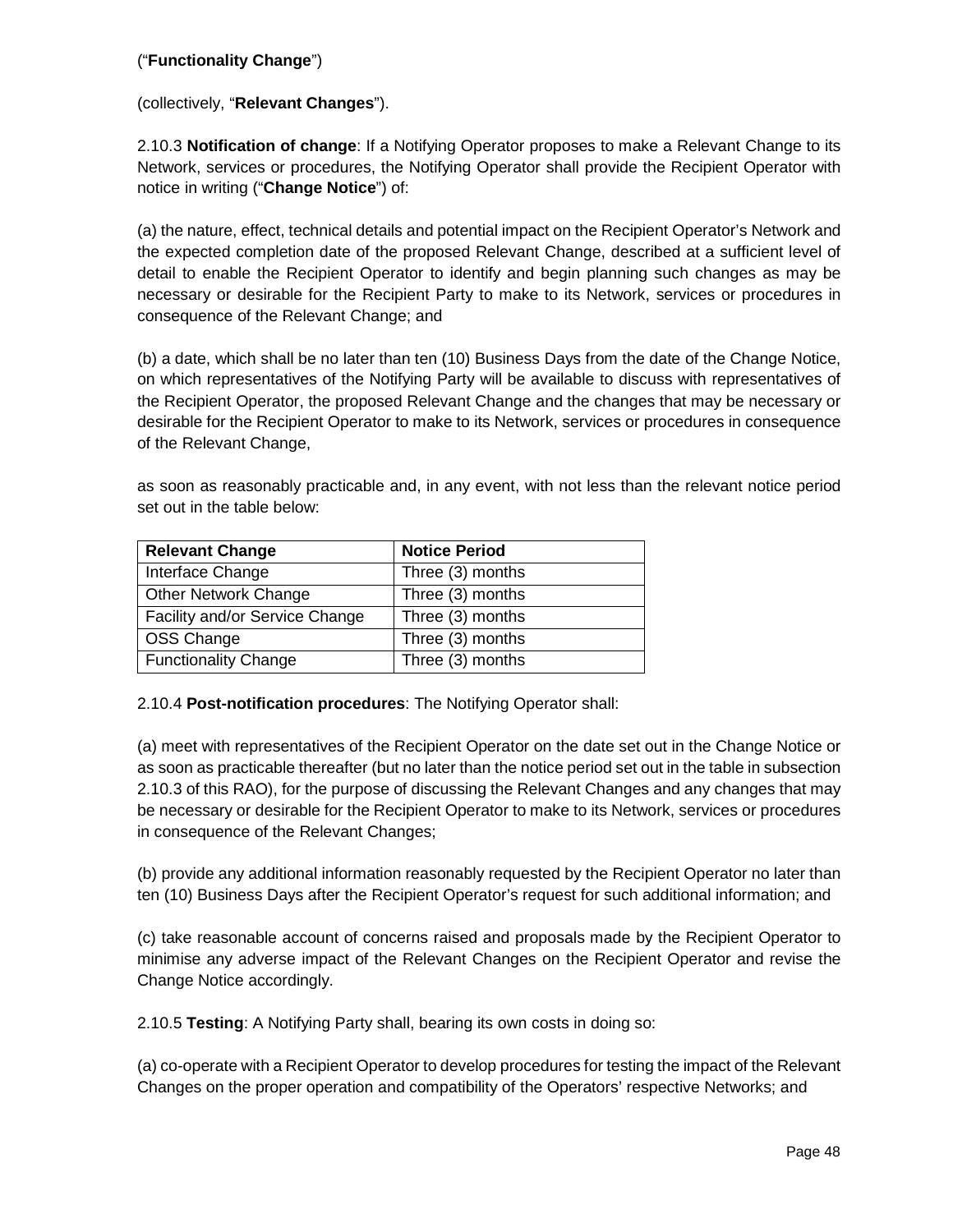(b) jointly carry out testing with the Recipient Operator in a timely manner, using its best endeavours to accommodate any timing requested by the Recipient Party and, in any case, no less than twenty (20) Business Days before the Notifying Party proposes to effect the Relevant Changes. The testing shall be conducted in accordance with the testing procedures developed under paragraph 2.10.5(a) above.

2.10.6 **Testing failure**: Subject to the Recipient Operator having co-operated with the Notifying Operator in relation to the conduct of tests under subsection 2.10.5 of this RAO, if such tests:

(a) are not accepted by ten (10) Business Days prior to the date when the Notifying Operator proposes to effect the Relevant Changes; or

(b) do not provide reasonable assurance of the continued proper operation and compatibility of the Operators' respective Networks, services and procedures, the Notifying Operator must postpone implementation of the Relevant Changes. The period of postponement will be the period necessary to allow the Operators to repeat the steps in subsections 2.10.3 to 2.10.5 of this RAO.

# 2.11 BILLING AND SETTLEMENT OBLIGATIONS

2.11.1 **Invoices**: An Access Provider shall use its best endeavours to issue to the Access Seeker an Invoice in writing or in electronic form (as requested by the Access Seeker) within one (1) month of the end of each Billing Cycle in accordance with subsection 2.14.3 of this RAO for amounts due in respect of the supply of Facilities and/or Services during the relevant Billing Period.

2.11.2 **Currency**: Unless otherwise agreed by the Access Provider and Access Seeker in an Access Agreement, an Access Provider shall state all Invoices in Ringgit Malaysia and payment shall be made by the Access Seeker in Ringgit Malaysia.

2.11.3 **Billing Cycle**: An Access Provider shall issue Invoices in monthly accordance with the Billing Cycles specified in the Service Specific Obligations, except where a different Billing Cycle is agreed with the Access Seeker in an Access Agreement.

2.11.4 **Billing verification information**: An Access Provider shall provide, with each Invoice, such information as may be reasonably necessary for the Access Seeker to verify rates and charges contained in an Invoice.

2.11.5 **Other billing information**: An Operator must provide to any Operator with which it interconnects, information within its possession that is reasonably necessary to allow the other Operator to provide accurate and timely billing services to itself, other Operators and Customers.

2.11.6 **Summarised Invoice and billing information**: An Access Provider shall provide the Access Seeker, on written request, with an aggregated summary of billings for access to the Facilities and/or Services provided to the Access Seeker, in monthly tranches.

2.11.7 **Billing error**: If an Operator discovers an error in an Invoice, it must promptly notify the other Operator. The Operator which made the error must make necessary adjustments to correct that error within one (1) month of notification.

2.11.8 **Time for payment**: Subject to subsection 2.11.11 of this RAO, an Access Provider shall allow an Access Seeker no less than one (1) month from the date of receipt of an Invoice for the Access Seeker to make the payment. This subsection 2.11.8 should not be construed as preventing an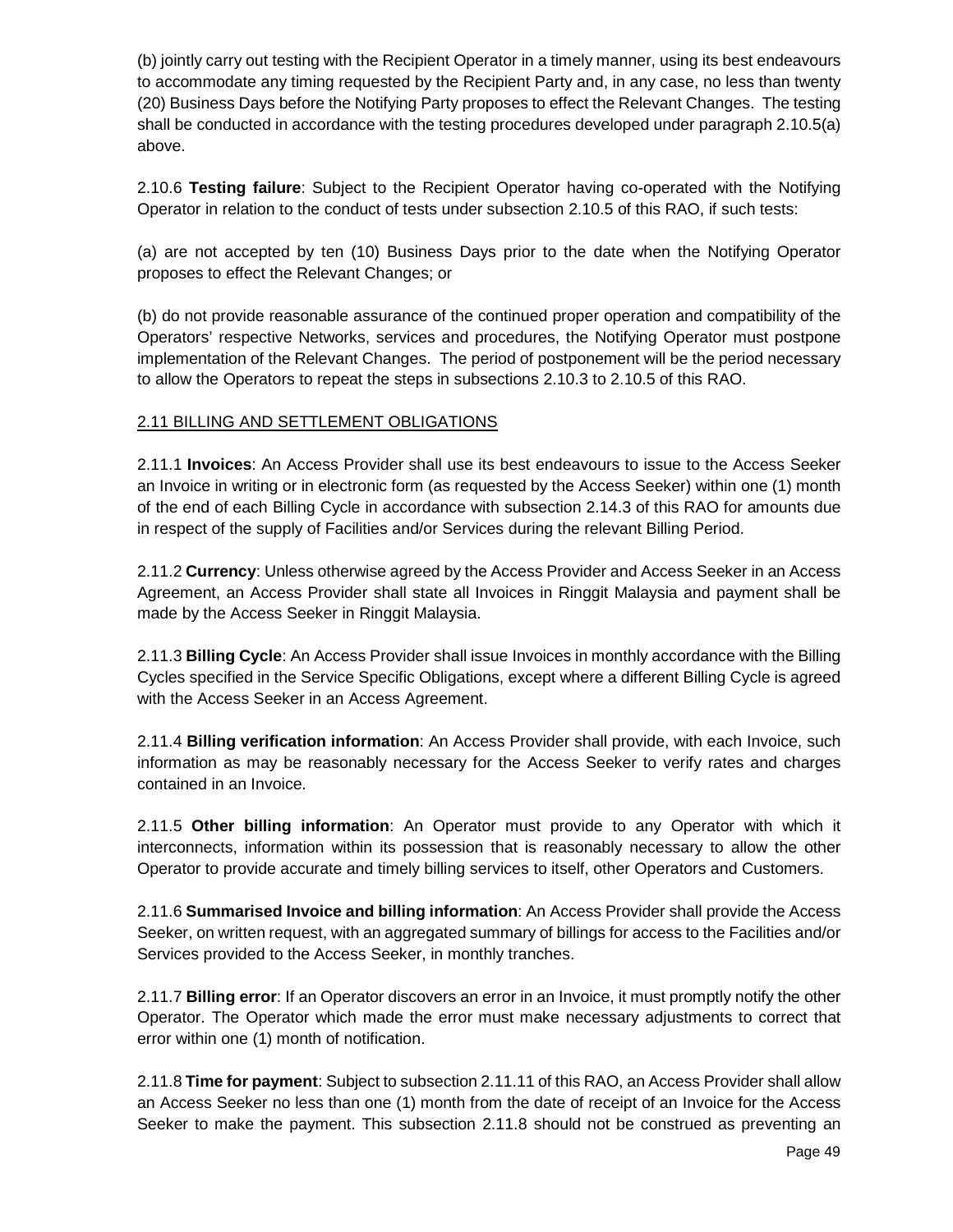Access Provider from granting a discount to an Access Seeker as an incentive to make early payments.

2.11.9 **Method of payment**: An Access Provider shall allow an Access Seeker to pay an Invoice by bank cheque or electronic funds transfer directly to an account nominated by the Access Provider.

2.11.10 **No set-off**: Unless otherwise agreed by the Access Provider and Access Seeker in an Access Agreement, an Access Provider may not set-off Invoices, except where the Access Seeker is in liquidation or at least three (3) Invoices have been issued and such Invoices have not been paid (excluding disputed amounts).

5.11.11 **Withholding of disputed amounts**: An Access Provider shall allow an Access Seeker to withhold payment of any amount disputed in good faith by the Access Seeker if:

(a) the Access Seeker notifies the Access Provider within fifteen (15) Business Days from the date of receipt of the Invoice of such dispute (unless otherwise agreed in an Access Agreement); and

(b) the Access Seeker's notification specifies the information referred to in subsection 2.11.13.

2.11.12 **Billing Disputes**: An Access Provider shall allow an Access Seeker to dispute any amount in an Invoice if:

(a) in the case of domestic calls and interconnection, the Access Seeker notifies the Access Provider within thirty (30) Business Days after the date of receipt of such Invoice;

(b) in the case of outgoing and incoming international calls and interconnection, the Access Seeker notifies the Access Provider within six (6) months after the date of receipt of such Invoice; or

(c) in case of any other Facilities and/or Services, the Access Seeker notifies the Access Provider within thirty (30) Business Days after the date of receipt of such Invoice,

provided that, in any specified case, the Access Seeker's notification specifies the information referred to in subsection 2.11.13 of this RAO.

2.11.13 **Notification of Billing Dispute**: An Access Provider may require an Access Seeker to provide the following information when disputing any amount in an Invoice:

(a) the reasons for which the Invoice is disputed;

(b) the amount in dispute;

(c) details required to identify the relevant Invoice and charges in dispute including:

- i. the account number;
- ii. the Invoice reference number;
- iii. the Invoice date;
- iv. the Invoice amount; and
- v. billing verification information; and

(d) evidence in the form of a report, indicating the relevant traffic data which is in dispute.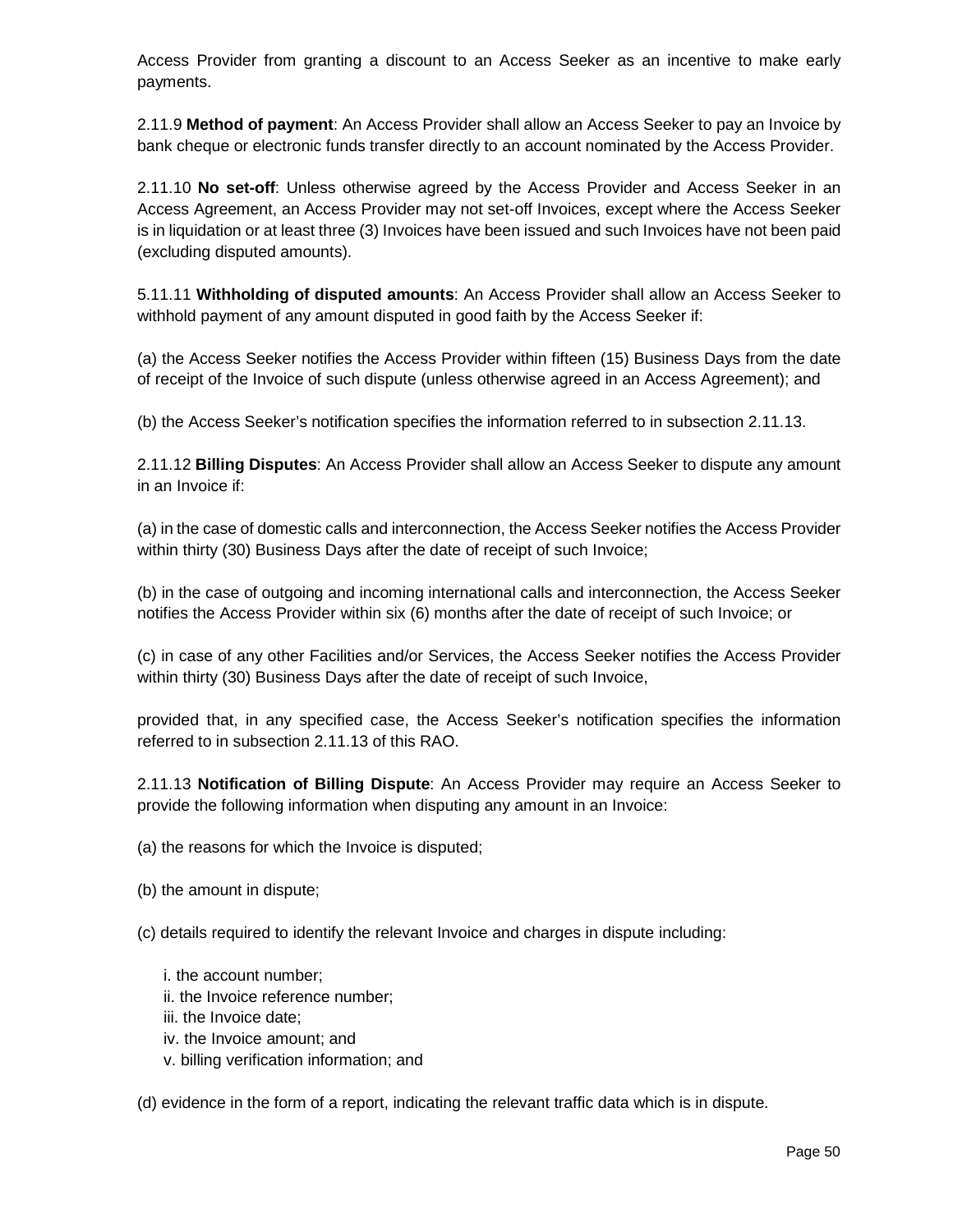2.11.14 **Billing Dispute resolution**: An Access Provider and an Access Seeker must comply with the Dispute Resolution Procedures applicable to Billing Disputes.

2.11.15 **Interest**: Except for any amount in an Invoice being disputed by an Access Seeker in good faith in accordance with subsection 2.11.12 of this RAO, an Access Provider may charge interest on any amount outstanding from an Access Seeker from time to time, in respect of that overdue sum for the period beginning on its due date and ending on the date of the receipt of the overdue sum by the Access Provider. The interest that may be charged by the Access Provider shall be at the rate of two percent (2%) per annum above Malayan Banking Berhad's base rate calculated daily from the due date until the date of actual payment. Payments which are overdue by more than two (2) months will bear interest at the rate of three percent (3%) per annum above Malayan Banking Berhad's base rate calculated from the due date until the date of receipt by the Access Provider of full payment. For clarification, an Access Provider shall not charge interest on an amount which is disputed by an Access Seeker in good faith.

2.11.16 **Backbilling**: Unless otherwise agreed by the Access Provider and Access Seeker in an Access Agreement, the Access Provider may include omitted or miscalculated charges from an earlier Invoice in a later Invoice, or issue an Invoice for charges which have previously not been invoiced provided that the Access Provider is able to substantiate the charges to the Access Seeker and such inclusion, amendment or issuance is made within three (3) months from the end of the Billing Cycle in which the calls were made or in which other service Facilities and/or Services were provided.

2.11.17 **Provisional billing**: Where an Access Provider is unable to issue an Invoice within one (1) month after the end of the Billing Cycle in accordance with subsection 2.11.1 of this RAO, it may issue an Invoice to an Access Seeker for a provisional amount, based on the last Invoice ("**Provisional Invoice**"). In such circumstances, the Access Provider may invoice the Access Seeker for a provisional amount for a period of not more than three (3) successive Billing Cycles, provided the total provisional amount of the provisional Invoice is no more than the average of the three (3) most recent Invoices. Where there have not been three (3) past Invoices for access to the relevant Facilities and/or Services, the Access Provider may issue a Provisional Invoice up to the full value of the amount based on the most recent Invoice.

2.11.18 **Adjustment Period**: Where a Provisional Invoice is issued by the Access Provider, within the next two (2) months or such other time period as may be agreed in the Access Agreement ("**Adjustment Period**"), the Access Provider must issue an Invoice for the actual amount due for access to the relevant Facilities and/or Services. If that Invoice for the actual amount is not issued within the Adjustment Period, the Access Seeker shall treat the provisional amount as the actual amount. If the actual amount for a particular Billing Period is higher than the provisional amount for the Billing Period, then the Access Seeker will pay in full such difference (free of interest) within one (1) month from the receipt of the actual Invoice to the Access Provider. If the actual amount for a particular Billing Period is lower than the provisional amount for the Billing Period, then the Access Provider will reimburse in full such difference (free of interest) within one (1) month from the receipt of the actual Invoice to the Access Seeker.

#### 2.12 OPERATION AND MAINTENANCE OBLIGATIONS

2.12.1 **Operations and maintenance responsibility**: Each Operator shall be responsible for the operations and maintenance of its own facilities and services.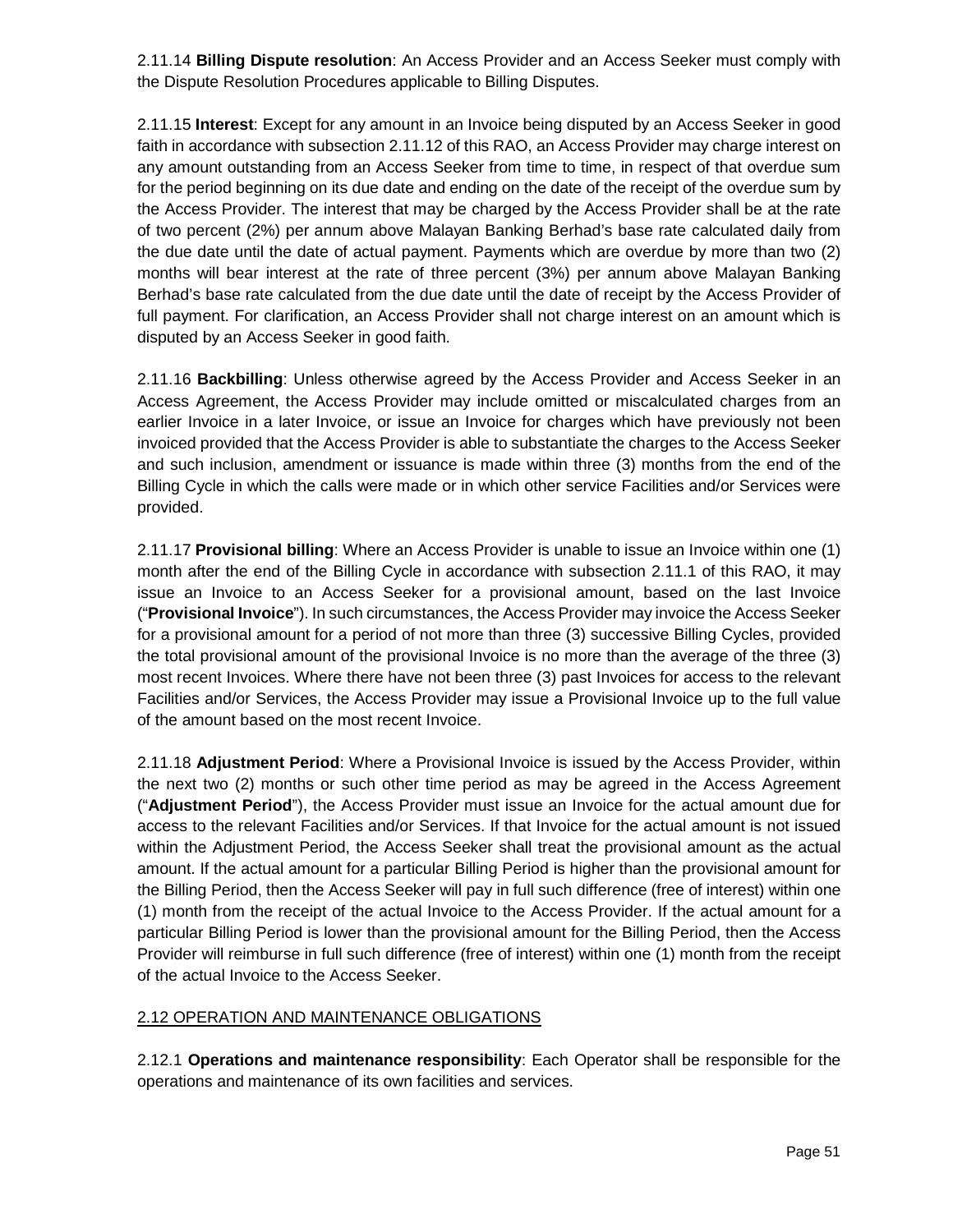2.12.2 **Fault reporting service**: Each Operator shall establish and maintain a fault reporting service that allows Customers who are directly connected to the Network of that Operator and to whom that Operator supplies Facilities and/or Services (inter alia) to report faults relating to any Network, Facility and/or Service.

2.12.3 **Customer notification**: Each Operator will advise all of its directly connected Customers to report all fault reporting service described in subsection 2.12.2 of this RAO.

2.12.4 **Non-discriminatory fault reporting and identification**: An Operator shall:

(a) perform fault reporting and identification on a non-discriminatory basis; and

(b) treat the fault reported by another Operator on an equivalent basis as it treats the faults reported by itself.

2.12.5 **Cross-referrals**: If a Customer reports a fault to an Operator:

(a) when the Customer is directly connected to another Operator; or

(b) which clearly relates to a Network, Facility and/or Service of another Operator,

the Operator which receives the report shall promptly inform the other Operator of the reported fault, or refer that Customer to the other Operator's fault reporting service.

2.12.6 **Network fault responsibility**: The Operator in whose Network the fault occurs is responsible for rectifying it and restoring services including for the purpose of restoring the supply of Facilities and/or Services which are used in another Operator's Network.

2.12.7 **Major inter-working faults**: If a major fault occurs which affects a communication that crosses or is to cross both Operators' Networks, initial responsibility for identifying the fault rests with the Operator who first becomes aware of the fault.

2.12.8 **Faults affecting other Networks or Equipment**: If an Operator identifies a fault occurring in its Network or with its network facilities which may have an adverse effect on the other another Operator's Network, network facilities, network services or Equipment, the first-mentioned Operator must promptly inform the other Operator of:

(a) the existence of the fault;

(b) the actions being taken by the first mentioned Operator to rectify the identified faults and restore the service; and

(c) the outcome of those actions.

2.12.9 **Bear own costs**: Each Operator is responsible for establishing and maintaining a fault reporting service at its own cost irrespective of the location of the fault.

2.12.10 **Fault priority**: Each Operator shall give priority to faults which have in the following order:

(a) the highest service loss impact in terms of the number of Customers affected; or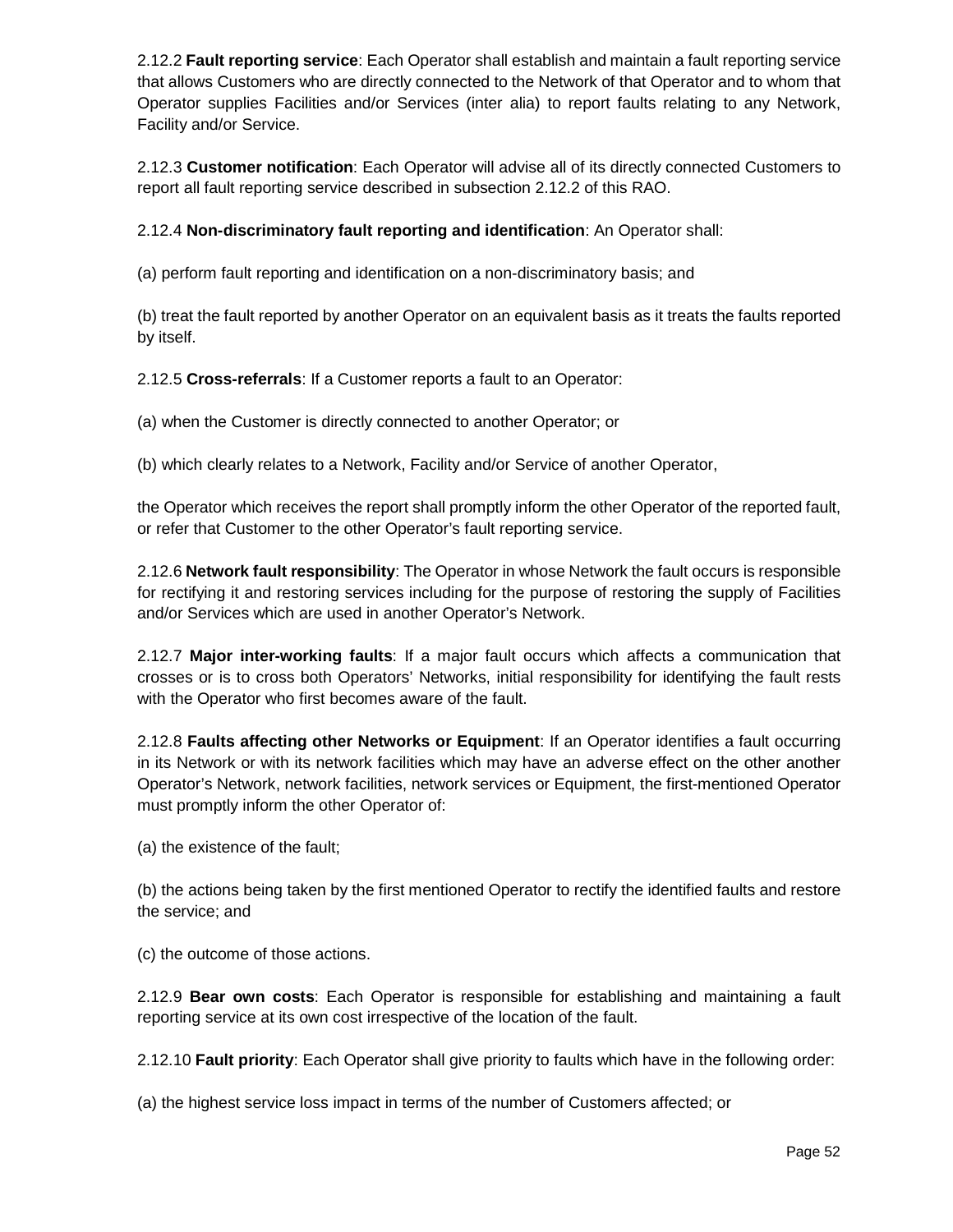(b) those which have been reported on previous occasions and have reoccurred; and

(c) all other faults.

2.12.11 **Fault rectification**: Each Operator shall rectify faults on a non-discriminatory basis.

2.12.12 **Target times**: Each Operator shall respond to and rectify faults within the lesser of:

(a) timeframes set out in a relevant Service Specific Obligation or, if there is no such timeframe, the response timeframes, progress update frequencies and rectification timeframes set out in the table below:

(b) timeframes which will result in compliance by all affected Operators with any applicable mandatory standards that apply to service availability and restoration; and

(c) timeframes equivalent to that which the Access Provider provides to itself.

| <b>Priority</b><br>Level | <b>Fault Types (examples)</b>                                                                                                                                                         | <b>Response</b><br><b>Timeframe</b>        | <b>Progress</b><br><b>Update</b><br><b>Frequency</b> | <b>Rectification</b><br><b>Timeframe</b> |
|--------------------------|---------------------------------------------------------------------------------------------------------------------------------------------------------------------------------------|--------------------------------------------|------------------------------------------------------|------------------------------------------|
| Level 1                  | 1. Major switch outage<br>2. Transmission bearer total outage<br>3. Route blocking > 30%<br>4. Major signaling problem<br>5. Major routing issues<br>6. Fraudulent calls              | Within one (1)<br>hour                     | Within one (1)<br>hour                               | Four (4) hours                           |
| Level 2                  | 1. Minor switch outage<br>2. Minor routing issue<br>3. Minor signaling problems<br>4. Route blocking 10%-30%<br>5. Cross line and silent calls<br>6. Mobile number portability issues | Within four (4)<br>hour                    | Within four (4)<br>hours                             | Twenty-four<br>(24) hours                |
| Level 3                  | 1. Faults affecting single or small<br>number of Customers<br>2. Route blocking <10%                                                                                                  | Within twenty-<br>(24)<br>four<br>hours    | Within twenty-<br>four (24) hours                    | Seventy-two<br>(72) hours                |
| Level 4                  | 1. Remote congestion<br>2. External Technical Irregularities<br>("ETI")<br>3. Other performance related issues                                                                        | Within<br>forty-<br>(48)<br>eight<br>hours | Within<br>forty-<br>eight<br>(48)<br>hours           | Ten<br>(10)<br><b>Business</b><br>Days   |

Explanatory Notes to subsection 2.12.12:

(a) All faults reported shall be ascribed with a 'Priority Level' as set out in the table above for response and rectification purposes and the Operators involved shall cooperate with one another to achieve the given target timeframes targets corresponding to the severity of the fault reported as set out in that table.

(b) The "Fault Types' listed in the table above are only examples of possible types of faults. Operators are required to categorise all faults by reference to the specified 'Priority Levels', 'Response Timeframes' and 'Rectification Timeframes'.

(c) 'Response Timeframe' refers to the timeframe for the Operator whose Network, Facility and/or Service is faulty to respond to and appropriately attend to the fault. 'Response Timeframes' are to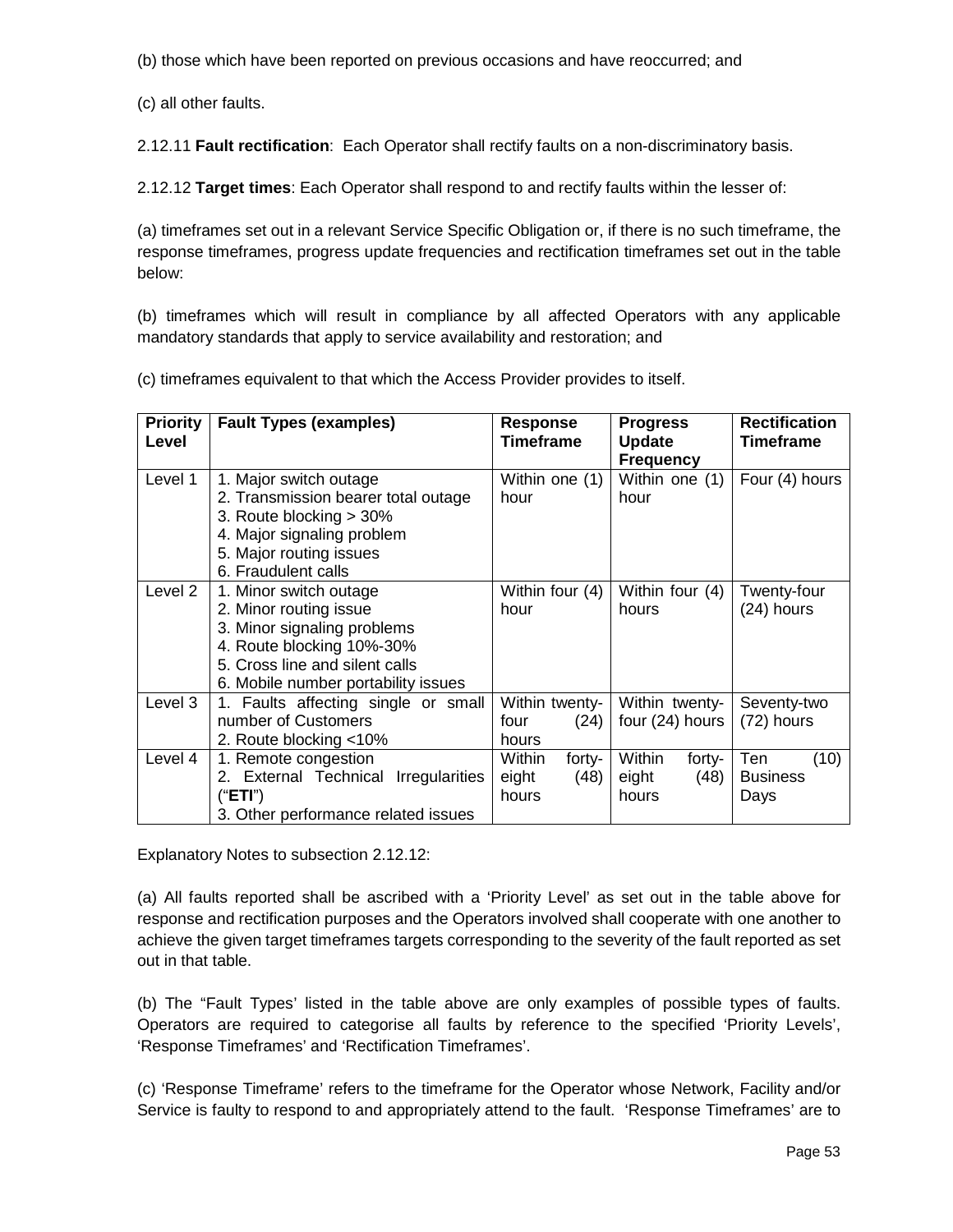be measured from either the time the fault is notified by the other Operator or from the time when the Operator first becomes aware of the fault, whichever is the earlier.

(d) 'Progress Update Frequency' refers to the frequency to update the other Operator until the fault is rectified.

(e) 'Rectification Timeframe' refers to the time taken by the Operator to rectify a faulty Network, Facility and/or Service and is determined by the period between the reporting of a fault to the relevant fault reporting service of the Operator and the rectification of the fault on a permanent or temporary basis (provided that if rectified on a temporary basis, the Operator must continue attempting to achieve a permanent rectification without delay).

2.12.13 **Planned maintenance**: If an Operator intends to undertake planned maintenance ("**Maintenance Operator**") which may affect an Access Seeker's Network, Facilities and/or Services, the Maintenance Operator must:

(a) provide at least the greater of the time which it notifies its own Customers and ten (10) Business Days' notice of the planned maintenance;

(b) use its reasonable endeavours to minimise any disruption to the carriage of communications that crosses or would cross both Operators' Networks, and which are caused by the maintenance or rerouting; and

(c) where the Operators agree that it is practicable, provide alternative routing or carriage at no additional cost to the Access Seeker.

2.12.14 **Planned maintenance windows**: A Maintenance Operator shall undertake planned maintenance within windows of time agreed with other Operators, and where the windows of time for such planned maintenance have the least effect on end- users.

2.12.15 **Emergency maintenance**: If a Maintenance Operator needs to undertake emergency maintenance which may affect the other Operator's Network, the Maintenance Operator must, if it is able to:

(a) provide at least twenty-four (24) hours' notice of the planned maintenance;

(b) use its reasonable endeavours to minimise any disruption to the carriage of communications that crosses or would cross both Operators' Networks, and which are caused by the maintenance or rerouting; and

(c) where the Operators agree that it is practicable, provide alternative routing or carriage at no additional cost to the other Operator.

2.12.16 **Hours of fault reporting and rectification**: An Access Provider shall maintain a twentyfour (24) hours a day, seven (7) days a week fault reporting and rectification service.

2.12.17 **Complaints handling**: The Operators must report all interconnection and access outages that relate to Networks, Services and/or Facilities to the Access Provider's relevant fault reporting and rectification service.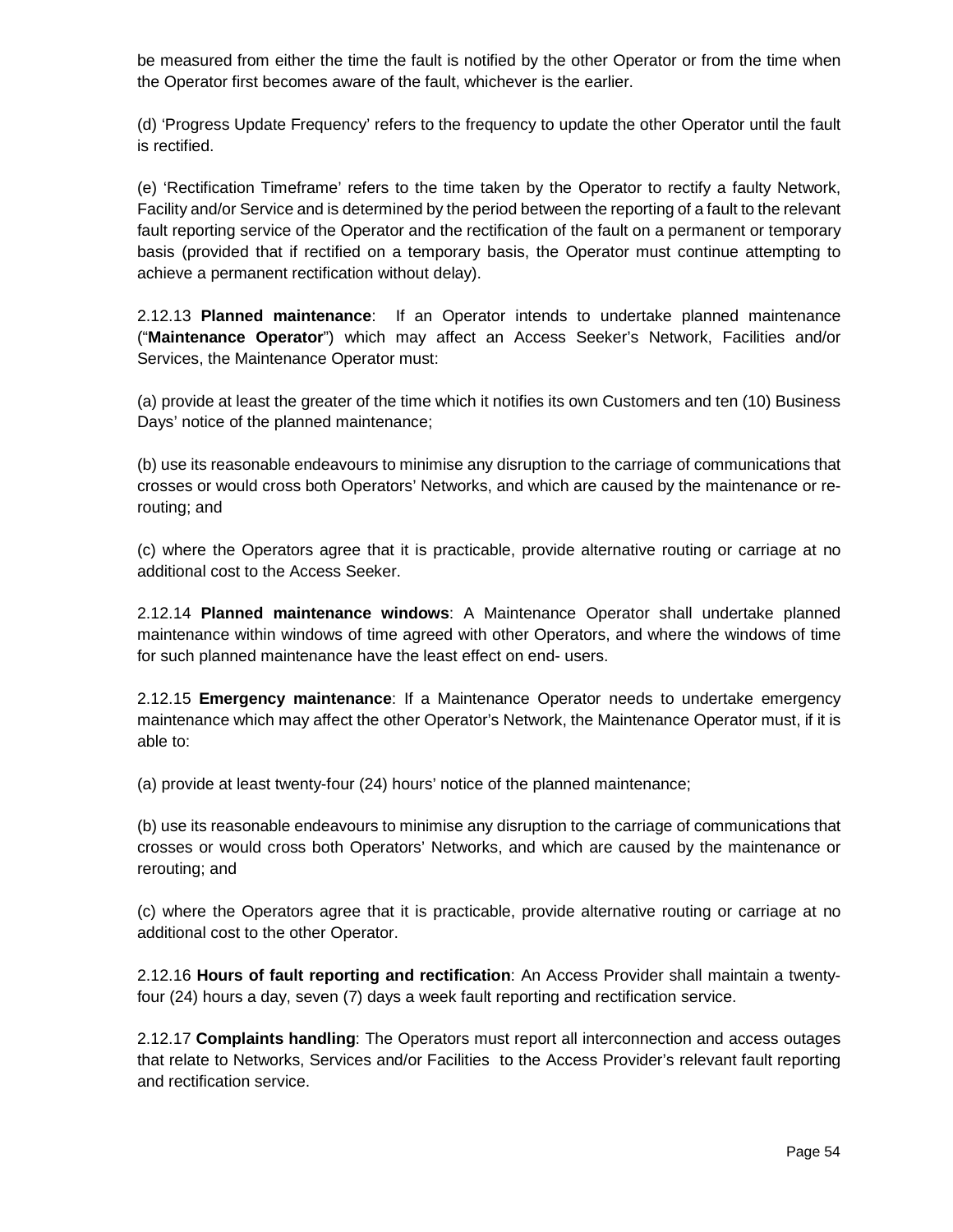2.12.18 **Routine testing**: The Operators shall conduct interconnection service tests at agreed annual intervals to ensure the maintenance of interconnection services at agreed services levels in accordance with standards as agreed by both parties or such other standards as may be determined by the Commission.

# 2.13 TECHNICAL OBLIGATIONS

2.13.1 **Compliance**: Operators shall adhere to the relevant guidelines issued by the Commission from time to time to the extent that they have not been expressly revoked and are not inconsistent with any technical obligations set out in this RAO.

2.13.2 **Prevention of technical harm**: An Operator must take reasonable measures to ensure that the interconnection and access does not cause physical or technical harm to the other Operator's Network, which measures shall be no less robust than the measures which the Operator takes in respect of new facilities or Equipment incorporated into its own Network.

2.13.3 **Technical Standards**: An Operator must comply with any applicable technical Standard adopted by the Commission under Chapter 3 of Part VII of the Act.

2.13.4 **No Interference**: An Operator must not do anything, or knowingly permit any third person to do anything, in relation to a Network, network facilities, network services or Equipment which:

(a) causes interference; or

(b) materially obstructs, interrupts or impedes the continuous use or operation of, the Network, network facilities, network services or Equipment of another Operator.

2.13.5 **Notice of interference and rectification**: If an Operator (Notifying Operator) notifies another Operator that the other Operator's Network, network facilities, network services or Equipment is causing interference to the Notifying Operator's Network, network facilities, network services or Equipment:

(a) the other Operator shall rectify the situation as soon as possible and, in any case, so that no interference is caused within twenty-four (24) hours of receiving notice from the Notifying Operator, so that no interference is caused; or

(b) if the other Operator is not able to locate the source of the interference within twenty-four (24) hours under paragraph 2.13.5(a) above, the other Operator shall promptly notify the Notifying Operator, and both Operators shall meet as soon as possible, and in any case, within twenty-four (24) hours of such notice and jointly examine each other's Network, network facilities, network services or Equipment to locate the source of the interference.

## 2.14 TERM, SUSPENSION AND TERMINATION OBLIGATIONS

2.14.1 Term: An Operator shall, unless otherwise required by the Access Seeker, enter into Access Agreements with a term of no less than three (3) years from the date of execution of the Access Agreement.

2.14.2 **Term of supply**: Unless otherwise agreed by the Access Provider and Access Seeker in an Access Agreement, and subject to the Access Provider not being able to provide access as a result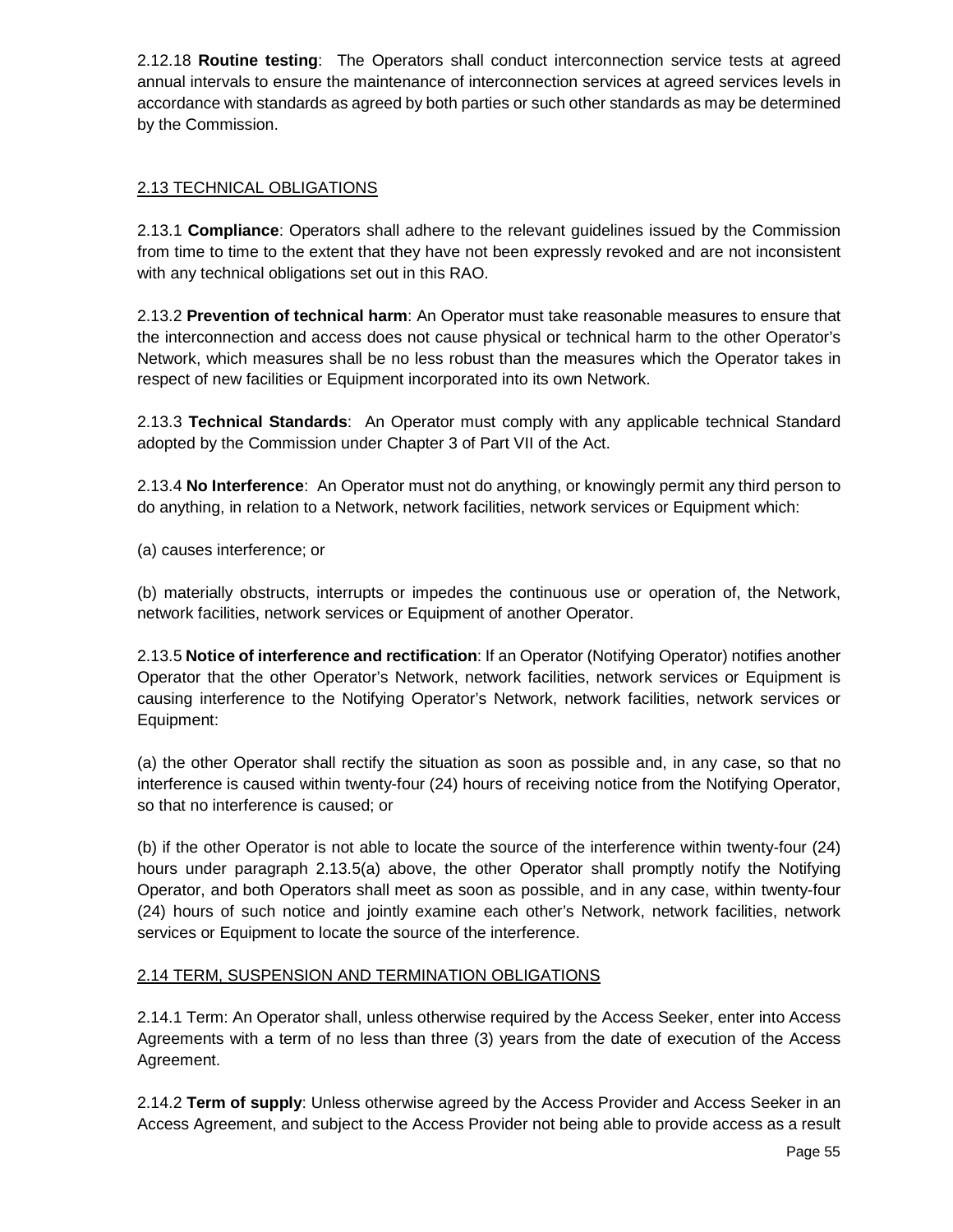of Force Majeure, the Access Provider shall only require the Access Seeker to acquire access to individual Facilities and/or Services under the Access Agreement for a minimum period as follows:

| <b>Facilities and/or Services</b>                    | Minimum term       |  |
|------------------------------------------------------|--------------------|--|
| Access Services (e.g originating and No minimum term |                    |  |
| terminating access)                                  |                    |  |
| <b>Access to Network Elements</b>                    | Twelve (12) months |  |
| <b>Transmission Services</b>                         | Twelve (12) months |  |
| <b>HSBB Network Services</b>                         | Twelve (12) months |  |
| Network facilities access                            | Three $(3)$ years  |  |

2.14.3 **Termination circumstances**: Subject to subsection 2.14.6 of this RAO, an Access Provider may only terminate an Access Agreement if any of the circumstances referred to in paragraphs 2.14.3(a), 2.14.3(b) or 2.14.3(c) of this RAO apply and the Access Provider has notified the Access Seeker that it will terminate where:

(a) the Access Seeker has materially breached the Access Agreement, and the Access Provider has notified the Access Seeker that it will terminate in no less than one (1) month if the Access Seeker has not remedied its breach by the end of that period and the Access Seeker has failed to remedy its breach in accordance with such a notification;

(b) the Access Seeker has become subject to a winding up order (whether compulsory or voluntarily) or ceases to trade in the normal course of business or becomes insolvent or a receiving order is made against it or has entered into any agreement or composition with or assignment for the benefit of its creditors or the Access Seeker's assets are subject of any form of distress or execution or any analogous insolvency event related to the Access Seeker has occurred in any jurisdiction; or

(c) a Force Majeure has continued for a period of more than three (3) months.

The Access Provider shall forward to the Commission a copy of the notice of termination at the same time as providing the notice of termination to the Access Seeker. For clarification, a notice to be given under this subsection 2.14.3 is in addition to the notice required under subsection 2.14.6 of this RAO.

2.14.4 **Change in law**: Where continued operation of the an Access Agreement or access to any Network, Facilities and/or Services provided under it is or will be unlawful (as a result of a legislative change), the Access Seeker and the Access Provider must meet within five (5) Business Days of becoming aware of the Relevant Change in law to review whether access to the relevant Network, Facilities and/or Services may be provided by the Access Provider on different terms and conditions (which are acceptable to the Access Seeker). If the parties cannot agree to the provision of access on different terms and conditions, the Access Provider may terminate the provision of access to the relevant Network, Facilities and/or Services.

2.14.5 **Suspension**: Subject to subsection 2.14.6 of this RAO, an Access Provider may only suspend access to any Facilities and/or Services in the following circumstances:

(a) the Access Seeker's facilities materially and adversely affect the normal operation of the Access Provider's Network, or are a material threat to any person's safety;

(b) the Access Seeker's facilities or the supply of Services pose an imminent threat to life or property of the Access Provider, its employees or contractors;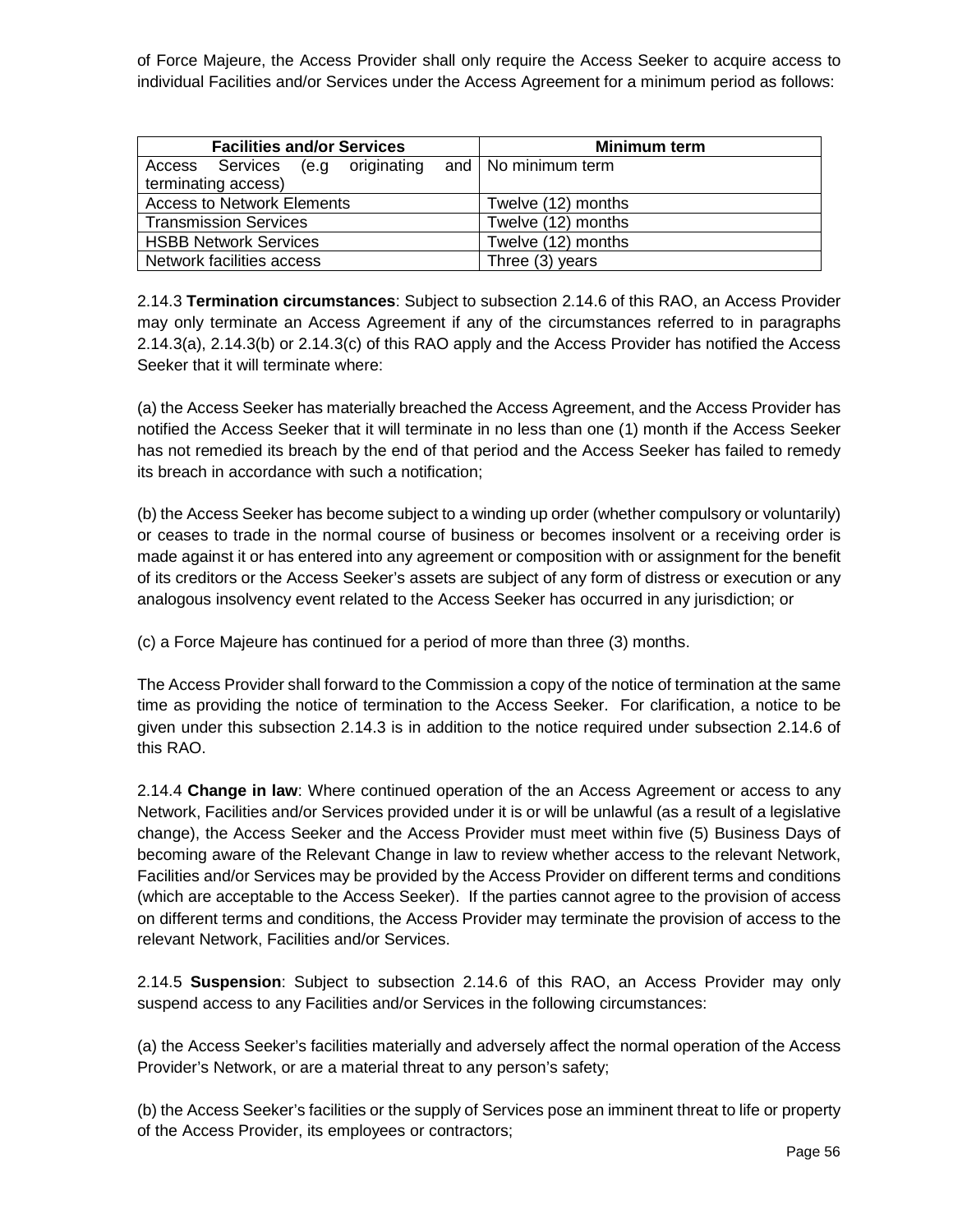(c) the Access Seeker's facilities cause material, physical or technical harm to any facilities of the Access Provider or any other person;

(d) where the Access Seeker has failed to pay Invoices in accordance with subsection 2.11 of this RAO (and subject to any right the Access Seeker has under subsection 2.11 of this RAO to dispute any amount in an Invoice);

(e) where the Access Seeker has failed to provide the new security amount as required under subsections 2.3.9, 2.16.7 and 2.16.8;

(f) where Force Majeure applies; or

(g) the Access Seeker breaches any laws, regulations, rules or standards which has a material and adverse effect on the Access Provider or the provision by the Access Provider of Facilities and/or Services under this Access Agreement.

For the purposes of this subsection 2.14.5, an Access Provider must provide the Access Seeker with five (5) Business Days' notice, including reasons, prior to suspending access to any Facilities and/or Services. The Access Provider shall forward to the Commission a copy of the notice of suspension at the same time as providing the notice of suspension to the Access Seeker. For clarification, a notice to be given under this subsection 2.14.5 is in addition to the notice required under subsection 2.14.6 of this RAO.

2.14.6 **Notice**: Prior to terminating, suspending, or seeking to materially vary an Access Agreement or access to any Facilities and/or Services provided under it, an Access Provider must notify the Commission in writing of the action the Access Provider proposes to take and the reasons why it considers such action is appropriate. The Commission may invite any affected Access Seeker to make submissions to the Commission regarding the proposed termination, suspension or material variation. The Access Provider:

(a) shall only give effect to the proposed termination, suspension or material variation with the Commission's written consent and subject to any time delay or conditions which the Commission may specify (if any). The Commission will endeavour to respond to the Access Provider's notice within ten (10) Business Days or such other period that the Commission considers is reasonable;

(b) must not give effect to the proposed termination, suspension or material variation unless the Access Provider has received written consent from the Commission to such termination, suspension or material variation; and

(c) shall take all steps practicable to minimise disruptions and inconvenience to the Customers of the Access Seeker, including providing the Access Seeker with a reasonable period to make alternative arrangements prior to the suspension or termination of the Access Agreement, or access to Facilities and/or Services provided under it.

2.14.7 **Undertakings**: If the parties to an Access Agreement adopt the terms and conditions specified in an access undertaking that has been registered with the Commission within five (5) Business Days of such adoption. In such circumstances, the terms and conditions of the Access Agreement will continue in force for the remainder of the term of that Access Agreement, even if the access undertaking is withdrawn or expires prior to the expiry of that term.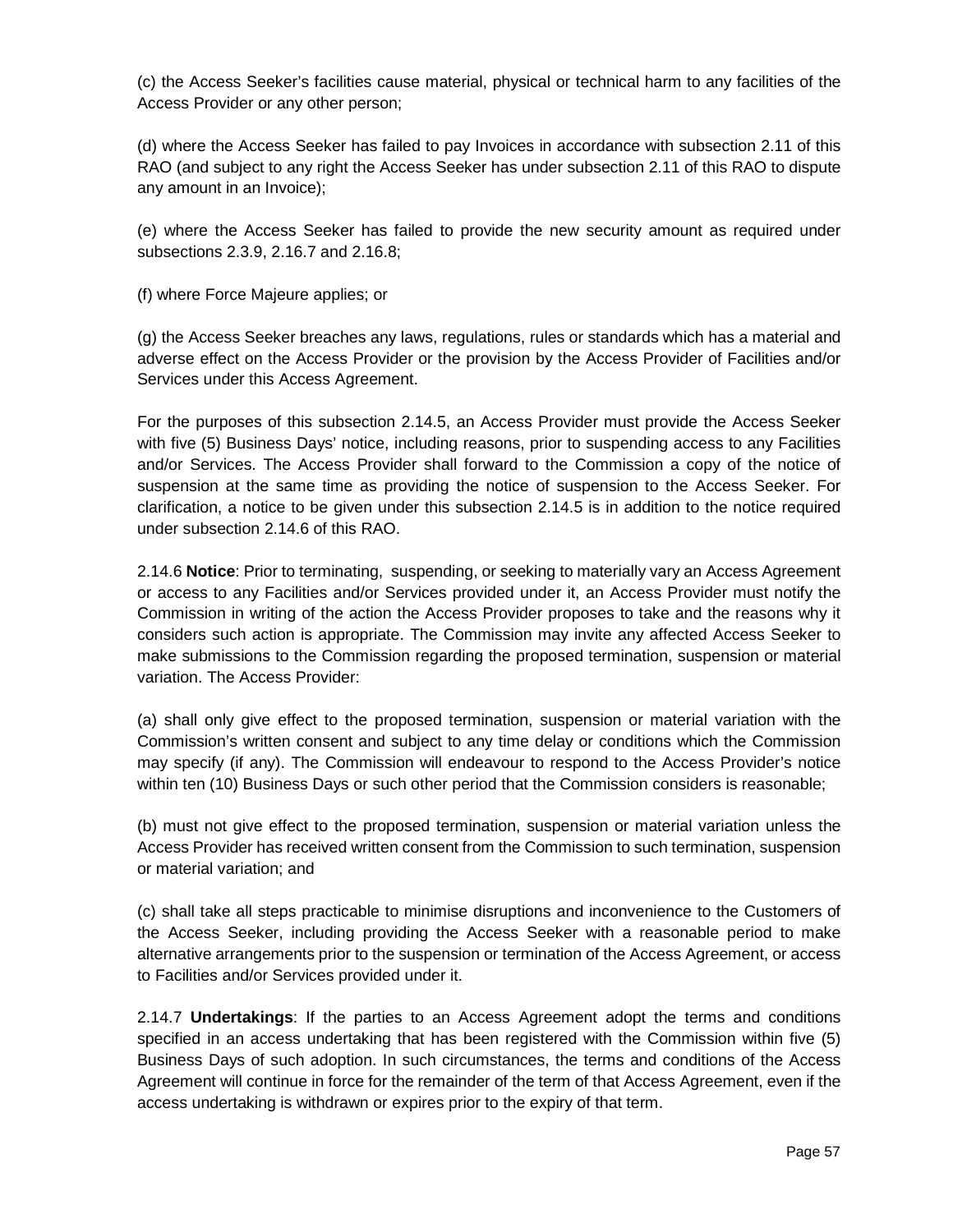2.14.8 **Post-termination fees**: An Access Provider shall not recover any additional charges, costs or expenses on termination or suspension of an Access Agreement or access to any Facilities and/or Services provided under it except:

(a) charges invoiced in arrears and not yet paid; or

(b) charges arising during an applicable minimum contractual period (as described in subsection 2.14.2) provided that:

i. such charges must be reduced to reflect any cost savings to the Access Provider from not having to supply the Facilities and/or Services to the extent that they have been terminated or suspended; and

ii. the Access Provider must use reasonable endeavours to mitigate its costs of termination or suspension and maximise cost savings under paragraph 2.14.8(b)i above.

2.14.9 **Upfront charges refund**: On termination of an Access Agreement or access to any Facilities and/or Services provided under it, the Access Provider shall refund to the Access Seeker all amounts paid in advance to the extent that the amount (or part of the amount calculated on a pro-rata basis) relate to the period after the date of effect of such termination.

2.14.10 **Deposits and guarantees**: Notwithstanding the obligation in subsection 2.14.9 of this RAO, the Access Provider shall:

(a) within two (2) months of termination of the Access Agreement refund to the Access Seeker any deposit paid provided all other amounts payable by the Access Seeker to the Access Provider have been paid; and

(b) immediately upon termination of the Access Agreement unconditionally waive any rights under any guarantees provided by the Access Seeker except in respect of amounts payable by the Access Seeker to the Access Provider as at the date of termination.

#### 2.15 CHURN OBLIGATIONS

2.15.1 **Authorisation of Releasing Service Provider**: The Releasing Service Provider must not object to the Access Service Provider implementing any Customer's Churn request, where such request is received by the Access Service Provider from a Gaining Service Provider.

2.15.2 **Notifications**: Except where the Releasing Service Provider and the Access Service Provider are the same person, the Gaining Service Provider must notify the Releasing Service Provider of each proposed Churn prior to forwarding a Transfer Request to the Access Service Provider.

2.15.3 **Notification of invalid Churns**: Within two (2) Business Days of the receipt by the Releasing Service Provider of the notice from the Gaining Service Provider under subsection 2.15.2 of this RAO, the Releasing Service Provider must advise the Gaining Service Provider if it believes, on reasonable grounds, that the Transfer Request is invalid because:

(a) the Transfer Request resulted from a processing error; or

(b) the Transfer Request was incomplete (for reasons including that the Customer or their agent did not execute the Transfer Form).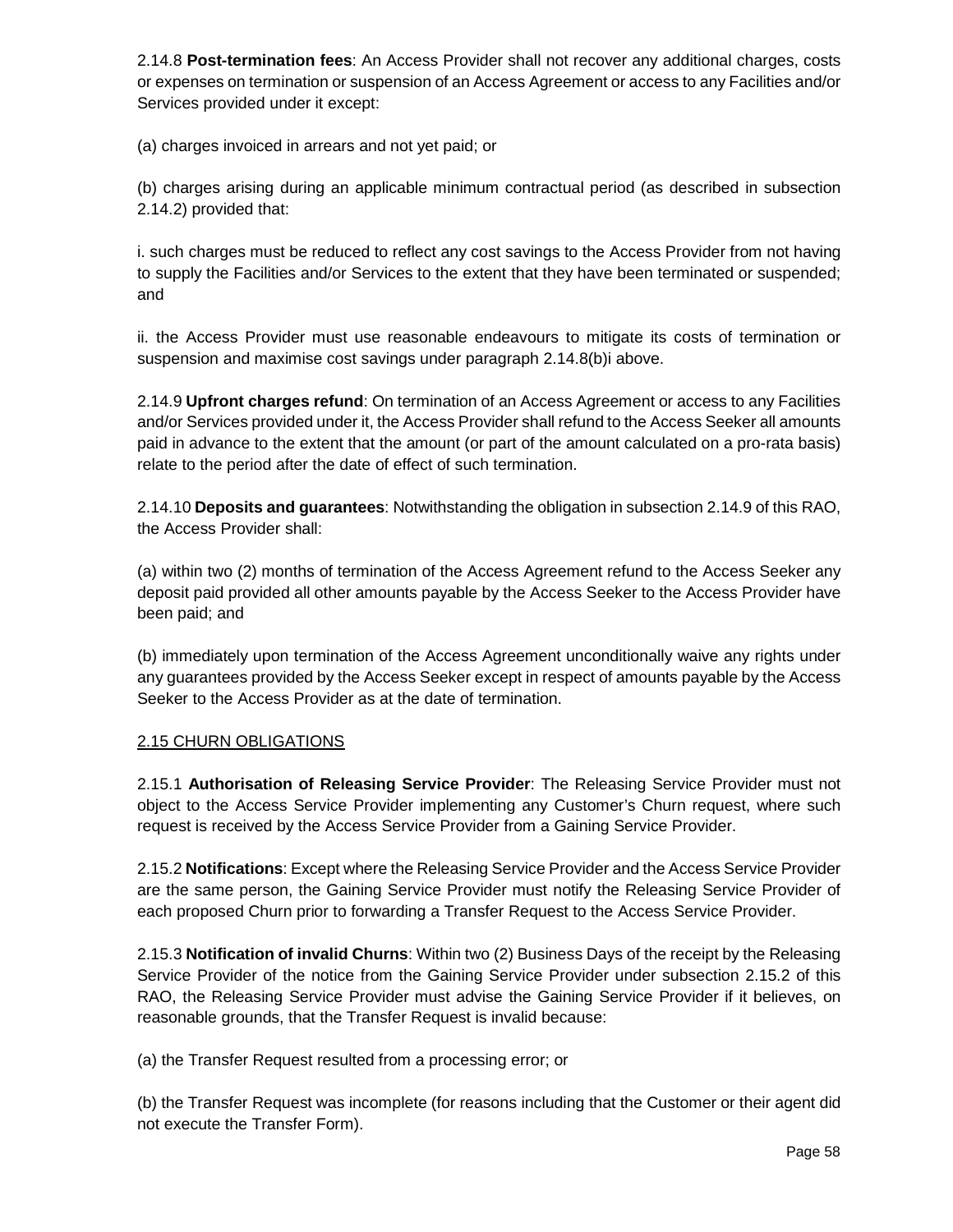For clarification, if no notice is provided under this subsection, the Gaining Service Provider may forward the Transfer Request to the Access Service Provider (where the Access Service Provider is a different person to the Releasing Service Provider).

2.15.4 **Response to invalid Churn notification**: If a notification is made under subsection 2.15.3 of this RAO, the Releasing Service Provider must provide the Gaining Service Provider with evidence upon which the notification is based. In such circumstances, the Releasing Service Provider and the Gaining Service Provider must take immediate action to rectify the invalid Churn in accordance with the Customer's wishes. If the Customer wishes to proceed with the transfer to the Gaining Service Provider, and the Gaining Service Provider provides the Releasing Service Provider with a Transfer Form, the Transfer Request may be provided to the Access Service Provider immediately.

2.15.5 **Implementation of Churn**: Within two (2) Business Days after the receipt of a Transfer Request, the Access Service Provider must implement the Churn and advise each of the Gaining Service Provider and the Releasing Service Provider that the transfer has been completed.

2.15.6 **Facilitation of Churn**: An Access Service Provider must facilitate and implement Churns between Operators in accordance with the obligations specified in subsection 2.15.5, even if the Access Service Provider is not the Releasing Service Provider or the Gaining Service Provider.

2.15.7 **Confidentiality**: Unless otherwise specifically provided in this RAO, the Access Service Provider and the Releasing Service Provider must not use information disclosed for the purposes of a Churn (including information contained in a Transfer Request or a Transfer Form) for other purposes. In particular, the Access Service Provider and the Releasing Service Provider must handle information disclosed for the purposes of a Churn as Confidential Information of the Gaining Service Provider, and must not use such information in connection with marketing to, or offering services to, a Customer.

2.15.8 **Availability**: If a Service is subject to a Churn, a Releasing Service Provider or an Access Service Provider (acting as an Access Provider for the purposes of the Standard) must not refuse an Access Request (under subsection 2.4.10 of the RAO) on the ground that the Releasing Service Provider is currently using the Service specified in the Access Request.

#### 2.16 LEGAL BOILERPLATE OBLIGATIONS

2.16.1 **Obligation to supply**: Each Operator shall have an absolute obligation to supply access to the Facilities and/or Services in accordance with this RAO. Such obligation shall not be conditional upon the use of that Operator's reasonable or best endeavours. Each Operator shall ensure that it shall not enter into any arrangement which will prevent, hinder or restrict the fulfilment of the Operator's obligation under this RAO.

2.16.2 **Mutual compensation**: Each Operator must establish mutually acceptable compensation arrangements with the each other Operator (including bill-and-keep arrangements).

2.16.3 **Equal representatives**: Each Operator must appoint an equal number of representatives to an Interconnect Steering Group (and such other working groups as may be agreed upon) to manage the smooth and timely implementation of the terms and conditions of Access Agreement or Dispute Resolution Procedures, as applicable.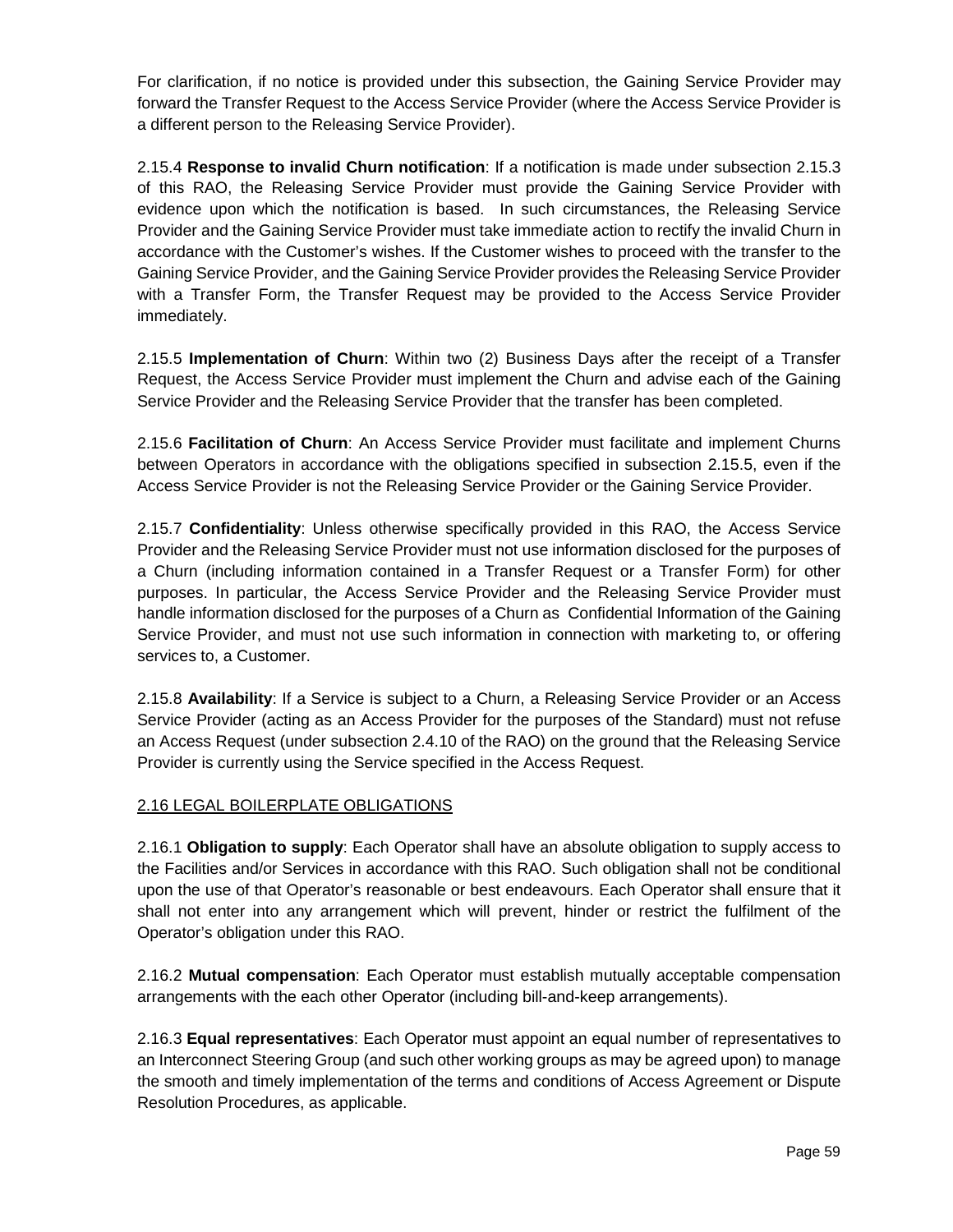2.16.4 **Dispute resolution**: Each Operator must comply with the Dispute Resolution Procedures.

2.16.5 **Complete charges**: Each Operator shall specify all charges in an Access Agreement and shall not attempt to recover any other costs, expenses or charges which are not specified in the Access Agreement except where such work is to be done on a time and materials basis in which case the Access Provider shall do such work in accordance with a quotation agreed with the Access Seeker as set out in this RAO.

2.16.6 **Intellectual Property**: Each Operator shall licence to other Operator under an Access Agreement on a royalty-free basis, all Intellectual Property rights necessary for the ongoing operation of the Access Agreement and the inter-operability of the Operators' Networks, subject to any relevant third party licences. The term of the licence must be consistent with the term of the relevant Access Agreement.

2.16.7 **Security review**: An Operator shall only vary the amount and type of any security requirements imposed on another Operator:

(a) a maximum of once in any twelve (12) month period;

(b) if there is a material increase in the credit risk to the Operator due to changes in either or both of the circumstances under paragraphs 2.3.9(b)i and 2.3.9(b)ii of this RAO; and

(c) if the Operator determines, acting reasonably, that the variation will materially reduce or remove the increased credit risk.

If amounts contained in Invoices are disputed in good faith, this will not constitute a material increase in the credit risk to the Operator for the purposes of paragraph 2.16.7(b) above.

2.16.8 **Additional security**: For the purposes of subsection 2.16.7 of this RAO, an Operator may only request additional or substitute security from another Operator, in a manner consistent with subsection 2.3 of of this RAO, if the other Operator was making a new Access Request under subsection 2.3 of this RAO.

2.16.9 **Assignment**: An Operator's right to assign its rights under an Access Agreement prepared by it shall be reciprocal with the other Operator's rights of assignment.

2.16.10 **Review**: An Operator shall specify in an Access Agreement prepared by it that such Access Agreement shall be reviewed:

(a) if the Minister issues a direction or determination relating to its subject matter;

(b) if the Commission issues a direction or determination relating to its subject matter;

(c) if the Act or this RAO is amended in relation to its subject matter;

(d) by agreement of each of the parties; or

(e) if a condition of the Operator's licence is amended or deleted or a new condition is imposed in relation to its subject matter.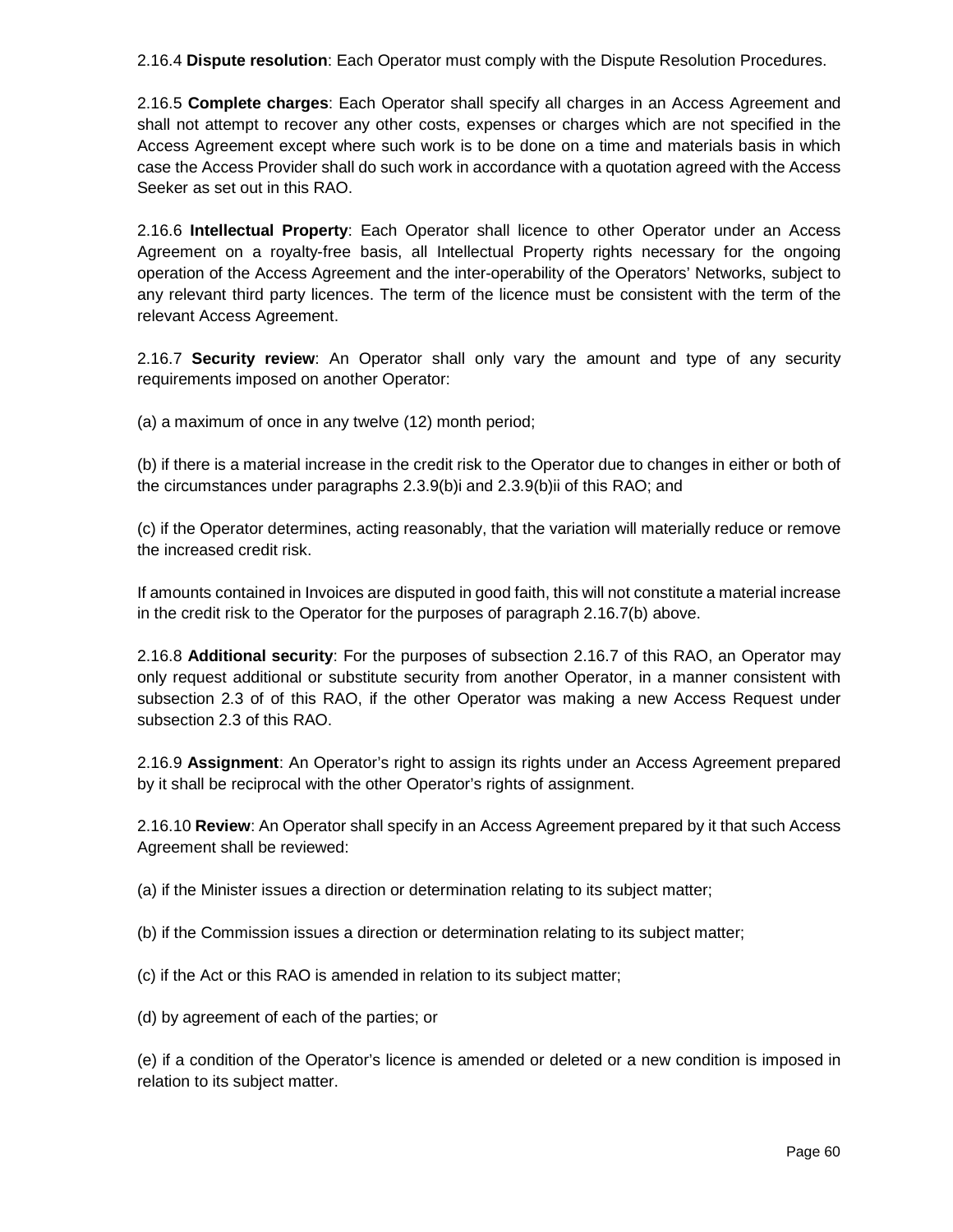2.16.11 **Costs and expenses**: Each Operator shall bear its own costs and expenses in relation to the preparation, negotiation and execution of an Access Agreement to which they are parties.

2.16.12 **Applicable laws**: An Operator shall include a provision in all Access Agreements prepared by it which provides that the Access Agreement will be governed by the laws of Malaysia and that Operator will comply with all applicable directions issued by the Malaysian regulatory authorities.

2.16.13 **Reciprocity**: An Access Provider must offer to acquire access to Facilities and/or Services on the same terms that it provides access to those Facilities and/or Services, where the Facilities and/or Services are the same or similar in nature.

2.16.14 **Conditional supply**: An Access Provider shall not require an Access Seeker to acquire:

(a) other facilities and/or services from the Access Provider as a condition of providing access to Facilities and/or Services under this RAO (for example, an Access Provider shall not make access to Facilities conditional on the acquisition of Services, or other services, such as maintenance services); and

(b) any Facilities and/or Services in any minimum or maximum quantity.

# **[The remainder of this page is intentionally left blank]**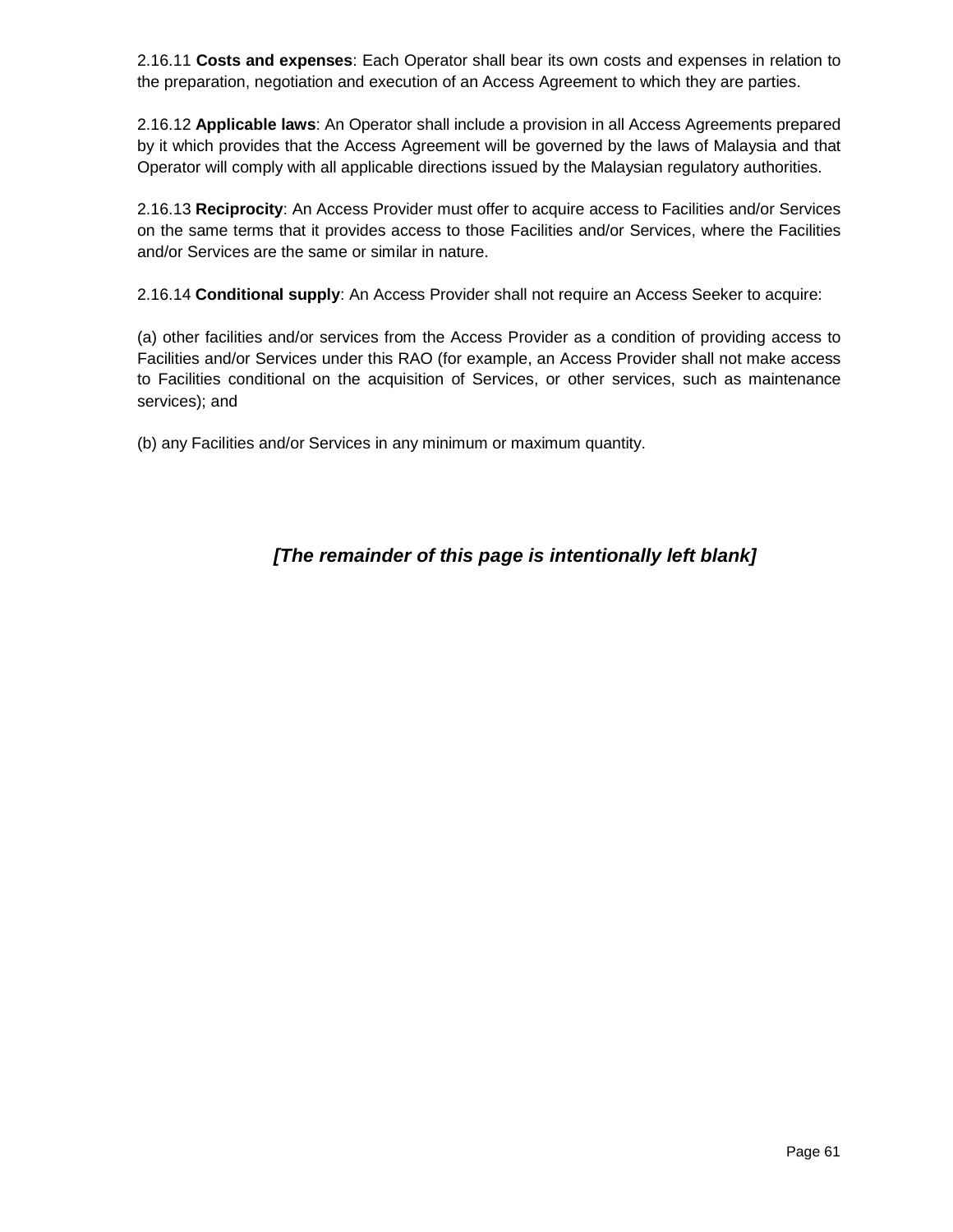## **SECTION 3: PART A - SERVICE DESCRIPTIONS AND SPECIFIC OBLIGATIONS**

## **SECTION I – NETWORK CO-LOCATION SERVICE**

#### **1. General**

1.1. This Section III sets out the terms and conditions which are applicable to Network Co-location Service.

#### **2. Types of Network Co-Location Services**

- 2.1. The types of Network Co-Location Services provided by the Access Provider are:
	- (a) Physical Co-Location, which refers to the provision of space at the Access Provider's premises to enable the Access Seeker to install and maintain it's own equipment necessary for the provision of the Access Seeker's services through the Facilities and/or Services of the Access Provider. Physical Co-Location includes physical space, power, environmental services (such as heat, light, ventilation and airconditioning), security, site maintenance and access for the personnel of the Access Seeker; and
	- (b) Virtual Co-Location, which refers to the provision of facilities or services at the Access Provider's premises to enable the acquisition by the Access Seeker of Facilities and Services, where equipment is owned and maintained by the Access Provider.

#### **3. Pre-requisites for Applying for Network Co-Location Services**

- 3.1. General Pre-requisites for Network Co-Location
- 3.1.1. The Access Provider shall not be obliged to provide to the Access Seeker, Network Co-Location at the designated sites ("Designated Sites") unless:
	- (a) the Access Provider:
		- i. is the legal owner of the Designated Site; or
		- ii. has exclusive rights of use of the Designated Sites (save for portions of the Designated Site which have been sub-leased or sub-tenanted) pursuant to a lease or tenancy agreement and the Access Provider has been granted the requisite approval by the owner or landlord of Designated Sites to permit the Access Seeker to use space for physical co-location in accordance with the terms herein contained.
	- (b) the Access Seeker has the appropriate license under the Act and its subsidiary legislation to operate the service for the purpose for which the equipment is to be installed and other approvals, consents or permits as may be required;
	- (c) there being no space constraints at the Designated Sites; and
	- (d) that it is not technically infeasible to implement Network Co-Location at the Designated Site.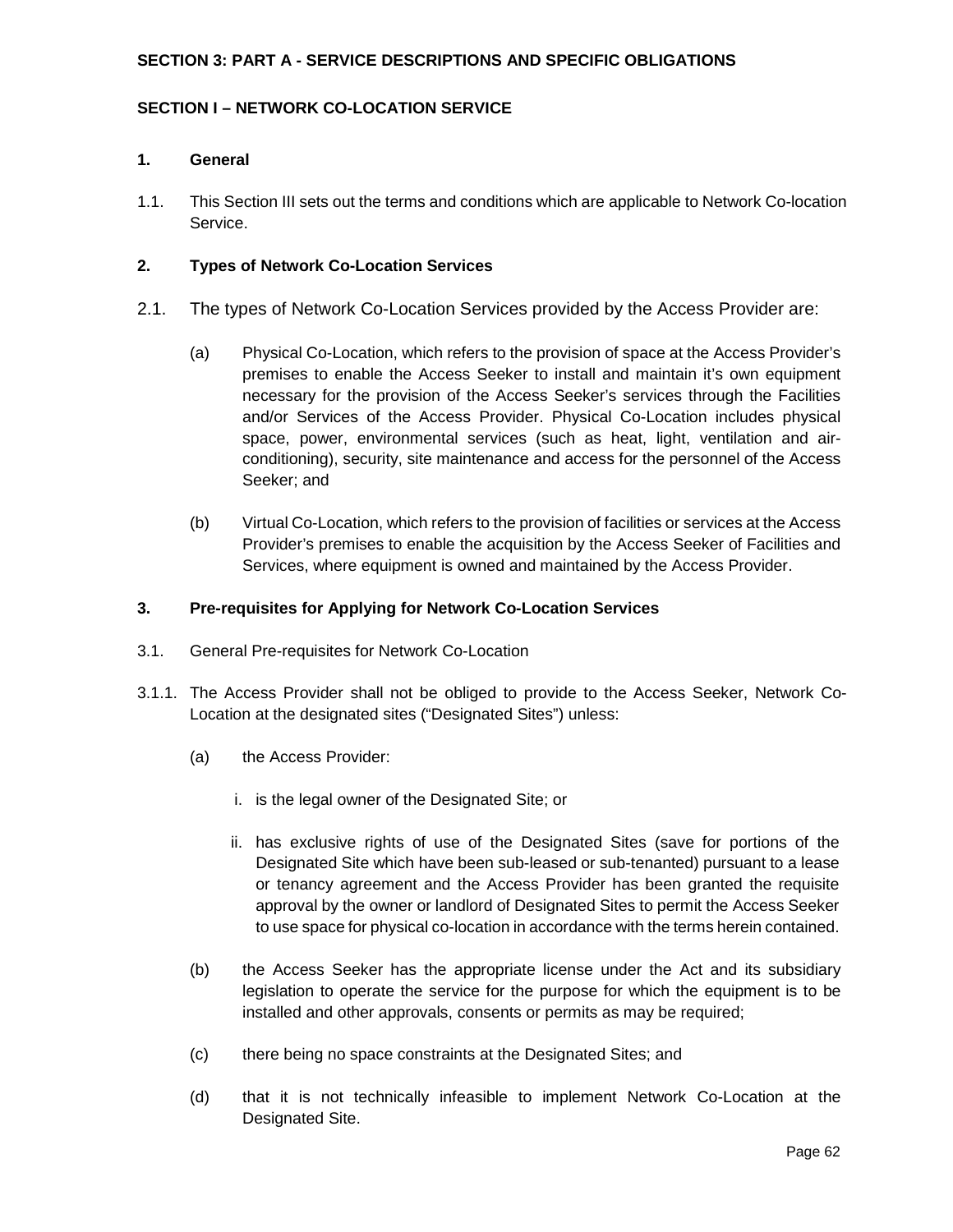3.1.2. The list of the Designated Sites may be obtained within one (1) month from the Access Provider upon written request.

# **4. General Terms and Conditions on Network Co-Location Services**

#### 4.1. **Duration**

- 4.1.1. Network Co-Location at a Designated Site, agreed between the Operators, shall be for a fixed period of three (3) years unless a lesser period is stipulated by the Access Provider (where the Access Provider right to use the Designated Site is less than three (3) years) and may be further renewed subject to the mutual agreement of the Operators. The Access Seeker shall within six (6) months prior to the expiry of the term of the Network Co-Location at the Designated Site notify the Access Provider in writing as to whether or not it wishes to renew the term of the Network Co-Location. If the Access Seeker notifies the Access Provider that it wishes to renew the term of the Network Co-Location but the Access Provider's lease or tenancy to the Designated Site expires upon or will expire in the renewed term, the Access Provider shall inform the Access Seeker as to its intention to renew its lease or tenancy of the said land.
- 4.1.2. The term of the Network Co-Location shall commence on the date ("Commencement Date"):
	- (a) the Access Provider makes available for physical possession the co-located space ("Co-Located Space") at the Designated Site; or
	- (b) the Access Seeker takes physical possession of the Co-Located Space at the Designated Site,

whichever is the earlier.

#### **5. Specific Terms and Conditions for Physical Co-Location**

- 5.1. Use of Co-Located Space
- 5.1.1. The Access Seeker shall only use the Co-Located Space for the sole purpose of providing Communication Services and shall not do or permit to be done any act or thing which is illegal or may become a nuisance or give reasonable cause for complaint by the owner or any of the other access seekers in the Access Provider's Designated Site or any other buildings adjoining the Designated Site.
- 5.1.2. If the Access Seeker has not complied with subsection 5.1.1, the Access Seeker shall take the necessary rectification or remedial action to address any legitimate complaints made by the Access Provider or other access seekers in the Designated Site.
- 5.1.3. The Access Seeker's right to use the Co-Located Space and the right of access does not entitle the Access Seeker to any proprietary rights or interest whether under statute, common law, equity or any theory of law in any building, land, fixture, other structure or in or to the Designated Site save for the Access Seeker's own equipment and material.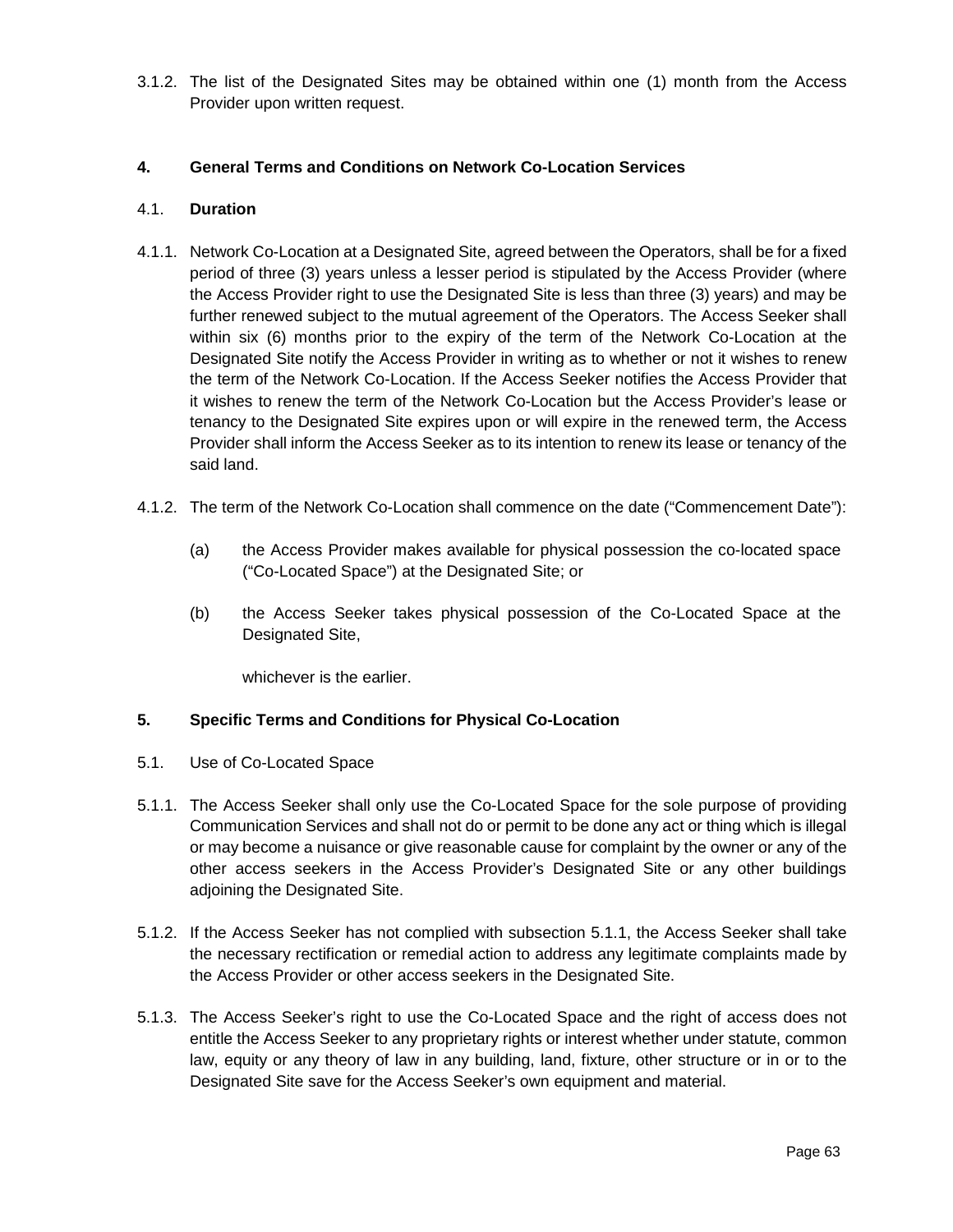- 5.1.4. Where the Designated Site is owned or controlled by a third party ("Site Owner") and the Access Provider's use of the Designated Site is pursuant to a tenancy or lease, the Access Provider shall be under no obligation to seek any renewal of the term of the tenancy or lease. The Access Seeker agrees that it shall not seek a tenancy or lease or licence to the Designated Sites from the Site Owner unless the Access Provider signifies in writing that it is no longer interested in the use of the Designated Sites.
- 5.2. Storage
- 5.2.1. The Access Seeker shall not permit to be kept on the Co-Located Space or any part thereof:
	- (a) any materials the storage of which may contravene any applicable ordinance, statute, regulation or by-law;
	- (b) any materials (other than the Access Seeker's equipment) the storage of which an increased rate of insurance is usually required provided always that the Access Seeker fully insures its equipment; and/or
	- (c) any substance or material which by nature is explosive, combustible or radioactive.
- 5.3. Increase in Premium
- 5.3.1. The Access Seeker shall not do or permit to be done anything which would render the insurance policy or policies with respect to the Access Provider's Designated Site on which the Co-Located Space is located void or voidable or whereby the premium of the said policy or policies may be increased. In the event of an increase in premium or other expenses on renewal of such policy or policies due to a breach or non-observance of this condition by the Access Seeker, the Access Seeker undertakes to repay all sums paid by the Access Provider including the expenses incurred thereto.
- 5.4. Repairs
- 5.4.1. In the event of any damage caused to the Co-Located Space by the Access Seeker, the Access Seeker shall, at its own cost and expense, restore and to forthwith make good within a reasonable time any replacement and/or repairs (fair wear and tear excepted) as specified in the notice in writing given by the Access Provider to the Access Seeker specify therein all necessary replacement and/or repairs to be effected as may be commensurate with the extent of the damage.
- 5.4.2. If the Access Seeker fails to effect the replacements and/or repairs within the time period stipulated in the notice (which period must be a reasonable time), the Access Provider may, whether or not together with its workmen, enter the Co-Located Space and make all necessary replacements and/or repairs to the building, plant, facilities and equipment. The costs for all such necessary replacements and/or repairs shall be a debt due from the Access Seeker and shall be recoverable by the Access Provider save where the replacements and/or repairs were due to the natural failure of the structure or due to the Access Provider.
- 5.5. Tenantable Condition
- 5.5.1. The Access Seeker shall keep the Co-Located Space and the interior thereof including the flooring and interior plaster or other surface material or rendering on walls or ceilings and the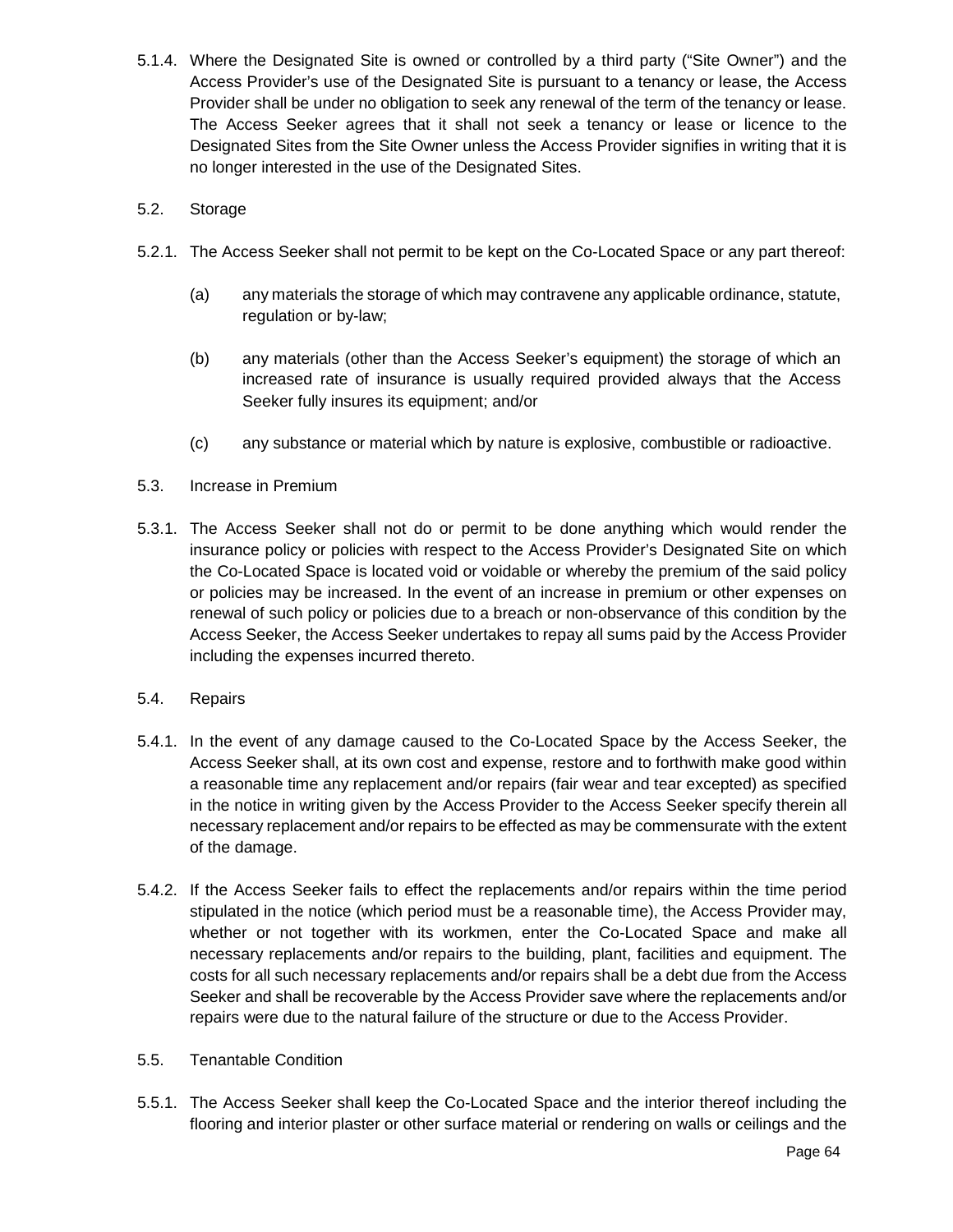Access Provider's fixtures thereon including doors, window, glass shutters, locks, fastenings, electric wires, installations and fittings for electricity supply and other fixtures and additions and other goods therein including the items specifically attached thereto, if any, in good and tenantable repair and condition (reasonable wear and tear excepted).

- 5.6. Consents, Licences and Approvals
- 5.6.1. The Access Seeker shall be fully responsible to obtain all applicable or relevant consents, permits, approvals and licenses from third parties and governmental authorities or agencies to carry out/provide its communications services at the Co-Located Space including operating and using all equipments, systems, cables, links and devices.
- 5.6.2. The Access Seeker shall further observe and comply with all applicable or relevant laws, bylaws, rules and regulations affecting the Access Seeker which are now in force or which may hereafter be enacted.
- 5.6.3. The Access Seeker shall further observe and perform and cause all its employees, independent contractors, agents or invitees to observe and perform all rules and regulations made by the Access Provider from time to time and notified to the Access Seeker in writing Provided Always that the Access Provider shall not be liable to the Access Seeker in any way for violation of the rules and regulations by any person including the Access Seeker or its employees, independent contractors, agents or invitees. Notwithstanding the aforesaid, the Access Provider shall be responsible for its own actions.
- 5.7. Sub-letting and Assignment
- 5.7.1. The Access Seeker shall not sub-let, assign or part with the possession of the Co-Located Space without the prior written approval of the Access Provider. Where the Access Provider allows the Access Seeker to sub-let the Co-Located Space, the Access Seeker shall the fully responsible for the acts and omission of its sub-lessee and shall ensure that its sub-lessee complies with all the Access Seeker's obligations with respect to the Co-Located Space under this Agreement.
- 5.7.2. Where the Access Seeker is permitted by the Access Provider to sub-let part of the Co-Located Space to other access seekers for the purposes of co-locating with the Access Seeker at the Co-Located Space, the Access Seeker shall strictly comply with the same procedures in respect of permitting access as those stipulated and/or required by the Access Provider in providing access. The Access Seeker must notify the Access Provider of all persons with whom the Access Seeker has reached a co-location agreement within five (5) Business Days of reaching such agreement. The Access Seeker shall provide sufficient evidence to the Access Provider to demonstrate that such agreement with the other access seeker have been duly registered with the Commission, failing which the other access seekers shall not be permitted to co-locate at the Co-Located Space. The Access Seeker shall be fully responsible to ensure that all other access seekers co-locating with the Access Seeker at the Co-Located Space shall strictly comply with all the relevant terms and conditions contained in this Agreement including but not limited to provisions pertaining to the preservation of and the security of the Access Provider's Network Facilities and premises.
- 5.8. Payment of Quit Rents, Rates and Taxes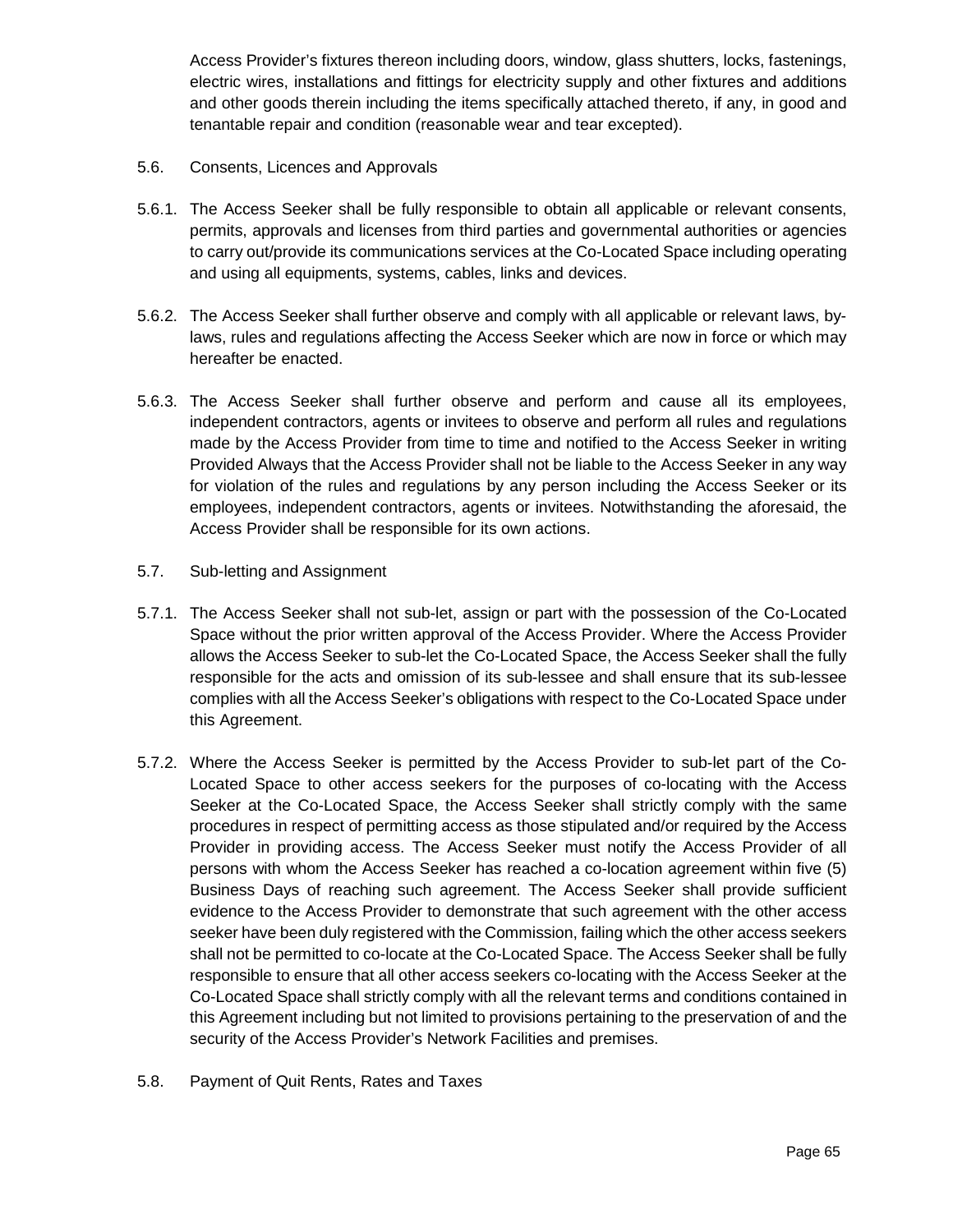- 5.8.1. The Access Provider will pay all quit rents, rates (save for utilities), taxes, assessments which are or may hereafter be charged upon the Co-Located Space. Any increase in quit rent, assessment, taxes or rates on the Co-Located Space after the date hereof shall be borne by the Access Provider and all Access Seekers in proportion to their usage of space.
- 5.9. The Access Provider's Covenant
- 5.9.1. The Access Seeker acknowledges and agrees that it is using the Co-Located Space at its own risk as the Access Provider does not warrant or represent that it has obtained all the necessary authorisation, approvals or permits from the relevant authorities (including the Federal and State Government) to erect the infrastructure on the Designated Site in which the Co-Located Space has been rented to the Access Seeker or to use or occupy the Designated Site.
- 5.9.2. In the event that:
	- (a) the Access Provider is required by the relevant authorities to dismantle the infrastructure on the Designated Site; or
	- (b) any governmental or State authority or owner/landlord of the Designated Sites, requires the Access Provider to vacate the Designated Site for whatsoever reason,such that the Access Seeker is not able to
		- (i) install or utilise the equipment, system or devices thereon or
		- (ii) provide its Communication Services at the Designated Site, the Access Seeker and/or the Access Provider may, notwithstanding the minimum term, terminate the Network Co-Location at Co-Located Space without liability. Any advance payment will be refunded on a pro-rated basis. The Operators agree that the remedies set out in this Condition 5.9 shall be the only remedy against the Access Provider and the Access Provider shall not be liable to the Access Seeker for any damages, costs and/or expenses including but not limited to the costs of dismantling and removing the Access Seeker's equipment, system or devices. However, the Access Provider will in good faith offer the Access Seeker other suitable Designated Sites, subject to availability.
- 5.9.3. Where the Access Provider is required by any governmental authority or agency or any state backed company to sell or dispose the Designated Site to the governmental authority or its nominated person or entity, the Access Provider will notify the Access Seeker in writing and will in good faith endeavour (but does not guarantee that it will be able) to sell the Designated Site subject to any existing rights of the Access Seeker to use the Co-Located Space on the Designated Site. However, where the third party purchaser requires that the Access Seeker vacate the Co-Located Space prior to the sale of the Designated Site, the Access Seeker shall dismantle its equipment, system and devices and vacate the Co-Located Space prior to the sale of the said Designated Site to the third party unless a separate arrangement is reached between the Access Seeker and the third party purchaser. Any advance payment will be refunded on a pro-rated basis. The Operators agree that the remedies set out in this Condition 5.9 shall be the only remedy against the Access Provider and the Access Provider shall not be liable to the Access Seeker for any damages, costs and/or expenses including but not limited to the costs of dismantling and removing the Access Seeker's equipment, system or devices.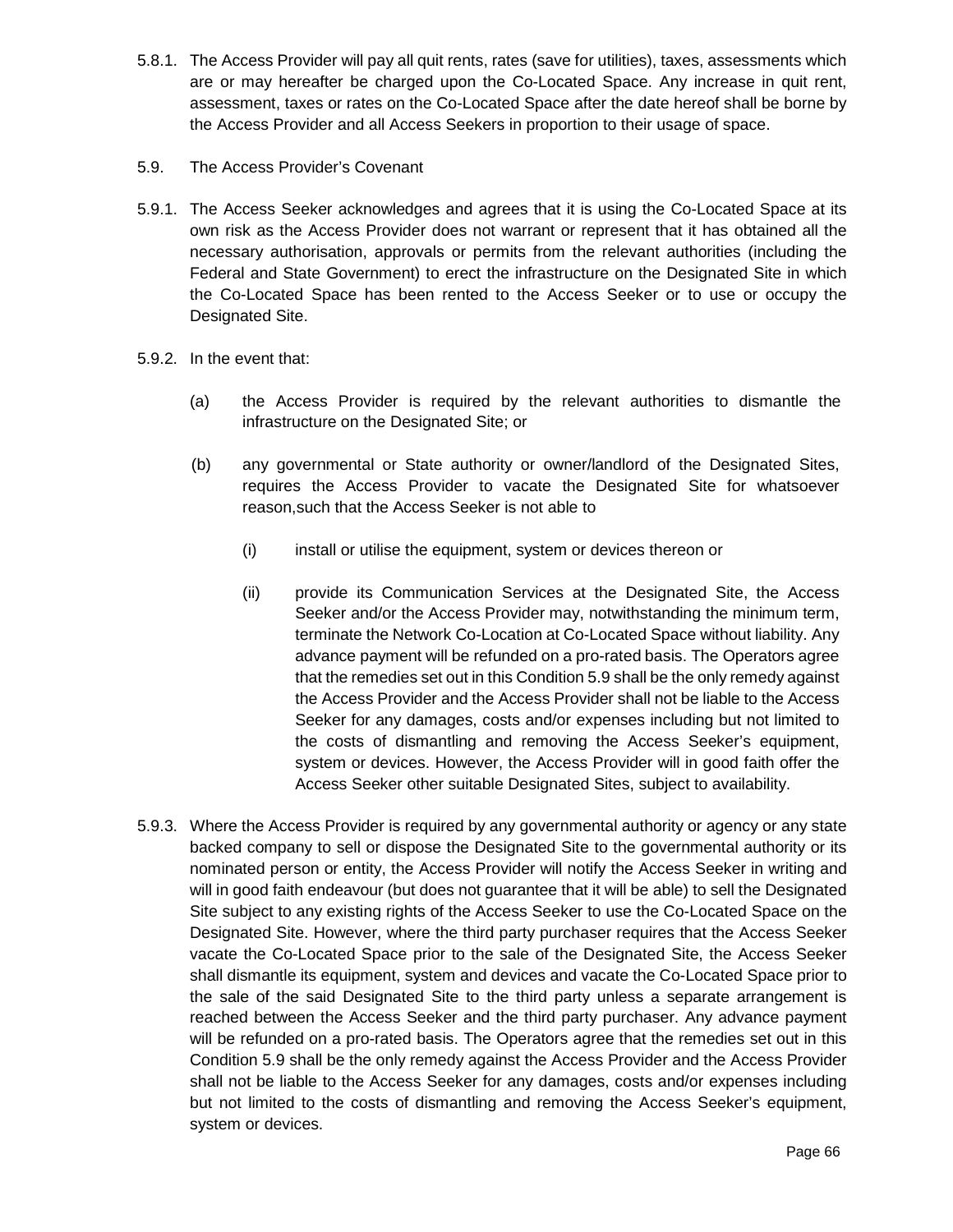## 5.10. Utilities

- 5.10.1. The Access Seeker shall be responsible to apply for its own individual meter and power supply to the Co-Located Space and shall be further responsible for and bear the cost of all electricity utilised by the Access Seeker at the Co-Located Space.
- 5.10.2. In the event that the Access Seeker's application to the relevant authority for an individual meter is not successful, the Access Seeker may:
	- (a) subject to the Access Provider's prior written approval, utilise the electricity supplied to the Access Provider at that premises provided that:
		- (i) the Access Provider is of the opinion that the electricity power load is sufficient to be shared with the Access Seeker and other access seekers within its Designated Site; and
		- (ii) the Access Seeker reimburse the Access Provider for all electricity charges utilised (and any other additional charges for back-up power) by the Access Seeker at the Co-Located Space, the charges of which shall be determined by the Access Provider; or
	- (b) where the Access Provider is not able to provide the electricity supply to the Access Seeker, the Access Seeker shall be entitled to bring and install its own generator at the Co-Located Space at the Designated Site.
- 5.11. To Permit the Access Provider to Enter and View Condition
- 5.11.1. The Access Seeker shall permit the Access Provider and his agents, servants and contractors, to enter the portion of the Co-Located Space under the possession of the Access Seeker which has been enclosed or secured or otherwise not accessible by the Access Provider ("Secured Co-Located Space") at such reasonable times for the purpose of viewing the state and condition thereof or for any other reasonable purpose PROVIDED ALWAYS that the Access Seeker is given a two (2) Business Days prior written notice. The Access Seeker may at its discretion assign an escort to be present at all times during the time of inspection provided that if the escort is not present within a reasonable time, the Access Provider shall not be prevented from entering the Secured Co-Located Space without an escort.
- 5.11.2. Notwithstanding subsection 5.11.1, the Access Provider shall in the event of an emergency be entitled upon the provision of an advance verbal notice (which shall be followed by a written notice within twenty four (24) hours) be entitled to enter the said Secured Co-Located Space and take reasonable actions as the circumstances dictate to address the emergency situation.
- 5.12. Installation of Equipment
- 5.12.1. The Access Seeker shall ensure that all equipment, system or devices on the Co-Located Space shall:
	- (a) be type-approved and comply with all relevant laws and regulations;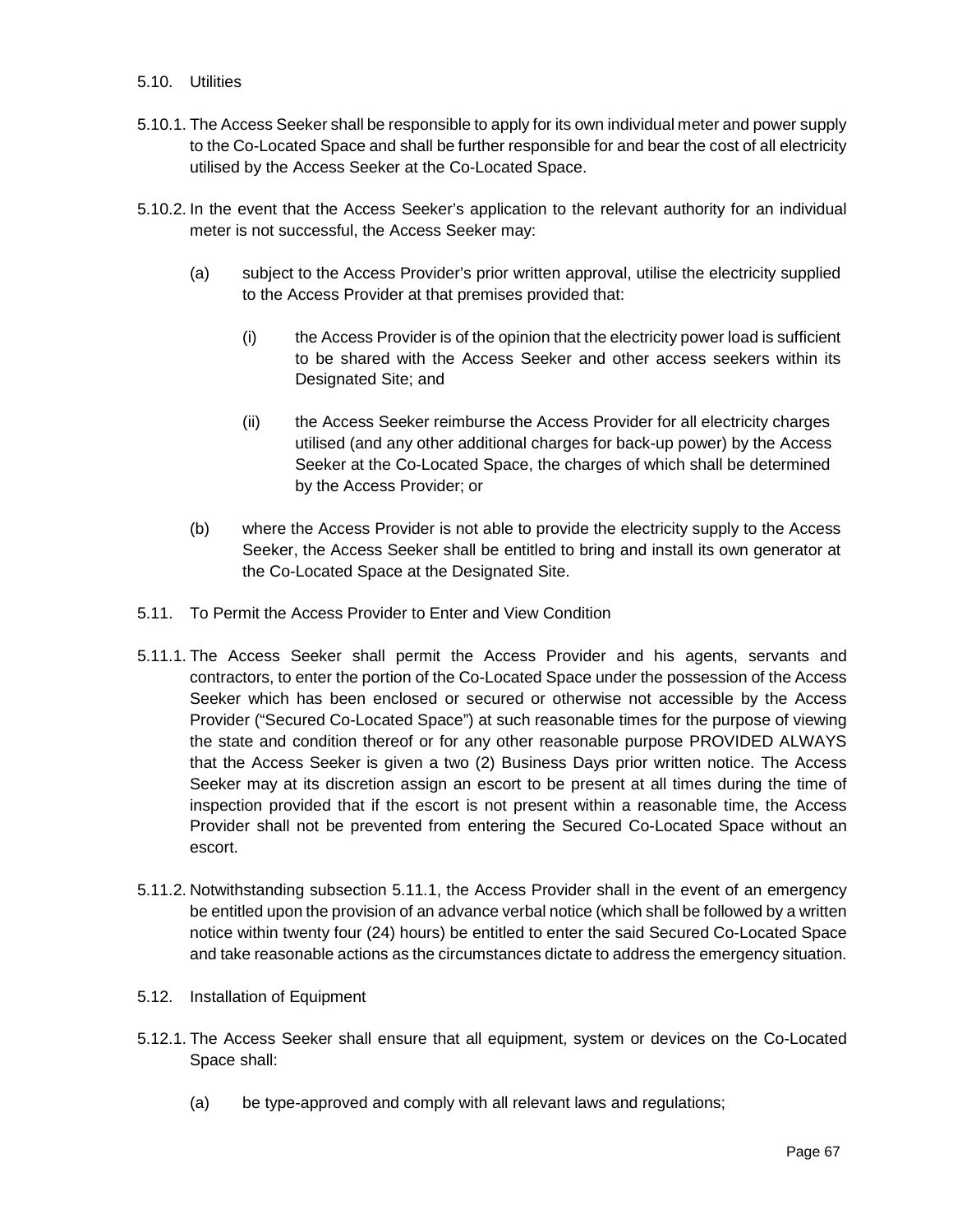- (b) not cause any frequency interference to the Access Provider's and/or any of the other access seekers' equipment or services provided in or around the Co-Located Space.; and/or
- (c) be electromagnetically compatible in accordance with the prescribed standards and shall not cause electromagnetic interference to the Access Provider's and/or any of the other access seekers' equipment or services provided in or around the Co-Located Space.; and/or
- (d) not be connected to any equipment belonging to the Access Provider without the written consent from the Access Provider.

For the purposes of subsection 5.12.1 (b) and (c), the Operators agree that where the Access Provider can show that the Access Seeker's equipment causes frequency interference or electromagnetic interference to the Access Provider and/or other access seekers' equipment or services provided in or around the Co-Located Space, the Access Provider shall provide immediate verbal notification followed by a written notice within 24 hours to the Access Seeker. The Access Seeker shall immediately (and in any event no longer than 24 hours) upon receipt of the written notification take all such necessary steps to stop any such interference.

- 5.12.2. In the event that:
- 5.13. the Access Seeker fails to fulfil its obligations under this subsection 5.12.1; or
	- (a) the equipment, system or devices of the Access Seeker is or poses an imminent threat or danger to the public health and safety or the Access Provider and/or other access seeker's facilities, equipment, device or system,

the Access Provider may direct the Access Seeker to take such remedial action as may be necessary to remedy such breaches including temporary shutting down of the equipment, system or devices.

- 5.13.1. The Access Seeker shall only be permitted to install its Equipment on the Co-Located Space and shall not be permitted to install any other party's equipment, system and/or devices on the Co-Located Space without the prior written approval of the Access Provider.
- 5.13.2. The Access Seeker shall not damage, tamper, modify, alter or handle any equipment, system or devices belonging to the Access Provider or any other access seeker in the Designated Site and/or the Co-Located Space without the prior written approval of the Access Provider and/or the other access seeker.
- 5.13.3. The Access Seeker is responsible for insuring its equipment and shall purchase the necessary insurances when carrying out any works including installation works on the Access Provider's Designated Site. In particular, the Access Seeker shall obtain or procure an Erection All Risks insurance against all risks of physical loss or damage to the Access Seeker's work whereby the Access Provider is a named insured (either solely or jointly) in the insurance policy for the duration of the works and the insurance shall be in the amount which is sufficient to insure the full value of the works carried out by the Access Seeker.
- 5.14. Installation of Electrical Points and Plumbing Connection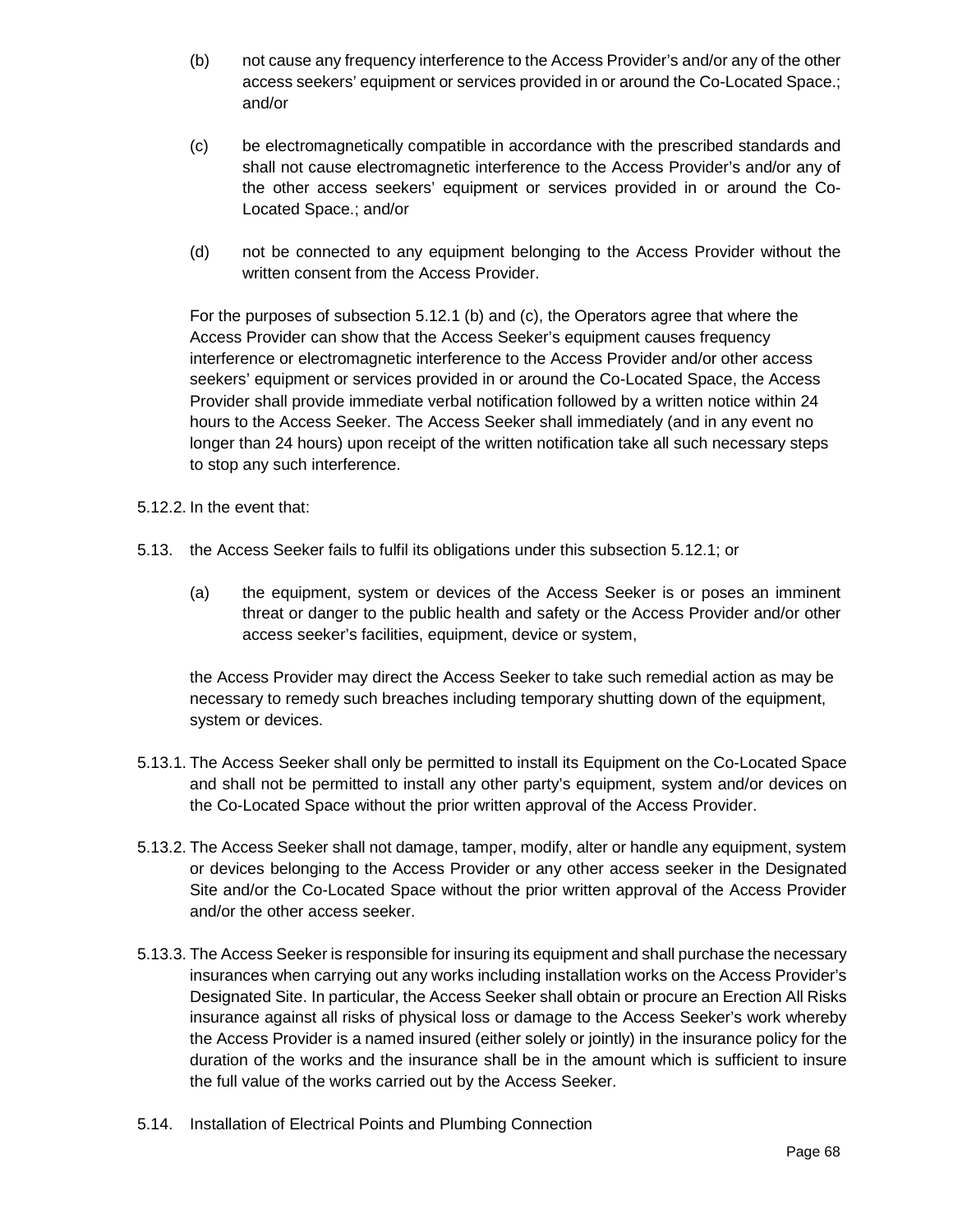- 5.14.1. The Access Seeker shall not install any electrical sockets, plugs or electrical power points or electrical motor or engine or appliances or make any additional plumbing connections on or to the Co-Located Space without the prior written consent of the Access Provider.
- 5.15. Safety and Health and Security Procedures
- 5.15.1. The Access Seeker and the Access Provider shall comply with the provisions and requirements of the Occupational Safety and Health Act 1994 ("OSHA"). These provisions include the usage of personal protective equipment such as safety helmet, safety boots, safety goggles and other safety gadgets as prescribed by OSHA. Any failure to comply with OSHA by the Access Seeker shall be rectified immediately and if required by the Access Provider, the Access Seeker shall comply with all actions specified by the Access Provider including to cease or suspend work or to disconnect their equipment from the power supply or source.
- 5.15.2. The Access Seeker shall exercise due care in the execution of their work so as to prevent accidents (where possible in the discharge of its duties) and are required to report any incidents including but not limited to accidents as a result of their works to the Access Provider within twenty four (24) hours from the time of the occurrence.
- 5.15.3. The Access Seeker shall comply and cause its employees, agents and contractors to comply with all guidelines, rules and regulations issued by the Access Provider from time to time on site access and security procedures with respect to access to and use of the Co-Located Space. Further, the Access Seeker shall undertake all such necessary measures to prevents unauthorised access to the Co-Located Space.
- 5.16. Exclusive Possession
- 5.16.1. The Access Seeker recognises that it does not have exclusive possession of the Co-Located Space since the Access Provider occupies the Co-Located Space and may sub-let or intend to sub-let the Co-Located Space to other parties. However, the Access Provider agrees that it shall not tamper, modify, alter or handle any equipment, system or devices belonging to the Assess Seeker at the Co-Located Space for the duration of the Physical Co-Location unless an emergency situation arises where the circumstances dictate otherwise.
- 5.17. Maintenance of Equipment
- 5.17.1. The Access Seeker shall be responsible for the operation and maintenance of its Equipment, system and/or devices at the Co-Located Space.
- 5.17.2. The Access Provider shall not be responsible for any damage to the Access Seeker's Equipment, system and/or devices at the Co-Located Space caused by fire, water leakage, air-conditioning/mechanical ventilation failure, power fluctuation/interruption, and/or by any other causes or reasons unless due to the Access Provider's negligence.
- 5.17.3. In the operation and maintenance of the Equipment, systems and/or devices at the Co-Located Space, the Access Seeker must:
	- (a) take such other action as a reasonably prudent Access Seeker would in operating and maintaining their Equipment, systems and/or devices;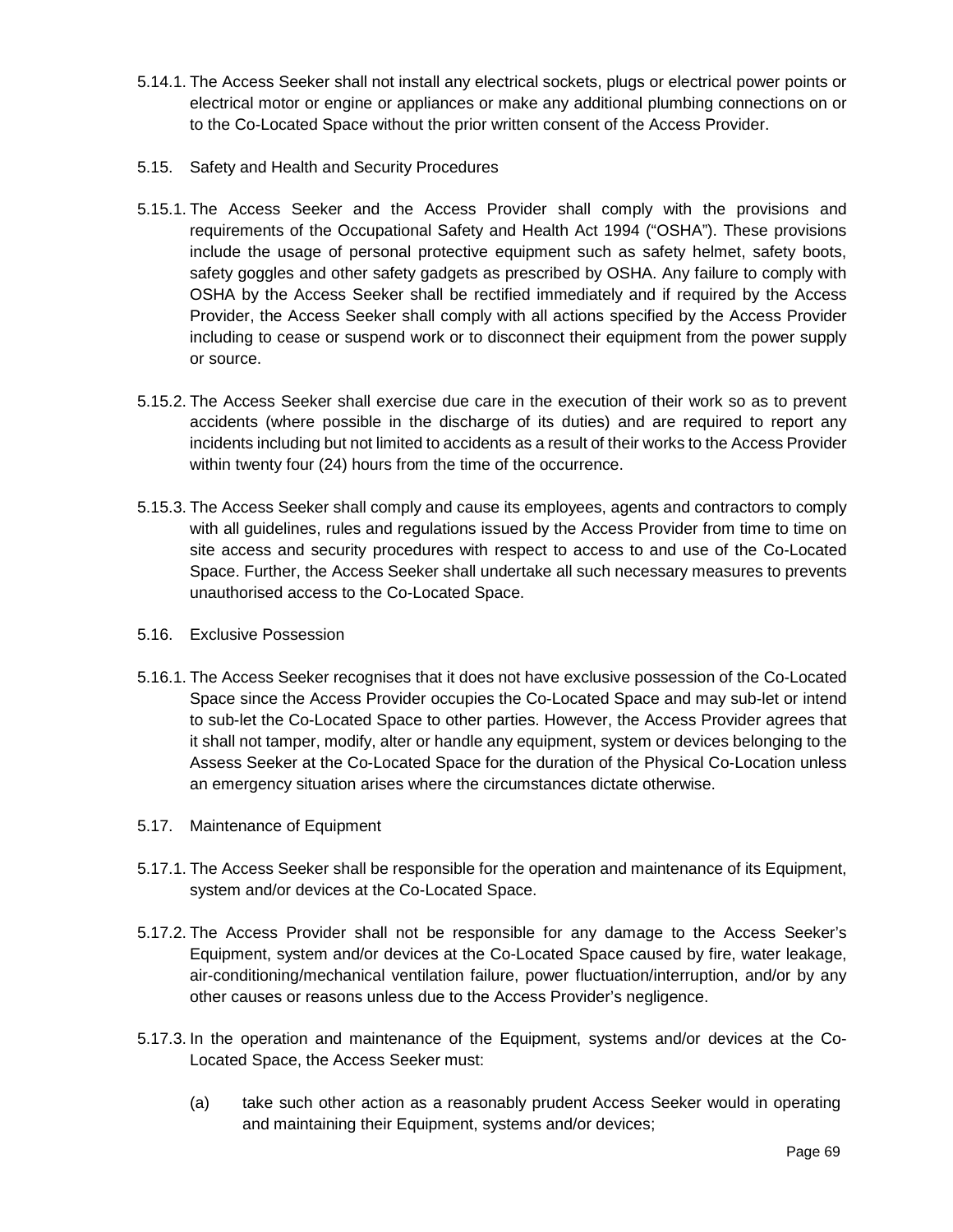- (b) keep the Co-Location Space in a tidy and safe condition at all times; and
- (c) ensure that flammable or toxic material is not left in or around the Co-Location Space following maintenance and/or other operations.
- 5.17.4. If a fault, defect or problem with the Access Seeker's Equipment, systems and/or devices at the Co-Located Space causes or may cause damage to the Co-Location Space and/or to the Access Provider's and other access seeker's equipment and/or facilities, the Access Seeker must:
	- (a) notify the Access Provider in writing as soon as practicable; and
	- (b) repair the fault, defect or problem or take other appropriate corrective action immediately to the Access Provider's satisfaction.
- 5.17.5. If the Access Seeker detects a fault, defect or problem in the Co-Location Space, it must notify the Access Provider as soon as possible.
- 5.18. Vacating the Co-Located Space
- 5.18.1. The Access Seeker shall on the expiration or termination of the Physical Co-Location at each Co-Located Space, at its own cost and expense, remove all its equipment, system and devices which may have been installed by the Access Seeker and to peaceably and quietly yield up the Co-Located Space to the Access Provider with all the Access Provider's fixtures and additions thereto in good and tenantable repair (fair wear and tear excepted) and condition in accordance with the covenants herein contained.
- 5.18.2. The Access Seeker shall be given:
	- (a) a grace period of ten (10) Business Days effective from the expiry or termination of the Physical Co-Location; or
	- (b) where the infrastructure on the Designated Site is to be dismantled or the Access Provider is to vacate the Designated Site in accordance with Condition 5.9 as notified by the Access Provider, such reasonable grace period as may be specified by the Access Provider taking into consideration the time lines provided by the relevant authorities or the owner of the land / landlord to the Access Provider to dismantle the said infrastructure or to vacate the Designated Site provided always that the Access Seeker must vacate the Co-Located Space earlier than the stipulated time line provided to the Access Provider to enable the Access Provider to comply with the requisite time lines (on the premise that the Access Provider will be vacating the site in accordance with the requisite time lines),

to vacate the Co-Located Space, during which no monthly rental will be charged by the Access Provider. Should the equipment, system or devices not be removed within the grace period, the Access Provider shall have the right to: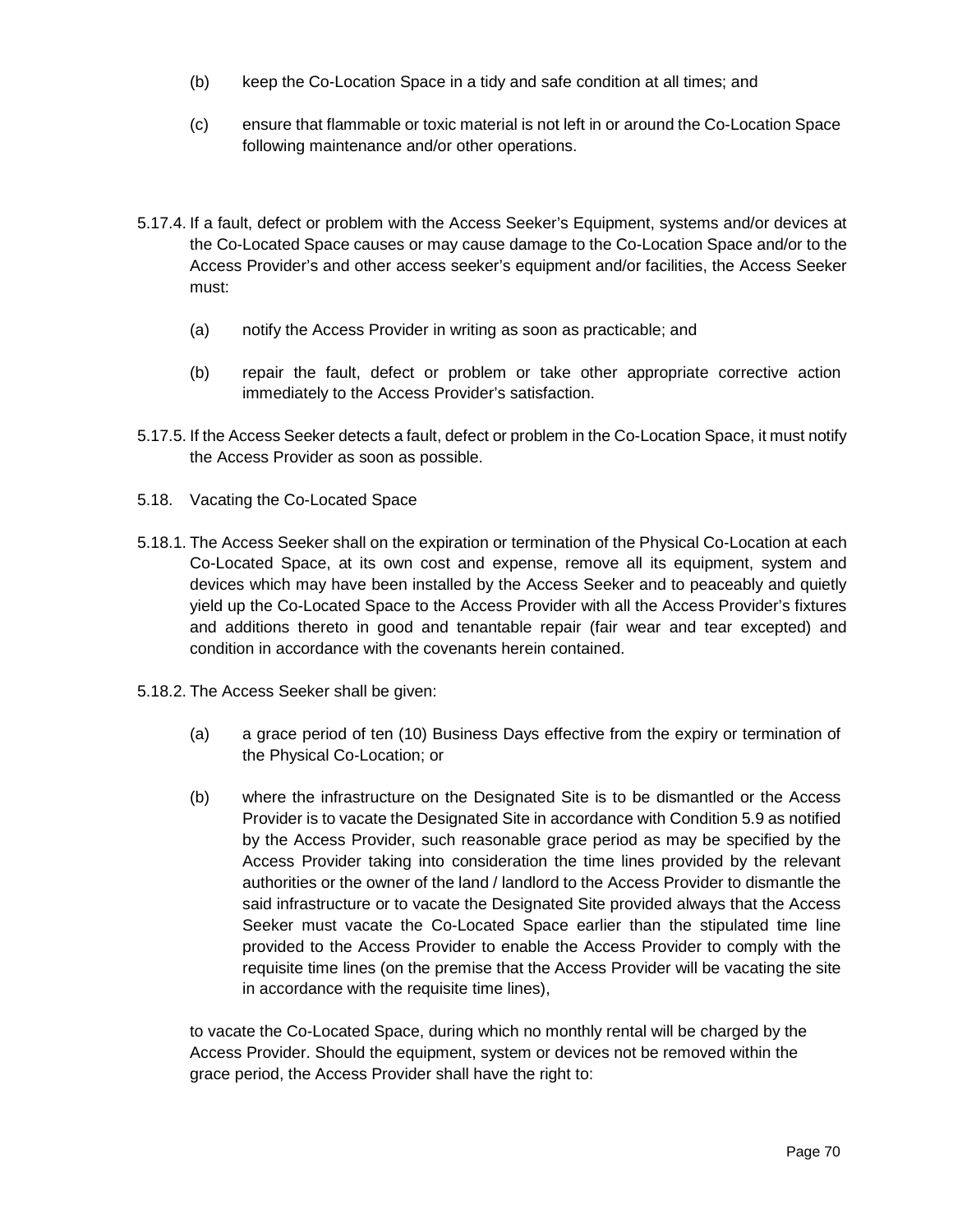- (i) charge for the use of the Co-Located Space at the rate of two (2) times the current rental or the cost of reinstatement as debt due and payable; and
- (ii) without any liability to the Access Seeker, dispose of the equipment, system or devices in such manner as the Access Provider deems fit with a one (1) month's written notice. If the Access Seeker fails to settle any debt due, the Access Provider shall have a lien on the equipment, system or devices and is entitled to retain such equipment, system or devices or to sell the equipment, system or devices at any price in such manner as it deems fit for payment of any such debt and the cost of sale shall be borne by the Access Seeker. The Access Provider shall be entitled to set off the proceeds from the sale of the equipment, system or devices against any and all debts due by the Access Seeker to the Access Provider
- 6. Specific Terms and Conditions for Virtual Co-Location
- 6.1. Virtual Co-Location at a Designated Site shall be subject to the availability of the equipment which the Access Seeker is requesting the Access Provider to own and maintain on its behalf.
- 6.2. The terms of Virtual Co-Location at a Designated shall be subject to terms and conditions (including the Charges thereof) to be mutually agreed on a case by case basis.

# **SERVICE SPECIFIC OBLIGATIONS**

3.5.1 **Application**: This subsection 3.5 applies where access to the Network Co-Location Service has been requested or is to be provided.

3.5.2 **Forecasts**: For the purposes of subsection 2.6.6 of this RAO, an Access Provider shall only request Forecasts where:

(a) the maximum period of time covered by Forecasts regarding Network Co-Location Service is one (1) year;

(b) the minimum intervals or units of time to be used in Forecasts regarding Network Co-Location Service is one (1) year; and

(c) the maximum frequency to update or to make further Forecasts regarding Network Co-Location Service is once a year.

3.5.3 **Acknowledgement of receipt**: For the purposes of subsection 2.7.5 of this RAO, an Access Provider shall acknowledge receipt of each Order for a Network Co-Location Service within two (2) Business Days.

3.5.4 **Time for acceptance or rejection**: Subject to any shorter timeframe required under subsection 2.7.12 of this RAO, an Access Provider must notify an Access Seeker that an Order for a Network Co-Location Service is accepted or rejected within ten (10) Business Days after:

(a) issuing the Notice of Receipt with respect of the Order, where the Access Provider did not undertake any post-Order Service Qualification for that Order under subsection 2.7.8 of this RAO; or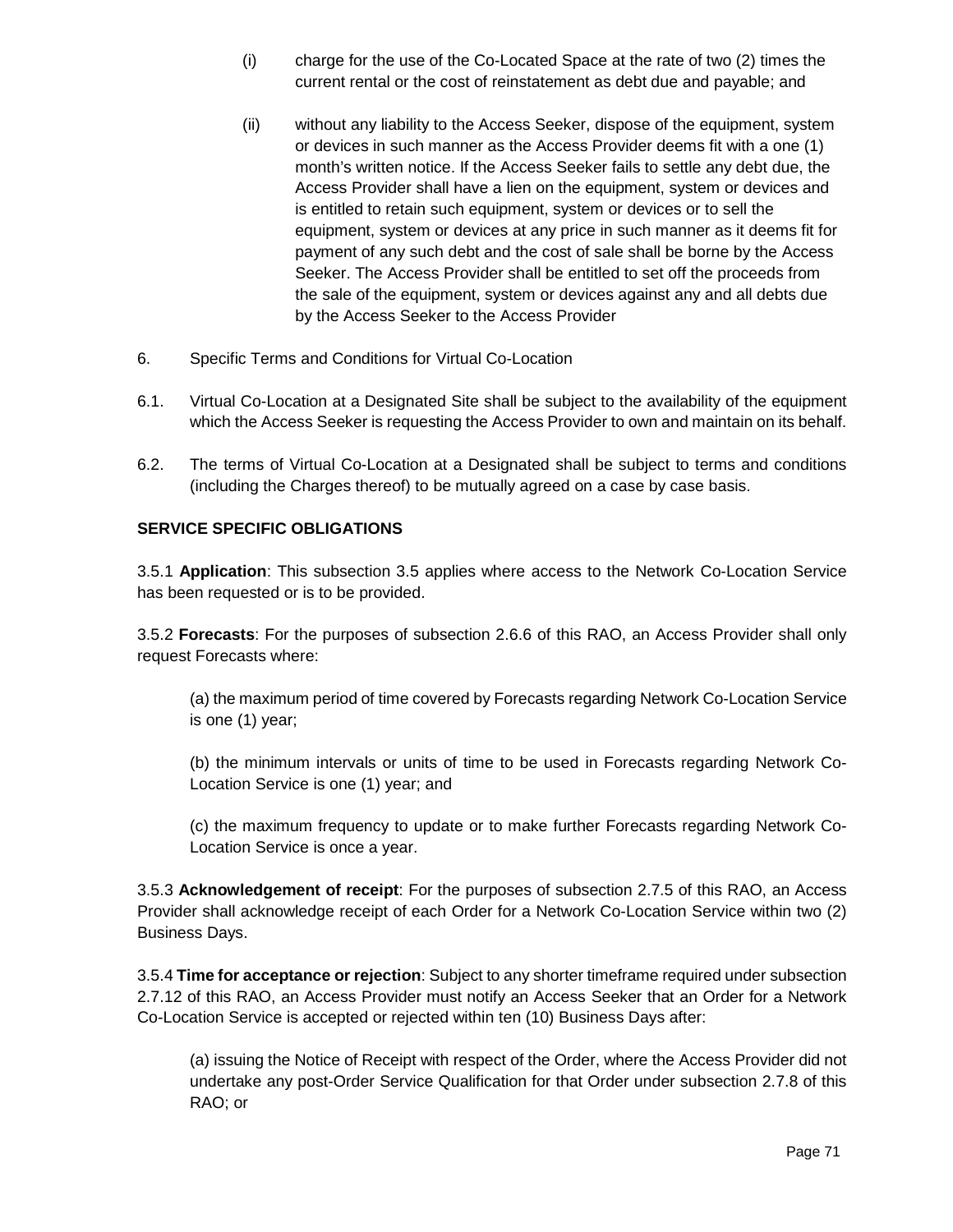(b) providing the Access Seeker with the result of post-Order Service Qualification information under subsection 2.7.9 of this RAO, where the Access Provider has undertaken post-Order Service Qualification for that Order under subsection 2.7.8 of this RAO.

3.5.5 **Indicative delivery timeframe**: For the purposes of paragraph 2.7.13(a)i of this RAO, the indicative delivery timeframe for Network Co-Location Service is twenty (20) Business Days. For clarification, the indicative delivery timeframe in this subsection 3.5.5 commences from the Notice of Acceptance or confirmation of the Order (as applicable) in accordance with subsection 2.7.14 of this RAO.

3.5.6 **Billing Cycle**: For the purposes of subsection 2.11.3 of this RAO, between the Operators, the Billing Cycle for Network Co-Location Services will be one (1) year in advance for the first year and quarterly in advance for subsequent years.

3.5.7 **Inspection:** An Access Provider shall allow nominated employees and/or contractors of a potential Access Seeker to physically inspect network facilities of the Access Provider during normal business hours provided that the Access Seeker has provided no less than five (5) Business Days' notice of its request to perform a physical inspection and details of its nominees.

3.5.8 **Physical access:** Where required to fulfil an Order for a Network Co-Location Service or for the Access Seeker to perform operations or maintenance activities, an Access Provider shall allow an Access Seeker, its nominated employees and/or contractors to physically access the Access Provider's network facilities and the Access Seeker's Equipment, and to have physical control over the Access Seeker's Equipment located at such network facilities, at equivalent times and in accordance with equivalent processes and procedures as are applicable to itself. An Access Provider must not prevent or restrict access to any network facility or site for reasons concerning national or operational security reasons and may only apply reasonable security procedures and processes that comply with the obligations under paragraph 3.5.31(b) of this RAO.

3.5.9 **Nominated personnel:** The employees and/or contractors nominated by the Access Seeker under subsection 3.5.7, 3.5.8, 3.5.10 and 3.5.11 of this RAO will be reasonable, having regard to:

(a) the position of each person and the number of persons nominated; and

(b) the position of each of the Access Provider's own personnel and the number of the Access Provider's personnel to which the Access Provider provides physical access to such network facilities.

3.5.10 **Escorts**: An Access Provider is only permitted to require an escort to be present when nominated employees and/or contractors of the Access Seeker wish to enter into the Access Provider's property if the Access Provider requires an escort for its own employees or contractors in the same circumstances. If an Access Provider determines that it is necessary to have an escort present when the nominated employees and/or contractors of the Access Seeker wish to enter into the Access Provider's property, the Access Provider shall:

(a) bear the costs of such escort service;

(b) subject to paragraph 3.5.10(d) of this RAO, provide immediate physical access to the Access Seeker for emergency maintenance requests, twenty-four (24) hours a day, seven (7) days a week;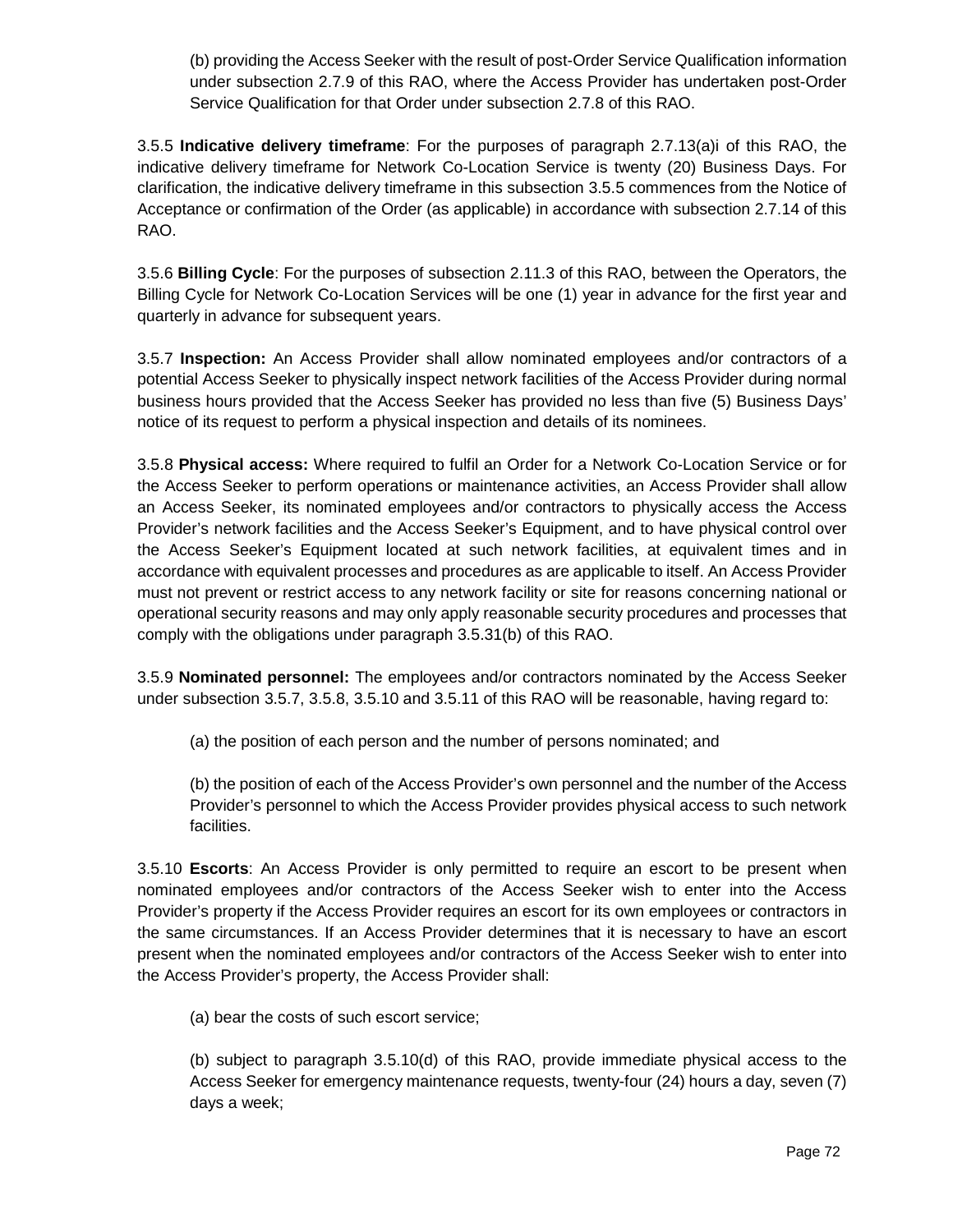(c) subject to paragraph 3.5.10(d) of this RAO, provide physical access at the time requested by an Access Seeker for planned maintenance requests on the shorter of:

i. two (2) Business Days' notice for manned sites and five (5) Business Days' notice for unmanned sites; and

ii. the period of notice which it requires from itself when providing itself which physical access for planned maintenance;

(d) for both planned and emergency maintenance requests at unmanned sites only, have its escort arrive within the shorter of:

i. thirty (30) minutes of time required by the Access Seeker pursuant to paragraph 3.5.10(b) to 3.5.10(c) of this RAO (as applicable) plus a reasonable window to allow for travel time (which must be estimated in an operations and maintenance manual given to the Access Seeker, or estimated at the time of responding to the Access Seeker's physical access request); and

ii. the period of time it requires for its escorts to arrive for planned and emergency maintenance at unmanned sites.

3.5.11 **Absence of escort:** For the purposes of subsection 3.5.10 of this RAO, if an escort does not arrive at the Access Provider's property within the timeframe specified in subsection 3.5.10, the Access Seeker's nominated employees and/or contractors may proceed to enter the Access Provider's property without an escort.

3.5.12 **Site register:** The Access Seeker must establish and maintain a register of all persons who visit the Access Provider's property on the Access Seeker's behalf, which must be made available for inspection by the Access Provider, upon request.

#### 3.5.13 **Publication of co-location locations and provision of co-location by Access Provider**:

(a) Subject to subsection 3.5.31 of this RAO, each Access Provider shall publish on its publicly accessible website and keep updated a list of the general locations and technically feasible points at which physical co-location is available;

(b) Subject to subsection 3.5.15 of this RAO, where required due to physical constraints, Access Providers should jointly agree with Access Seekers as to which Access Seekers should be given the right to physically co-locate at each POI and each network facility and such access shall be granted on a non-discriminatory basis; and

(c) Where physical co-location cannot be granted to an Access Seeker, the Access Seeker shall be granted either virtual co-location or in-span interconnection as requested by the Access Seeker.

3.5.14 **Deemed Access Providers:** If an Access Seeker (referred to in this subsection 3.5.14 as the "**Deemed Access Provider**") obtains physical co-location at a POI or network facility from an Access Provider (referred to in this subsection 3.5.14 as the "**Principal Access Provider**"), and the Principal Access Provider is unable to provide virtual co-location or in-span interconnection as required under paragraph 3.5.13(c) of this RAO, it shall be deemed to be an Access Provider for the purposes of this subsection 3.5. The Deemed Access Provider shall be required to permit access to Access Seekers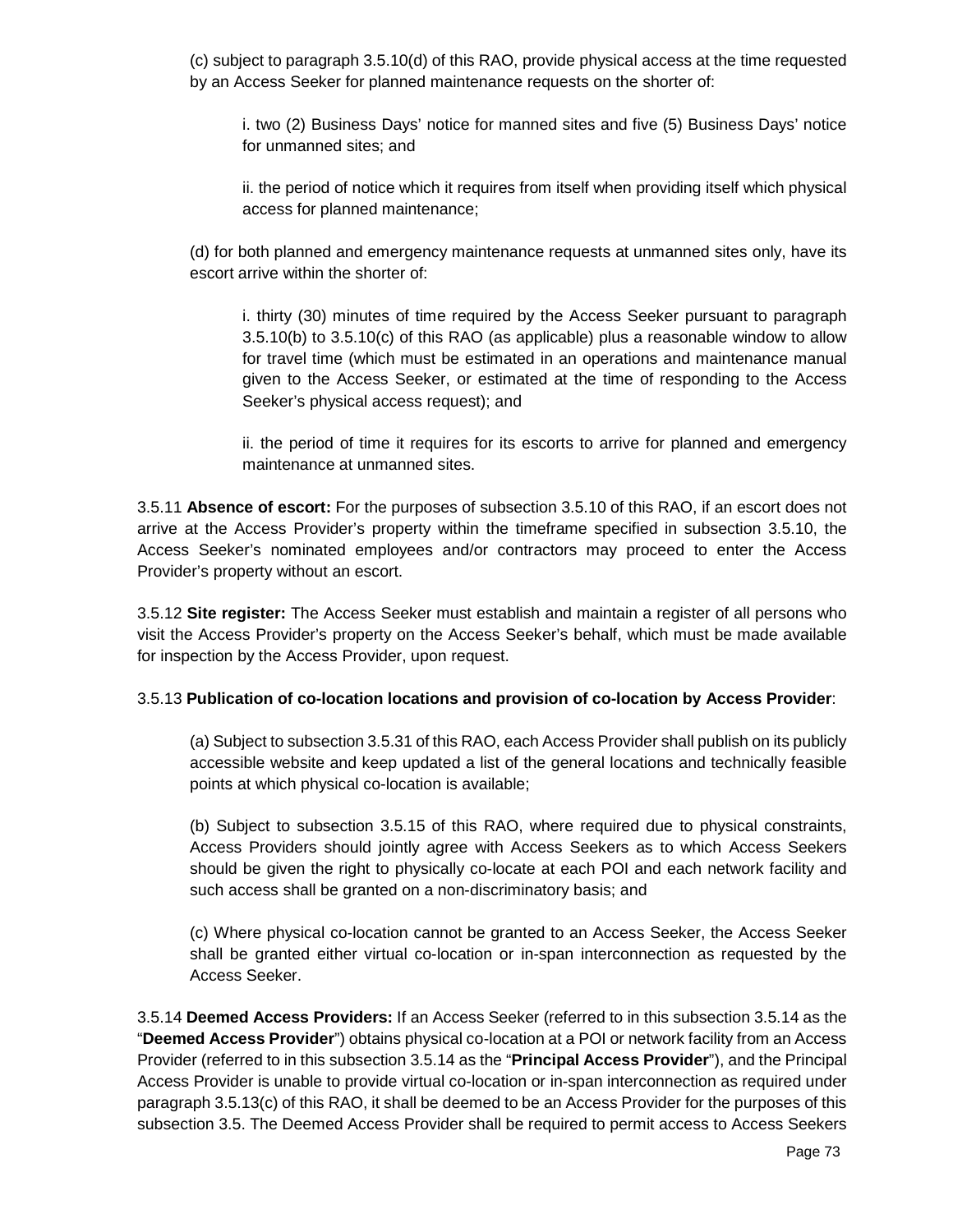following the same procedures for permitting access as those required to be followed by the Principal Access Provider. Within two (2) Business Days of reaching a co-location agreement with an Access Seeker, the Deemed Access Provider must notify the Principal Access Provider of the existence of the agreement and the identity of the Access Seeker, and must ensure that the Access Seeker complies with the relevant co-location obligations contained in subsection 3.5 of this RAO. The Deemed Access Provider shall be responsible to the Principal Access Provider for all acts and omissions of any Access Seekers in connection with the providing access to Facilities and/or Services under its co-location agreement.

3.5.15 **Lack of space**: Subject to subsection 3.5.16 of this RAO, if there are space constraints at a particular location, the Access Provider shall take reasonable steps to optimise its usage of the space, including through the upgrading of facilities and transferring Equipment to an alternative location. If the Access Provider has used its best efforts to accommodate all Access Seekers, and it is not physically possible for any further Access Seekers to be accommodated, the Access Provider shall:

(a) notify the Commission of the lack of space at the location;

(b) provide any supplementary information which may be requested by the Commission (which may be include physical inspections by the Commission); and

(c) be excused from providing physical co-location at that location unless and until the Commission notifies the Access Provider that the Commission considers that physical colocation can and must be provided, in which case the Access Provider shall provide physical co-location as directed by the Commission.

3.5.16 **Reservation of space**: An Access Provider shall not reserve space other than for its own current needs, its future needs, [calculated by use of a reasonably projected rate of growth over two (2) years] and the needs of other Access Seekers who are currently occupying or have ordered space from that Access Provider.

3.5.17 **Allocation of space:** An Access Provider shall allocate space at each location where colocation is to be permitted in a non-discriminatory way and will treat other Access Seekers as it treats itself.

3.5.18 **No minimum space requirements**: An Access Provider shall not impose minimum space requirements on an Access Seeker.

3.5.19 **Notice of refusal**: If an Access Provider proposes to refuse, or refuses, a request for physical co-location from an Access Seeker on the basis of current or future needs of the Access Provider and/or the needs of the Access Seekers who are currently occupying or have ordered additional space from the Access Provider, it must also notify the Access Seekers and the Commission of:

- (a) the space currently used by the Access Provider;
- (b) the amount of space reserved for the Access Provider's future needs;
- (c) the space currently occupied by other Access Seekers;
- (d) the space ordered by other Access Seekers; and
- (e) the total amount of space potentially available but for the uses set our above.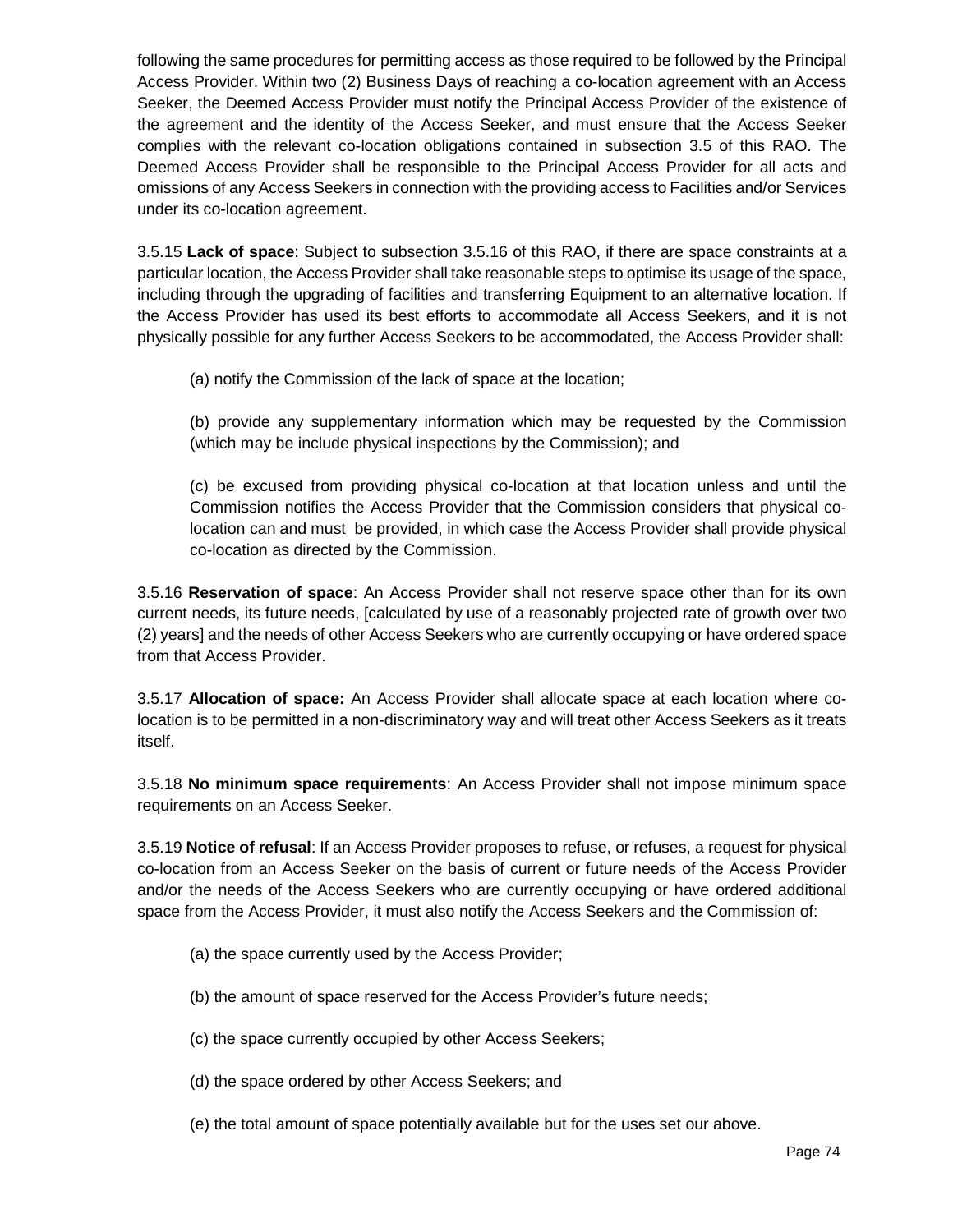3.5.20 **Reporting:** As required under paragraph 2.3.12(l) of this RAO, an Access Provider shall notify the Commission in writing of:

(a) its space requirements over the three (3) year period from the date of such notification, together with a reconciliation of its reservation over the previous twelve (12) months with its actual space needs; and

(b) in respect of its POIs and other Facilities, including the locations which are the subject of subsection 3.5.31 of this RAO, to provide:

i. details of the locations at which the Network Co-Location Service is provided to another Operator; and

ii. details of locations in respect of which any request for Network Co-Location was refused, together with the reasons for the refusal.

3.5.21 **Preparatory work by the Access Seeker:** If preparatory work is necessary for the purposes of allowing the Access Seeker to obtain access to or co-locate at or on an Access Provider's network facilities, such Access Provider shall permit the Access Seeker's employees and/or contractors to perform such preparatory work if the Access Seeker satisfies the Access Provider (acting reasonably and in accordance with the policy referred to in this subsection 3.5.21) that such employees and/or contractors have the necessary qualifications. Each Access Provider shall publish and make available a policy about the necessary qualifications applicable to employees and/or contractors who will be permitted to perform preparatory work under this subsection 3.5.21, and such policy to be nondiscriminatory in its application to the Access Provider's personnel and the Access Seeker's employees and/or contractors who perform similar functions.

3.5.22 **Preparatory work by the Access Provider**: If the Access Provider agrees to perform preparatory work and does so on the basis of an estimated charge (e.g. based on a time and materials basis):

(a) the Access Provider shall not exceed the estimate without providing the Access Seeker with prior written notice that:

i. the estimate will likely be exceeded; and

ii. a further estimate of the charges for the work necessary to complete the preparatory work; and

(b) the Access Provider shall permit the Access Seeker to withdraw the request for preparatory work without penalty if the revised estimate exceeds the original estimate by more than ten percent (10%) of the original estimate.

3.5.23 **Delays:** If the Access Provider agrees to perform preparatory work and the Access Provider is or is likely to be unable to perform such work within the agreed timeframe, the Access Provider shall:

(a) notify the relevant Access Seeker of the delay to a delivery date, together with the reasons for the delay, as soon as practicable after the Access Provider becomes aware of the possible delay;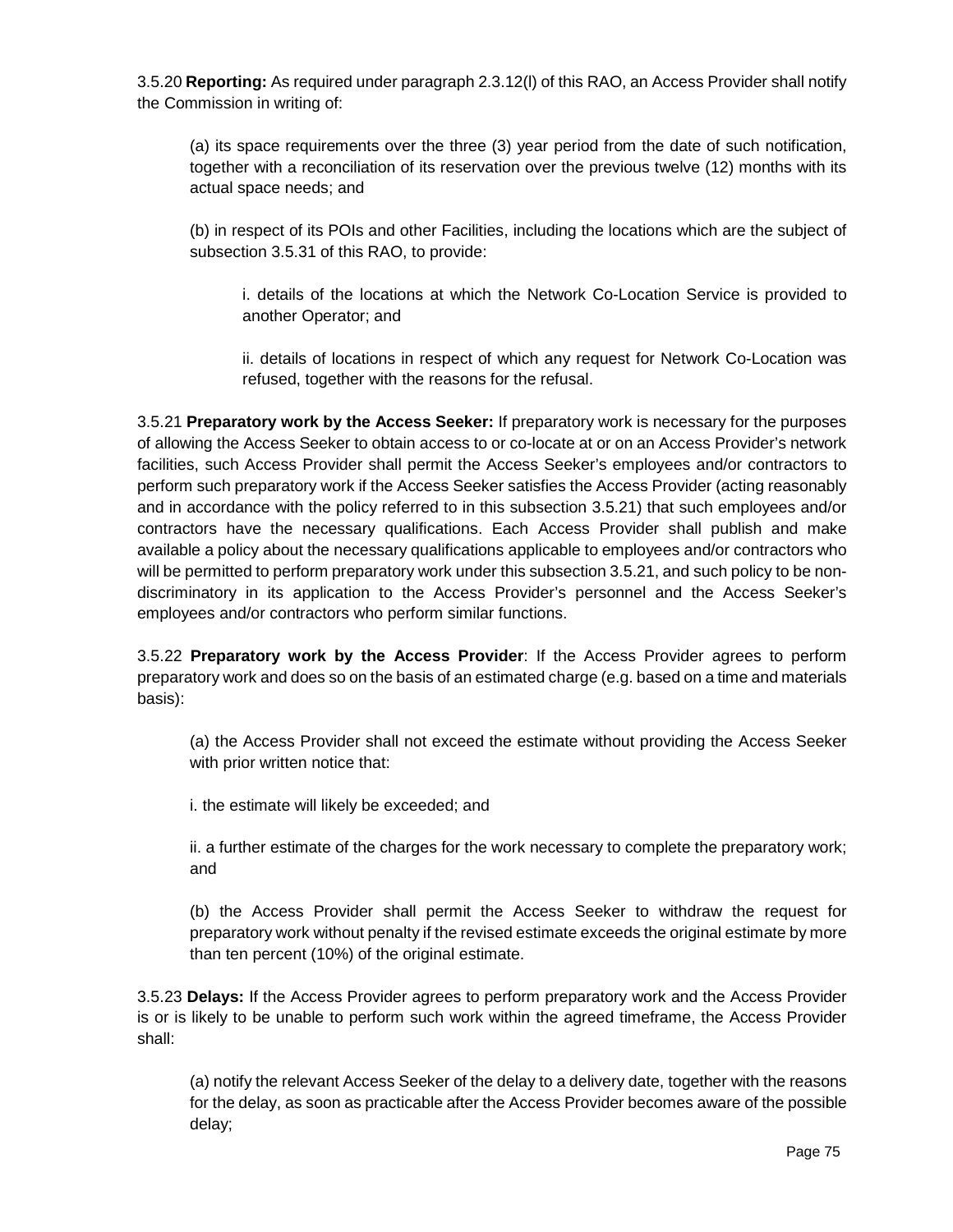(b) permit the Access Seeker notified under paragraph 3.5.23(a) above to cancel the preparatory work without penalty if the delay is longer than ten (10) Business Days; and

(c) compensate the Access Seeker for the costs it has incurred as a result of delay, subject to the Access Seeker using reasonable endeavours to mitigate those costs.

3.5.24 **Utilities and ancillary services:** If an Access Provider has permitted access or physical colocation at a particular location or network facilities, that Access Provider must, where the relevant utilities and ancillary services are within the Access Provider's control, ensure that all necessary utilities and ancillary services are provided to enable the Access Seeker to benefit from such access or co-location to the same extent that the Access Provider provides to itself, including but not limited to:

(a) access to roads;

(b) access to land;

(c) power, including the provision of back-up power;

(d) environmental services (including but not limited to heat, light, ventilation and airconditioning, fire protection);

(e) security, taking care to ensure that its agents, representatives or subcontractors do not damage any Equipment, and keeping the location secure and protected from vandalism or theft; and

(f) site maintenance.

3.5.25 **Cost**: The utility and ancillary costs in respect of the network facilities as contemplated in subsection 3.5.24 of this RAO shall be apportioned (in accordance with fair and equitable principles) between the Access Provider and all Access Seekers at the relevant location.

3.5.26 **Security caging**: An Access Provider shall not require the use of cages or similar structures to physically segregate co-located Equipment, or Equipment located at or on network facilities of the Access Provider.

3.5.27 **Equipment allowance**: An Access Provider shall permit an Access Seeker to locate Equipment on or at the Access Provider's network facilities which is necessary for the purposes of obtaining the benefit of access to the network services and network facilities provided in accordance with this RAO, including but not limited to multi-functional Equipment which may also be used for purposes other than those specified in this subsection 3.5.27.

3.5.28 **Marking**: All Operators shall mark or label their Equipment in such a manner that they can be easily identified as the Equipment of the Operator.

3.5.29 **Maintenance**: An Access Provider shall permit, and do all things reasonably necessary to allow, an Access Seeker to maintain its Equipment at or on the network facilities to which access has been granted under subsection 3.5.8 of this RAO.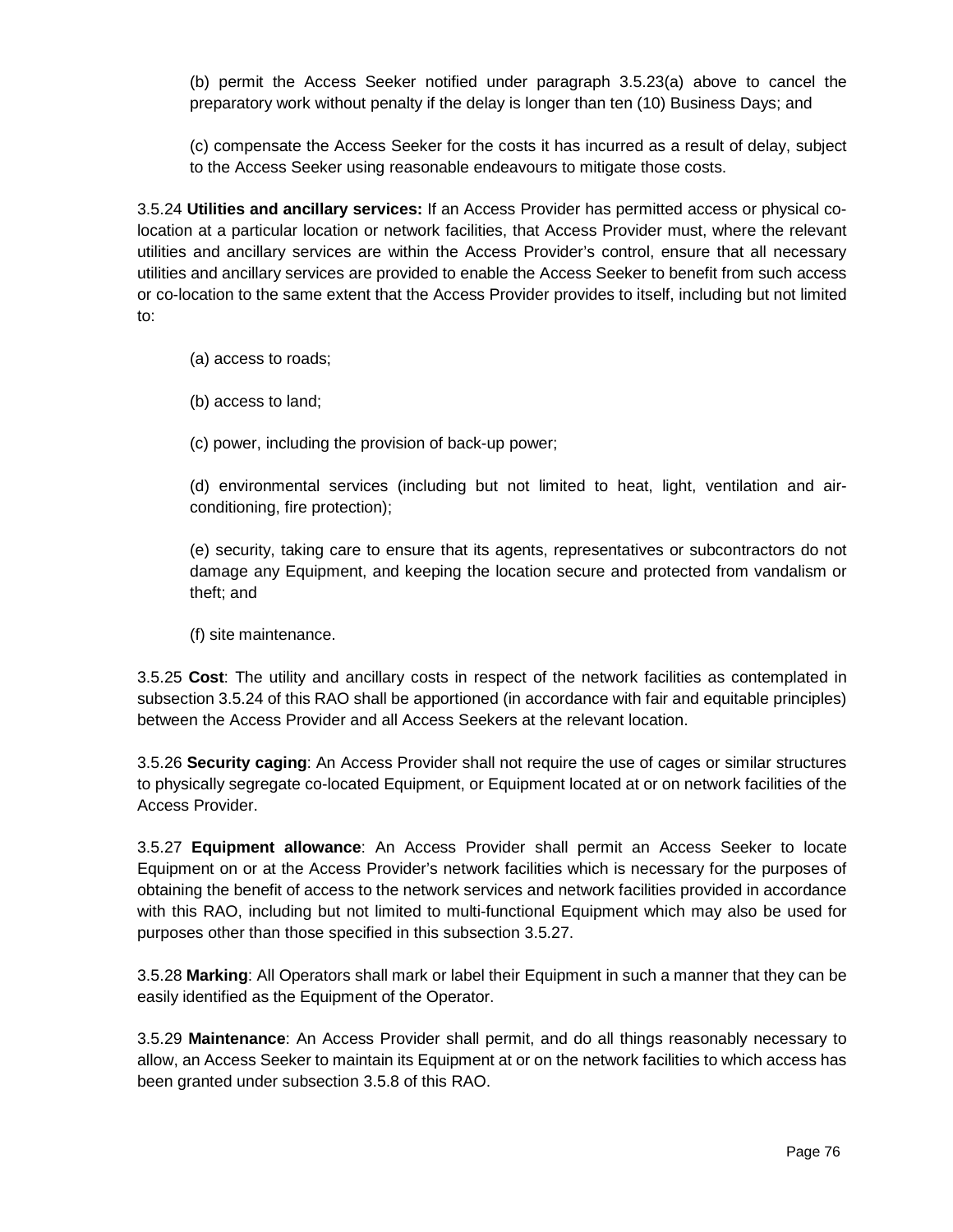3.5.30 **Extensions:** The Access Provider shall reasonably permit the Access Seeker, at the Access Seeker's cost, to extend network facilities of the Access Provider as may reasonably be required to meet the Access Seeker's requirements in the circumstances and to the extent technically feasible.

#### 3.5.31 **Security and critical national information infrastructure**:

(a) An Access Provider may decline to publish information in connection with particular Points of Interface and other locations where Facilities are located, for national or operational security reasons, but in such circumstances, an Access Provider must:

i. promptly provide such information to other Operators on request, subject only to the Operators entering into a confidentiality agreement in accordance with this RAO;

ii. offer to provide, and if the offer is accepted, provide, updated location details to such Operators as Points of Interface and Facilities are withdrawn, introduced and changed; and

iii. provide all such information to the Commission and, on a 6-monthly basis, the locations at which the Access Provider is offering to supply Network Co-Location Service, the locations at which Access Seekers have requested Network Co-Location Service and the locations at which the Access Provider is actively supplying Network Co-Location Service.

(b) An Access Provider may establish reasonable security procedures and processes (such as identity checks) to apply to personnel of Access Seekers who will physically access Points of Interface or other locations where Facilities are located. However, such procedures and processes shall:

i. not completely or substantially prohibit an Access Seeker from physically accessing a Point of Interface or other relevant location unless the Access Provider has been directed in writing to do so by the Government (in which case, the Access Provider shall notify the Commission; and

ii. be no more restrictive or onerous than the procedures and processes that the Access Provider imposes on its own personnel who physically access the same Points of Interface and locations.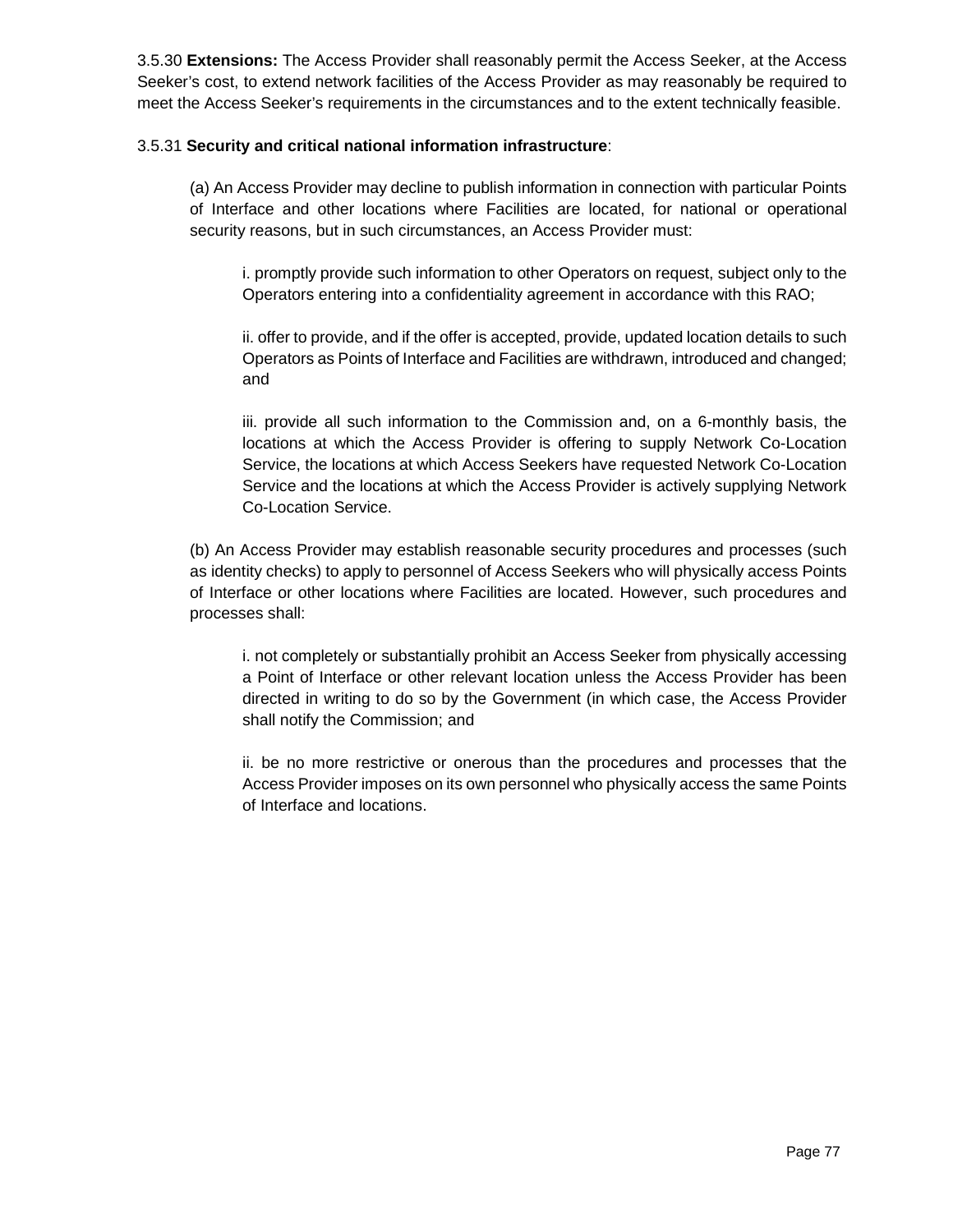# **SECTION I – NETWORK CO-LOCATION SERVICE**

| Charge (RM)<br>1,000.00 | Charge (RM)<br>3,100.00 |
|-------------------------|-------------------------|
|                         |                         |
|                         |                         |
|                         |                         |
|                         | 120,000.00              |
|                         |                         |
| 45,000.00               |                         |
|                         |                         |
|                         |                         |
|                         |                         |
|                         |                         |
|                         |                         |

#### **A) Network Co-Location Services**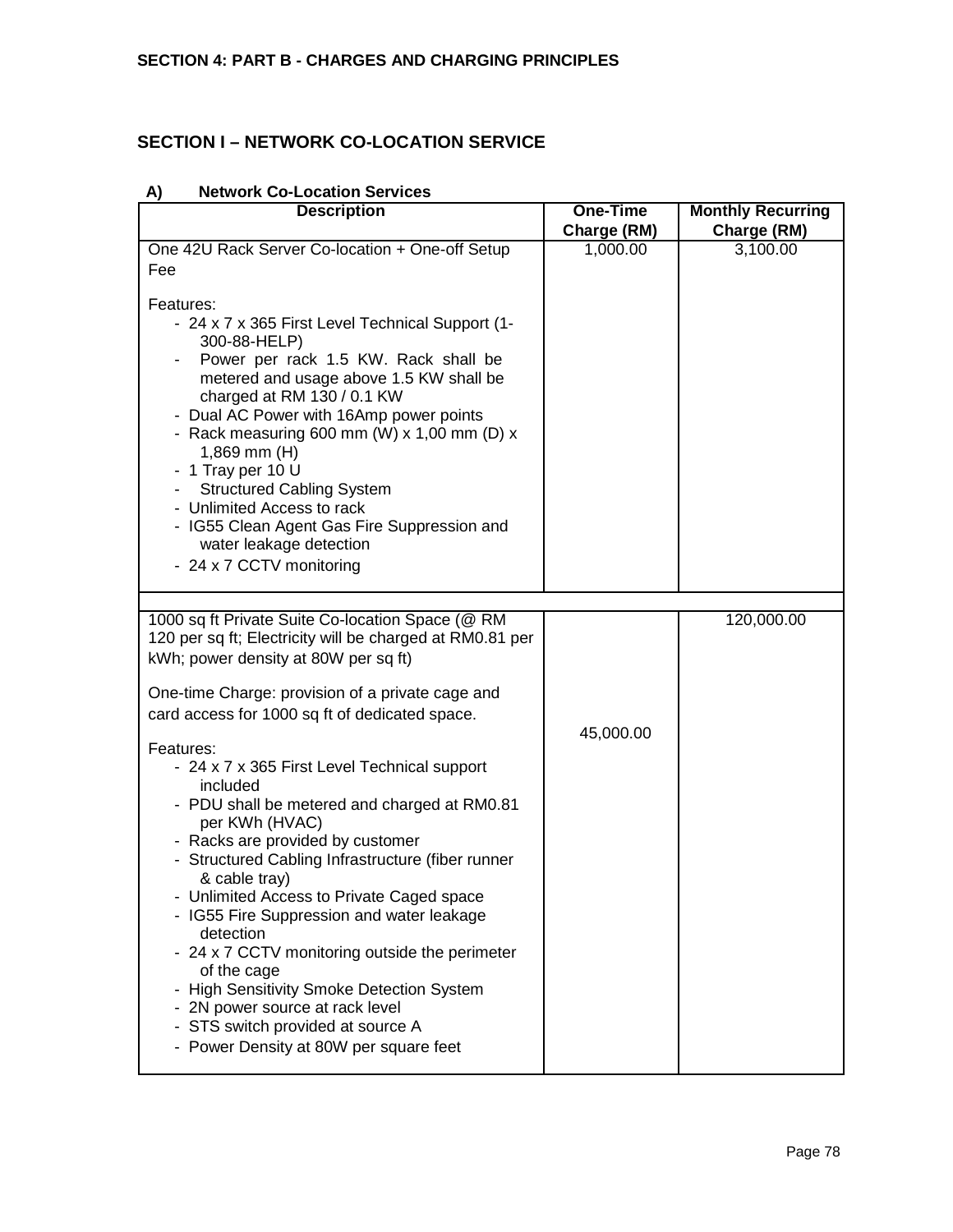# **B) Internet Interconnection Service**

| No.    | <b>Description</b> | <b>One-Time Charge (RM)</b> | <b>Monthly Recurring</b><br><b>Charges</b> |
|--------|--------------------|-----------------------------|--------------------------------------------|
|        | cat <sub>5e</sub>  | 600.00                      | 200                                        |
| ົ<br>∼ | cat <sub>6</sub>   | 1,000.00                    | 200                                        |
| 3      | coax               | 1,300.00                    | 200                                        |
|        | fibre              | 1,500.00                    | 700                                        |

## **Internal Cabling within AIMS Data Centre (rates are applicable per cable per floor)**

## **Internal Cabling from Customer's Office to AIMS Data Centre**

| <b>Description</b>   | <b>One-Time Charge</b><br>(RM) | <b>Monthly Recurring</b><br>Charge (RM) |
|----------------------|--------------------------------|-----------------------------------------|
| <b>Fibre Cabling</b> | Dependent on distance          | .500.00                                 |

#### **Standard IP Bandwidth**

| <b>Description</b>           | <b>One-Time Charge</b><br>(RM) | <b>Monthly Recurring</b><br>Charge (RM) |
|------------------------------|--------------------------------|-----------------------------------------|
| 1 Mpbs Standard IP Bandwidth | ,000.00                        | 900.00                                  |

#### **Local Routes Only**

| <b>Description</b>     | <b>One-Time Charge</b><br>(RM) | <b>Monthly Recurring</b><br>Charge (RM) |
|------------------------|--------------------------------|-----------------------------------------|
| Mpbs Local Routes Only | ,000.00                        | 450.00                                  |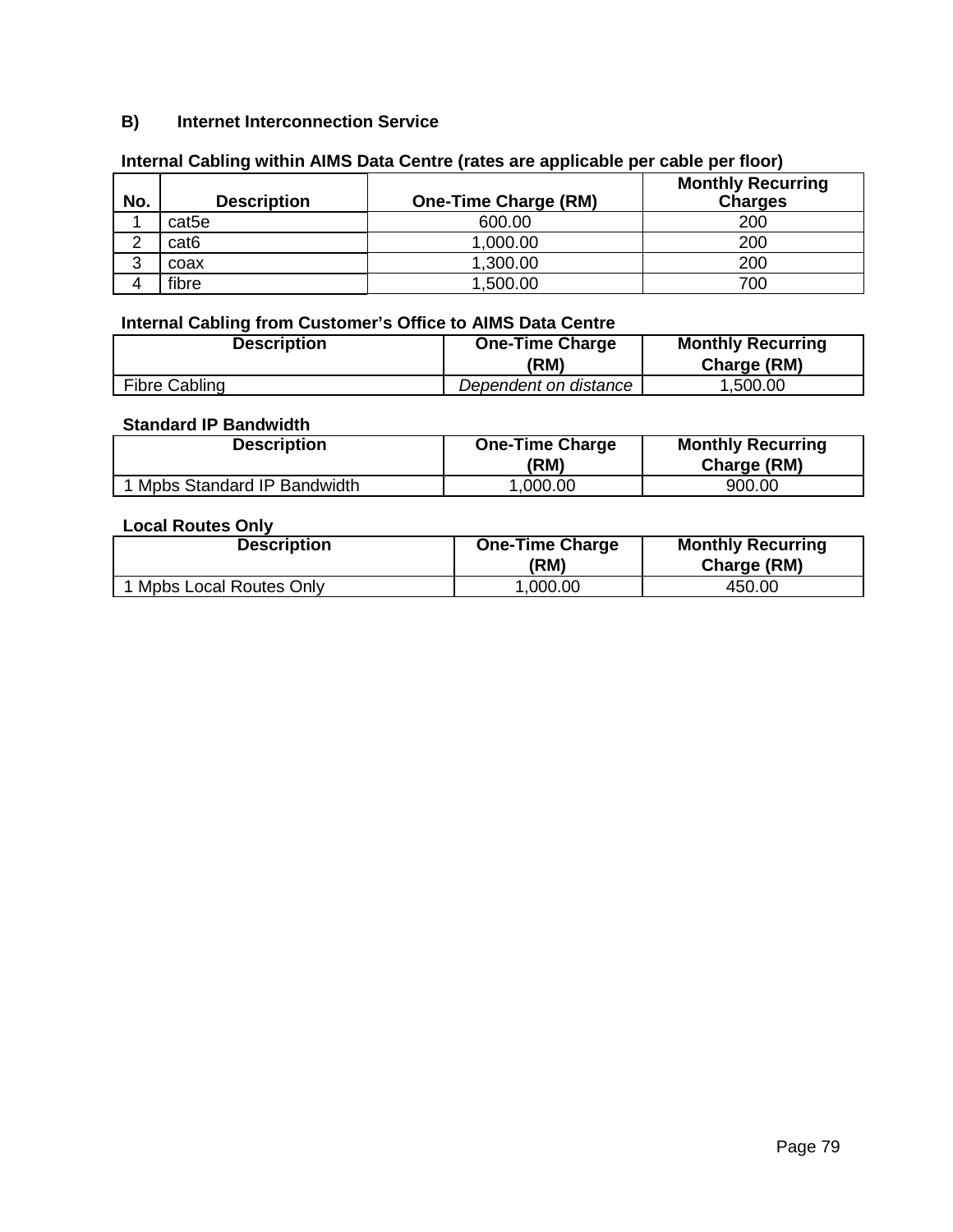# **ANNEXURE A: DISPUTE RESOLUTION PROCEDURES**

## **1. Definitions**

1.1 In the Dispute Resolutions Procedures set out in this Annexure A:

(a) "**Billing Dispute**" means the dispute of an Invoice issued by one party to the other party, which is made in good faith;

(b) "**Billing Dispute Notice**" means the written notification made by one party to the other party in relation to a Billing Dispute in accordance with subsection 7.4 of this Annexure;

(c) "**Billing Dispute Notification Period**" means the period after the date of receipt of an Invoice during which a Billing Dispute may be raised in relation to that Invoice, as specified in subsection 7.2 of this Annexure;

(d) "**Billing Representative**" means a representative of the part appointed in accordance with the billing procedures set out in subsection 7.15 of this Annexure;

(e) "**Billing System**" means a system to issue Invoices relating to charges payable by each party under an Access Agreement;

(f) "**Dispute**" has the meaning given to it in subsection 2.1 of this Annexure;

(g) "**Notice**" means the notice issued of intention to escalate the issue to the Interconnect Steering Group, as specified in subsection 5.1 of this Annexure; and

(h) "**Technical Expert**" has the meaning given to it in subsection 6.3 of this Annexure.

## 2. **Introduction**

2.1 Subject to subsection 2.2(c) of this Annexure, an Access Provider and an Access Seeker shall adopt and comply with these Dispute Resolution Procedures in relation to any dispute which may arise between an Access Seeker and an Access Provider in relation to or in connection with the supply of Facilities and/or Services to which this RAO applies ("**Dispute**").

2.2 The following dispute resolution mechanisms are discussed in this section:

- (a) inter-party working groups;
- (b) interconnect steering group; and
- (c) subject to specific resolution of disputes, being: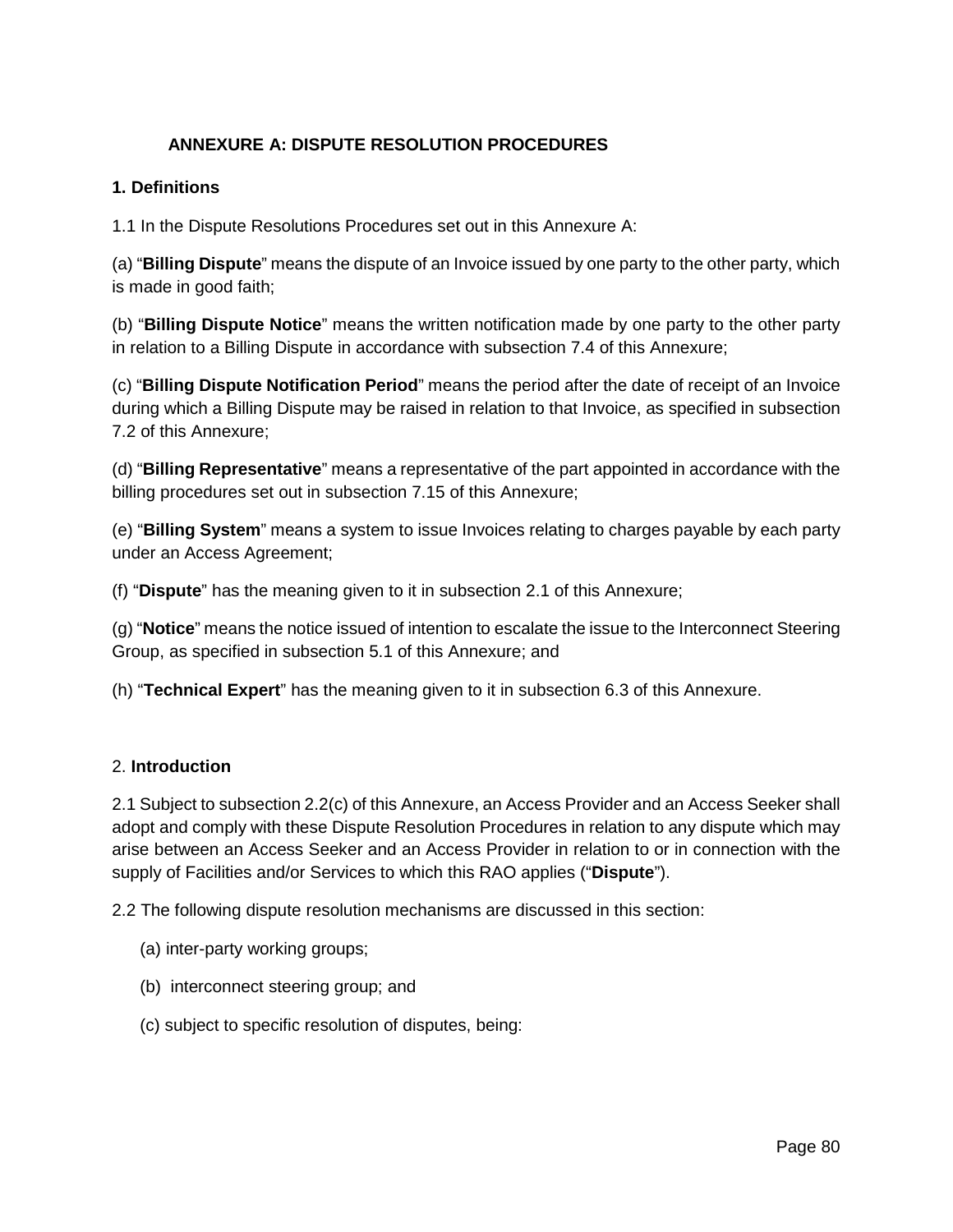i. technical disputes (which must follow the procedure set out in section 6 of this Annexure if they cannot be resolved through the application of the general dispute resolution provisions in sections 3 and 4 of this Annexure);

ii. Billing Disputes (as defined in subsection 1.1 of this Annexure), which must follow the procedures set out in section 7 of this Annexure; or

iii. any other types of disputes, which, if cannot be resolved through the application of the general dispute resolution provisions in sections 3, 4 and 5 of this Annexure, must be referred to the Commission for resolution.

2.3 A Dispute shall first be attempted to be resolved by negotiation between the Parties. If the Parties to the Disputes cannot or otherwise fail to reach an agreement, the Parties shall always be entitled to seek resolution of the Dispute by the Commission in accordance with section 151 of the Act, and the Commission will decide the dispute if it is satisfied that:

- (a) the Parties will not reach agreement, or will not reach agreement in a reasonable time;
- (b) the notification of the Dispute is not trivial, frivolous or vexatious; and
- (c) the resolution of the Dispute would promote the objects in the Act.

An Access Provider shall not prevent the Access Seeker from notifying a Dispute to the Commission in accordance with the Act.

2.4 For clarification, unless stated otherwise, all references to sections, subsections and paragraphs in this Annexure are references to sections, subsections and paragraphs of this Annexure.

## 3. **General**

3.1 An Operator may not commence court proceedings relating to that a Dispute which is the subject of these Dispute Resolution Procedures until it has complied with each applicable process in these Dispute Resolution Procedures, other than an application for urgent interlocutory relief. Nothing in this subsection shall be construed as ousting the jurisdiction of any court.

3.2 Both Parties to a Dispute shall ensure that their representative acting in relation to a Dispute are of sufficient seniority and have authority to settle a Dispute on their behalf. At the commencement of the Dispute Resolution Procedures, each party must notify the other party of the scope of the authority of each of their representatives. If, in the course of the Dispute Resolution Procedures, it is identified that the matters to be resolved are outside the initial term of reference for which authority was given to a representative, a party may require that those matters be referred to more senior officers of that Operator who have authority to settle those matters.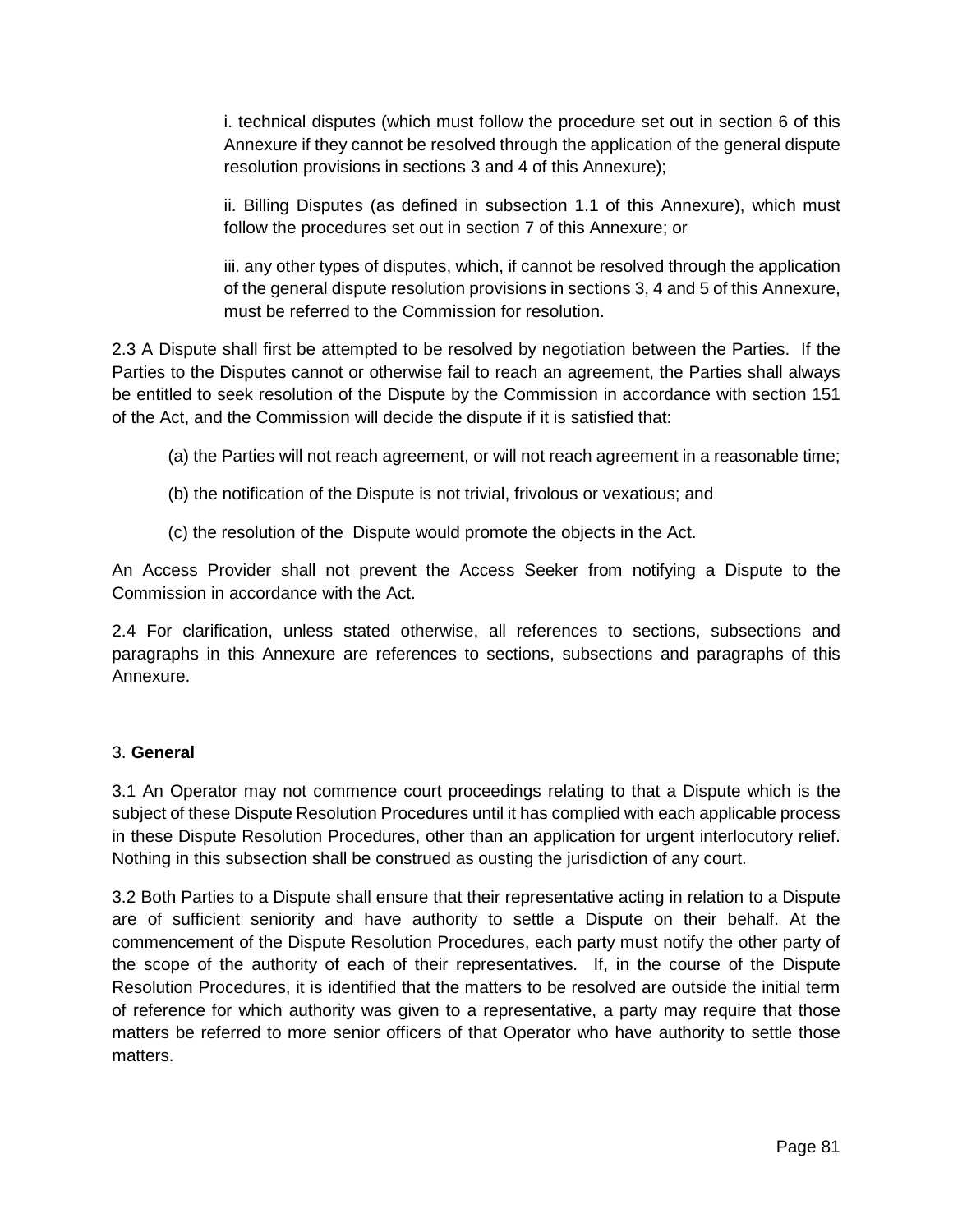3.3 During a Dispute and any dispute resolution process invoked in accordance with this Annexure, an Access Provider and Access Seeker must continue to fulfil their obligations under the Access Agreement between them.

3.4 Subject to subsection 3.5 of this Annexure, the Parties to a Dispute shall exchange information of a type described in this RAO during the course of, and to facilitate, resolution of the Dispute.

3.5 Confidential Information of a party which is disclosed, and any other oral or written submissions made by a party or a party's representatives during the course of any dispute resolution process will be subject to the confidentiality restrictions in relevant confidentiality provisions contained in the Confidentiality Agreement prepared in accordance with subsection 2.3.8 of this RAO.

3.6 A party must not use information obtained under subsection 3.4 of this Annexure or described in subsection 3.5 above for any purpose other than to resolve the Dispute.

3.7 Subject to Chapter 7 of Part V of the Act, an arbitrator of a Dispute (including a Technical Expert or the Commission, in accordance with this Annexure) may decide not to determine the Dispute if the arbitrator considers that the Dispute is trivial, frivolous or vexatious, or if there is insufficient evidence before the arbitrator to determine the Dispute.

3.8 The costs of the arbitration are to be shared equally between the parties, unless the arbitrator of the Dispute has decided not to determine the Dispute in accordance with subsection 3.7 above. If an arbitrator decides not to determine the Dispute, the party that initiated the Dispute must pay the other party's costs.

## 4. **Inter-party working group**

4.1 In the first instance the Access Seeker and the Access Provider should attempt to resolve the Dispute between themselves.

4.2 The Access Provider and the Access Seeker shall establish a working group, or working groups, to fulfil the requirements of subsection 4.1 above. The working group shall comprise of representatives of the Parties, and be headed by a person who holds a position that is at least equivalent to the head of the Access Provider's Wholesale or Interconnection Group.

4.3 The Access Provider shall provide for:

- (a) subject areas to be dealt with by each working group;
- (b) equal representation by the Access Seeker and the Access Provider;
- (c) chairmanship and administrative functions of the working group to be shared equally; and
- (d) formal notification procedures to the working group.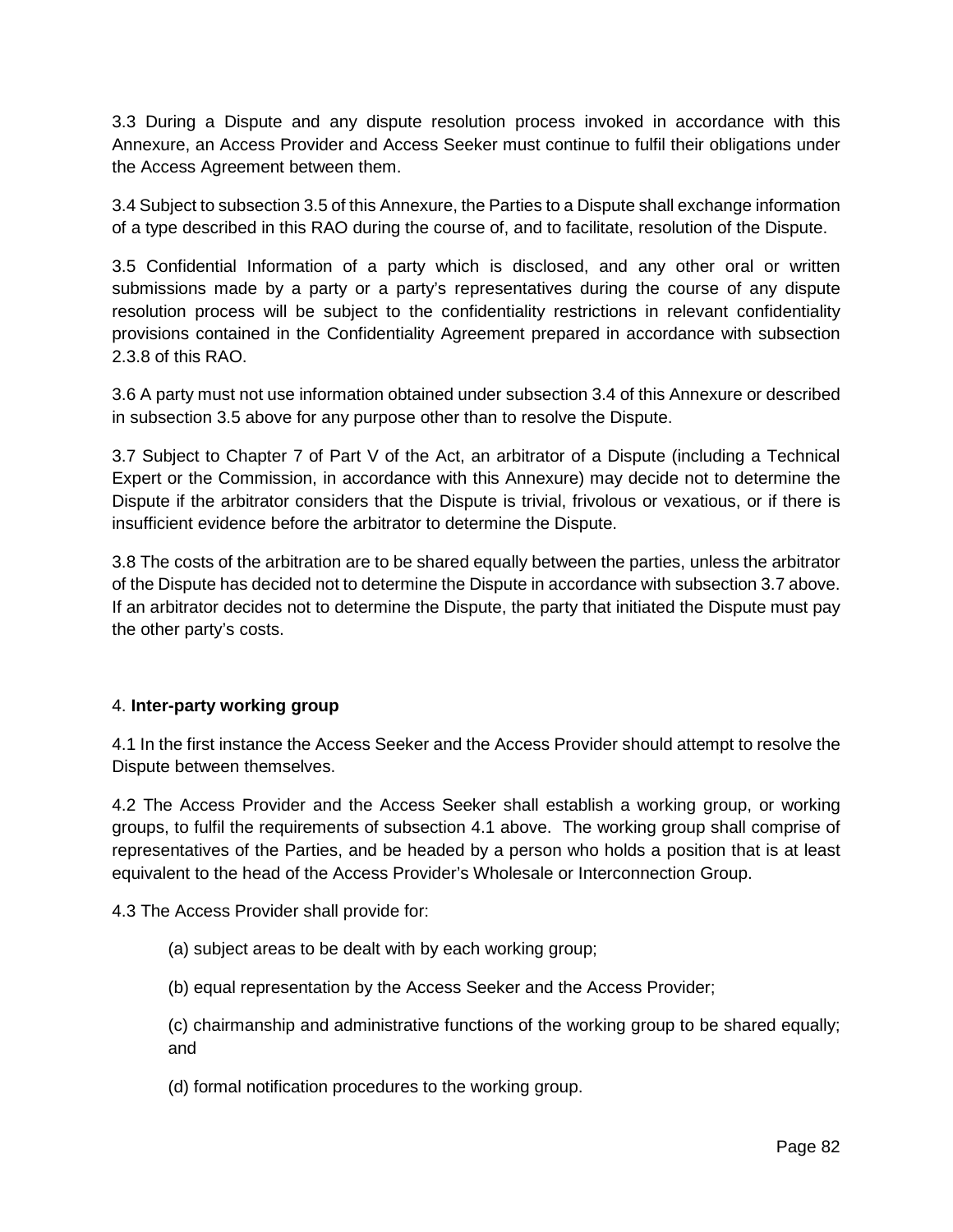4.4 The Access Provider and the Access Seeker shall use reasonable endeavours to attempt to settle the Dispute in the working group for a period of no longer than thirty (30) Business Days unless otherwise agreed by the Parties, subject always to a party's right to seek urgent interlocutory relief.

## 5. **Interconnect steering group**

5.1 In the event that the Parties cannot resolve the Dispute between themselves within the time specified in subsection 4.4 of this Annexure, or after any agreed time extension has expired, either party may give ten (10) Business Days' written notice (**"Notice**") to the other party stating its intention to escalate the issue and outlining the details of the issue. If the issue is not resolved prior to the expiry of the Notice, then either party may notify the other party ("**Receiving Party**") that it wishes to refer the issue to the Interconnect Steering Group ("**ISG**").

5.2 In the event that a dispute is referred to an ISG under subsection 5.1, the Parties shall promptly form a committee comprising the ISG with an equal number of appropriate representatives from each party.

5.3 The ISG to which an issue has been raised will meet within ten (10) Business Days of the receipt by the Receiving Party of a Notice under subsection 5.1 of this Annexure. If the ISG fails to meet or has not been formed within ten (10) Business Days of the receipt by the Receiving Party of the Notice, either Party may refer the Dispute:

(a) to the extent the issues in dispute are technical in nature, to a Technical Expert (in accordance with section 6 of this Annexure); or

(b) to the Commission for arbitration.

5.4 If the ISG has not resolved the Dispute within twenty (20) Business Days after it first meets to review that Dispute under subsection 5.3 above, either party may refer the Dispute:

(a) to the extent the issues in dispute are technical in nature, to a Technical Expert (in accordance with section 6 of this Annexure); or

(b) to the Commission for final arbitration.

## 6. **Use of a Technical Expert**

6.1 A Dispute will only be referred to a Technical Expert if the provisions of section 5 of this Annexure have been complied with.

6.2 Once a Dispute is referred to a Technical Expert, it may not be referred back to a working group or ISG.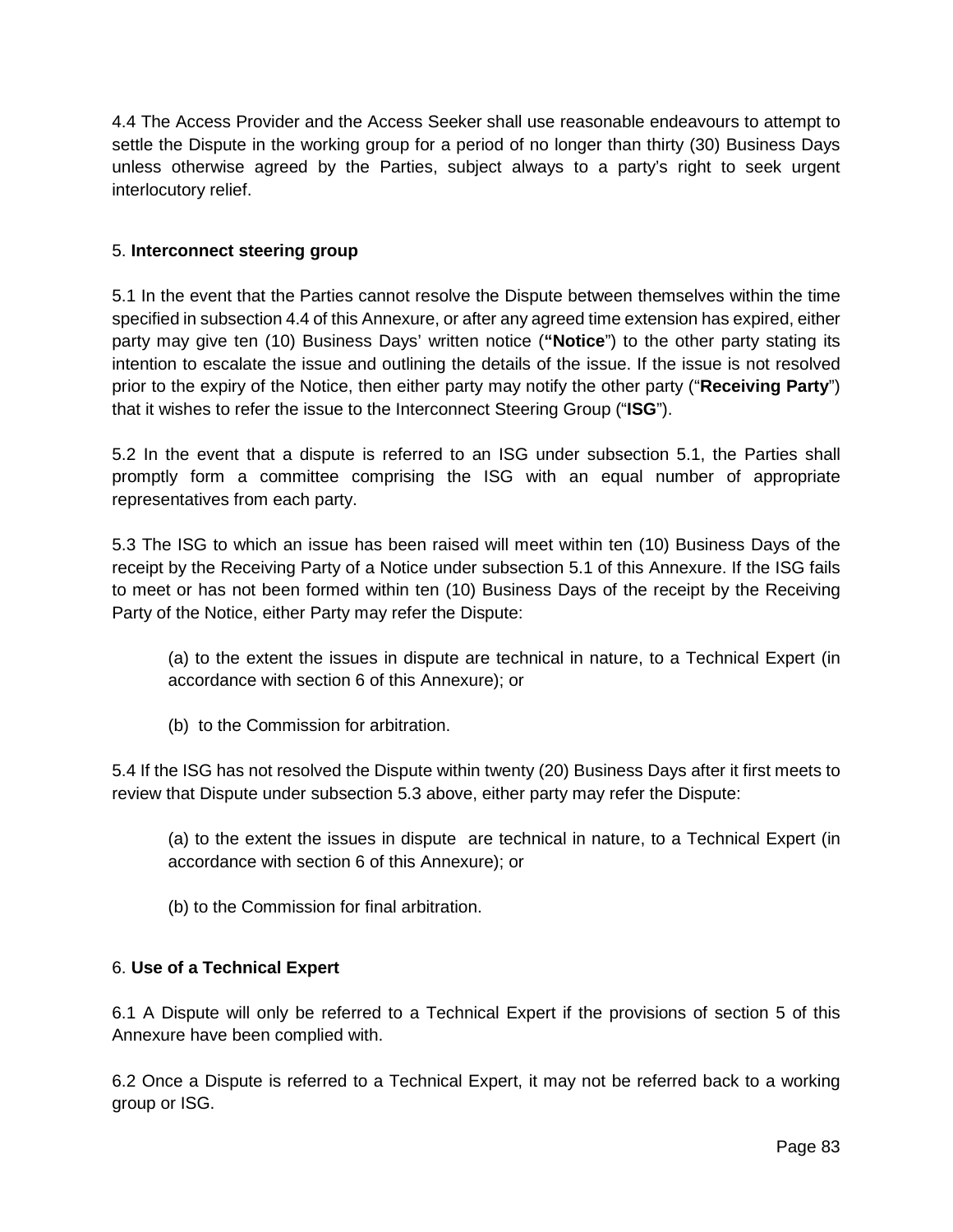6.3 The person to whom a technical dispute may be referred under this section 6:

(a) will be an expert appointed by agreement of the Parties or, if the Parties cannot agree, by the Commission;

(b) will have the appropriate qualifications and experience to arbitrate the dispute, including knowledge of the communications industry;

(c) need not be a Malaysian citizen or resident; and

(d) will not be an officer, director, or employee of a communications company or otherwise have a potential for conflict of interest,

## ("**Technical Expert**").

6.4 If the Parties fail to appoint a Technical Expert within ten (10) Business Days of the need to refer a Dispute to a Technical Expert, a Technical Expert will be appointed by the Commission.

6.5 When relying on the services of a Technical Expert, the following dispute resolution procedure will apply to the Technical Expert:

(a) the Parties will present written submissions to the Technical Expert and each other within fifteen (15) Business Days of the appointment of the Technical Expert; and

(b) each party may respond to the other party's submission in writing within fifteen (15) Business Days from the date of the other party's submission.

6.6 At the request of either party and subject to the parties agreeing, or the Technical Expert deciding within five (5) Business Days of the last written submission, that the arbitration by the Technical Expert should be by documents only, a Technical Expert hearing will be held within fifteen (15) Business Days of the last written submission.

6.7 Should a Technical Expert hearing be held, each party will have the opportunity of making an oral submission. This process will be conducted in private.

6.8 The procedure for hearing technical disputes will be determined by the Technical Expert (including number and duration of oral submissions by the Parties) but in any case, the Technical Expert's hearing will last no longer than three (3) Business Days.

6.9 The Technical Expert will not have the power to appoint any other experts.

6.10 The Technical Expert will deliver his or her award within fifteen (15) Business Days of the hearing or of the last written submission where the arbitration is by documents only.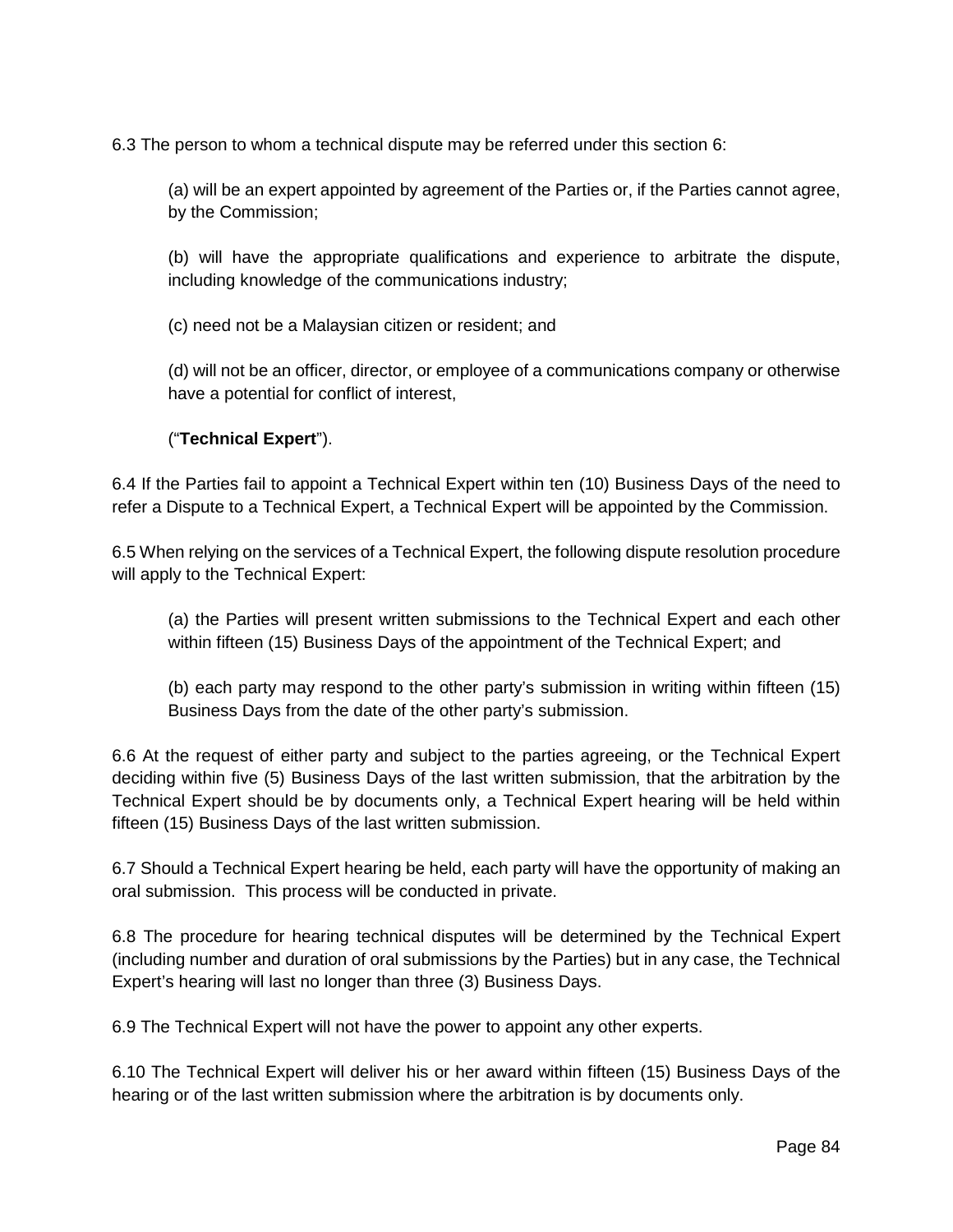6.11 Every Dispute referred to a Technical Expert will be considered separately so that time limits for each dispute are complied with.

6.12 The Technical Expert's decision will be binding on the Parties (in the absence of manifest error of fact or law).

# 7. **Billing Dispute resolution**

7.1 As outlined in the billing provisions of this RAO at subsection 2.11, a party ("**Invoicing Party**") shall provide to the other party ("**Invoiced Party**") an Invoice in writing, or in such electronic form as may be agreed from time to time, for amounts due in respect of the supply of Facilities and/or Services during such Billing Period.

7.2 An Invoicing Party shall allow an Invoiced Party to dispute an Invoice prepared by the Invoicing Party if:

(a) in the case of domestic calls and interconnection, the Invoiced Party notifies the Invoicing Party within thirty (30) Business Days after the date of receipt of such Invoice;

(b) in the case of outgoing and incoming international calls and interconnection, the Invoiced Party notifies the Invoicing Party within six (6) months after the date of receipt of such Invoice; and

(c) in case of any other Facilities and/or Services, the Invoiced Party notifies the Invoicing Party within thirty (30) Business Days after the date of receipt of such invoice,

provided that, in any case specified above, the Invoiced Party's Billing Dispute Notice specifies the information in accordance with subsection 7.4 of this Annexure.

7.3 A Billing Dispute may only arise where the Invoiced Party has reasonable grounds to believe that an error has arisen from one of the following circumstances:

(a) the Invoicing Party's Billing System is, or has been, defective or inaccurate in respect of the recording of the calls which are the subject of the Dispute;

(b) there is, or has been, a discrepancy between the Invoice in dispute and the records generated by the Invoiced Party's Billing System;

(c) there is, or has been, a fraud perpetrated by the Invoicing Party; or

(d) the Invoicing Party has made some other error in respect of the recording of the calls or calculation of the charges which are the subject of the Billing Dispute.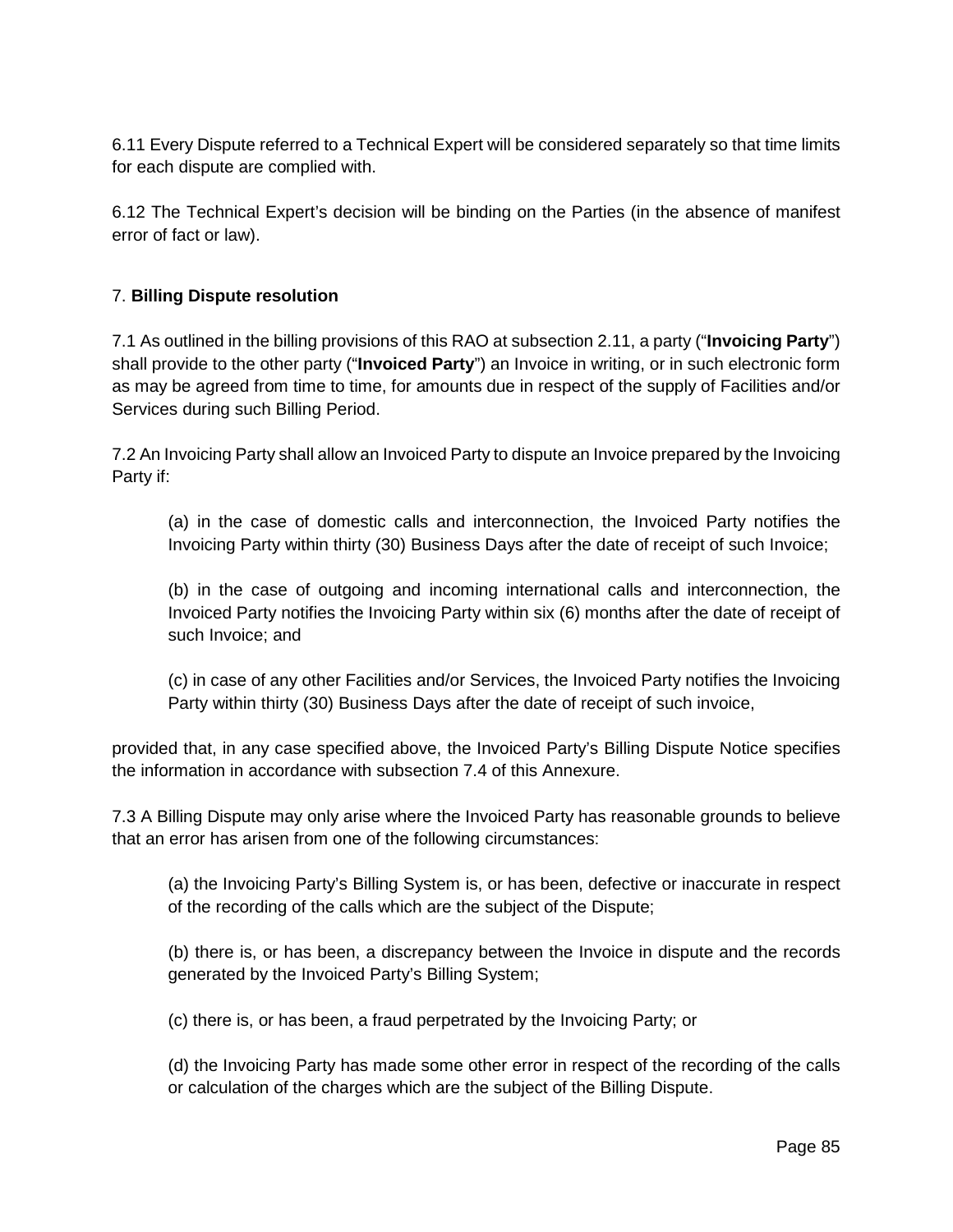7.4 A Billing Dispute Notice given under this section 7 must specify:

- (a) the reasons for which the Invoiced Party disputes the Invoice is disputed;
- (b) the amount in dispute;
- (c) details required to identify the relevant Invoice and charges in dispute including:
	- (i) the account number;
	- (ii) the Invoice reference number;
	- (iii) the Invoice date;
	- (iv) the Invoice amount; and
	- (v) billing verification information; and
- (d) evidence in the form of a report, indicating the relevant traffic data which is in dispute.

7.5 The Invoiced Party may withhold payment of amounts disputed in good faith in accordance with subsection 2.11.11 of this RAO. If the Billing Dispute is resolved against the Invoiced Party, that Invoiced Party shall be required to pay interest at the rate specified in subsection 2.11.15 of this RAO on the amount payable.

7.6 Where the Invoiced Party has paid an amount and subsequently notifies the Invoicing Party of a Billing Dispute in relation to that amount within the Billing Dispute Notification Period, the Invoicing Party is not obliged to refund any or all of that amount until the Billing Dispute is resolved in respect of that amount. Once the Billing Dispute is resolved, if the Invoicing Party is obliged to refund an amount to the Invoiced Party, interest will be payable on the refunded amount at the rate specified in subsection 2.11.15 of this RAO. In such circumstances, interest will be payable from the date the Invoiced Party paid the disputed amount to the date of the refund by the Invoicing Party.

7.7 The parties agree to use their reasonable endeavours to promptly resolve any Billing Dispute notified under this section 7.

7.8 If the parties are unable to resolve any Billing Dispute within one (1) month (or such other period as the parties may agree) from the date on which the Billing Dispute Notice is received, either party may seek the consent of the other party to extend the period for resolution of the Billing Dispute stating the exceptional reasons for such extension. The other party is, however, under no obligation to agree to such extension.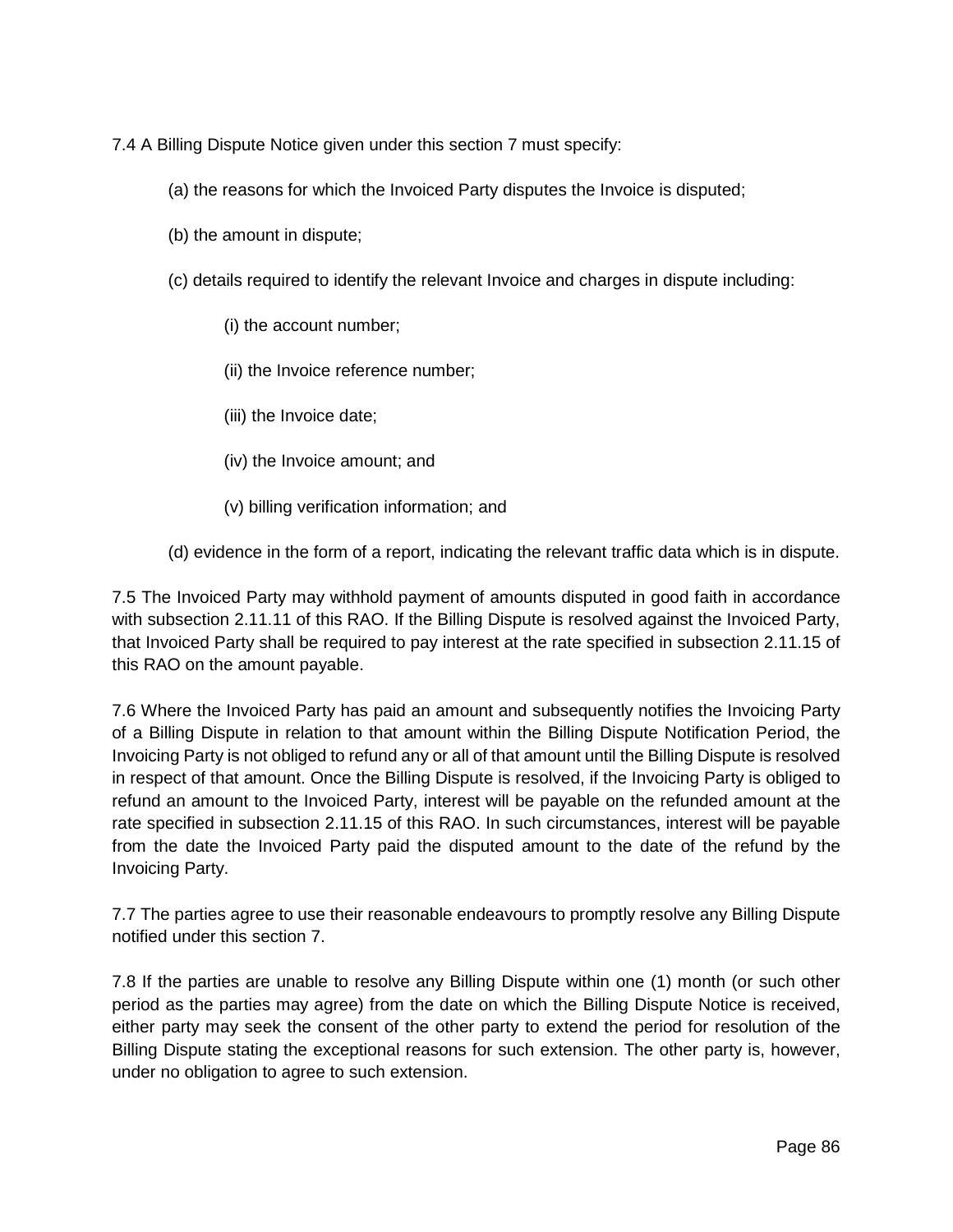7.9 To the extent that a Billing Dispute notified under this section involves a Billing Dispute with an international correspondent of the Invoicing Party, the Dispute Resolution Procedures shall be suspended for a reasonable period of time pending resolution of the Billing Dispute with that international correspondent. As a general rule, the period of suspension will not exceed four (4) months. However, the parties shall recognise that some Billing Disputes with international correspondents may take longer to resolve, in which case the Invoicing Party must promptly inform the Invoiced Party of the likely period required for resolution.

7.10 Once the negotiation period under subsection 7.8 of this Annexure (including any extension agreed) and any suspension period under subsection 7.9 of this Annexure have expired, the Billing Dispute may be referred by the Invoiced Party to the procedure described in subsection 7.11 of this Annexure ("**Billing Dispute Escalation Procedure**").

7.11 The Invoiced Party may refer a Billing Dispute to the Billing Dispute Escalation Procedure under this subsection 7.11 by notifying the Invoicing Party's Billing Representative. Both parties shall then appoint a designated representative that who has authority to settle the Billing Dispute, and who is at a higher level of management than the persons with direct responsibility for administration of this RAO. The designated representatives shall meet as often as they reasonably deem necessary in Order to discuss the Billing Dispute and negotiate in good faith in an effort to resolve such Billing Dispute. The specific format for such discussions will be left to the discretion of the designated representatives, however all reasonable requests for relevant information made by one party to the other party shall be honoured.

7.12 Once any Billing Dispute has been resolved to the parties' satisfaction, any sum to be paid or repaid shall be paid by the relevant party within ten (10) Business Days days from the date of resolution of the Billing Dispute.

7.13 Although it shall be the good faith intention of the parties to use the above Billing Dispute Resolution Procedures to the fullest extent to try to solve Billing Disputes, nothing in this Annexure shall prevent either party from pursuing any other remedy in law or equity that may be available to them if a Billing Dispute cannot be resolved to their satisfaction.

7.14 A party may request a joint investigation of Invoice discrepancies after that party has conducted a comprehensive internal investigation, including an examination of its own Billing System. Prior to commencement of the joint investigation, the parties must agree on the terms of the joint investigation, including:

- (a) the scope of the joint investigation;
- (b) how the joint investigation will be conducted; and
- (c) the date by which the joint investigation must be concluded.

The joint investigation may include the generation of test calls to the other party's Network.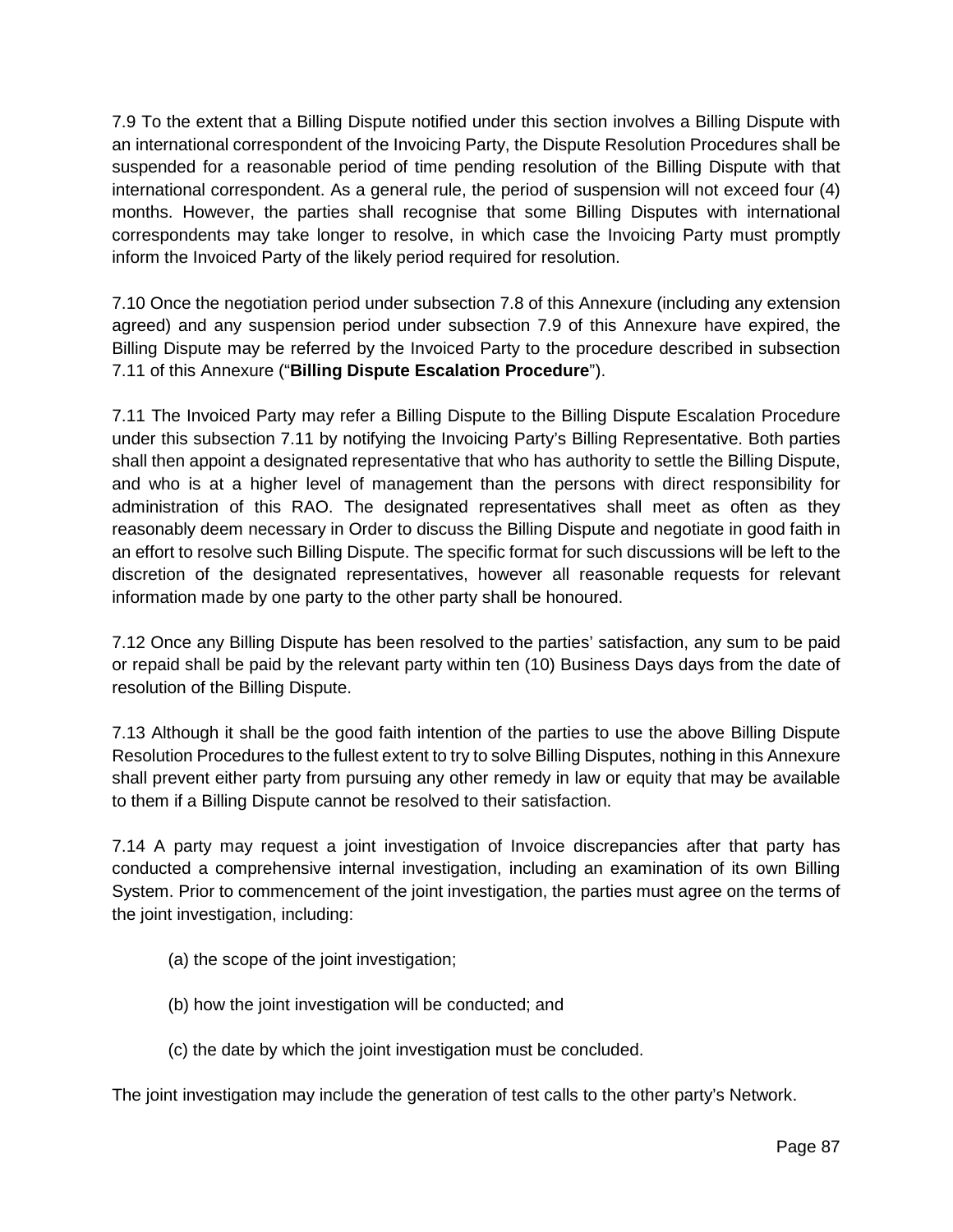7.15 Enquiries relating to billing, collecting and settlement arrangements or in relation to Network and operation issues may be directed to the Billing Representatives nominated by each party.

7.16 Either party may at any time nominate another Billing Representative, provided that ten (10) Business Days prior notification of such appointment is given.

7.17 If the Billing Dispute Escalation Procedure has been exhausted, either party may refer to the Billing Dispute to the Commission for resolution under Chapter 7 of Part V of the Act.

# **[The remainder of this page is intentionally left blank]**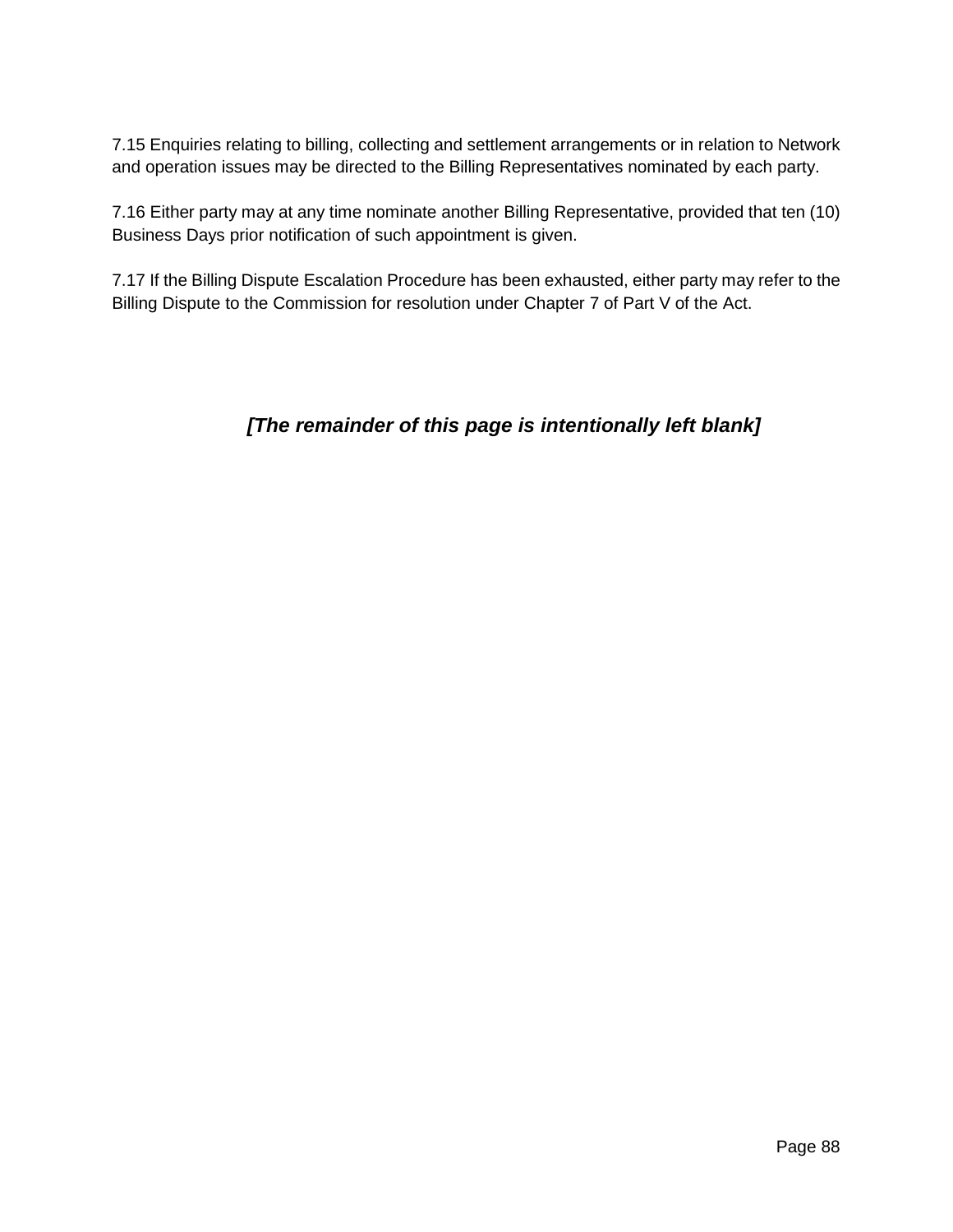# **ANNEXURE B: NON-DISCLOSURE AGREEMENT (NDA)**

|                                  | <b>COMPANY: AIMS DATA CENTRE SDN BHD</b>                                                                                                  | OTHER PARTY ("OP"):         |
|----------------------------------|-------------------------------------------------------------------------------------------------------------------------------------------|-----------------------------|
| <b>COMPANY REG. NO: 200085-H</b> |                                                                                                                                           | <b>REG. NO:</b>             |
| <b>ADDRESS:</b>                  | AIMS DATA CENTRE SDN BHD<br>Legal and Regulatory Department<br>Ground Floor, Menara AIMS,<br>Changkat Raja Chulan,<br>50200 Kuala Lumpur. | <b>ADDRESS:</b>             |
| CITY:                            | KUALA LUMPUR                                                                                                                              | CITY:                       |
| STATE:<br><b>POST CODE:</b>      | <b>WILAYAH PERSEKUTUAN</b><br>50200                                                                                                       | STATE:<br><b>POST CODE:</b> |
| <b>COUNTRY:</b>                  | <b>MALAYSIA</b>                                                                                                                           | <b>COUNTRY:</b>             |

This Non-Disclosure Agreement ("Agreement") is made by the abovenamed Parties in order that the Parties may exchange confidential information in furtherance of the Business Purpose set forth below.

#### **BUSINESS PURPOSE (tick one)**

|           | Explore the possibility of a business opportunity of mutual interests |
|-----------|-----------------------------------------------------------------------|
|           | For the work scope to be agreed with respect to a project             |
|           | (Other                                                                |
| describe) |                                                                       |

#### **THE CONFIDENTIALITY TERMS AND CONDITIONS ATTACHED ARE INCORPORATED INTO THIS AGREEMENT AND WILL BE GOVERNED BY AND CONSTRUED IN ACCORDANCE WITH THE LAWS OF THE COUNTRY SPECIFIED BELOW.**

GOVERNING LAW **LET A LAW LET A LAW LET A LAW COVERNING LAW LAW LAW LAW LAW LAW LAW LAW LAW LAW LAW LAW LAW LAW LAW LAW LAW LAW LAW LAW LAW LAW LAW LAW LAW LAW LAW**

Duration of the Agreement is twelve (12) months from the Effective Date ("**Term**").

Notices shall be sent to the respective Party's address as specified above and to persons named below:

| I If to COMPANY                                                                                                               | If to OP                   |
|-------------------------------------------------------------------------------------------------------------------------------|----------------------------|
| <b>Attention: Chief Executive Officer</b>                                                                                     | <b>Attention:</b>          |
| <b>Copy to:</b> Head of Legal (Legal Regulatory Affairs)<br><b>Fax:</b> $+603-50326100$<br>Email: general.counsel@time.com.my | Copy to:<br>Fax:<br>Email: |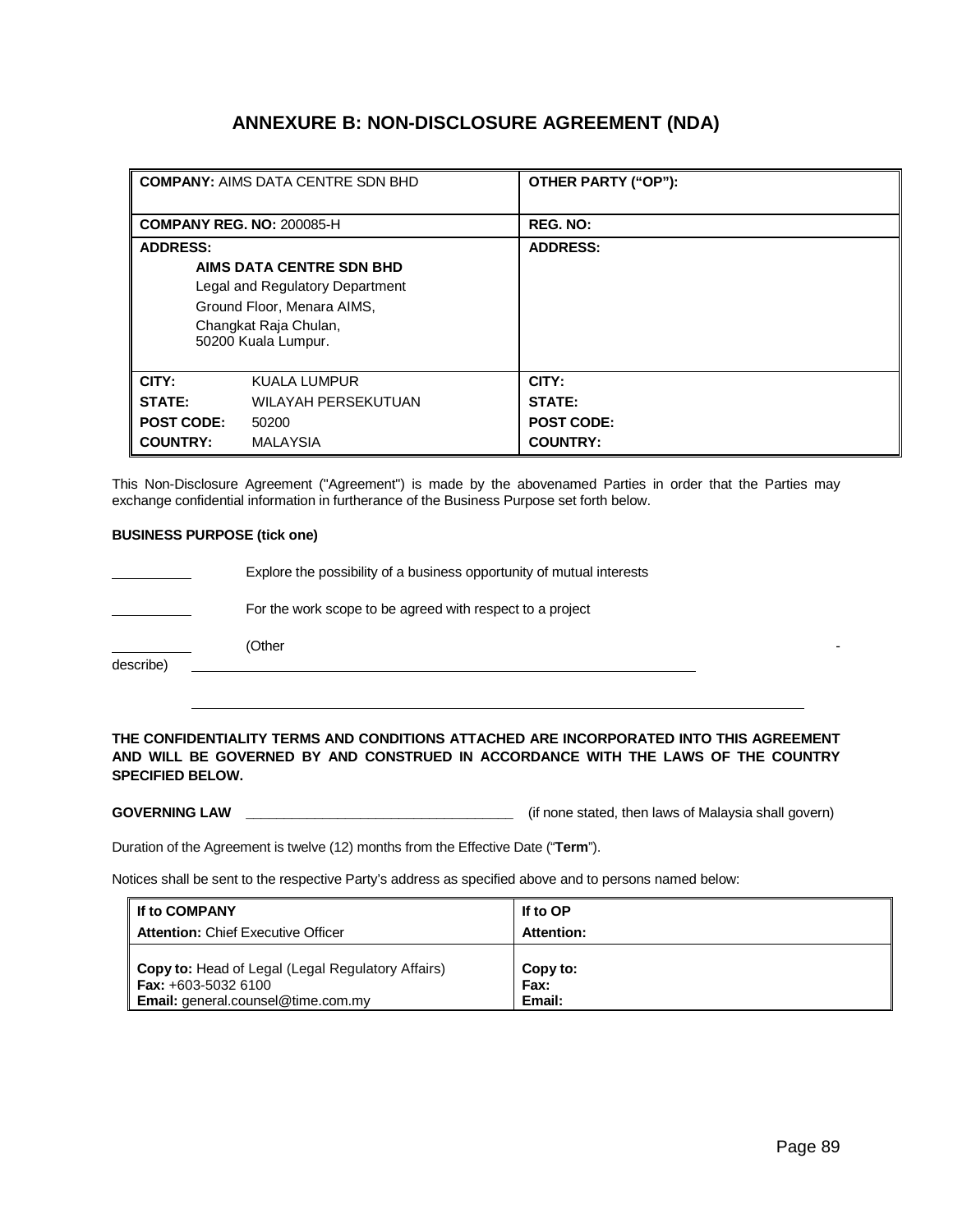| Company and OP agree to be bound by this Non-Disclosure Agreement (with the attached Confidentiality Terms<br>and Conditions), effective as of the latest date a Party executes this Agreement ("Effective Date"). |                |  |
|--------------------------------------------------------------------------------------------------------------------------------------------------------------------------------------------------------------------|----------------|--|
| <b>COMPANY</b>                                                                                                                                                                                                     | <b>OP</b>      |  |
| By:                                                                                                                                                                                                                | By:            |  |
|                                                                                                                                                                                                                    |                |  |
|                                                                                                                                                                                                                    |                |  |
|                                                                                                                                                                                                                    |                |  |
|                                                                                                                                                                                                                    |                |  |
| (Please Print)                                                                                                                                                                                                     | (Please Print) |  |
|                                                                                                                                                                                                                    |                |  |
|                                                                                                                                                                                                                    |                |  |

#### **CONFIDENTIALITY TERMS AND CONDITIONS**

- 1. Confidentiality. Each Party will:
	- (a) hold all Confidential Information in confidence and shall use the same means it uses to protect its own confidential information, but in any event not less than reasonable means, to prevent the disclosure and protect the confidentiality of information, whether oral or written, communicated to it by the Disclosing Party in connection with the Business Purpose. For the avoidance of doubt, the Receiving Party's efforts shall be at least as great as the precautions it takes to protect its own confidential information from disclosure to third parties;
	- (b) use the Disclosing Party's Confidential Information only in connection with the Business Purpose;
	- (c) limit the disclosure of the Confidential Information to its Representatives who have a "need to know" of such Confidential Information, and who shall have, prior to such disclosure, agreed to keep such information confidential and comply with the requirements of this Agreement. Where the disclosure by the Receiving Party is to third party consultants and/or advisors, the Receiving Party shall procure that such third parties enter into an agreement similar to this Agreement. The Receiving Party shall in any event be responsible or liable for any disclosure of Confidential Information or breach of the requirements of this Agreement by any of its Representatives save where the Receiving Party is able to show that it has taken all reasonable and prudent measures to require its Representatives to comply with the Receiving Party's obligations under this Agreement. Save and except as aforementioned, the Receiving Party shall not disclose or otherwise provide any Confidential Information to any third party without the prior written consent of the Disclosing Party; and
	- (d) notwithstanding any provision herein, determine in its sole discretion what Confidential Information it shall disclose to the other Party, and nothing contained herein shall oblige any Party to disclose any Confidential Information requested by the other Party; and
	- (e) neither copy nor use the Confidential Information except in relation to discussions for evaluation of the Business Purpose and/or finalisation of the details relating to the Business Purpose nor sell, disclose, reverse engineer, de-compile or disassemble any Confidential Information.

The Parties agree that confidentiality obligations set out herein shall equally apply to any Confidential Information that is disclosed to a Receiving Party prior to the Effective Date.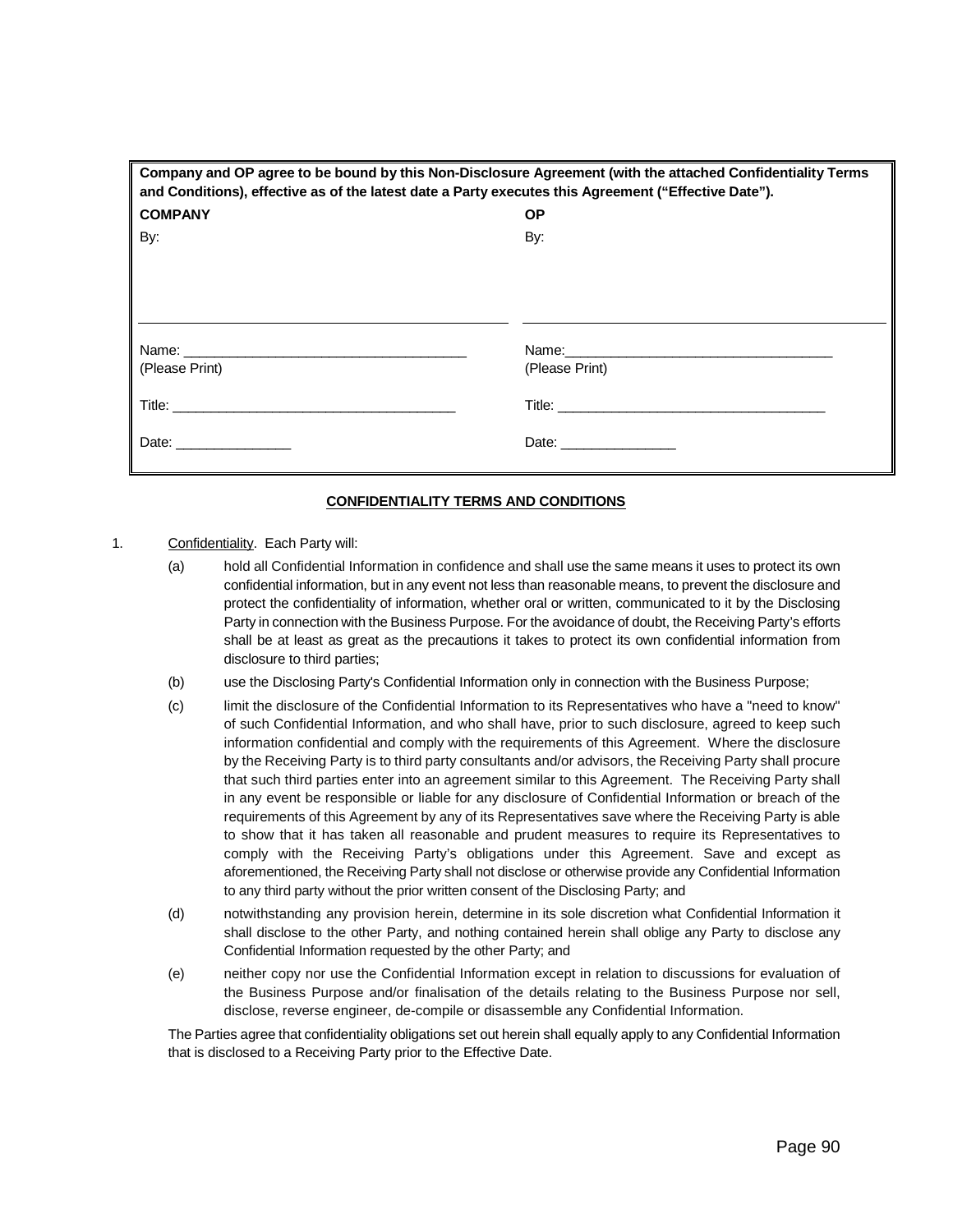- 2. Exclusions. Confidential Information will not include information which **(a)** was or becomes generally available to the public or is in the public domain other than as a result of disclosure by the Receiving Party or its Representatives to the public or any third party in violation of this Agreement, **(b)** becomes available to the Receiving Party from a source other than the Disclosing Party, provided that the Receiving Party has no reason to believe that such source is itself bound by a confidentiality or nondisclosure agreement with the Disclosing Party or otherwise prohibited from disclosing such Confidential Information by a legal, contractual or fiduciary obligation, **(c)** was rightfully in the Receiving Party's possession prior to receipt from the Disclosing Party, **(d)** is independently developed by the Receiving Party without the use of the Disclosing Party's Confidential Information and that the Receiving Party can demonstrate the same by written records,**(e)** is required to be disclosed by the Receiving Party by a governmental agency or law, so long as the Receiving Party provides the Disclosing Party with written notice of the required disclosure promptly upon receipt of notice of the required disclosure so that the Disclosing Party has an opportunity to review and comment on the proposed disclosure and if it wishes to do so (at its own cost), seek to defend, limit or protect against such disclosure, and the Receiving Party will disclose only that portion of the Confidential Information which is required to be disclosed. Nothing in this Clause will in any way prevent or unreasonably delay the obligation of the Receiving Party to comply with the said disclosure requirements; or **(f)** is authorised by the Disclosing Party to be disclosed.
- 3. Oral Disclosure. Any Confidential Information that is disclosed orally shall be subject to the confidentiality obligations by the Receiving Party if it is reasonably understood from the nature of the information that such disclosure should be treated as confidential, if the Receiving Party ought reasonably to have known that such information ought to be treated as confidential or if the Disclosing Party orally specifies that such information is being disclosed in confidence.
- 4. Duration of Confidentiality. Except as otherwise expressly agreed in writing by the parties, with respect to any particular Confidential Information, the Receiving Party's obligations under this Agreement shall be for the Term until three (3) years from either the termination or expiry of the Term of the Agreement (whichever is earlier).
- 5. Notification. The Receiving Party agrees to promptly notify the Disclosing Party upon discovery of any unauthorised use or disclosure of the Confidential Information caused by the Receiving Party and its Representatives and take reasonable steps to regain possession of the Confidential Information and prevent such further unauthorized actions or other breach of this Agreement.
- 6. Right to Terminate. The provision of Confidential Information and discussions held in connection with the Business Purpose will not prevent either Party from pursuing similar discussions or transactions with third parties, or obligate either Party to continue discussions with the other Party or to take, continue or forego any action relating to the Business Purpose. Any proposals, estimates or forecasts provided by either Party to the other Party will not constitute commitments. Either Party may terminate discussions regarding the Business Purpose at any time, without any liability or obligation whatsoever, except as expressly set forth in this Agreement. Either Party may terminate this Agreement by giving the other Party thirty (30) days prior written notice.
- 7. Return of Confidential Information. The Receiving Party shall within ten (10) days from either the termination or expiry of this Agreement or the written request of the Disclosing Party, return all Confidential Information to the Disclosing Party and either delete such electronic records from all computer files and cause its Representatives to do the same or certify in writing that all electronic records thereof have been deleted or destroyed. Either Party may return the other Party's Confidential Information, or any part thereof, at any time, but the Receiving Party may retain one (1) archival copy of the Confidential Information that it may use **only** in case of a dispute concerning this Agreement.
- 8. Third Party Information. Either Party's' Confidential Information may include information which belongs to a third party. In such event, such third party will be a third party beneficiary of this Agreement. Except as provided in the preceding sentence, this Agreement does not confer any rights or remedies upon any person or entity not a Party to this Agreement.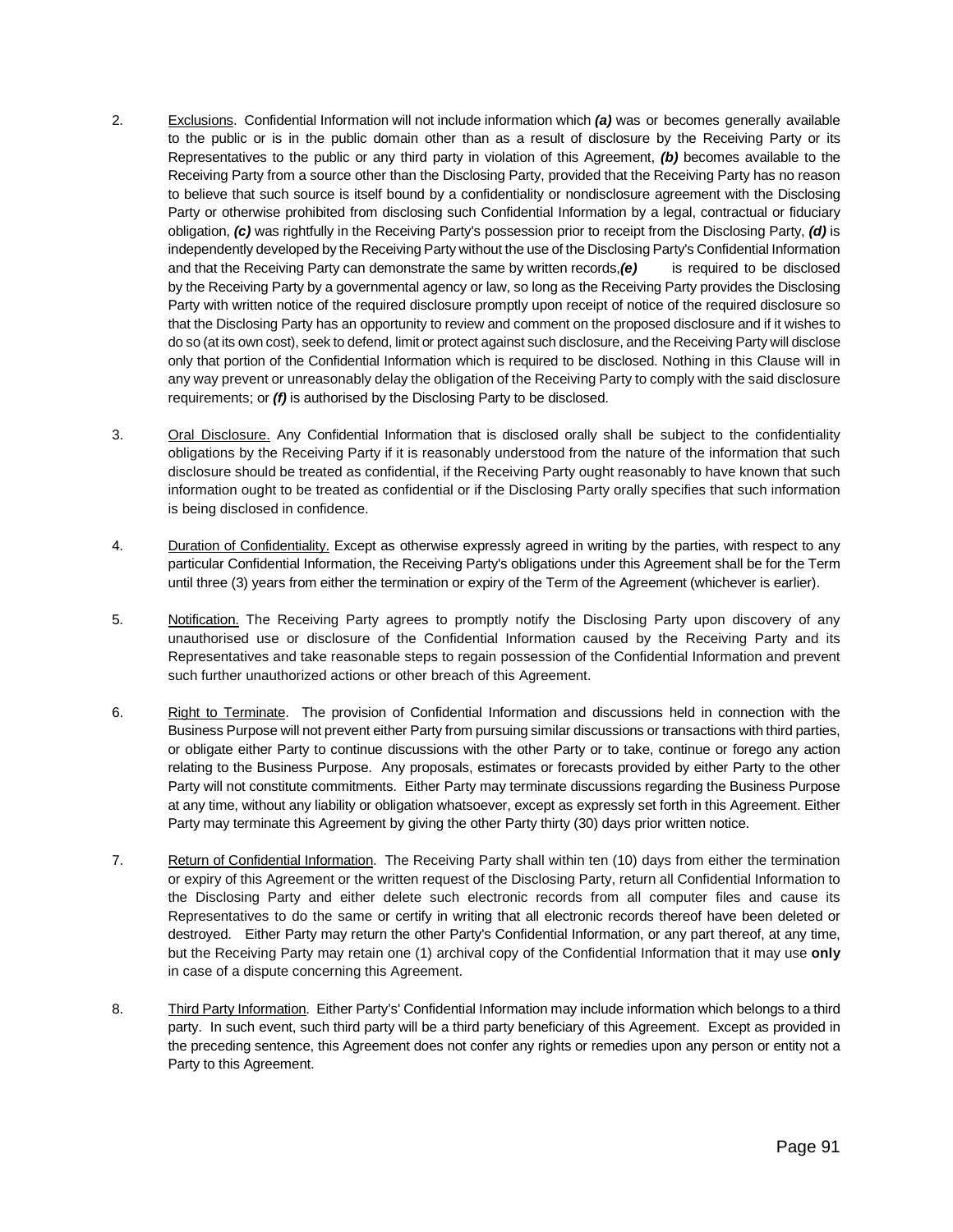- 9. Remedies. Upon any actual or threatened breach of this Agreement by the Receiving Party or its Representatives, which will diminish the value of the proprietary interests in the Confidential Information, the Receiving Party acknowledges that damages may not be a sufficient or adequate remedy and accordingly the Disclosing Party may seek specific performance or injunctive relief (as appropriate) against such breach, in addition to any other rights or remedies which such Party may have at law or in equity.
- 10. No Licence. Nothing contained in this Agreement will be construed as granting or conferring any rights by license or otherwise in either Party's Confidential Information, except for the use of such Confidential Information as expressly provided in this Agreement.
- 11. Public announcements. Neither Party will make or issue, or cause to be made or issued, any announcement or statement regarding the Business Purpose for dissemination to the general public or any third party without the prior written consent of the other Party.
- 12. Insider Trading Information. If the Receiving Party is OP, then OP acknowledges that as a result of its receipt of the Confidential Information it may be, or be treated as being, an "insider" (as defined by section 188 of the Capital Markets and Services Act 2007 (Act 671)) or in possession of "information" as defined by section 183 of the Capital Markets and Services Act 2007 (Act 671), and that such Confidential Information may be treated as either having or would tend to have a material effect on the price or value of the Disclosing Party's or its parent company's securities. Accordingly OP is aware of and agrees to comply with Malaysian securities law in relation to such "information", and it will procure that its "associated person" (as defined in Act 671) similarly do so, in particular it will not directly and/or indirectly procure, acquire, dispose or enter into an agreement to procure, acquire or dispose the publicly traded stocks and shares of the Disclosing Party or its parent company.
- 13. No Warranties or Further Rights. All Confidential Information disclosed under this Agreement is provided on an "as is" basis. Neither Party makes any representation or warranty, express or implied, with respect to any of its Confidential Information, including the accuracy, completeness or suitability for use of such Confidential Information or the non-infringement of Intellectual Property rights or any other rights of third parties. The Disclosing Party represents that it has the right to disclose the Confidential Information.
- 14. No obligation to enter further agreements. No Party shall be under obligation or commitment to enter into any further agreement with the other Party and/or any third party(s) by reason of the execution of this Agreement or the disclosure, evaluation or inspection of Confidential Information. Any agreement for such business relationship shall be at the discretion of the Parties and shall be evidenced by separate written agreement(s) executed by the Parties.
- 15. Miscellaneous. **(a)** The relationship of the Parties is that of independent contractors. Neither Party will act or have authority to act as an agent of the other Party for any purpose whatsoever. This Agreement does not evidence or create an agency, partnership, joint venture or similar relationship between the Parties. **(b)** This Agreement will be binding on Company and OP and their successors and assigns, but neither Party may assign its rights or obligations under this Agreement without the prior written consent of the other Party. **(c)** This Agreement sets forth the entire understanding of the Parties with respect to the subject matter of this Agreement. **(d)** This Agreement may be modified only by a written instrument executed by the Parties. **(e)** Nothing in this Agreement shall preclude a Party from making, using, marketing, licensing or selling any independently developed technology, product or material, whether similar or related to the Confidential Information disclosed under this Agreement, provided the Party has not done so in breach of this Agreement. **(f)** Either Party may enter into any transaction with any third party in respect of the matters contemplated under this Agreement. **(g)** In the event of the invalidity of any provision of this Agreement, the Parties agree that such invalidity shall not affect the validity of the remaining portions of this Agreement, and further agree to substitute for such invalid provision a valid provision that most closely approximates the intent and economic effect of the invalid provision. **(h)** Any failure by either Party to enforce strict performance by the other Party of any provision herein shall not constitute a waiver of the right to subsequently enforce such provision or any other provision of this Agreement. No single or partial exercise of any right or remedy shall prevent any further exercise of such right